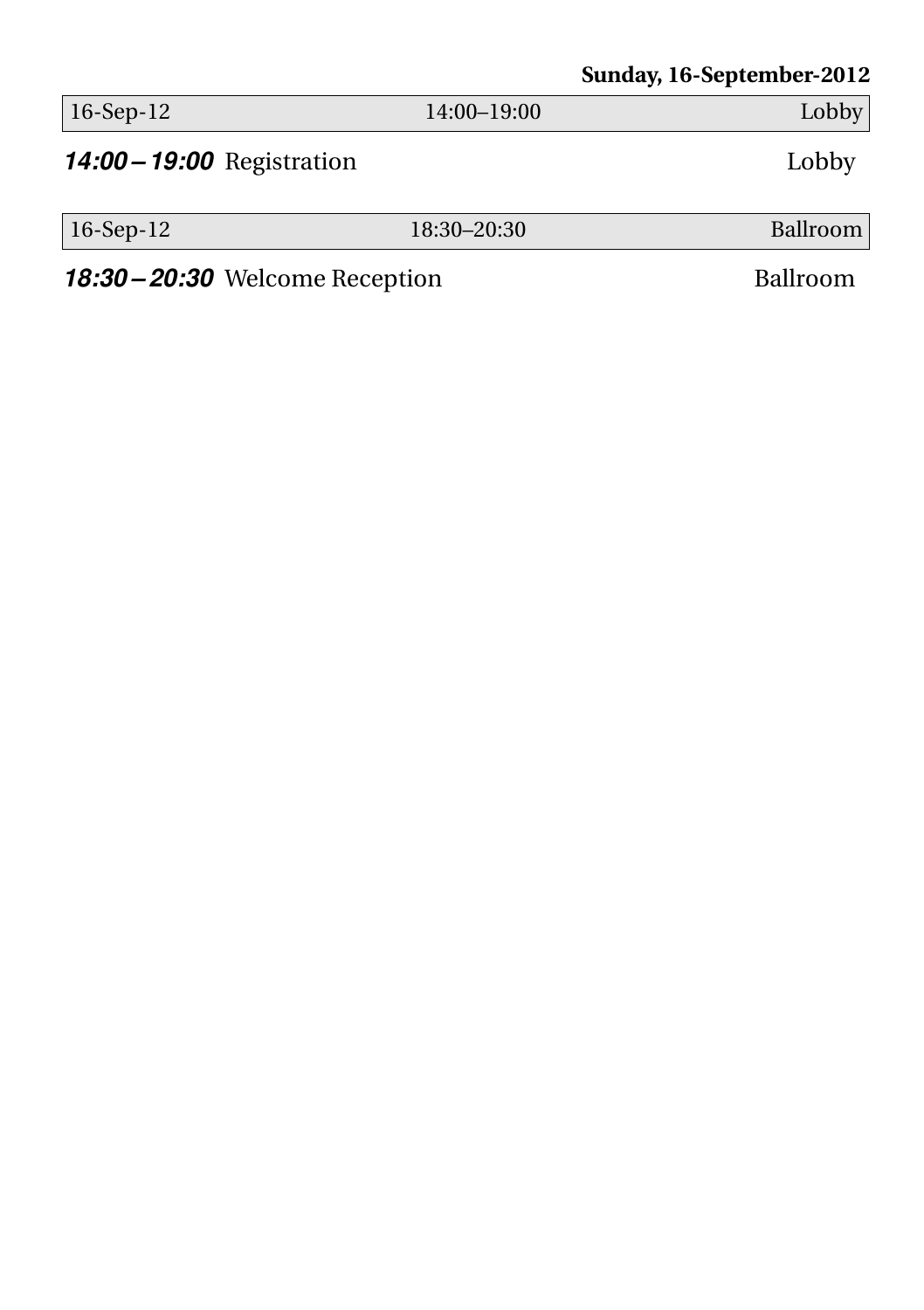17-Sep-12 09:10–10:20 Ballroom **MOI1A — Invited Plenary - Session A Chair:** J.Q. Wang (IHEP) MOI1A01 09:10 **LHC - challenges in handling beams exceeding 100 MJ** *R. Schmidt (CERN)* MOT1A02 09:45 **J-PARC Recovery Status** *K. Yamamoto (JAEA/J-PARC) 10:20 – 10:50* Coffee 17-Sep-12 10:50–12:35 Ballroom **MOI1B — Invited Plenary - Session B Chair:** W.-T. Weng (BNL) MOI1B01 10:50 **High Intensity Issues at FAIR** *O.K. Kester (GSI, IAP)* MOI1B02 11:25 **Technological Challenges for High-Intensity Proton Rings** *Y. Yamazaki (FRIB)* MOI1B03 **Technical Challenges in Multi-MW Proton linacs**

12:00 *V.A. Lebedev (Fermilab)*

*12:35 – 14:30* Lunch *Restaurant »Solid Dining«*

| $17-Sep-12$                                | 14:30-16:15                                                                                                                      | Ballroom |
|--------------------------------------------|----------------------------------------------------------------------------------------------------------------------------------|----------|
| <b>MOI1C</b> — Invited Plenary - Session C |                                                                                                                                  |          |
|                                            | <b>Chair:</b> W. Chou (Fermilab)                                                                                                 |          |
| MOI1C01<br>14:30                           | Intense-Beam Issues in CSNS and C-ADS Accelerators<br>S. Fu (IHEP), S.X. Fang, Z. Li, J. Peng, J.Y. Tang, S. Wang, F. Yan (IHEP) |          |
| MOI1CO2<br>15:05                           | <b>Challenges in Benchmarking of Simulation Codes against real High</b><br><b>Intensity Accelerators</b><br>I. Hofmann (GSI)     |          |
| MOI1C03<br>15:40                           | <b>Beam Loss Mechanisms in High Intensity Facilities</b><br>M.A. Plum (ORNL)                                                     |          |
| 16:15 – 16:40 Coffee                       |                                                                                                                                  |          |
|                                            | <b>16:40 – 18:00</b> Poster Session<br>Meeting Room 2                                                                            |          |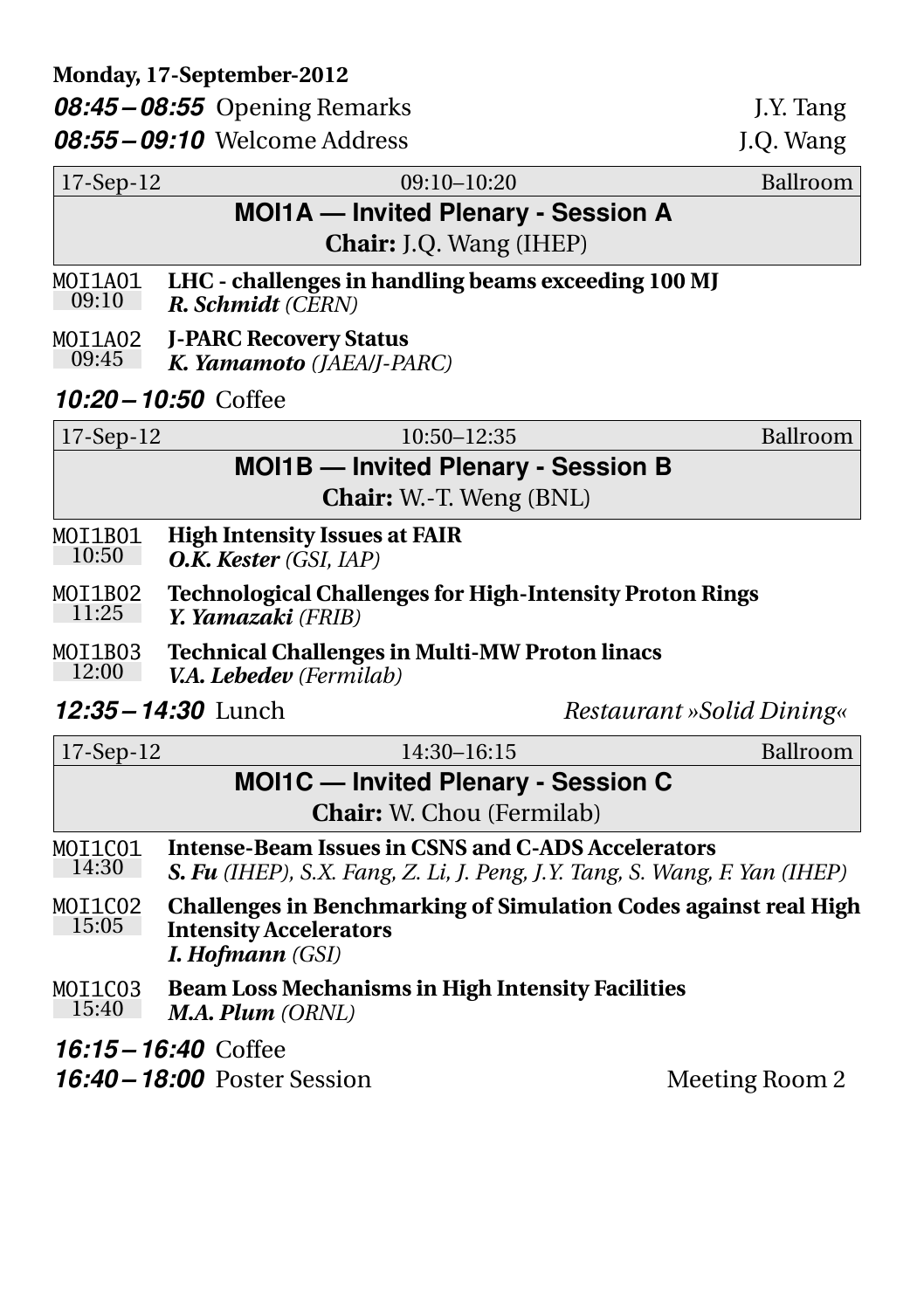| 17-Sep-12 | 16:40-18:00<br>Meeting Room 2                                                                                                                  |  |  |
|-----------|------------------------------------------------------------------------------------------------------------------------------------------------|--|--|
|           | <b>MOP2 - Poster Session</b>                                                                                                                   |  |  |
| MOP201    | <b>Undulator Radiation inside a Dielectric Waveguide</b>                                                                                       |  |  |
|           | A. Kotanjyan (YSU), A.A. Saharian (YSU)                                                                                                        |  |  |
| MOP203    | Bunch to Bunch Beam Loss Diagnostics with Diamond Detectors at                                                                                 |  |  |
|           | the LHC                                                                                                                                        |  |  |
|           | M. Hempel (BTU) T. Baer (University of Hamburg) S. Bart Pedersen,                                                                              |  |  |
|           | B. Dehning, E. Effinger, E. Griesmayer, A. Lechner, R. Schmidt (CERN)                                                                          |  |  |
|           | W. Lohmann (DESY)                                                                                                                              |  |  |
| MOP204    | A Method to Measure the Incoherent Synchrotron Frequencies in                                                                                  |  |  |
|           | <b>Bunches</b><br><b>O. Chorniy</b> (GSI), H. Reeg (GSI)                                                                                       |  |  |
| MOP205    | <b>Intense Heavy-Ion Bunches in Dual-Harmonic RF Systems</b>                                                                                   |  |  |
|           | M. Mehler (GSI), O. Chorniy (GSI) O. Boine-Frankenheim (TEMF, TU                                                                               |  |  |
|           | Darmstadt) O.K. Kester (IAP)                                                                                                                   |  |  |
| MOP206    | Numerical Calculation of Beam Coupling Impedances in the Fre-                                                                                  |  |  |
|           | quency Domain for the SIS100 synchrotron for FAIR                                                                                              |  |  |
|           | U. Niedermayer (TEMF, TU Darmstadt), O. Boine-Frankenheim                                                                                      |  |  |
|           | (TEMF, TU Darmstadt)                                                                                                                           |  |  |
| MOP207    | Planning for Experimental Demonstration of Transverse Emittance                                                                                |  |  |
|           | Transfer at the GSI UNILAC Through Eigen-emittance Shaping                                                                                     |  |  |
|           | C. Xiao (IAP), O.K. Kester (IAP) L. Groening (GSI)                                                                                             |  |  |
| MOP209    | High Intensity Proton FFAG Ring with Serpentine Acceleration for                                                                               |  |  |
|           | <b>ADS</b>                                                                                                                                     |  |  |
|           | E. Yamakawa (Kyoto University, Research Reactor Institute), Y. Ishi,<br>Y. Kuriyama, J.-B. Lagrange, Y. Mori, T. Uesugi (Kyoto University, Re- |  |  |
|           | search Reactor Institute)                                                                                                                      |  |  |
| MOP210    | Beam Stacking for High Intensity Pulsed Proton Beam with FFAG                                                                                  |  |  |
|           | Y. Mori (Kyoto University, Research Reactor Institute),<br>Y. Ishi,                                                                            |  |  |
|           | Y. Kuriyama, T. Uesugi (Kyoto University, Research Reactor Institute)                                                                          |  |  |
|           |                                                                                                                                                |  |  |
| MOP211    | 1-MW Beam Operation Scenario in the J-PARC RCS                                                                                                 |  |  |
|           | H. Hotchi (JAEA/J-PARC)                                                                                                                        |  |  |
| MOP212    | Preliminary Study of HOMs and the Associated Instabilities for C-                                                                              |  |  |
|           | <b>ADS Linac</b>                                                                                                                               |  |  |
|           | P. Cheng (IHEP), Z. Li (IHEP)                                                                                                                  |  |  |
| MOP213    | Beam Losses due to the Foil Sacttering for CSNS/RCS<br>M.Y. Huang (IHEP), N. Wang, S. Wang, S.Y. Xu (IHEP)                                     |  |  |
| MOP214    | <b>Test of Ferrite Rings for CSNS/RCS RF Cavities</b>                                                                                          |  |  |
|           | H. Shi (IHEP), X. Li, W. Long, H. Sun, J.Y. Tang (IHEP)                                                                                        |  |  |
| MOP215    | The Study on Measuring Beta Functions and Phase Advances in the                                                                                |  |  |
|           | <b>CSNS/RCS</b>                                                                                                                                |  |  |
|           | Y.W. An (IHEP), S. Wang (IHEP)                                                                                                                 |  |  |
| MOP216    | The Design Study on the Longitudinal Beam Dynamics for CSNS/                                                                                   |  |  |
|           | <b>RCS</b>                                                                                                                                     |  |  |
|           | N. Wang (IHEP), M.Y. Huang, Y. Li, S. Wang, S.Y. Xu, Y.S. Yuan (IHEP)                                                                          |  |  |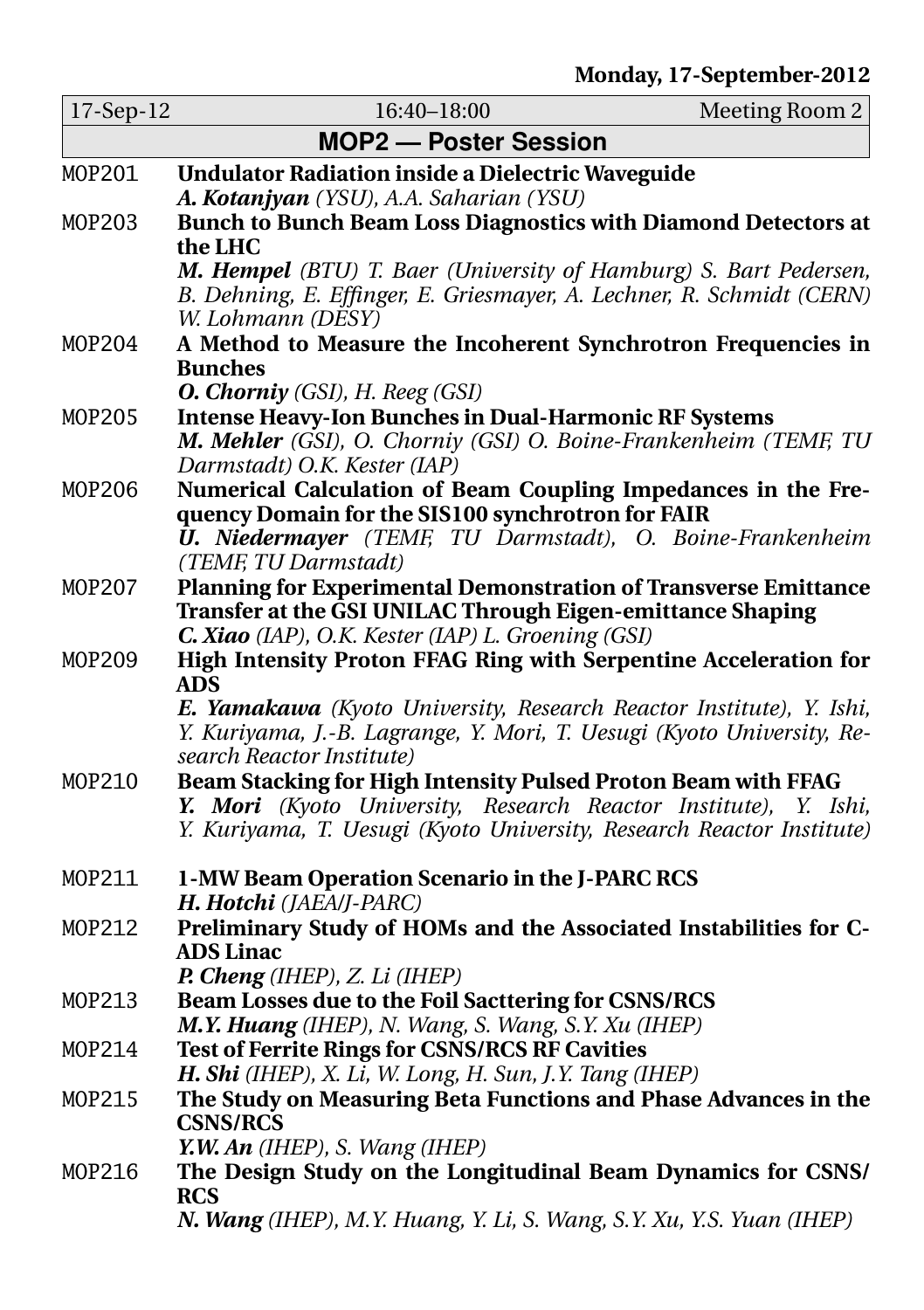#### **Monday, 17-September-2012**

| MOP217 | The MEBT2 Design for the C-ADS                                                                              |
|--------|-------------------------------------------------------------------------------------------------------------|
|        | Z. Guo (IHEP), H. Geng, Z. Li, J.Y. Tang (IHEP)                                                             |
| MOP218 | Dynamics of Particles in a Tilted Solenoidal Focusing Channel<br>H. Jiang (IHEP), S. Fu (IHEP)              |
| MOP219 | Error Analysis and Correction Scheme in C-ADS Injector-I                                                    |
|        | C. Meng (IHEP), Z. Li, C. Meng, J.Y. Tang (IHEP)                                                            |
| MOP220 | Compensation-rematch for Major Element Failures in the C-ADS Ac-                                            |
|        | celerator                                                                                                   |
|        | <b>B. Sun</b> (IHEP), Z. Li, J.Y. Tang, F. Yan (IHEP)                                                       |
| MOP221 | Physics Design of the C-ADS Main Linac with Two Different Injector                                          |
|        | <b>Schemes</b>                                                                                              |
|        | F. Yan (IHEP), Z. Li, C. Meng, J.Y. Tang (IHEP)                                                             |
| MOP222 | Development of the Linac Design and Tracking Code PADSC                                                     |
|        | Y.L. Zhao (IHEP), S. Fu, Z. Li (IHEP)                                                                       |
| MOP223 | <b>Radiation Safety System Design for PKUNIFTY Project</b><br><b>J. Zhao</b> (PKU/IHIP)                     |
| MOP224 | Physical Design of Quadrupole Magnet in the HEBT of C-ADS with                                              |
|        | <b>Beam Distribution Transformation</b>                                                                     |
|        | Y. Liu (USTC) H.L. Luo, X.Q. Wang (USTC/NSRL)                                                               |
| MOP225 | Physical Design of Superconducting Bending Magnet in the HEBT of                                            |
|        | <b>C-ADS with Beam Distribution Transformation</b>                                                          |
|        | Y.Y. Lu (USTC) H.L. Luo, X.Q. Wang (USTC/NSRL)                                                              |
| MOP226 | Beam Optics Design of 1.5 GeV Transport Line in C-ADS with Beam                                             |
|        | <b>Distribution Transformation</b>                                                                          |
| MOP227 | H.L. Luo (USTC/NSRL), X.Q. Wang (USTC/NSRL)<br>The Concept Design and Research of the Hurling Magnet in the |
|        | <b>HEBT</b> of C-ADS                                                                                        |
|        | L. Yang (USTC), H.J. Liu, Y.N. Zhu (USTC) H.L. Luo, X.Q. Wang (USTC/                                        |
|        | NSRL)                                                                                                       |
| MOP228 | The Study of Beam Distribution Transformation by Anti-symmetric                                             |
|        | <b>Multipole Magnetic Field</b>                                                                             |
|        | M. Jin (USTC/NSRL), C.S. Li, L. Li, H.L. Luo, X.Q. Wang, Y. Zhang (USTC/                                    |
|        | NSRL)                                                                                                       |
| MOP229 | Design of the C-ADS Injector II MEBT1                                                                       |
|        | H. Jia $(MP)$                                                                                               |
| MOP231 | Study of Non-equi-partitioning Lattice Setting and IBS Effects for J-                                       |
|        | parc Linac Upgrade<br>Y. Liu (IMP) M. Ikegami (JAEA/J-PARC)                                                 |
| MOP232 | The Analysis of Stability Optimization for Superconducting Section                                          |
|        | of C-ADS Injector II                                                                                        |
|        | S.H. Liu (IMP), Y. He, C. Li, W.S. Wang, Z.J. Wang, X.B. Xu (IMP)                                           |
| MOP233 | Error and Tolerance Studies for Injector II of C-ADS                                                        |
|        | W.S. Wang (IMP)                                                                                             |
| MOP234 | SSC Linac End-to-end Simulation and Error Analysis Based on the                                             |
|        | <b>Beampath Code</b>                                                                                        |
|        | X.H. Zhang (IMP)                                                                                            |
|        |                                                                                                             |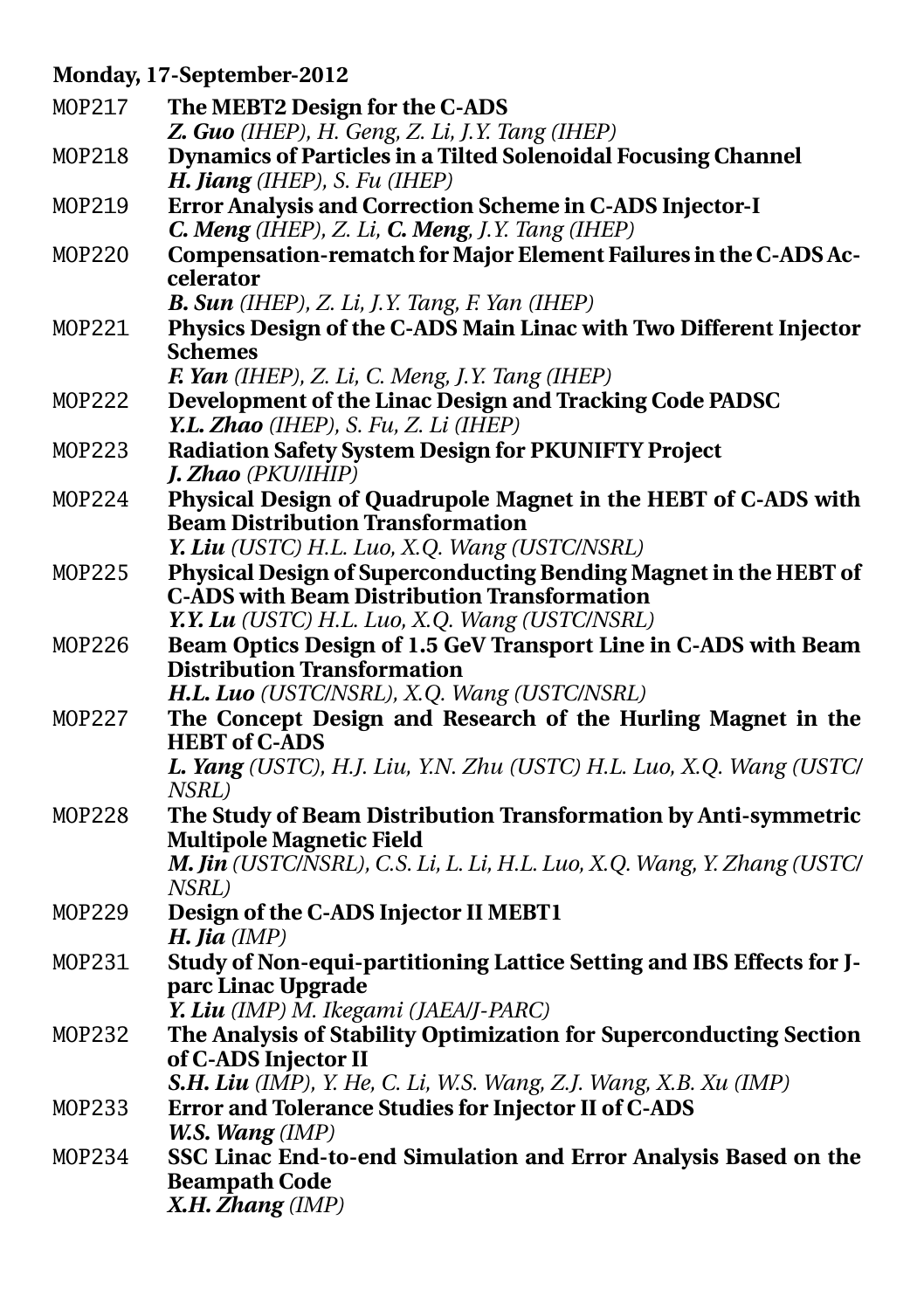- MOP235 **Medium Energy Beam Transport Design Update For ESS** *I. Bustinduy (ESS Bilbao) B. Cheymol, M. Eshraqi (ESS) J. Stovall (CERN)*
- MOP236 **Transverse Beam Profile Diagnostics at the European Spallation Source**

*B. Cheymol (ESS), C. Böhme, H. Hassanzadegan, A. Jansson, T.J. Shea, L. Tchelidze (ESS)*

- MOP237 **Overview of the CERN LINAC4 Beam Diagnostic** *B. Cheymol (ESS) B. Dehning, U. Raich, F. Roncarolo, L. Søby (CERN)*
- MOP238 **Beam Position Monitor System of the ESS Linac** *H. Hassanzadegan (ESS), A. Jansson (ESS) A.J. Johansson (Lund University)*
- MOP239 **Batch-by-batch Longitudinal Emittance Blow-up in the LHC** *T. Mastoridis (CERN), P. Baudrenghien, M. Jaussi, J.C. Molendijk (CERN)*
- MOP240 **High Energy Tests of Advanced Materials for Beam Intercepting Devices at CERN HiRadMat Facility**

*A. Bertarelli (CERN), R.W. Assmann, E. Berthome, V. Boccone, F. Carra, F. Cerutti, A. Dallocchio, P. Francon, L. Gentini, M. Guinchard, N. Mariani, A. Masi, P. Moyret, S. Redaelli, S.D.M. dos Santos (CERN) L. Peroni, M. Scapin (Politecnico di Torino)*

MOP241 **An Experiment on Hydrodynamic Tunnelling of the SPS High Intensity Proton Beam at the HiRadMat Facility**

*J. Blanco (CERN), F. Burkart, N. Charitonidis, I. Efthymiopoulos, D. Grenier, C. Maglioni, R. Schmidt, C. Theis, D. Wollmann (CERN) E. Griesmayer (CIVIDEC Instrumentation) N.A. Tahir (GSI)*

MOP242 **Experimental Verification for a Collimator with In-Jaw Beam Position Monitors**

*D. Wollmann (CERN), O. Aberle, R.W. Assmann, A. Bertarelli, C.B. Boccard, R. Bruce, F. Burkart, E. Calvo, M. Cauchi, A. Dallocchio, D. Deboy, M. Gasior, O.R. Jones, V. Kain, L. Lari, A.A. Nosych, S. Redaelli, A. Rossi, G. Valentino (CERN)*

- MOP243 **Experimental Results for Beam Halo at IHEP** *H.F. Ouyang (IHEP), T. Huang, J. Li, J. Peng, T.G. Xu (IHEP)*
- MOP244 **CERN High-Power Proton Synchrotron Design Study for LAGUNA-LBNO Neutrino Production**

*R. Steerenberg (CERN), M. Benedikt, I. Efthymiopoulos, F. Gerigk, Y. Papaphilippou (CERN)*

- MOP245 **Quench Tests at the LHC with Collimation Losses at 3.5 Z TeV** *S. Redaelli (CERN)*
- MOP246 **A Tool Based on the BPM-interpolated Orbit for Speeding up LHC Collimator Alignment**

*G. Valentino (University of Malta, Information and Communication Technology), N.J. Sammut (University of Malta, Information and Communication Technology) R.W. Assmann, R. Bruce, G.J. Müller, S. Redaelli, B. Salvachua (CERN)*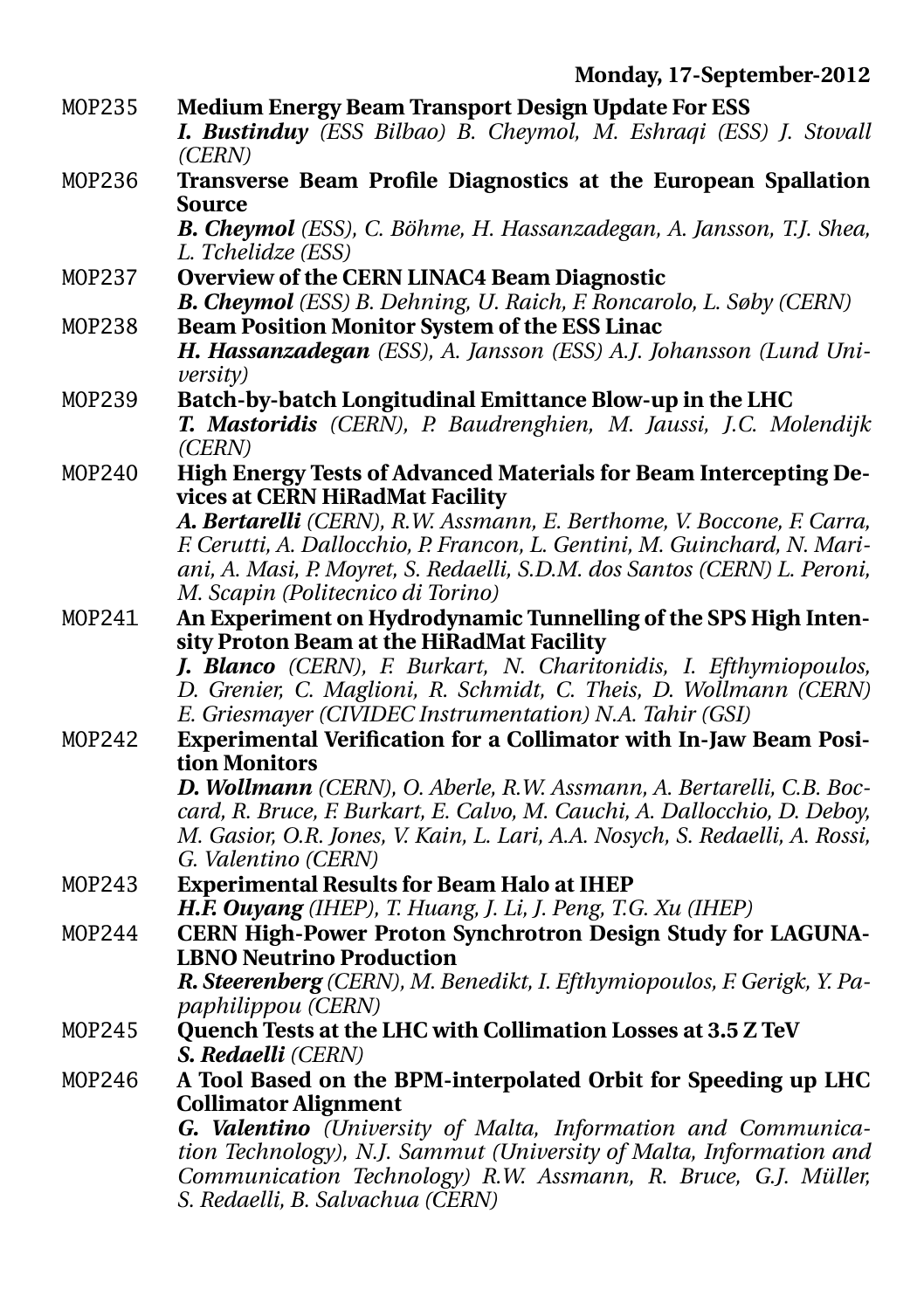#### **Monday, 17-September-2012**

| MOP247        | <b>Beam Stability and Tail Population at SPS Scrapers</b>                         |
|---------------|-----------------------------------------------------------------------------------|
|               | L.N. Drosdal (CERN), K. Cornelis, B. Goddard, V. Kain, M. Meddahi,                |
|               | Ö. Mete, B. Mikulec, E. Veyrunes (CERN)                                           |
| MOP248        | Brightness Evolution for LHC Beams during the 2012 Run                            |
|               | M. Kuhn (Uni HH) G. Arduini, J.F. Comblin, A. Guerrero, V. Kain,                  |
|               | B. Mikulec, F. Roncarolo, M. Schaumann, R. Steerenberg (CERN)                     |
| MOP249        | Tune Spread Studies at Injection Energies for the CERN Proton Syn-                |
|               | chrotron Booster                                                                  |
|               | B. Mikulec (CERN), V. Raginel, G. Rumolo, G. Sterbini (CERN)                      |
| MOP250        | <b>Colliding High Brightness Beams in the LHC</b>                                 |
|               | T. Pieloni (CERN), X. Buffat, R. Giachino, W. Herr, G. Papotti (CERN)             |
| MOP252        | Measurements of the LHC Longitudinal Resistive Impedance with                     |
|               | <b>Beam</b><br>J. Esteban Muller (CERN), T. Argyropoulos, T. Bohl, T. Mastoridis, |
|               | N. Mounet, G. Papotti, E.N. Shaposhnikova, D. Valuch (CERN)                       |
| MOP253        | Progress with Bunch-Shape Measurements at Cyclotrons and Beam                     |
|               | <b>Lines</b>                                                                      |
|               | R. Dölling (PSI)                                                                  |
| MOP254        | Design of the Photo Detachment Emittance Instrument for FETS                      |
|               | C. Gabor (STFC/RAL/ASTeC) G.E. Boorman, A. Bosco (Royal Holloway,                 |
|               | University of London) A.P. Letchford (STFC/RAL) P. Savage (Imperial               |
|               | College of Science and Technology, Department of Physics)                         |
| MOP255        | <b>Acceleration in Vertical Orbit Excursion FFAGs with Edge Focussing</b>         |
|               | <b>S.J. Brooks</b> (STFC/RAL/ASTeC)                                               |
| MOP256        | <b>High-Power Scaling FFAG Ring Studies</b>                                       |
|               | D.J. Kelliher (STFC/RAL/ASTeC), G.H. Rees (STFC/RAL/ASTeC)                        |
| MOP257        | Space Charge Limits on the ISIS Synchrotron Including the Effects                 |
|               | of Images                                                                         |
|               | <b>B.G. Pine</b> (STFC/RAL/ISIS), C.M. Warsop (STFC/RAL/ISIS)                     |
| MOP258        | Simulation of Intense Proton Beams in Novel Isochronous FFAG De-                  |
|               | signs<br>S.L. Sheehy (STFC/RAL/ASTeC) M. Berz, K. Makino, P. Snopok (MSU)         |
|               | C. Johnstone (Fermilab)                                                           |
| MOP259        | Beam Dynamics Studies for a Proposed 800 MeV ISIS Upgrade Linac                   |
|               | D.C. Plostinar (STFC/RAL/ASTeC)                                                   |
| MOP260        | Beam Halo Measurements Using Adaptive Masking Methods and Re-                     |
|               | cent Halo Experiment                                                              |
|               | H.D. Zhang (UMD), B.L. Beaudoin, S. Bernal, R.B. Fiorito, R.A. Kishek,            |
|               | K. Řežaei (UMD)                                                                   |
| MOP261        | A Test Facility for MEIC ERL Circulator Ring Based Electron Cooler                |
|               | <b>Design</b>                                                                     |
|               | Y. Zhang (JLAB)                                                                   |
| <b>MOP262</b> | Observations of Space Charge Effects in the Spallation Neutron                    |
|               | <b>Source Accumulator Ring</b>                                                    |
|               | R.E. Potts (ORNL RAD) S.M. Cousineau, J.A. Holmes (ORNL)                          |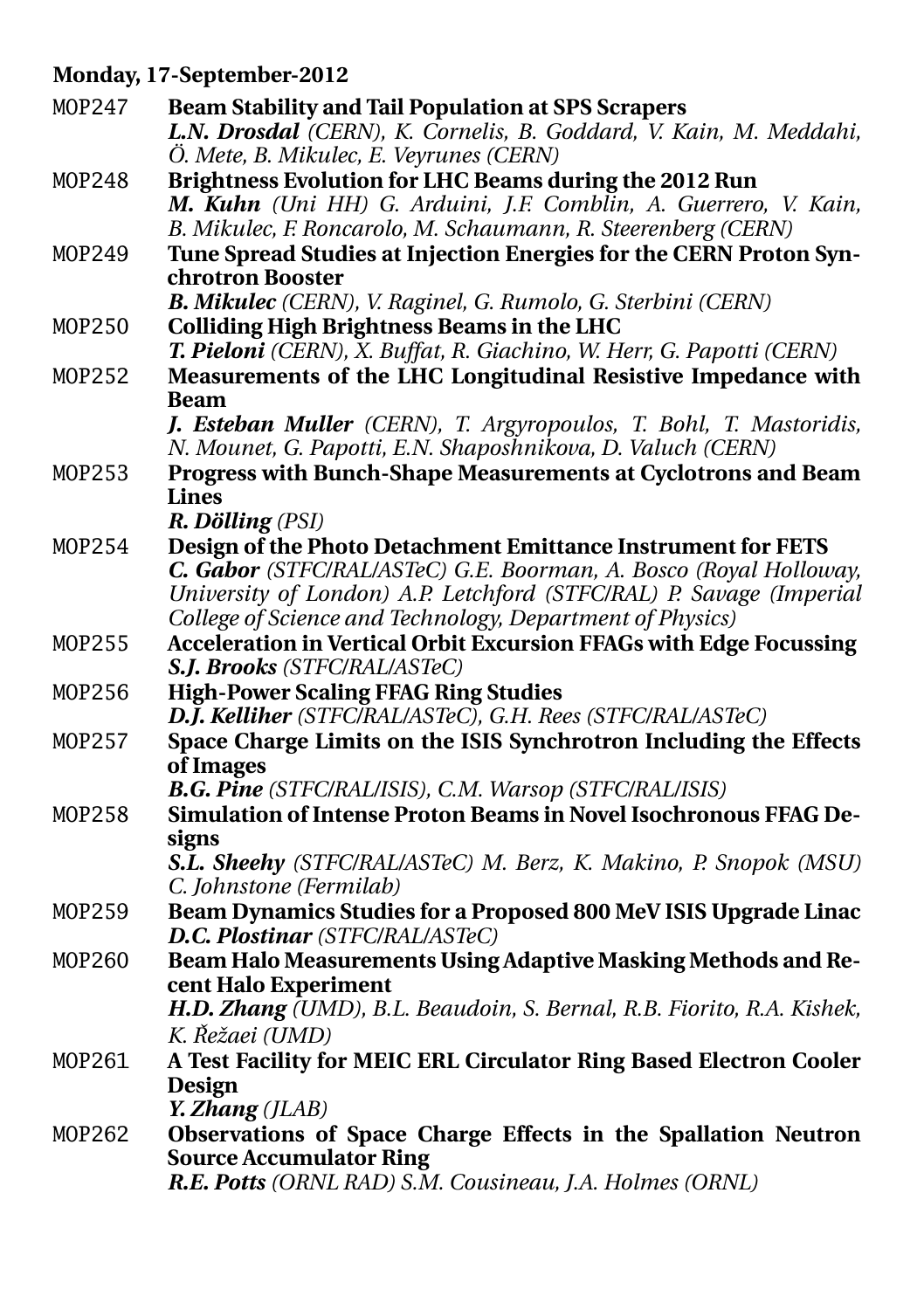#### 08:45 – 09:00 Announcement Ballroom

| 18-Sep-12               | 09:00-10:20                                                                                                                                                                                                                                                                                                                                                                                                                                                                                                                                                                                                                                                                                                                                                                                                                           | Ballroom       |
|-------------------------|---------------------------------------------------------------------------------------------------------------------------------------------------------------------------------------------------------------------------------------------------------------------------------------------------------------------------------------------------------------------------------------------------------------------------------------------------------------------------------------------------------------------------------------------------------------------------------------------------------------------------------------------------------------------------------------------------------------------------------------------------------------------------------------------------------------------------------------|----------------|
|                         | <b>TUO1A - Working Group-A</b>                                                                                                                                                                                                                                                                                                                                                                                                                                                                                                                                                                                                                                                                                                                                                                                                        |                |
|                         | Chair: G. Franchetti (GSI)                                                                                                                                                                                                                                                                                                                                                                                                                                                                                                                                                                                                                                                                                                                                                                                                            |                |
| TU01A01<br>09:00        | The High Intensity/High Brightness Upgrade Program at CERN: Sta-<br>tus and Challenges                                                                                                                                                                                                                                                                                                                                                                                                                                                                                                                                                                                                                                                                                                                                                |                |
|                         | S.S. Gilardoni (CERN), G. Arduini, T. Argyropoulos, S. Aumon, H. Bar-<br>tosik, E. Benedetto, N. Biancacci, T. Bohl, J. Borburgh, C. Carli,<br>F. Caspers, H. Damerau, J. Esteban Muller, V. Forte, R. Garoby, M. Gio-<br>vannozzi, B. Goddard, S. Hancock, K. Hanke, A. Huschauer, G. Iadarola,<br>M. Meddahi, G. Métral, B. Mikulec, E. Métral, Y. Papaphilippou, G. Ru-<br>molo, B. Salvant, F. Schmidt, E.N. Shaposhnikova, R. Steerenberg,<br>M. Taborelli, H. Timko, M. Vretenar, R. Wasef, C. Yin Vallgren, C. Zan-<br>nini (CERN) G. Franchetti (GSI) M. Migliorati (University of Rome "La<br>Sapienza") A.Y. Molodozhentsev (J-PARC, KEK & JAEA) S. Persichelli<br>(Rome University La Sapienza) M.T.F. Pivi (SLAC) V.G. Vaccaro (Naples<br>University Federico II, Mathematical, Physical and Natural Sciences<br>Faculty) |                |
| TU01A02<br>09:20        | <b>Status of Collective Effects at GSI</b><br><b>O. Boine-Frankenheim (GSI)</b>                                                                                                                                                                                                                                                                                                                                                                                                                                                                                                                                                                                                                                                                                                                                                       |                |
| TU01A03<br>09:40        | Space Charge Effects in Isochronous FFAGs and Cyclotrons<br>T. Planche (TRIUMF, Canada's National Laboratory for Particle and<br>Nuclear Physics), R.A. Baartman, Y.-N. Rao (TRIUMF, Canada's Na-<br>tional Laboratory for Particle and Nuclear Physics)                                                                                                                                                                                                                                                                                                                                                                                                                                                                                                                                                                              |                |
| TU01A04<br>10:00        | Plasma Traps for Space Charge Studies: Status and Perspectives<br>H. Okamoto (HU/AdSM), H. Higaki, K. Ito (HU/AdSM) A. Mohri (Kyoto<br>University, Graduate School of Human and Environmental Studies)                                                                                                                                                                                                                                                                                                                                                                                                                                                                                                                                                                                                                                |                |
|                         | 10:20 - 10:50 Coffee                                                                                                                                                                                                                                                                                                                                                                                                                                                                                                                                                                                                                                                                                                                                                                                                                  |                |
|                         | 08:45–09:00 Announcement                                                                                                                                                                                                                                                                                                                                                                                                                                                                                                                                                                                                                                                                                                                                                                                                              | Meeting Room 3 |
| 18-Sep-12               | 09:00-10:20                                                                                                                                                                                                                                                                                                                                                                                                                                                                                                                                                                                                                                                                                                                                                                                                                           | Meeting Room 3 |
|                         | <b>TUO3A - Working Group-B&amp;C</b>                                                                                                                                                                                                                                                                                                                                                                                                                                                                                                                                                                                                                                                                                                                                                                                                  |                |
|                         | Chair: D. Raparia (BNL)                                                                                                                                                                                                                                                                                                                                                                                                                                                                                                                                                                                                                                                                                                                                                                                                               |                |
| TU03A01<br>09:00        | <b>Dynamical Aspects of Emittance Coupling in Intense Beams</b><br>I. Hofmann (GSI) I. Hofmann                                                                                                                                                                                                                                                                                                                                                                                                                                                                                                                                                                                                                                                                                                                                        |                |
| <b>TU03A02</b><br>09:20 | Status and Results of the UA9 Crystal Collimation Experiment at the<br><b>CERN-SPS</b><br>S. Montesano (CERN), W. Scandale (CERN)                                                                                                                                                                                                                                                                                                                                                                                                                                                                                                                                                                                                                                                                                                     |                |
| TU03A03<br>09:40        | <b>Equipartition, Reality or Swindle?</b><br>J.-M. Lagniel (GANIL)                                                                                                                                                                                                                                                                                                                                                                                                                                                                                                                                                                                                                                                                                                                                                                    |                |
|                         | 10:20-10:50 Coffee                                                                                                                                                                                                                                                                                                                                                                                                                                                                                                                                                                                                                                                                                                                                                                                                                    |                |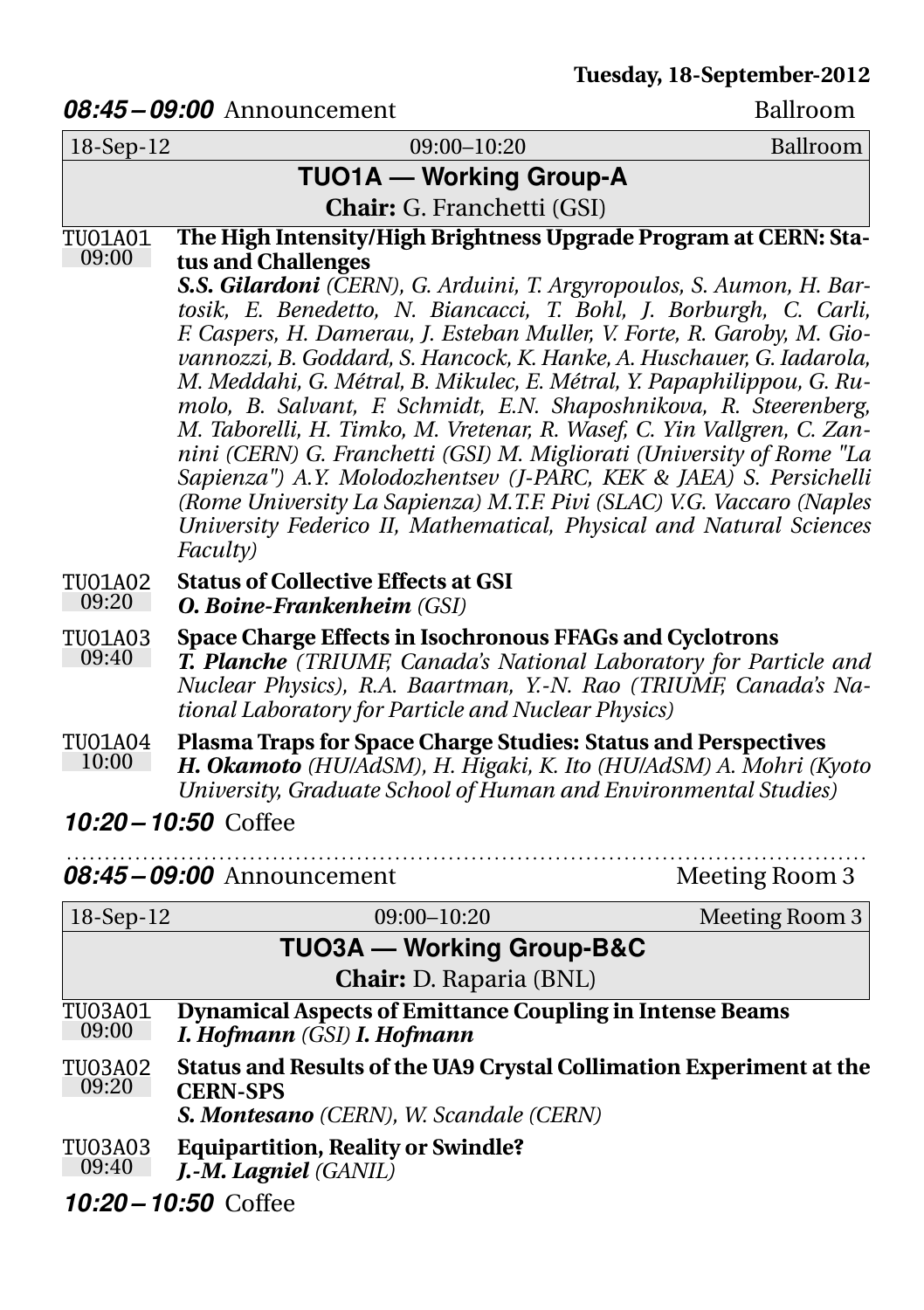#### **Tuesday, 18-September-2012**

| $18-Sep-12$               | $10:50 - 12:30$                                                                                                                                                                                                                                                              | Ballroom |
|---------------------------|------------------------------------------------------------------------------------------------------------------------------------------------------------------------------------------------------------------------------------------------------------------------------|----------|
| TUO1B - Working Group-A&C |                                                                                                                                                                                                                                                                              |          |
|                           | <b>Chair:</b> H.W. Zhao (IMP)                                                                                                                                                                                                                                                |          |
| TU01B01<br>10:50          | Beam Loss Due to Foil Scattering in the SNS Accumulator Ring<br><b>J.A. Holmes</b> (ORNL), M.A. Plum (ORNL)                                                                                                                                                                  |          |
| TUO1B02<br>11:10          | <b>Injection Design for Fermilab Project X</b><br><b>D.E. Johnson</b> (Fermilab)                                                                                                                                                                                             |          |
| TUO1B03<br>11:30          | Study of Intense Beam Injection and Extraction of Heavy Ion Syn-<br>chrotron<br>Y.J. Yuan (IMP), W.P. Chai, J. Li, P. Li, R.S. Mao, J.W. Xia, J.C. Yang,<br>X.D. Yang, H.W. Zhao (IMP)                                                                                       |          |
| TUO1B04<br>11:50          | <b>Beam Loss Control for the Fermilab Main Injector</b><br><b>B.C. Brown</b> (Fermilab)                                                                                                                                                                                      |          |
| TUO1B05<br>12:10          | The Design and Commissioning of the Accelerator System of the<br>Rare Isotope Reaccelerator - ReA3 at Michigan State University<br>X. Wu (FRIB), B. Durickovic, M.J. Syphers, W. Wittmer (FRIB)<br>A. Lapierre, D. Leitner, G. Perdikakis, J.A. Rodriguez, S. Schwarz (NSCL) |          |
|                           | 12:30 – 14:00 Lunch<br>Restaurant »Solid Dining«                                                                                                                                                                                                                             |          |

| 18-Sep-12                      | $10:50 - 12:30$                                                                                                                                                                                                                                         | <b>Meeting Room 3</b>     |  |
|--------------------------------|---------------------------------------------------------------------------------------------------------------------------------------------------------------------------------------------------------------------------------------------------------|---------------------------|--|
| <b>TUO3B — Working Group-B</b> |                                                                                                                                                                                                                                                         |                           |  |
|                                | <b>Chair:</b> S. Fu (IHEP)                                                                                                                                                                                                                              |                           |  |
| TU03B01<br>10:50               | <b>Beam Dynamics Design of ESS Warm Linac</b><br>M. Comunian (INFN/LNL)                                                                                                                                                                                 |                           |  |
| TU03B02<br>11:10               | <b>Beam Dynamics of the ESS Superconducting Linac</b><br>M. Eshraqi (ESS)                                                                                                                                                                               |                           |  |
| TU03B03<br>11:30               | <b>Linac4 Beam Dynamics and Commissioning Strategy</b><br>J.-B. Lallement (CERN), G. Bellodi, A.M. Lombardi, P.A. Posocco (CERN)                                                                                                                        |                           |  |
| TU03B04<br>11:50               | End to End Beam Dynamics and Design Optimization for CSNS<br>Linac<br><b>J. Peng</b> (IHEP), S. Fu, H.C. Liu, X. Yin (IHEP)                                                                                                                             |                           |  |
| TU03B05<br>12:10               | Beam Dynamics of the 13 MeV/50 mA Proton Linac for the Compact<br><b>Pulsed Hadron Source at Tsinghua University</b><br><b>Q.Z. Xing</b> (TUB), C. Jiang, C.-X. Tang, H.Y. Zhang, S.X. Zheng (TUB)<br>X.L. Guan (Tsinghua University) G.H. Li (NUCTECH) |                           |  |
|                                | 12:30 - 14:00 Lunch                                                                                                                                                                                                                                     | Restaurant »Solid Dining« |  |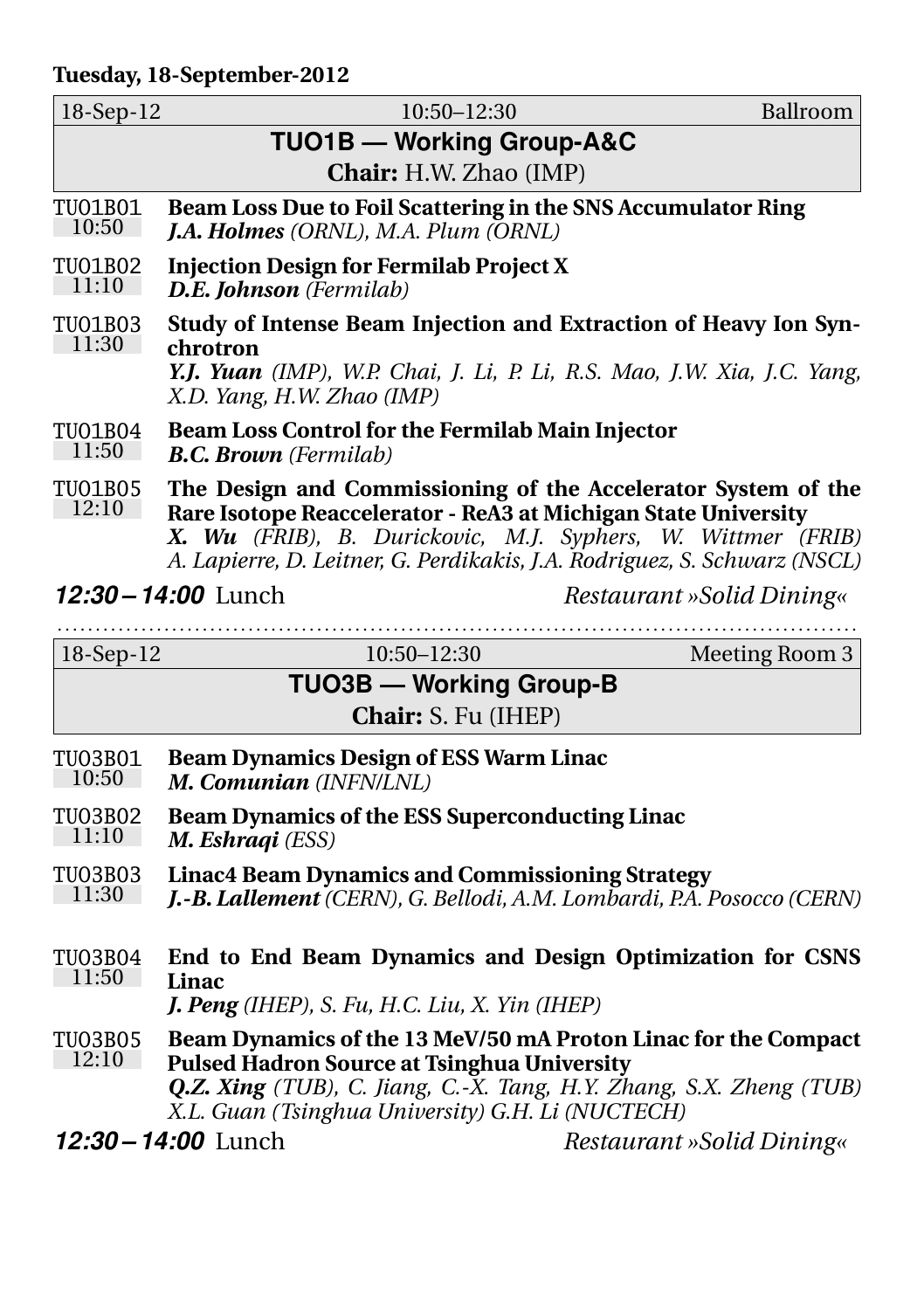|                         |                                                                                                                                                                                                                                                                     | $100000$ , $10000$ |
|-------------------------|---------------------------------------------------------------------------------------------------------------------------------------------------------------------------------------------------------------------------------------------------------------------|--------------------|
| $18-Sep-12$             | 14:00-16:30                                                                                                                                                                                                                                                         | Ballroom           |
|                         | <b>TUO1C - Working Group-E</b>                                                                                                                                                                                                                                      |                    |
|                         | <b>Chair:</b> R. Doelling (PSI) & N. Hayashi (J-PARC)                                                                                                                                                                                                               |                    |
| TU01C01<br>14:00        | Recent Developments on High Intensity Beam Diagnostics at SNS.<br><b>W. Blokland</b> (ORNL)                                                                                                                                                                         |                    |
| TU01C02<br>14:20        | Online Monitoring System for the Waste Beam in the 3 GeV RCS of<br><b>I-PARC</b><br>P.K. Saha (JAEA/J-PARC), H. Harada, S. Hatakeyama, N. Hayashi,<br>H. Hotchi, K. Yamamoto, M. Yoshimoto (JAEA/J-PARC)                                                            |                    |
| TU01C03<br>14:40        | <b>The Beam Diagnostics of CSNS</b><br>T.G. Xu (IHEP)                                                                                                                                                                                                               |                    |
|                         | 15:00 - 15:30 Coffee                                                                                                                                                                                                                                                |                    |
| TU01C04<br>15:30        | Detection of 'Unidentified Falling Objects' at LHC<br>E. Nebot Del Busto (CERN), F.V. Day, B. Dehning, E.B. Holzer, A. Lech-<br>ner, R. Schmidt, J. Wenninger, C. Zamantzas, M. Zerlauth, F. Zimmer-<br>mann (CERN) T. Baer (University of Hamburg) M. Hempel (BTU) |                    |
| <b>TU01C05</b><br>15:50 | Measurements and Interpretation of the Betatron Tune Spectra of<br><b>High Intensity Bunched Beam in the SIS18</b><br>R. Singh (GSI), O. Boine-Frankenheim, O. Chorniy, P. Forck, W. Kauf-<br>mann, P. Kowina, K. Lang (GSI) T. Weiland (TEMF, TU Darmstadt)        |                    |
| <b>TU01C06</b><br>16:10 | <b>Instrumentation Developments and Beam Studies for the Fermilab</b><br>Proton Improvement Plan Linac Upgrade and New RFQ Front-End<br>V.E. Scarpine (Fermilab), D.S. Bollinger, K.L. Duel, N. Eddy, P.R. Karns,<br>W. Pellico, C.-Y. Tan, R.E. Tomlin (Fermilab)  |                    |
|                         | <b>16:40 – 18:00</b> WG-E Discussions<br>R. Doelling (PSI)                                                                                                                                                                                                          | Ballroom           |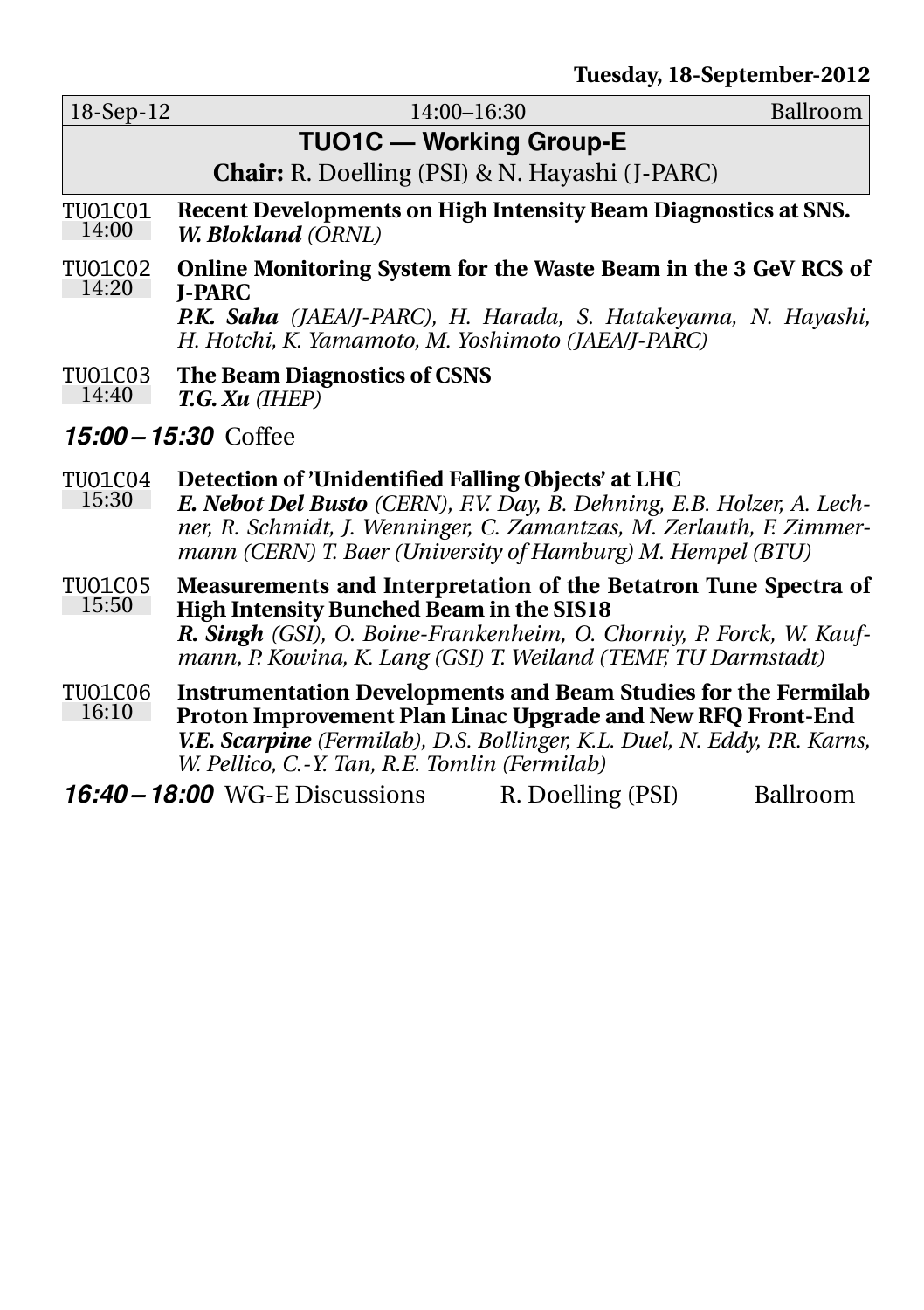#### **Tuesday, 18-September-2012**

| $18-Sep-12$             | 14:00-16:30                                                                                                                                                                                                                                                                              | Meeting Room 3 |
|-------------------------|------------------------------------------------------------------------------------------------------------------------------------------------------------------------------------------------------------------------------------------------------------------------------------------|----------------|
|                         | <b>TUO3C — Working Group-D</b>                                                                                                                                                                                                                                                           |                |
|                         | <b>Chair:</b> Y. Sato (KEK)                                                                                                                                                                                                                                                              |                |
|                         |                                                                                                                                                                                                                                                                                          |                |
| TU03C01<br>14:00        | Beam Losses at LHC and its Injector<br>L. Ponce (CERN)                                                                                                                                                                                                                                   |                |
| <b>TU03C02</b><br>14:20 | FNAL Proton Source High Intensity Operations and Beam Loss Con-<br>trol                                                                                                                                                                                                                  |                |
|                         | <b>F.G.G. Garcia</b> (Fermilab), W. Pellico (Fermilab)                                                                                                                                                                                                                                   |                |
| TU03C03<br>14:40        | Characterizing and Controlling Beam Losses at the LANSCE Facility<br>L. Rybarcyk (LANL)                                                                                                                                                                                                  |                |
| 15:00 – 15:30 Coffee    |                                                                                                                                                                                                                                                                                          |                |
| TU03C04<br>15:30        | Beam Loss Mitigation in the Oak Ridge Spallation Neutron Source<br><b>M.A. Plum</b> (ORNL)                                                                                                                                                                                               |                |
| <b>TU03C05</b><br>15:50 | <b>Beam Commissioning Plan for CSNS Accelerators</b><br>S. Wang (IHEP), S. Fu, H.C. Liu, H.F. Ouyang, J. Peng, T.G. Xu (IHEP)                                                                                                                                                            |                |
| TU03C06<br>16:10        | The Result of Beam Commissioning in J-PARC 3-GeV RCS<br>H. Harada (JAEA/J-PARC), N. Hayashi, H. Hotchi, M. Kinsho, P.K. Saha,<br>Y. Shobuda, F. Tamura, K. Yamamoto, M. Yamamoto, M. Yoshimoto<br>(JAEA/J-PARC) Y. Irie (KEK) S. Kato (Tohoku University, Graduate<br>School of Science) |                |
|                         | <b>16:40 – 18:00</b> WG-D Discussions R. Schmidt (CERN) Meeting Room 3                                                                                                                                                                                                                   |                |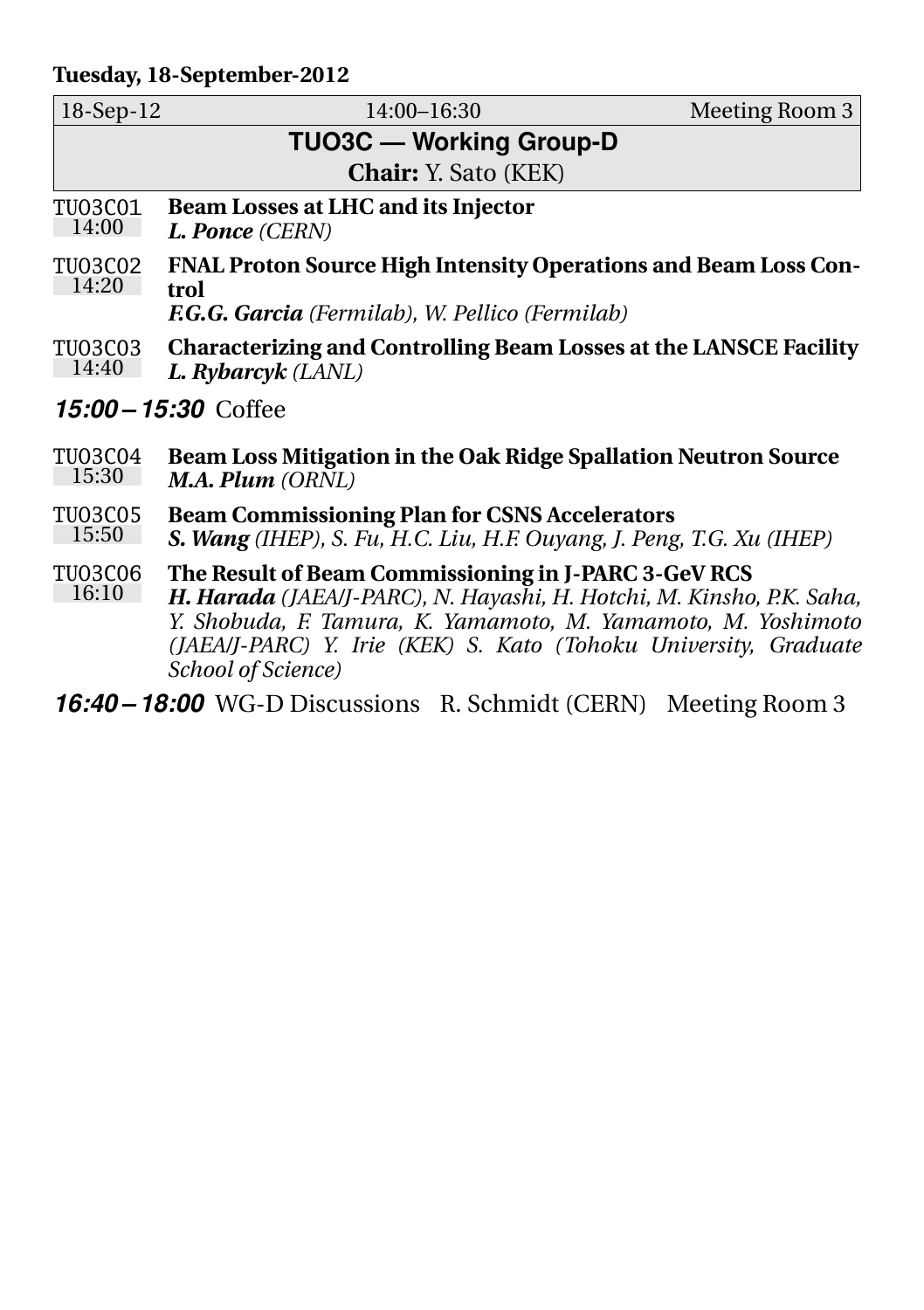#### *08:45 – 09:00* Announcement Ballroom

|                         | <u>oo iyo Thinodheement</u>                                                                                                                                                                                                                                                                                                                                                                                                                                                                                                                                                                                                                                                                                                          |          |
|-------------------------|--------------------------------------------------------------------------------------------------------------------------------------------------------------------------------------------------------------------------------------------------------------------------------------------------------------------------------------------------------------------------------------------------------------------------------------------------------------------------------------------------------------------------------------------------------------------------------------------------------------------------------------------------------------------------------------------------------------------------------------|----------|
| $19-Sep-12$             | 09:00-10:20                                                                                                                                                                                                                                                                                                                                                                                                                                                                                                                                                                                                                                                                                                                          | Ballroom |
|                         | <b>WEO1A - Working Group-A</b>                                                                                                                                                                                                                                                                                                                                                                                                                                                                                                                                                                                                                                                                                                       |          |
|                         | <b>Chair:</b> E. Métral (CERN)                                                                                                                                                                                                                                                                                                                                                                                                                                                                                                                                                                                                                                                                                                       |          |
| WEO1A01<br>09:00        | <b>Impedance Studies of 2D Azimuthally Uniform Devices for low En-</b><br>ergy Machines<br>N. Biancacci (CERN), E. Métral, B. Salvant (CERN) M. Migliorati,<br>L. Palumbo (URLS) V.G. Vaccaro (Naples University Federico II and<br><i>INFN)</i>                                                                                                                                                                                                                                                                                                                                                                                                                                                                                     |          |
| <b>WEO1A02</b><br>09:20 | LHC Impedance Model: Experience with High Intensity Operation<br>in the LHC<br><b>B. Salvant</b> (CERN), O. Aberle, G. Arduini, R.W. Assmann, V. Baglin,<br>M.J. Barnes, P. Baudrenghien, A. Bertarelli, C. Bracco, R. Bruce, F. Carra,<br>F. Caspers, G. Cattenoz, S.D. Claudet, H.A. Day, J. Esteban Muller,<br>M. Garlasché, L. Gentini, B. Goddard, A. Grudiev, B. Henrist, S. Jakob-<br>sen, G. Lanza, L. Lari, T. Mastoridis, N. Mounet, E. Métral, A.A. Nosych,<br>J.L. Nougaret, A.M. Piguiet, S. Redaelli, F. Roncarolo, G. Rumolo, B. Sal-<br>vachua, M. Sapinski, E.N. Shaposhnikova, L.J. Tavian, M.A. Timmins,<br>J.A. Uythoven, A. Vidal, R. Wasef, D. Wollmann (CERN) S. Persichelli<br>(Rome University La Sapienza) |          |
| WEO1A03<br>09:40        | Resistive-wall Instability in the CSNS/RCS<br>L. Huang (IHEP), Y.D. Liu, S. Wang (IHEP)                                                                                                                                                                                                                                                                                                                                                                                                                                                                                                                                                                                                                                              |          |
| WEO1A04<br>10:00        | Review of Longitudinal Instabilities in the SPS and Beam Dynamics<br><b>Issues with High Harmonic RF Systems in Accelerators</b><br>E.N. Shaposhnikova (CERN), T. Argyropoulos, T. Bohl, J. Esteban                                                                                                                                                                                                                                                                                                                                                                                                                                                                                                                                  |          |

*Muller, H. Timko (CERN) 10:20 – 10:50* Coffee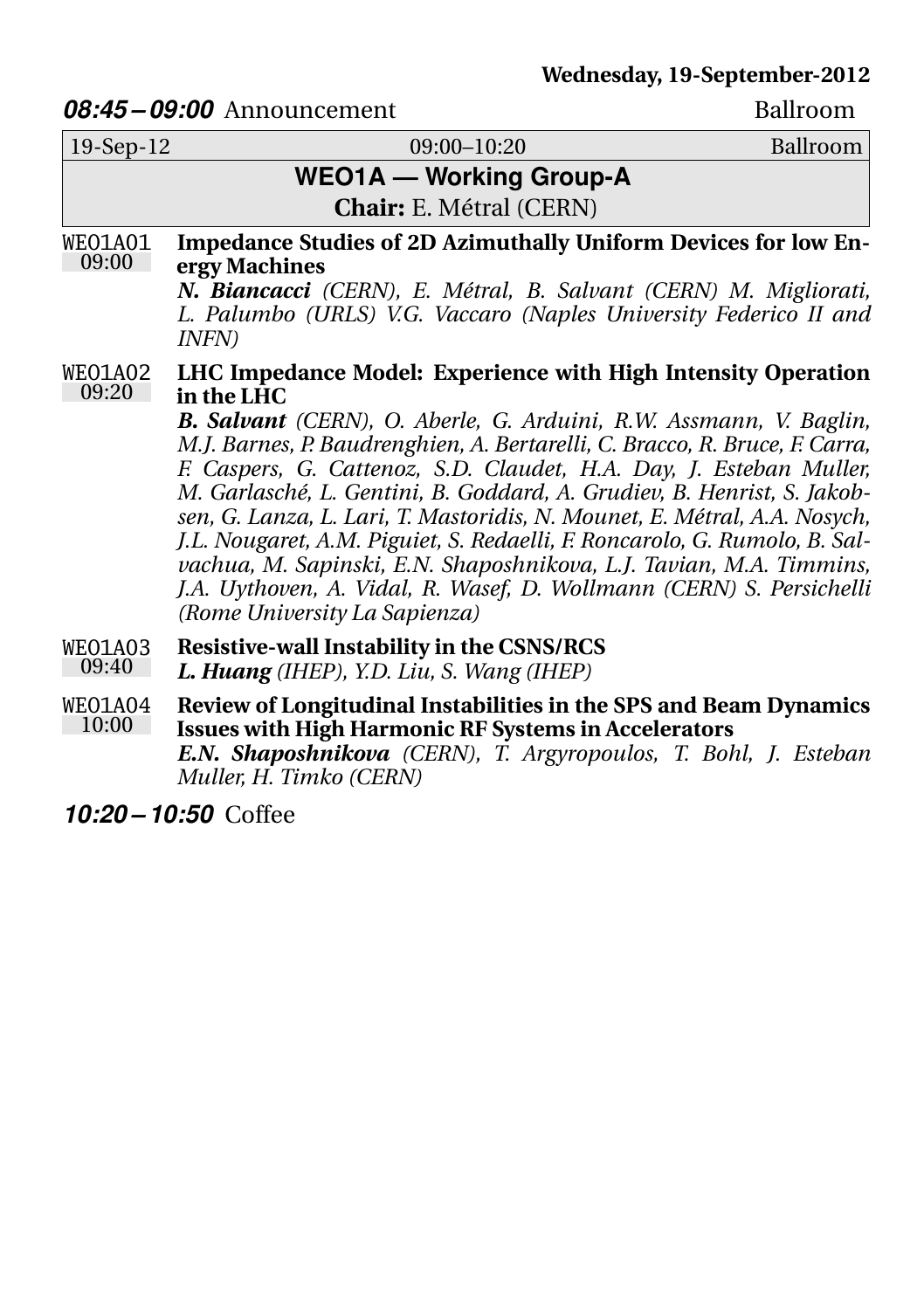#### **Wednesday, 19-September-2012**

08:45 – 09:00 Announcement Meeting Room 3

| $19-Sep-12$                    | 09:00-10:20                                                                                                                                                                          | Meeting Room 3 |
|--------------------------------|--------------------------------------------------------------------------------------------------------------------------------------------------------------------------------------|----------------|
| <b>WEO3A — Working Group-C</b> |                                                                                                                                                                                      |                |
| <b>Chair:</b> H.W. Zhao (IMP)  |                                                                                                                                                                                      |                |
| WEO3A01<br>09:00               | <b>High Energy Electron Cooling</b><br>V.B. Reva (BINP SB RAS), M.I. Bryzgunov, V.M. Panasyuk, V.V. Parkhom-<br><i>chuk (BINP SB RAS)</i>                                            |                |
| WEO3A02<br>09:20               | <b>Beam Loss and Collimation in the ESS Linac</b><br><b>R. Miyamoto</b> (ESS), H. Danared, M. Eshraqi, A. Ponton, L. Tchelidze<br>(ESS) I. Bustinduy (ESS Bilbao) H.D. Thomsen (ISA) |                |
| WEO3A03<br>09:40               | Extraction, Transport and Collimation of the PSI 1.3 MW Proton<br>Beam<br><b>D. Reggiani</b> (PSI)                                                                                   |                |
| WEO3A04<br>10:00               | Current and Planned High Proton Flux Operations at the FNAL<br><b>Booster</b><br><b>F.G.G. Garcia</b> (Fermilab), W. Pellico (Fermilab)                                              |                |
| 10:20 – 10:50 Coffee           |                                                                                                                                                                                      |                |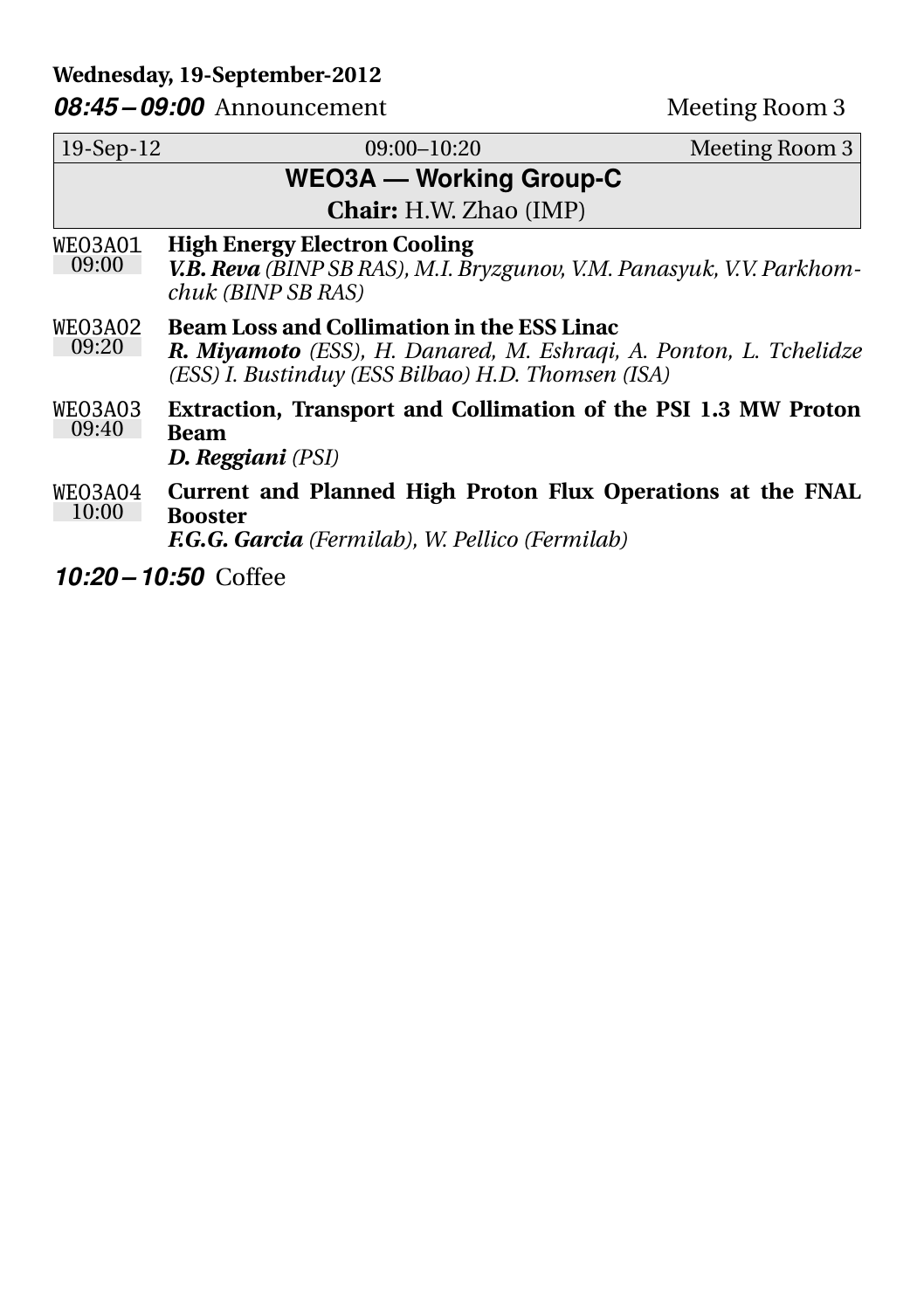**Wednesday, 19-September-2012**

| 19-Sep-12                                                                                                                                                                                                                                                             | $10:50 - 12:30$<br>Ballroom                                                                                                                                                                                                                                                                                                                     |  |  |  |
|-----------------------------------------------------------------------------------------------------------------------------------------------------------------------------------------------------------------------------------------------------------------------|-------------------------------------------------------------------------------------------------------------------------------------------------------------------------------------------------------------------------------------------------------------------------------------------------------------------------------------------------|--|--|--|
|                                                                                                                                                                                                                                                                       | <b>WEO1B - Working Group-A</b>                                                                                                                                                                                                                                                                                                                  |  |  |  |
|                                                                                                                                                                                                                                                                       | Chair: E. Métral (CERN)                                                                                                                                                                                                                                                                                                                         |  |  |  |
| <b>WEO1B01</b><br>10:50                                                                                                                                                                                                                                               | Low Gamma Transition Optics for the SPS Simulation and Experi-<br>mental Results for High Brightness Beams<br>H. Bartosik (CERN), G. Arduini, T. Argyropoulos, T. Bohl, K. Cornelis,<br>J. Esteban Muller, W. Höfle, Y. Papaphilippou, G. Rumolo, B. Salvant,<br>F. Schmidt, E.N. Shaposhnikova, H. Timko (CERN) A.Y. Molodozhent-<br>sev (KEK) |  |  |  |
| WEO1BO2<br>11:10                                                                                                                                                                                                                                                      | <b>Optics Design Optimization for IBS Dominated Beams</b><br>F. Antoniou (CERN), Y. Papaphilippou (CERN) M.T.F. Pivi (SLAC)                                                                                                                                                                                                                     |  |  |  |
| WEO1B03<br>11:30                                                                                                                                                                                                                                                      | <b>Space Charge Suppression for Flat Beams</b><br>A.V. Burov (Fermilab) Y.S. Derbenev (JLAB)                                                                                                                                                                                                                                                    |  |  |  |
| WEO1BO4<br>11:50                                                                                                                                                                                                                                                      | <b>Scaling Properties of Resonance Crossing in Non-scaling FFAGs</b><br>S.-Y. Lee (Indiana University) K.Y. Ng (Fermilab)                                                                                                                                                                                                                       |  |  |  |
| PTC-ORBIT Studies for the CERN LHC Injectors Upgrade Project<br><b>WEO1B05</b><br>12:10<br>A.Y. Molodozhentsev (KEK) G. Arduini, H. Bartosik, E. Benedetto,<br>C. Carli, M. Fitterer, V. Forte, S.S. Gilardoni, M. Martini, E. Métral,<br>F. Schmidt, R. Wasef (CERN) |                                                                                                                                                                                                                                                                                                                                                 |  |  |  |
|                                                                                                                                                                                                                                                                       | $12:30 - 14:00$ Lunch<br>Restaurant »Solid Dining«                                                                                                                                                                                                                                                                                              |  |  |  |
| $19-Sep-12$                                                                                                                                                                                                                                                           | $10:50 - 12:30$<br>Meeting Room 3                                                                                                                                                                                                                                                                                                               |  |  |  |
|                                                                                                                                                                                                                                                                       | <b>WEO3B - Working Group-B</b>                                                                                                                                                                                                                                                                                                                  |  |  |  |
|                                                                                                                                                                                                                                                                       | Chair: P.A.P. Nghiem (CEA/DSM/IRFU)                                                                                                                                                                                                                                                                                                             |  |  |  |
| WEO3BO1<br>10:50                                                                                                                                                                                                                                                      | FRIB Accelerator Beam Dynamics Design and Challenges<br>Q. Zhao (NSCL) A. Facco, F. Marti, E. Pozdeyev, M.J. Syphers, J. Wei,<br>X. Wu, Y. Yamazaki, Y. Zhang (FRIB)                                                                                                                                                                            |  |  |  |
| WEO3B02<br>11:10                                                                                                                                                                                                                                                      | Acceleration and Transport of Multi-Charges Ions through EBIS Pre-<br>injector<br>D. Raparia (BNL)                                                                                                                                                                                                                                              |  |  |  |
| WEO3B03<br>11:30                                                                                                                                                                                                                                                      | <b>PXIE</b> at FNAL<br>N. Solyak (Fermilab), S.D. Holmes, V.A. Lebedev, S. Nagaitsev, A.V. She-<br>myakin (Fermilab)                                                                                                                                                                                                                            |  |  |  |
| WEO3B04<br>11:50                                                                                                                                                                                                                                                      | RFQ Beam Dynamics Design for Large Science Facilities and<br><b>Accelerator-Driven Systems</b><br>C. Zhang(IAP)                                                                                                                                                                                                                                 |  |  |  |
| WEO3B05<br>12:10                                                                                                                                                                                                                                                      | Using Step-like Nonlinear Magnets for Beam Uniformization at<br><b>IFMIF</b> Target<br>Z. Yang (IHEP), J.Y. Tang (IHEP) N. Chauvin, P.A.P. Nghiem (CEA/DSM/<br>IRFU)                                                                                                                                                                            |  |  |  |

*12:30 – 14:00* Lunch *Restaurant »Solid Dining«*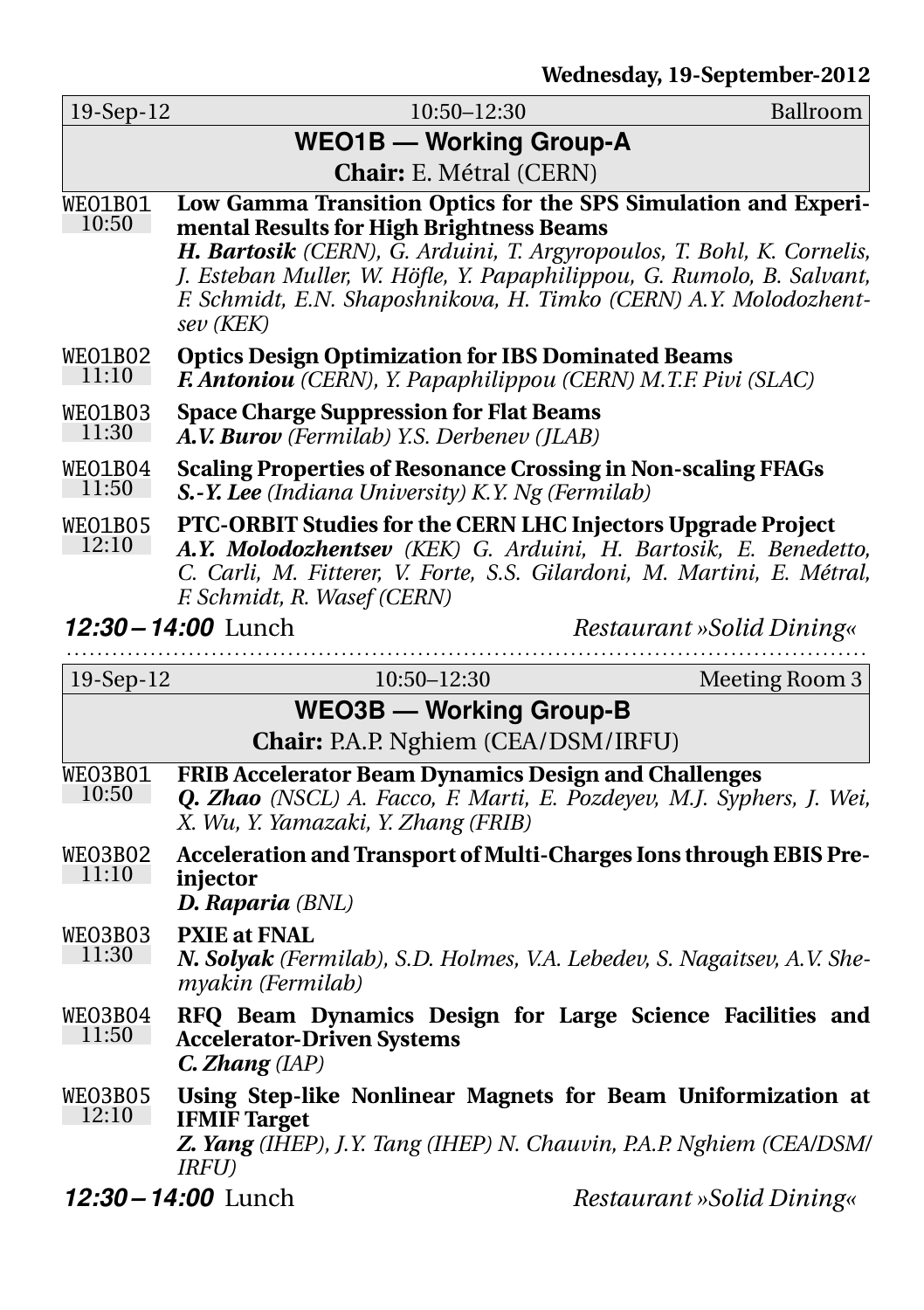#### **Wednesday, 19-September-2012**

| $19-Sep-12$                    |                                                                             | 14:00-16:30                                                                                                                                                                                                       | Ballroom |
|--------------------------------|-----------------------------------------------------------------------------|-------------------------------------------------------------------------------------------------------------------------------------------------------------------------------------------------------------------|----------|
| <b>WEO1C — Working Group-A</b> |                                                                             |                                                                                                                                                                                                                   |          |
|                                |                                                                             | Chair: J.A. Holmes (ORNL)                                                                                                                                                                                         |          |
| WEO1CO1<br>14:00               | <b>G. Franchetti</b> (GSI)                                                  | <b>Effect of Self-consistency on Periodic Resonance Crossing</b>                                                                                                                                                  |          |
| WEO1CO2<br>14:20               | tensity Effects.<br>B.G. Pine, H. V. Smith, R.E. Williamson (STFC/RAL/ISIS) | Simulation and Measurement of Half Integer Resonance in Coasting<br>Beams in the ISIS Ring, with a Summary of Some Related High In-<br>C.M. Warsop (STFC/RAL/ISIS), D.J. Adams, B. Jones, S.J. Payne,             |          |
| WEO1CO3<br>14:40               | Muller, S. Hancock, E.N. Shaposhnikova (CERN)                               | Longitudinal Beam Loss Studies of the CERN PS-to-SPS Transfer<br>H. Timko (CERN), T. Argyropoulos, T. Bohl, H. Damerau, J. Esteban                                                                                |          |
|                                | 15:00 - 15:30 Coffee                                                        |                                                                                                                                                                                                                   |          |
| WEO1CO4<br>15:30               | M. Yoshii (KEK)                                                             | Acceleration of High-Intensity Protons in the J-PARC Synchrotrons                                                                                                                                                 |          |
| WEO1CO5<br>15:50               | Y. Mo (UMD)                                                                 | Longitudinal Space Charge Phenomena in an Intense Beam in a Ring<br>R.A. Kishek (UMD), B.L. Beaudoin, D.W. Feldman, I. Haber, T.W. Koeth,                                                                         |          |
| WEO1C06<br>16:10               | in LHC<br>M. Schaumann (CERN) R. Miyamoto (ESS)                             | <b>Measurement and Strong-Strong Simulations of Beam-Beam Effects</b><br>S. Paret (LBNL), J. Qiang (LBNL) R. Alemany-Fernandez, R. Calaga,<br>R. Giachino, W. Herr, D. Jacquet, G. Papotti, T. Pieloni, L. Ponce, |          |
| 18:00                          | <b>Leaving for Banquet</b>                                                  |                                                                                                                                                                                                                   |          |
| 18:30                          | <b>Banquet</b>                                                              | Restaurant »Grand Mansion«, Beijing                                                                                                                                                                               |          |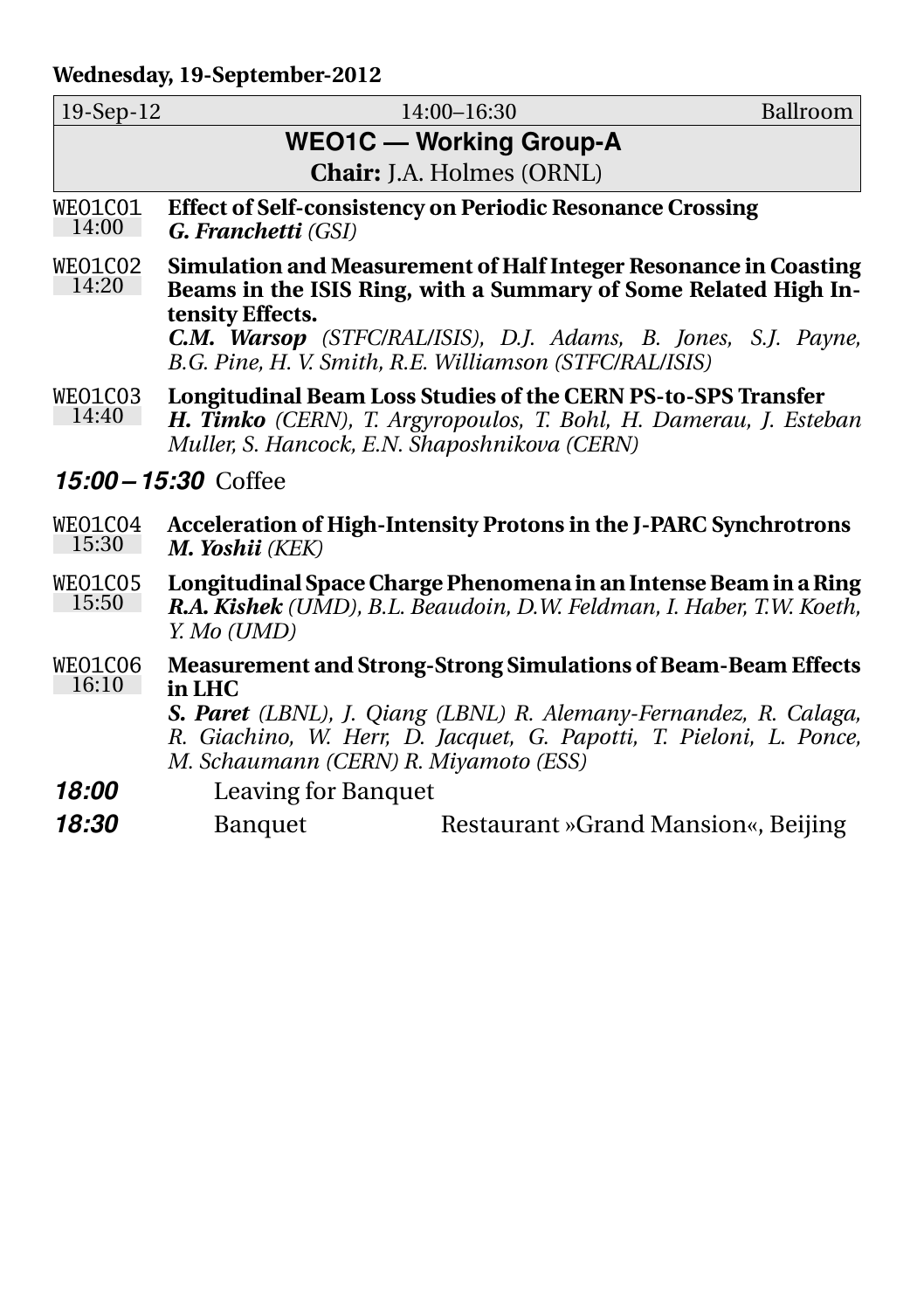| 19-Sep-12                      | $14:00 - 16:30$                                                      | Meeting Room 3 |  |
|--------------------------------|----------------------------------------------------------------------|----------------|--|
| <b>WEO3C — Working Group-C</b> |                                                                      |                |  |
|                                | <b>Chair:</b> D. Li (LBNL) & N.V. Mokhov (FNAL)                      |                |  |
| WEO3CO1                        | Injection and Stripping Foil Studies for a 180 MeV Injection Upgrade |                |  |

- 14:00 **at ISIS** *B. Jones (STFC/RAL/ISIS), D.J. Adams, M.C. Hughes, S.J.S. Jago, B.G. Pine, H. V. Smith, C.M. Warsop, R.E. Williamson (STFC/RAL/ISIS)*
- WEO3C02 14:20 **Collimation of Ion Beams** *I. Strašík (GSI) O. Boine-Frankenheim (TEMF, TU Darmstadt)*
- WEO3C03 14:40 **Beam Halo Dynamics and Control with Hollow Electron Beams** *G. Stancari (Fermilab)*

#### *15:00 – 15:30* Coffee

- WEO3C04 15:30 **Long Baseline Neutrino Experiment (LBNE) Target Material Radiation Damage Studies Using Energetic Protons of the Brookhaven Linear Isotope Production (BLIP) Facility** *N. Simos (BNL) P. Hurh, N.V. Mokhov (Fermilab)*
- WEO3C05 15:50 **Radiation Effect Modeling at Intensity Frontier: Status and Uncertainties** *N.V. Mokhov (Fermilab)*
- WEO3C06  $16:10$ **Understanding Ion Induced Radiation Damage in Target Materials** *M. Tomut, C. Trautmann (GSI)*
- **16:30 18:00** WG-C Discussions N. Mokhov (FNAL) Ballroom
- *18:00* Leaving for Banquet
- **18:30** Banquet Restaurant »Grand Mansion«, Beijing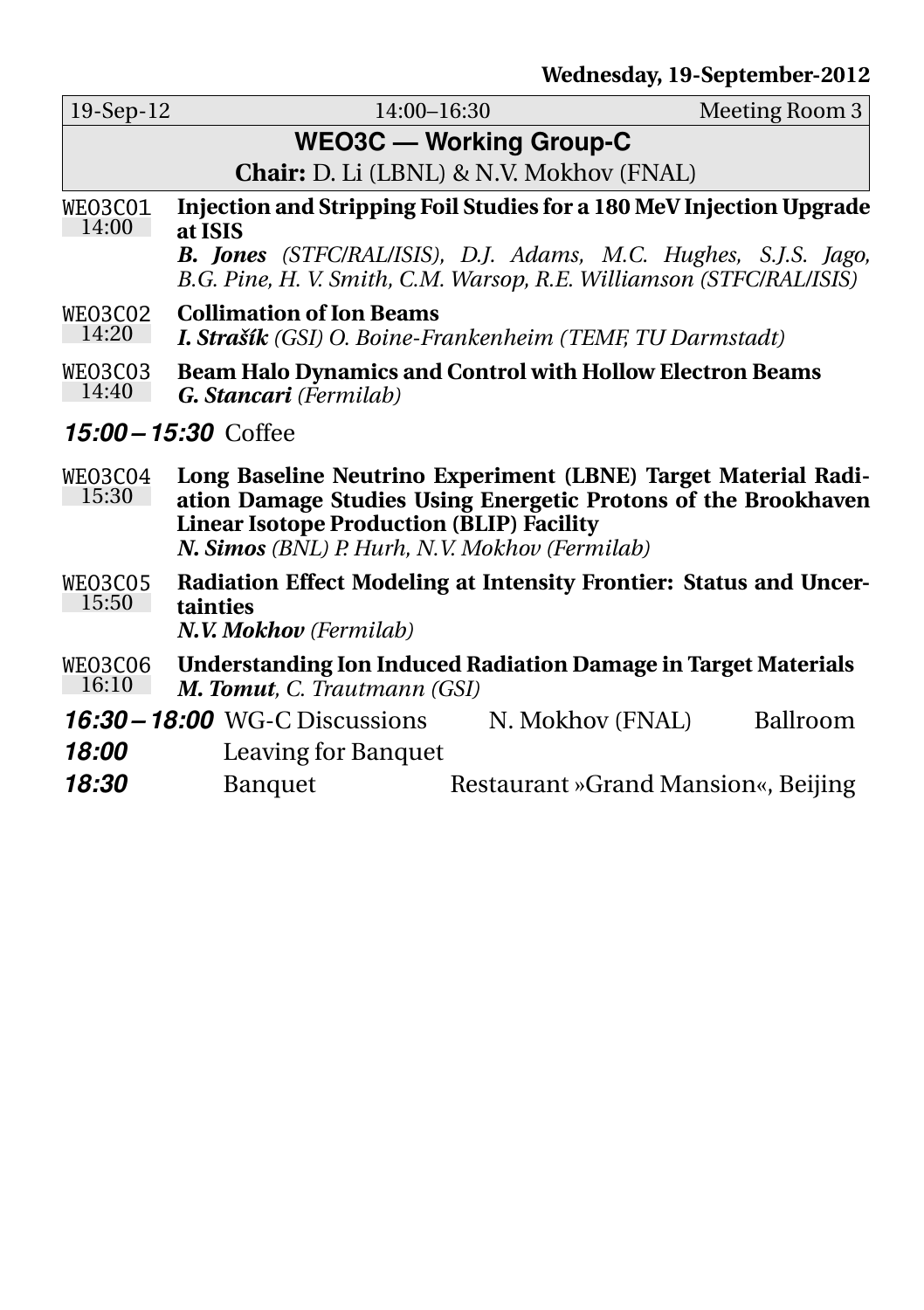#### **Thursday, 20-September-2012**

#### 08:45 – 09:00 Announcement Ballroom

| 20-Sep-12               | 09:00-10:20                                                                                                                                                                                                    | Ballroom       |
|-------------------------|----------------------------------------------------------------------------------------------------------------------------------------------------------------------------------------------------------------|----------------|
|                         | <b>THO1A — Working Group-A</b>                                                                                                                                                                                 |                |
|                         | Chair: G. Franchetti (GSI)                                                                                                                                                                                     |                |
| TH01A01<br>09:00        | <b>Beam-Beam Effects in RHIC</b><br>Y. Luo (BNL), W. Fischer, C. Montag, S.M. White (BNL)                                                                                                                      |                |
| <b>THO1A02</b><br>09:20 | Effects of Magnetic Field Tracking Errors and Space Charge on Beam<br><b>Dynamics at CSNS/RCS</b><br>S.Y. Xu (IHEP), N. Wang, S. Wang (IHEP)                                                                   |                |
| TH01A03<br>09:40        | <b>Dual-Harmonic Acceleration Studies at CSNS RCS</b><br><b>J.F. Chen</b> (IHEP), J.Y. Tang, X. Zhang (IHEP)                                                                                                   |                |
| THO1A04<br>10:00        | High Intensity Longitudinal Dynamics Studies for an ISIS Injection<br><b>Upgrade</b><br>R.E. Williamson (STFC/RAL/ISIS), C.M. Warsop (STFC/RAL/ISIS)                                                           |                |
|                         | 10:20 - 10:50 Coffee                                                                                                                                                                                           |                |
|                         | 08:45-09:00 Announcement                                                                                                                                                                                       | Meeting Room 3 |
| 20-Sep-12               | $09:00 - 10:20$                                                                                                                                                                                                | Meeting Room 3 |
|                         | <b>THO3A - Working Group-B</b><br>Chair: I. Hofmann (GSI)                                                                                                                                                      |                |
| THO3A01<br>09:00        | High Intensity Aspects of J-PARC Linac, Including Re-commissioning<br><b>After Earthquake</b><br>M. Ikegami (KEK)                                                                                              |                |
| <b>THO3A02</b><br>09:20 | <b>Beam Dynamics of China ADS Linac</b><br>Z. Li (Private Address) P. Cheng, H. Geng, Z. Guo, C. Meng, B. Sun,<br>J.Y. Tang, F. Yan (IHEP)                                                                     |                |
| <b>THO3A03</b><br>09:40 | Simulations and Measurements in High Intensity LEBT with Space<br><b>Charge Compensation</b><br>N. Chauvin (CEA/IRFU) O. Delferrière, R. Gobin, P.A.P. Nghiem, D. Uriot<br>(CEA/DSM/IRFU) R.D. Duperrier (ESS) |                |
| <b>THO3A04</b><br>10:00 | Definition of the Beam Halo and its Consequences<br>P.A.P. Nghiem (CEA/DSM/IRFU), N. Chauvin, D. Uriot (CEA/DSM/<br>IRFU) W. Simeoni (CEA/IRFU)                                                                |                |
|                         | 10:20 - 10:50 Coffee                                                                                                                                                                                           |                |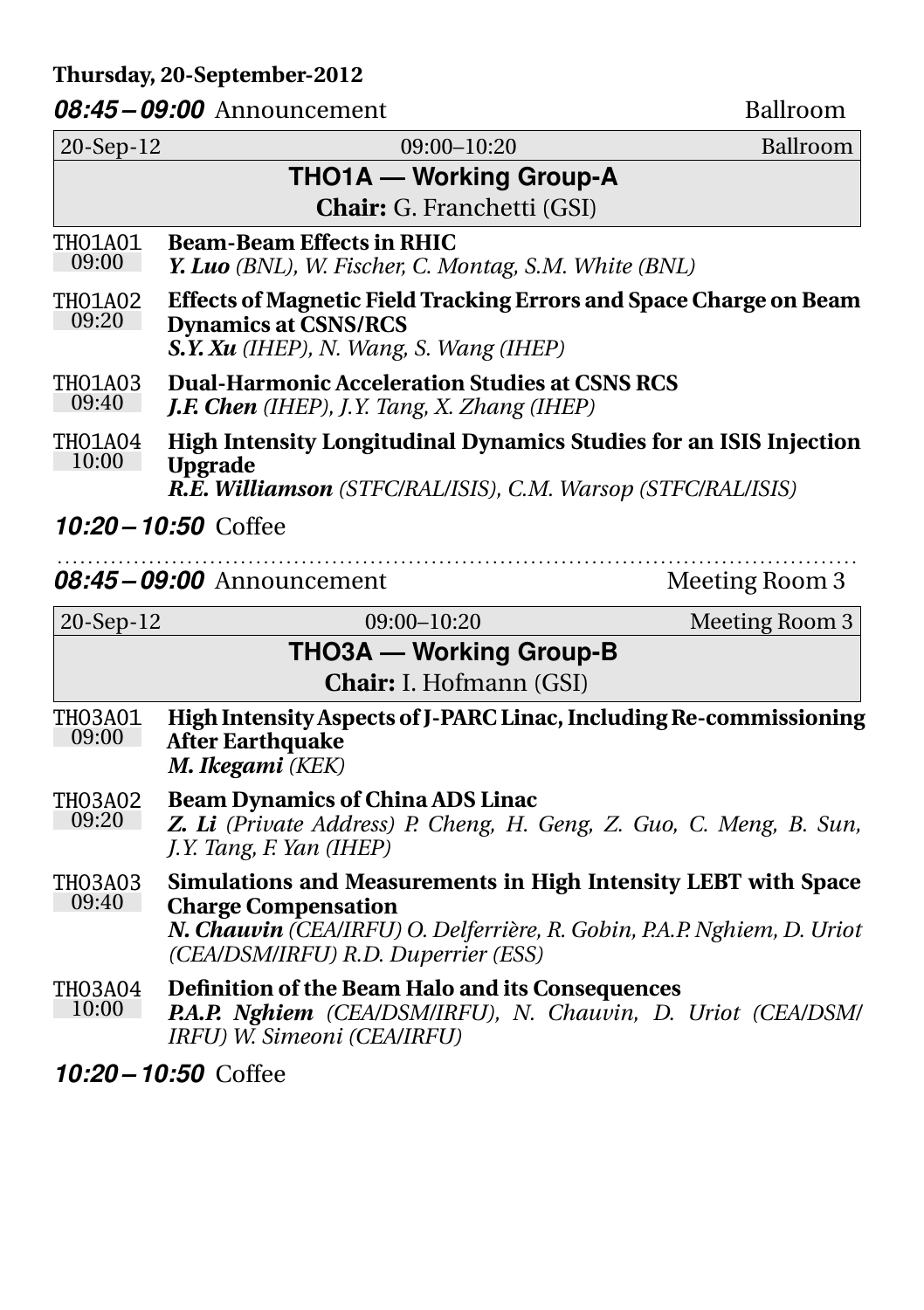| 20-Sep-12               | 10:50-12:30                                                                      | Ballroom                                                                                                                                 |
|-------------------------|----------------------------------------------------------------------------------|------------------------------------------------------------------------------------------------------------------------------------------|
|                         | THO1B - Working Group-A                                                          |                                                                                                                                          |
|                         | Chair: G. Franchetti (GSI)                                                       |                                                                                                                                          |
| TH01B01<br>10:50        | <b>Collider</b><br>Y. Zhang (JLAB)                                               | A Quest for a Superior Ion Beam for a High Luminosity Electron-Ion                                                                       |
| THO1BO2<br>11:10        | <b>Test of Optical Stochastic Cooling in Fermilab</b><br>V.A. Lebedev (Fermilab) |                                                                                                                                          |
| TH01B03<br>11:30        | <b>Measurement of Optics Errors and Space Charge Effect</b>                      | K. Ohmi (KEK), Y. Sato, J. Takano (KEK) S. Hatakeyama (JAEA/J-PARC)                                                                      |
| <b>THO1B04</b><br>11:50 | Space Charge Effects in the NICA Collider Rings<br>T. Katayama (GSI)             | <b>O.S. Kozlov</b> (JINR), S.A. Kostromin, I.N. Meshkov, A.O. Sidorin,<br>A.V. Smirnov, G.V. Trubnikov (JINR) A.V. Eliseev (JINR/VBLHEP) |
| THO1BO5<br>12:10        | <b>Status</b><br>C.H. Rivetta (SLAC)                                             | Broad-band Transverse Feedback Against e-cloud or TMCI: Plan and                                                                         |
|                         | 12:30 - 14:00 Lunch<br>.                                                         | Restaurant »Solid Dining«                                                                                                                |
| 20-Sep-12               | 10:50-12:30                                                                      | Meeting Room 3                                                                                                                           |
|                         | <b>THO3B — Working Group-C</b>                                                   |                                                                                                                                          |
|                         | Chair: D. Li (LBNL)                                                              |                                                                                                                                          |
| TH03B01<br>10:50        | the Mu2e Experiment<br><b>E. Prebys</b> (Fermilab)                               | Proton Beam Inter-Bunch Extinction and Extinction Monitoring for                                                                         |
| THO3BO2<br>11:10        | <b>SRF Technology Challenge and Development</b><br>A. Facco (INFN/LNL)           |                                                                                                                                          |
| THO3B03<br>11:30        | <b>SRF Cavity Research for Project X</b><br>R.D. Kephart (Fermilab)              |                                                                                                                                          |
| <b>THO3B04</b><br>11:50 | $\mathbf X$                                                                      | Beam Dynamics Studies of H <sup>-</sup> Beam Chopping in a LEBT for Project                                                              |
|                         | (LBNL)                                                                           | <b>Q. Ji</b> (LBNL), D.P. Grote, A.R. Lambert, D. Li, T. Schenkel, J.W. Staples                                                          |
| THO3B05<br>12:10        | vanced Accelerators<br>$L.T.$ Sun $(IMP)$                                        | Intense High Charge State Heavy Ion Beam Production for the Ad-                                                                          |
|                         | 12:30 - 14:00 Lunch                                                              | Restaurant »Solid Dining«                                                                                                                |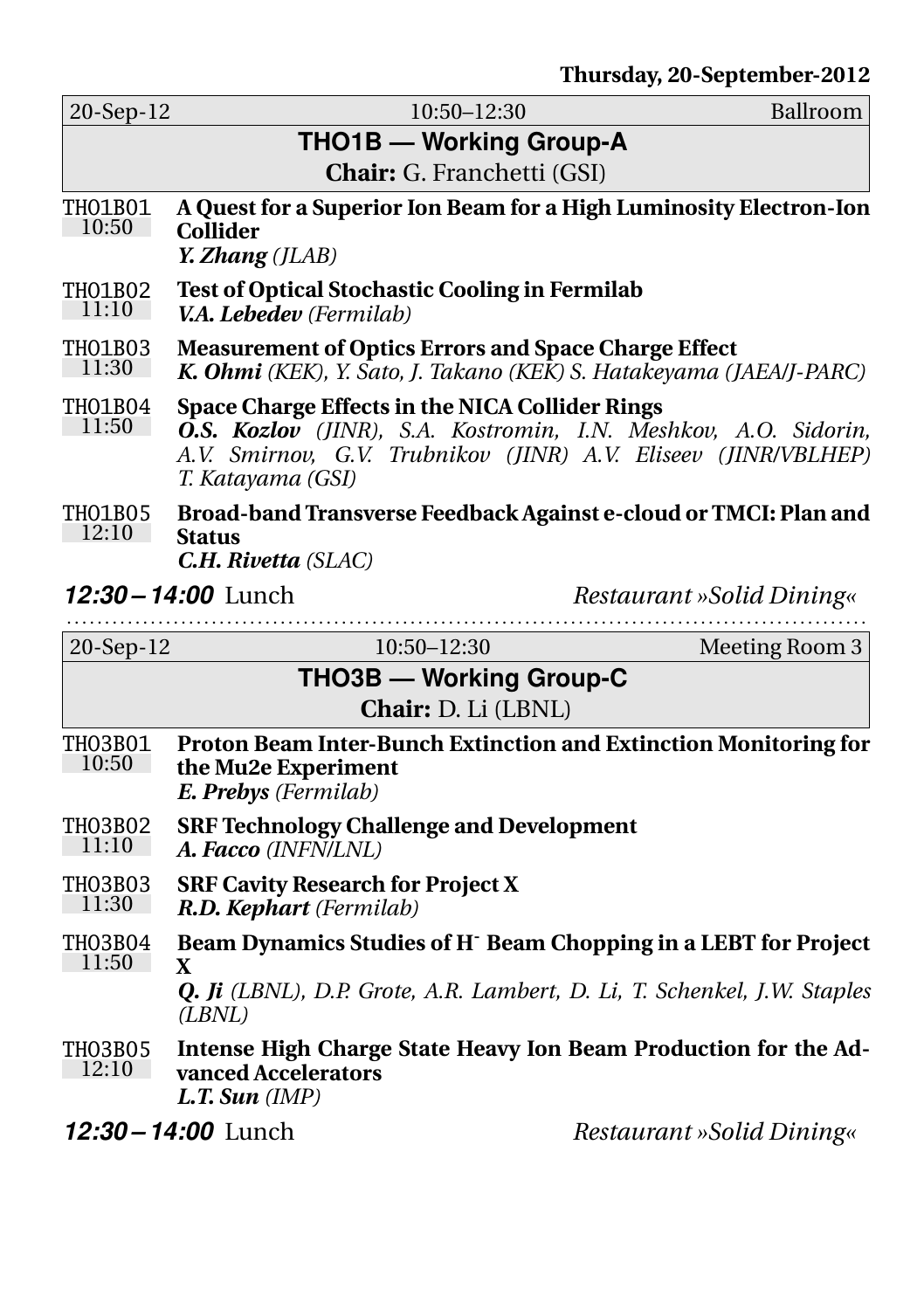#### **Thursday, 20-September-2012**

| 20-Sep-12                      | $14:00 - 16:30$                                                                                                                                                                                                                                                                                                                                                                                                                                                      | Ballroom |  |  |
|--------------------------------|----------------------------------------------------------------------------------------------------------------------------------------------------------------------------------------------------------------------------------------------------------------------------------------------------------------------------------------------------------------------------------------------------------------------------------------------------------------------|----------|--|--|
|                                | <b>THO1C — Working Group-D</b>                                                                                                                                                                                                                                                                                                                                                                                                                                       |          |  |  |
| <b>Chair:</b> M.A. Plum (LANL) |                                                                                                                                                                                                                                                                                                                                                                                                                                                                      |          |  |  |
| <b>THO1CO1</b><br>14:00        | High Intensity Operation and Controlling Beam Losses in a Cy-<br>clotron Based Accelerator<br>M. Seidel (PSI), J. Grillenberger, A.C. Mezger (PSI)                                                                                                                                                                                                                                                                                                                   |          |  |  |
| THO1CO2<br>14:20               | Beam Loss Control in the ISIS Accelerator Facility<br>D.J. Adams (STFC/RAL/ISIS), B. Jones, S.J. Payne, B.G. Pine, H. V. Smith,<br>C.M. Warsop, R.E. Williamson (STFC/RAL/ISIS)                                                                                                                                                                                                                                                                                      |          |  |  |
| <b>THO1CO3</b><br>14:40        | <b>Collimation Experience at the LHC</b><br>S. Redaelli (CERN)                                                                                                                                                                                                                                                                                                                                                                                                       |          |  |  |
| <b>THO1CO4</b><br>15:30        | Performances and Future Plans of the LHC RF<br>P. Baudrenghien (CERN), T. Mastoridis (CERN)                                                                                                                                                                                                                                                                                                                                                                          |          |  |  |
| THO1C05<br>15:50               | Status and Beam Commissioning Plan of PEFP 100-MeV Proton<br>Linac<br>J.-H. Jang (KAERI), S. Cha, Y.-S. Cho, D.I. Kim, H.S. Kim, H.-J. Kwon,<br>Y.M. Li, B.-S. Park, J.Y. Ryu, K.T. Seol, Y.-G. Song, S.P. Yun (KAERI)                                                                                                                                                                                                                                               |          |  |  |
| THO1C06<br>16:10               | Recent Commissioning of High-Intensity Proton Beams in J-PARC<br><b>Main Ring</b><br>Y. Sato (KEK), K. Hara, Y. Hashimoto, Y. Hori, S. Igarashi, K. Ishii,<br>N. Kamikubota, T. Koseki, K. Niki, K. Ohmi, C. Ohmori, M. Okada,<br>M. Shimamoto, M.J. Shirakata, T. Sugimoto, J. Takano, M. Tejima,<br>T. Toyama, M. Uota, S. Yamada, N. Yamamoto (KEK) S. Hatakeyama,<br>H. Hotchi, F. Tamura (JAEA/J-PARC) S. Nakamura, K. Satou (J-PARC,<br><b>KEK &amp; JAEA)</b> |          |  |  |
| 20-Sep-12                      | 16:50-18:00                                                                                                                                                                                                                                                                                                                                                                                                                                                          | Ballroom |  |  |

**THO1D — Working Group-A**

**Chair:** J.A. Holmes (ORNL)

THO1D01 16:50 **Fully 3D Long-term Simulation of the Coupling Resonance Experiments at the CERN PS**

*J. Qiang (LBNL), R.D. Ryne (LBNL) G. Franchetti, I. Hofmann (GSI) E. Métral (CERN)*

17:10 – 18:00 WG-A Discussions J. Holmes (ORNL) Ballroom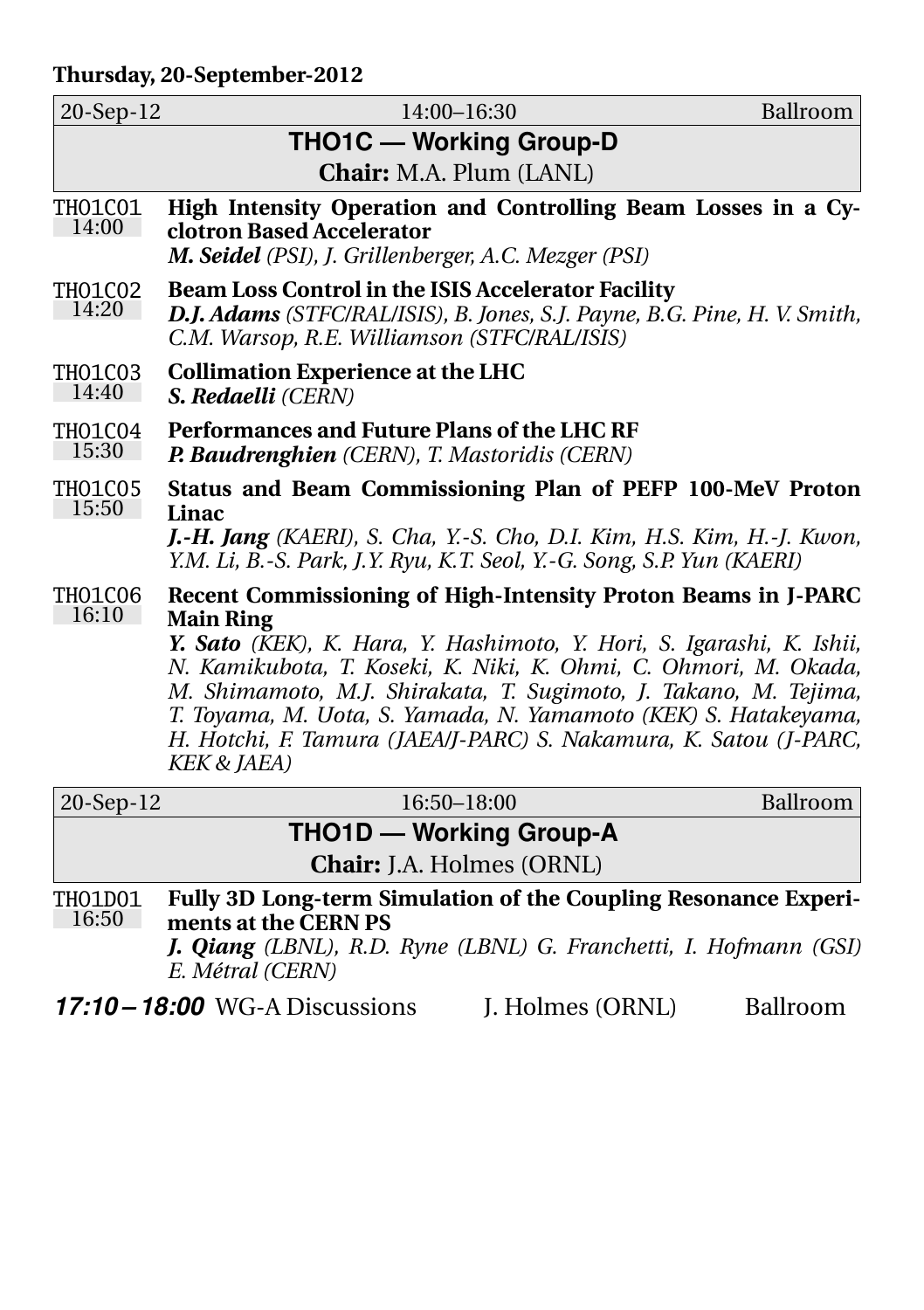| 20-Sep-12        | 14:00-16:30                                                                                                                                                                                                              |                  | Meeting Room 3 |  |
|------------------|--------------------------------------------------------------------------------------------------------------------------------------------------------------------------------------------------------------------------|------------------|----------------|--|
|                  | <b>THO3C — Working Group-E</b>                                                                                                                                                                                           |                  |                |  |
|                  | <b>Chair:</b> V.E. Scarpine (Fermilab) & N. Hayashi (J-PARC)                                                                                                                                                             |                  |                |  |
| THO3C01<br>14:00 | <b>Optical Transition Radiation for Non-relativistic Ion Beams</b><br><b>B. Walasek-Höhne</b> (GSI), C.A. Andre, F. Becker, P. Forck, A. Reiter,<br>M. Schwickert, R. Singh (GSI) A.H. Lumpkin (Fermilab)                |                  |                |  |
| THO3CO2<br>14:20 | <b>Momentum Spread Determination of Linac Beams Using Incoherent</b><br><b>Components of the Bunch Signals</b><br>P. Kowina (GSI), P. Forck, M. Schwickert (GSI) F. Caspers (CERN)                                       |                  |                |  |
| THO3CO3<br>14:40 | Beam Induced Fluorescence - Profile Monitoring for Targets and<br><b>Transport</b><br>F. Becker (GSI), C.A. Andre, C. Dorn, P. Forck, R. Haseitl, B. Walasek-<br>Höhne (GSI) T. Dandl, T. Heindl, A. Ulrich (TUM/Physik) |                  |                |  |
| TH03C04<br>15:30 | <b>Longitudinal Beam Diagnosis with RF Chopper System</b><br>T. Maruta (JAEA/J-PARC) M. Ikegami (KEK)                                                                                                                    |                  |                |  |
| THO3C05<br>15:50 | <b>Fiber Based BLM System R&amp;D at CERN</b><br><b>E.B. Holzer</b> (CERN), J.W. van Hoorne (CERN) S. Mallows (The Univer-<br>sity of Liverpool)                                                                         |                  |                |  |
| TH03C06<br>16:10 | <b>On-line Calibration Schemes for RF-based Beam Diagnostics</b><br><b>P.-A. Duperrex</b> (PSI), U. Müller (PSI)                                                                                                         |                  |                |  |
|                  | 16:50 – 18:00 WG-B Discussions                                                                                                                                                                                           | D. Raparia (BNL) | Meeting Room 3 |  |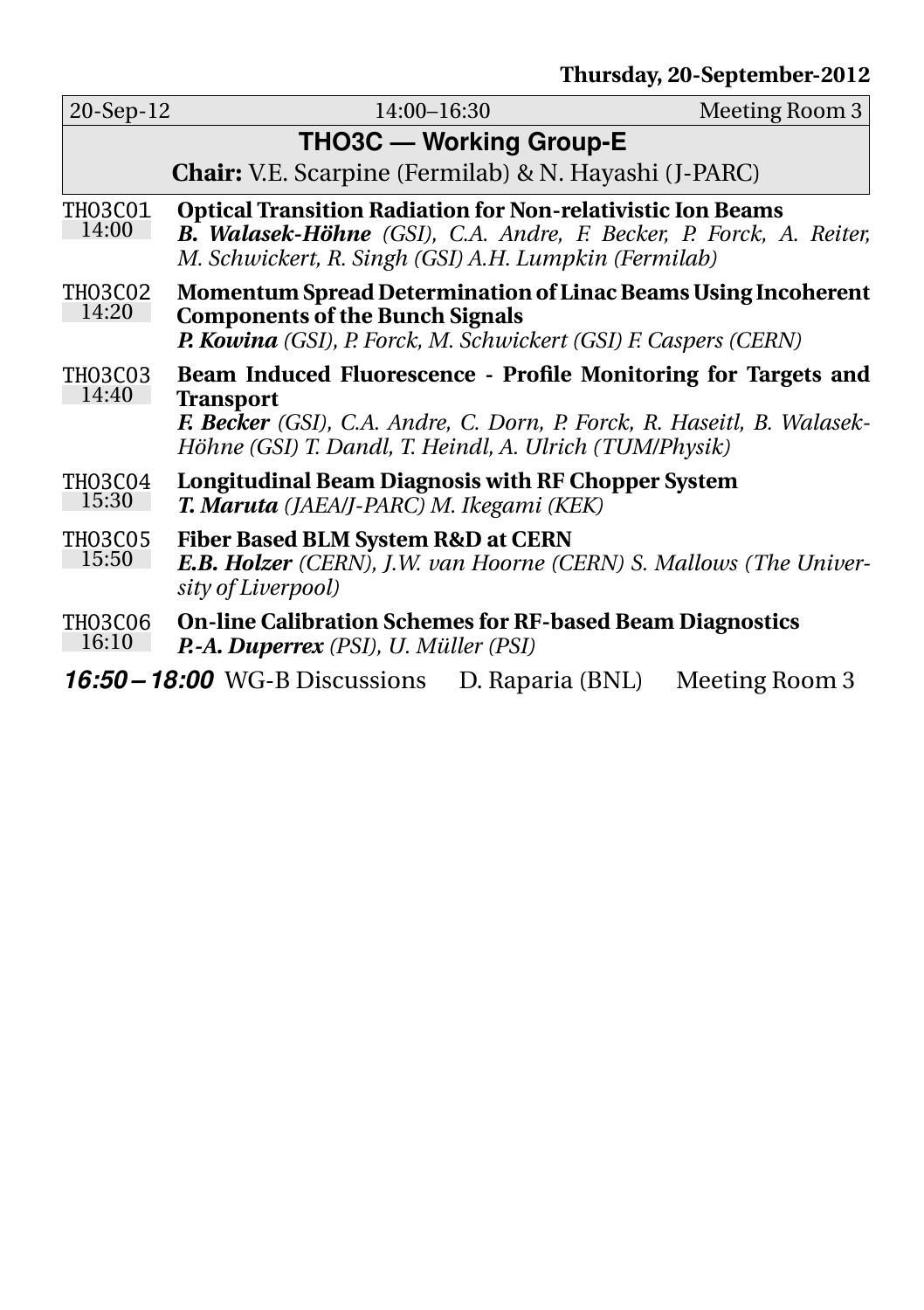#### **Friday, 21-September-2012**

#### *08:45 – 09:00* Announcement Ballroom

21-Sep-12 09:00–10:15 Ballroom **FRO1A — Working group summaries Chair:** C. Zhang (IHEP) WG-A 09:00 **Working Group Summary** *WG-A* WG-B 09:25 **Working Group Summary** *WG-B* WG-C 09:50 **Working Group Summary** *WG-C 10:15 – 10:45* Coffee 21-Sep-12 10:45–11:45 Ballroom **FRO1B — Working group summaries & Closing Chair:** C. Zhang (IHEP)  $\overline{WG-D}$ 10:45 **Working Group Summary** *WG-D* WG-E 11:10 **Working Group Summary** *WG-E* Close 11:35 **Closing Remarks** *J.Y. Tang (IHEP) 11:45 – 13:30* Lunch *Restaurant »Solid Dining« 13:35 – 13:50* Transport to IHEP

- *14:00 16:00* IHEP Tour
- *16:00* Departure from IHEP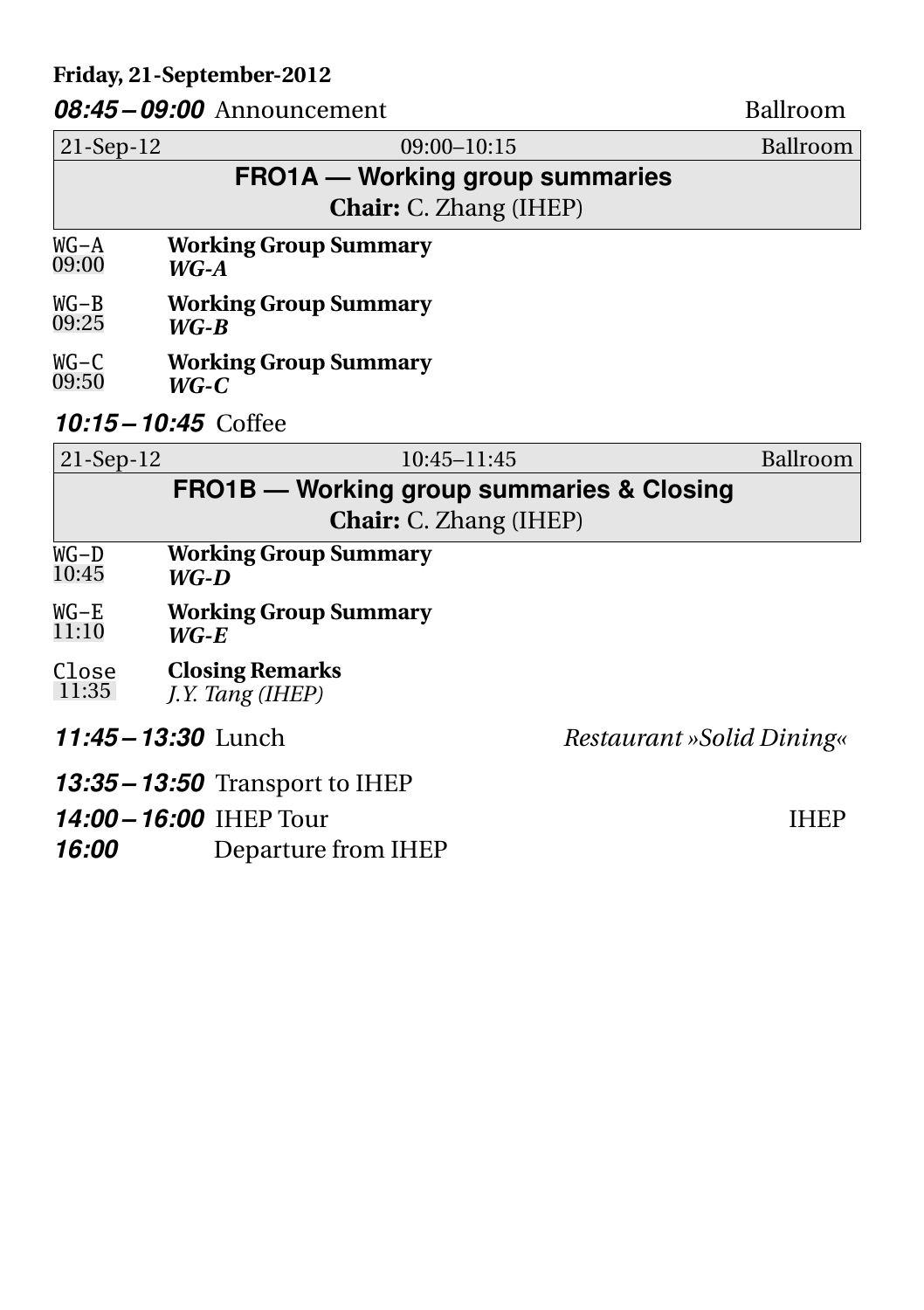## <span id="page-20-0"></span>**Contents**

|                                                                         | $\overline{7}$ |
|-------------------------------------------------------------------------|----------------|
| MOI1A01 LHC - challenges in handling beams exceeding 100 MJ             | $\overline{7}$ |
|                                                                         | $\overline{7}$ |
|                                                                         | 8              |
|                                                                         | 8              |
| M0I1B02 Technological Challenges for High-Intensity Proton Rings        | 8              |
| MOI1B03 Technical Challenges in Multi-MW Proton linacs                  | 9              |
|                                                                         | 10             |
| M0I1C01 Intense-Beam Issues in CSNS and C-ADS Accelerators              | 10             |
| M0I1C02 Challenges in Benchmarking of Simulation Codes against          |                |
|                                                                         | 10             |
| MOI1C03 Beam Loss Mechanisms in High Intensity Facilities               | 11             |
|                                                                         | 12             |
|                                                                         | 34             |
| TU01A01 The High Intensity/High Brightness Upgrade Program at           |                |
|                                                                         | 34             |
| TU01A02 Status of Collective Effects at GSI                             | 34             |
| TU01A03 Space Charge Effects in Isochronous FFAGs and Cyclotrons.       | 34             |
| TU01A04 Plasma Traps for Space Charge Studies: Status and Perspec-      |                |
|                                                                         | 35             |
|                                                                         | 36             |
| TU03A01 Dynamical Aspects of Emittance Coupling in Intense Beams        | 36             |
| TU03A02 Status and Results of the UA9 Crystal Collimation Experi-       |                |
|                                                                         | 36             |
| TU03A03 Equipartition, Reality or Swindle?                              | 36             |
|                                                                         | 37             |
| TU01B01 Beam Loss Due to Foil Scattering in the SNS Accumulator Ring 37 |                |
| TU01B02 Injection Design for Fermilab Project X                         | 37             |
| TU01B03 Study of Intense Beam Injection and Extraction of Heavy Ion     |                |
|                                                                         | 37             |
| TU01B04 Beam Loss Control for the Fermilab Main Injector                | 38             |
| TU01B05 The Design and Commissioning of the Accelerator System          |                |
| of the Rare Isotope Reaccelerator - ReA3 at Michigan State Uni-         |                |
| versity                                                                 | 38             |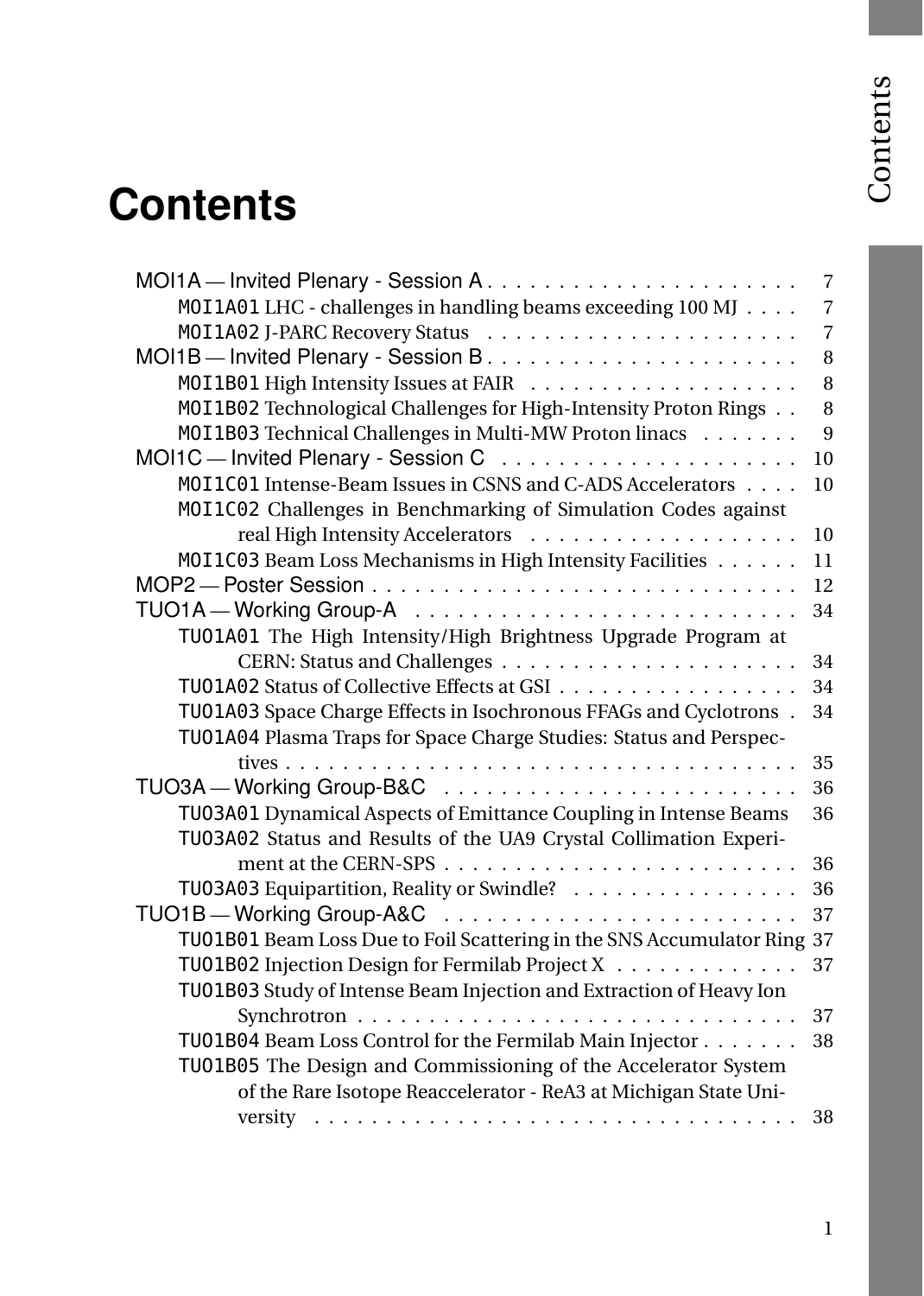| ٠ |
|---|
|   |
|   |
|   |
|   |
| ï |

|                                                                                    | 39       |
|------------------------------------------------------------------------------------|----------|
| TU03B01 Beam Dynamics Design of ESS Warm Linac                                     | 39       |
| TU03B02 Beam Dynamics of the ESS Superconducting Linac                             | 39       |
| TU03B03 Linac4 Beam Dynamics and Commissioning Strategy                            | 39       |
| TU03B04 Beam Dynamics of the CSNS Linac                                            | 40       |
| TU03B05 Beam Dynamics of the 13 MeV/50 mA Proton Linac for the                     |          |
| Compact Pulsed Hadron Source at Tsinghua University                                | 40       |
|                                                                                    | 41       |
| TU01C01 Recent Developments on High Intensity Beam Diagnostics                     |          |
|                                                                                    | 41       |
| TU01C02 Online Monitoring System for the Waste Beam in the 3 GeV                   |          |
|                                                                                    | 41       |
|                                                                                    | 41       |
| TU01C04 Detection of 'Unidentified Falling Objects' at LHC.                        | 41       |
| TU01C05 Measurements and Interpretation of the Betatron Tune                       |          |
| Spectra of High Intensity Bunched Beam in the SIS18<br>$\cdot \cdot \cdot \cdot$ . | 42       |
| TU01C06 Instrumentation Developments and Beam Studies for the                      |          |
| Fermilab Proton Improvement Plan Linac Upgrade and New                             |          |
|                                                                                    | 43       |
|                                                                                    | 44       |
| TU03C01 Beam Losses at LHC and its Injector                                        | 44       |
| TU03C02 FNAL Proton Source High Intensity Operations and Beam                      |          |
|                                                                                    | 44       |
| TU03C03 Characterizing and Controlling Beam Losses at the LANSCE                   |          |
|                                                                                    | 44       |
| TU03C04 Beam Loss Mitigation in the Oak Ridge Spallation Neutron                   |          |
|                                                                                    | 45       |
| TU03C05 Beam Commissioning Plan for CSNS Accelerators                              | 45       |
| TU03C06 The Result of Beam Commissioning in J-PARC 3-GeV RCS                       | 45<br>46 |
| WE01A01 Impedance Studies of 2D Azimuthally Uniform Devices for                    |          |
|                                                                                    | 46       |
| WE01A02 LHC Impedance Model: Experience with High Intensity Op-                    |          |
|                                                                                    | 46       |
| WE01A03 Resistive-wall Instability in the CSNS/RCS                                 | 47       |
| WE01A04 Review of Longitudinal Instabilities in the SPS and Beam Dy-               |          |
| namics Issues with High Harmonic RF Systems in Accelerators.                       | 47       |
|                                                                                    | 48       |
|                                                                                    | 48       |
| WE03A02 Beam Loss and Collimation in the ESS Linac                                 | 48       |
| WE03A03 Extraction, Transport and Collimation of the PSI 1.3 MW                    |          |
|                                                                                    | 48       |
|                                                                                    |          |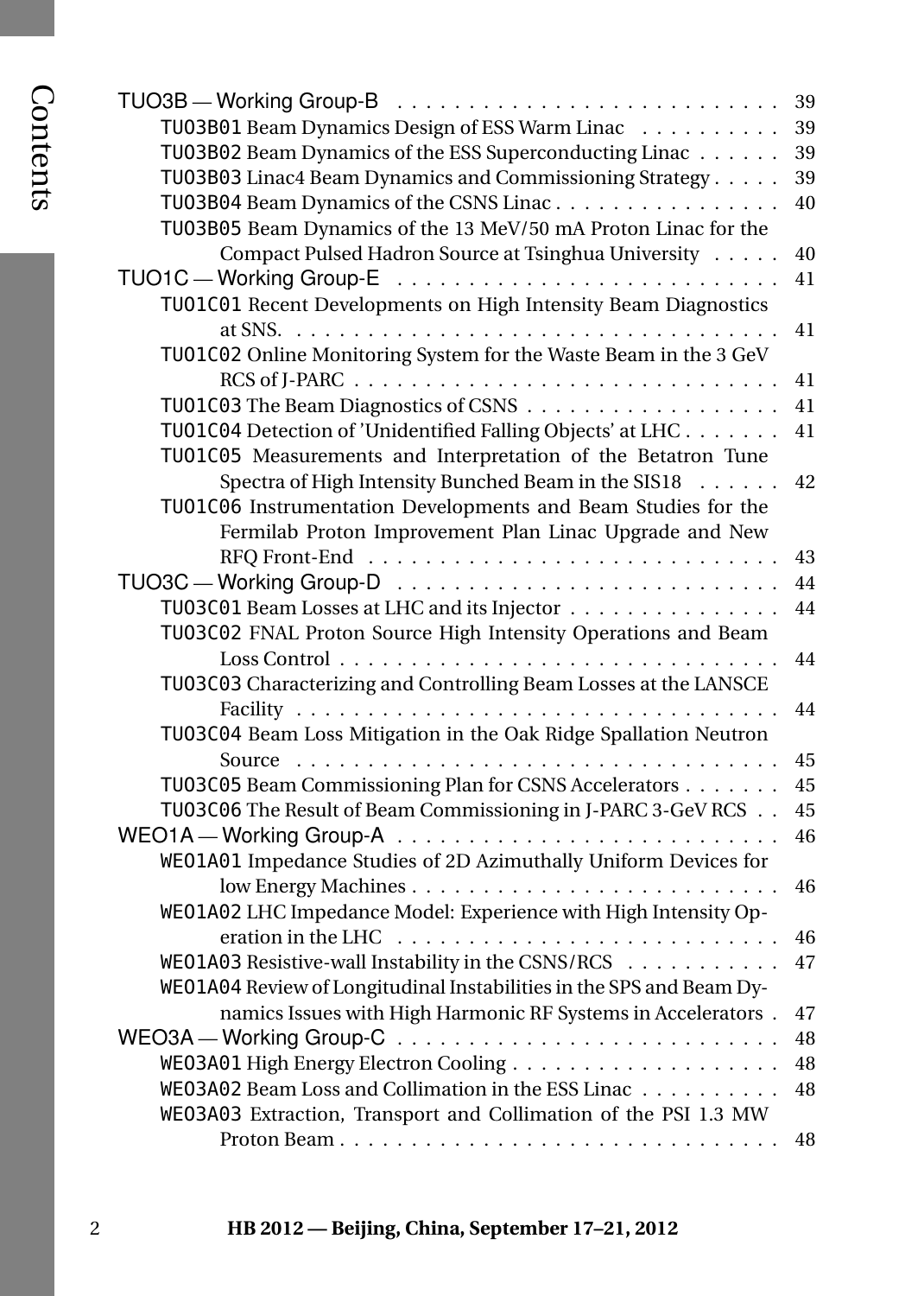# Contents

| WE03A04 Current and Planned High Proton Flux Operations at the       |    |
|----------------------------------------------------------------------|----|
|                                                                      | 49 |
|                                                                      | 50 |
| WE01B01 Low Gamma Transition Optics for the SPS Simulation and       |    |
| Experimental Results for High Brightness Beams                       | 50 |
| WE01B02 Optics Design Optimization for IBS Dominated Beams           | 50 |
| WE01B03 Space Charge Suppression for Flat Beams                      | 51 |
| WE01B04 Scaling Properties of Resonance Crossing in Non-scaling      |    |
|                                                                      |    |
|                                                                      | 51 |
| WE01B05 PTC-ORBIT Studies for the CERN LHC Injectors Upgrade         |    |
|                                                                      | 51 |
|                                                                      | 52 |
| WE03B01 FRIB Accelerator Beam Dynamics Design and Challenges         | 52 |
| WE03B02 Acceleration and Transport of Multi-Charges Ions through     |    |
|                                                                      | 52 |
|                                                                      | 53 |
| WE03B04 RFQ Beam Dynamics Design for Large Science Facilities and    |    |
|                                                                      | 53 |
| WE03B05 Using Step-like Nonlinear Magnets for Beam Uniformization    |    |
|                                                                      | 53 |
|                                                                      | 54 |
| WE01C01 Effect of Self-consistency on Periodic Resonance Crossing    | 54 |
| WE01C02 Simulation and Measurement of Half Integer Resonance in      |    |
| Coasting Beams in the ISIS Ring, with a Summary of Some Re-          |    |
|                                                                      | 54 |
| WE01C03 Longitudinal Beam Loss Studies of the CERN PS-to-SPS         |    |
|                                                                      | 54 |
| WE01C04 Acceleration of High-Intensity Protons in the J-PARC Syn-    |    |
|                                                                      | 55 |
| WE01C05 Longitudinal Space Charge Phenomena in an Intense Beam       |    |
|                                                                      | 55 |
| WE01C06 Measurement and Strong-Strong Simulations of Beam-           |    |
|                                                                      |    |
|                                                                      | 56 |
|                                                                      | 57 |
| WE03C01 Injection and Stripping Foil Studies for a 180 MeV Injection |    |
|                                                                      | 57 |
|                                                                      | 57 |
| WE03C03 Beam Halo Dynamics and Control with Hollow Electron          |    |
|                                                                      | 58 |
| WE03C04 Long Baseline Neutrino Experiment (LBNE) Target Mate-        |    |
| rial Radiation Damage Studies Using Energetic Protons of the         |    |
| Brookhaven Linear Isotope Production (BLIP) Facility                 | 58 |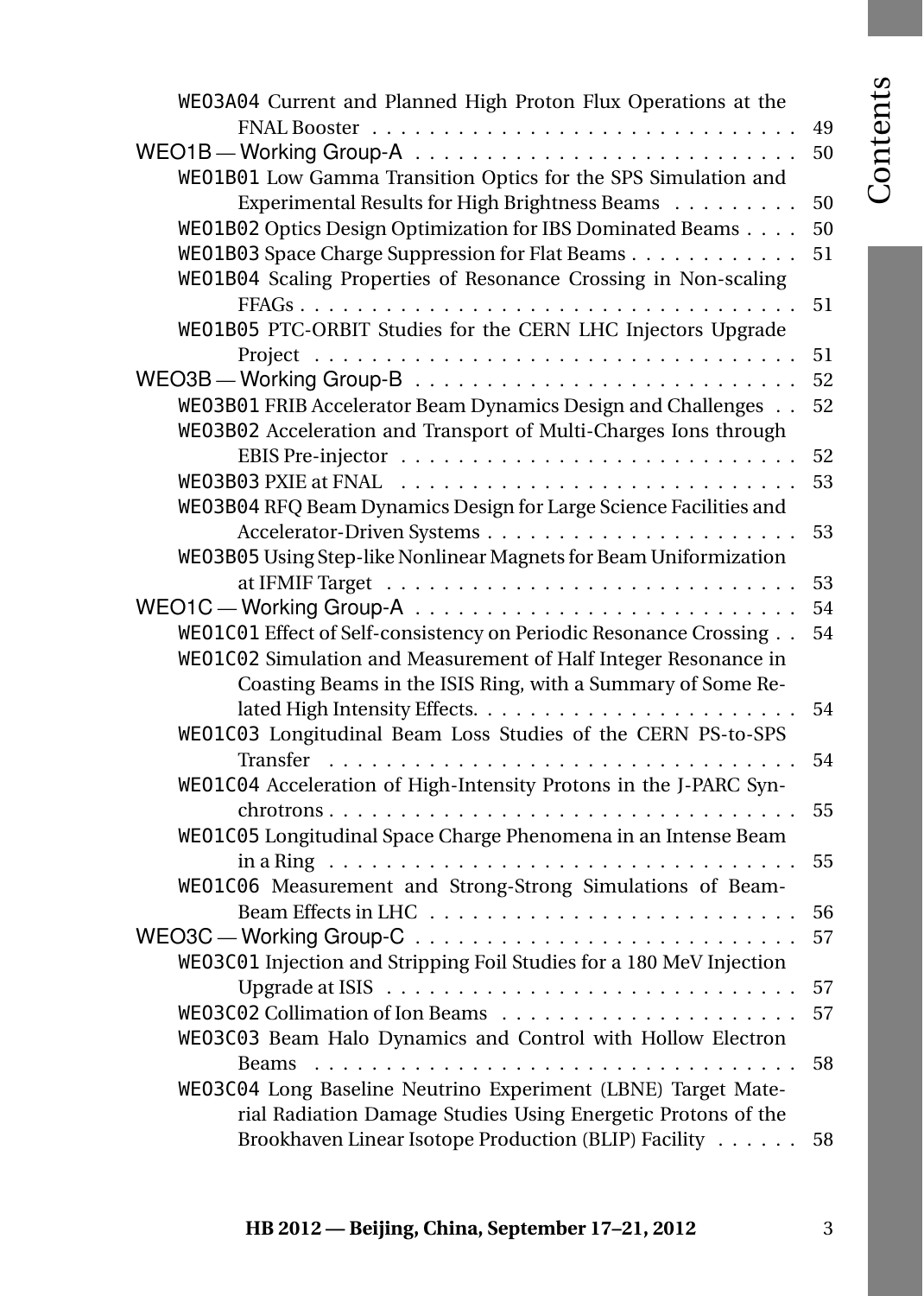| WE03C05 Radiation Effect Modeling at Intensity Frontier: Status and         |    |
|-----------------------------------------------------------------------------|----|
|                                                                             | 59 |
| WE03C06 Understanding Ion Induced Radiation Damage in Target                |    |
|                                                                             | 59 |
|                                                                             | 60 |
|                                                                             | 60 |
| TH01A02 Effects of Magnetic Field Tracking Errors and Space Charge          |    |
|                                                                             | 60 |
| TH01A03 Dual-Harmonic Acceleration Studies at CSNS RCS                      | 61 |
| TH01A04 High Intensity Longitudinal Dynamics Studies for an ISIS In-        |    |
|                                                                             | 61 |
|                                                                             | 62 |
| TH03A01 High Intensity Aspects of J-PARC Linac, Including Re-               |    |
|                                                                             | 62 |
| TH03A02 Beam Dynamics of China ADS Linac                                    | 62 |
| TH03A03 Simulations and Measurements in High Intensity LEBT with            |    |
|                                                                             | 63 |
| TH03A04 Definition of the Beam Halo and its Consequences                    | 63 |
|                                                                             | 64 |
| TH01B01 A Quest for a Superior Ion Beam for a High Luminosity               |    |
|                                                                             | 64 |
| TH01B02 Test of Optical Stochastic Cooling in Fermilab                      | 64 |
| TH01B03 Measurement of Optics Errors and Space Charge Effect                | 64 |
| TH01B04 Space Charge Effects in the NICA Collider Rings                     | 65 |
| TH01B05 Broad-band Transverse Feedback Against e-cloud or TMCI:             |    |
|                                                                             | 65 |
|                                                                             | 66 |
| TH03B01 Proton Beam Inter-Bunch Extinction and Extinction Moni-             |    |
|                                                                             | 66 |
| TH03B02 SRF Technology Challenge and Development                            | 66 |
| TH03B03 SRF Cavity Research for Project X                                   | 66 |
| TH03B04 Beam Dynamics Studies of H <sup>-</sup> Beam Chopping in a LEBT for |    |
|                                                                             | 67 |
| TH03B05 Intense High Charge State Heavy Ion Beam Production for             |    |
|                                                                             | 67 |
|                                                                             | 68 |
| TH01C01 High Intensity Operation and Controlling Beam Losses in a           |    |
|                                                                             | 68 |
| TH01C02 Beam Loss Control in the ISIS Accelerator Facility                  | 68 |
| TH01C03 Collimation Experience at the LHC.                                  | 69 |
| TH01C04 Performances and Future Plans of the LHC RF                         | 69 |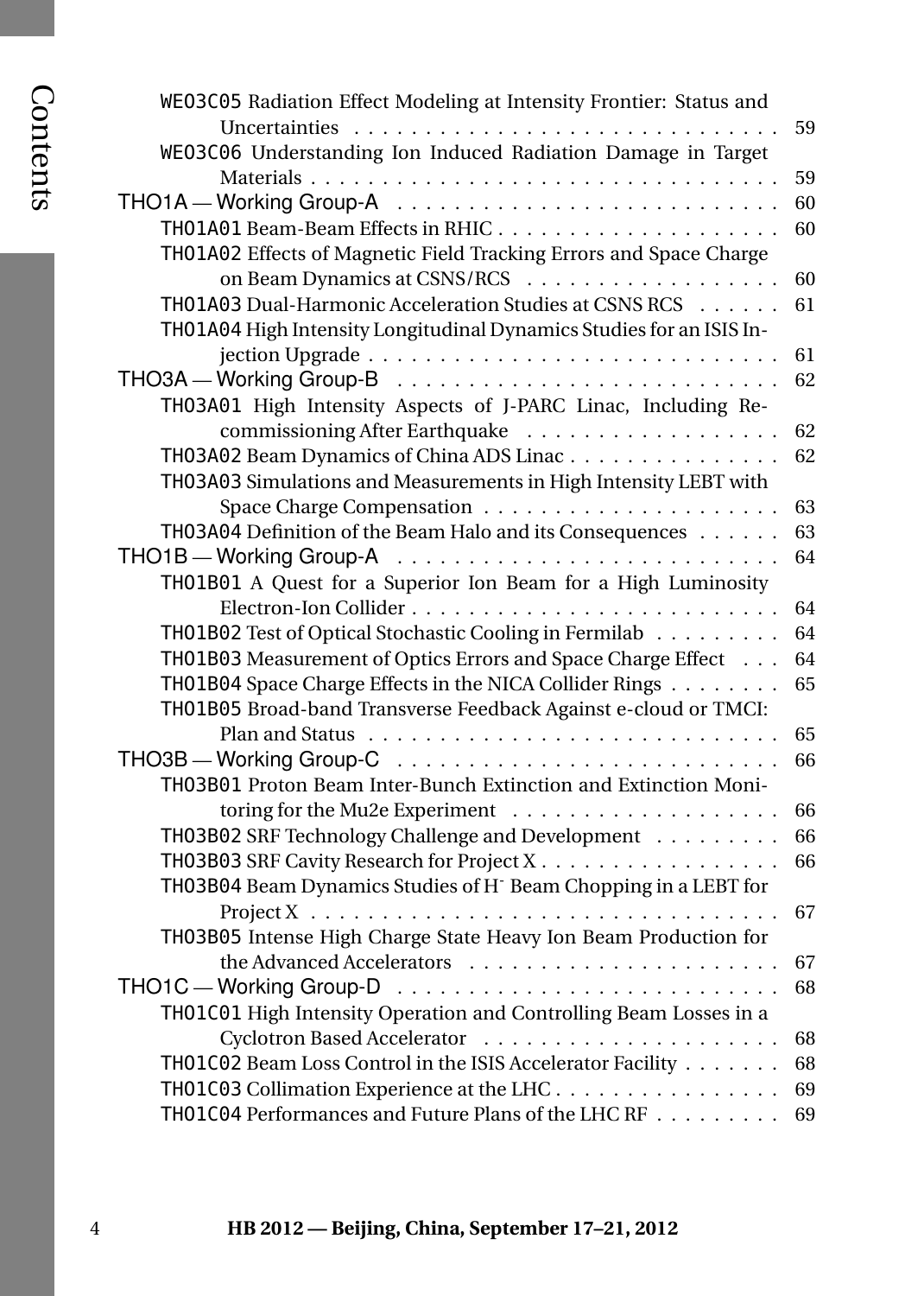## Contents

| TH01C05 Status and Beam Commissioning Plan of PEFP 100-MeV Pro-      |    |
|----------------------------------------------------------------------|----|
|                                                                      | 69 |
| TH01C06 Recent Commissioning of High-Intensity Proton Beams in       |    |
|                                                                      | 70 |
|                                                                      | 71 |
| TH03C01 Optical Transition Radiation for Non-relativistic Ion Beams. | 71 |
| TH03C02 Momentum Spread Determination of Linac Beams Using In-       |    |
| coherent Components of the Bunch Signals 71                          |    |
| TH03C03 Beam Induced Fluorescence - Profile Monitoring for Targets   |    |
|                                                                      | 72 |
| TH03C04 Longitudinal Beam Diagnosis with RF Chopper System           | 72 |
| <b>TH03C05</b> Fiber Based BLM System R&D at CERN                    | 72 |
| TH03C06 On-line Calibration Schemes for RF-based Beam Diagnostics    | 73 |
|                                                                      | 74 |
| TH01D01 Fully 3D Long-term Simulation of the Coupling Resonance      |    |
|                                                                      | 74 |
|                                                                      | 75 |
|                                                                      |    |
|                                                                      |    |
|                                                                      |    |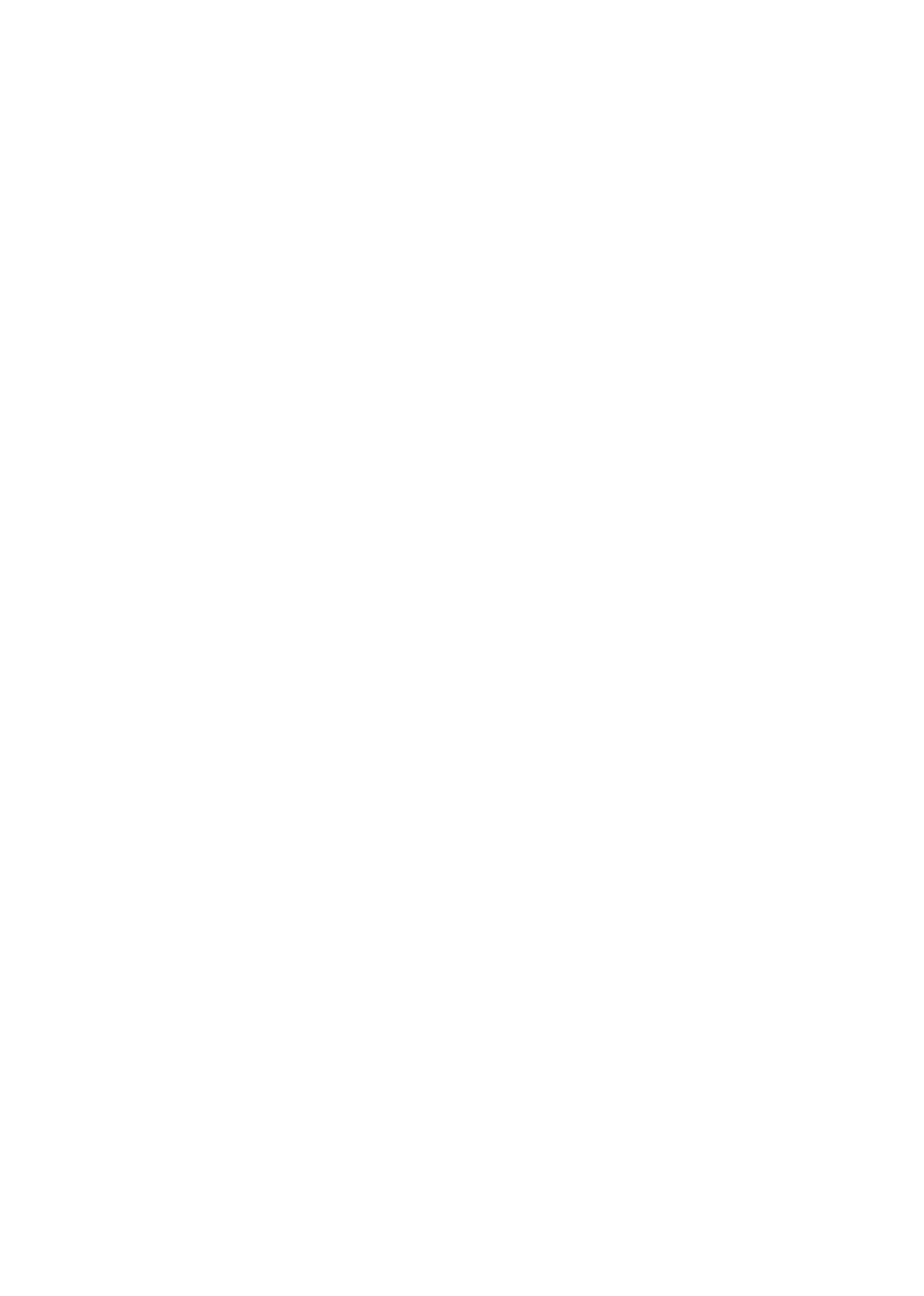#### **MOI1A — Invited Plenary - Session A Chair:** J.Q. Wang (IHEP)

**Plenary** 

09:10

MOI1A01 **LHC - challenges in handling beams exceeding 100 MJ** – *R. Schmidt (CERN)*

> <span id="page-26-0"></span>The Large Hadron Collider (LHC) at CERN operates at 4 TeV with high intensity beams, with bunch intensities exceeding the nominal value by several 10 %. The energy stored in each beams is beyond 130 MJ, less than a factor of three from the nominal value at 7 TeV. With these parameters, operation entered into a regime where various effects due to high intensity bunches are observed (instabilities, beam-beam effects, ecloud effects). The highly efficient collimation system limits beam losses that threaten to quench superconducting magnets. The correct functioning of the machine protection systems is vital during the different operational phases, where already a small fraction of the stored energy is sufficient to damage accelerator equipment or experiments in case of uncontrolled beam loss. Safe operation in presence of such high intensity proton beams is guaranteed by the interplay of many different systems: beam dumping system, beam interlocks, beam instrumentation, equipment monitoring, collimators and absorbers. The experience gained with the key systems of LHC machine protection and collimation will be discussed.

#### MOI1A02 **J-PARC Recovery Status** – *K. Yamamoto (JAEA/J-PARC)*

09:45 J-PARC facilities were seriously damaged by the Great East Japan Earthquake in March 2011, but all facilities resumed a beam operation from December 2012. We report the operation status of J-PARC accelerators after the earthquake.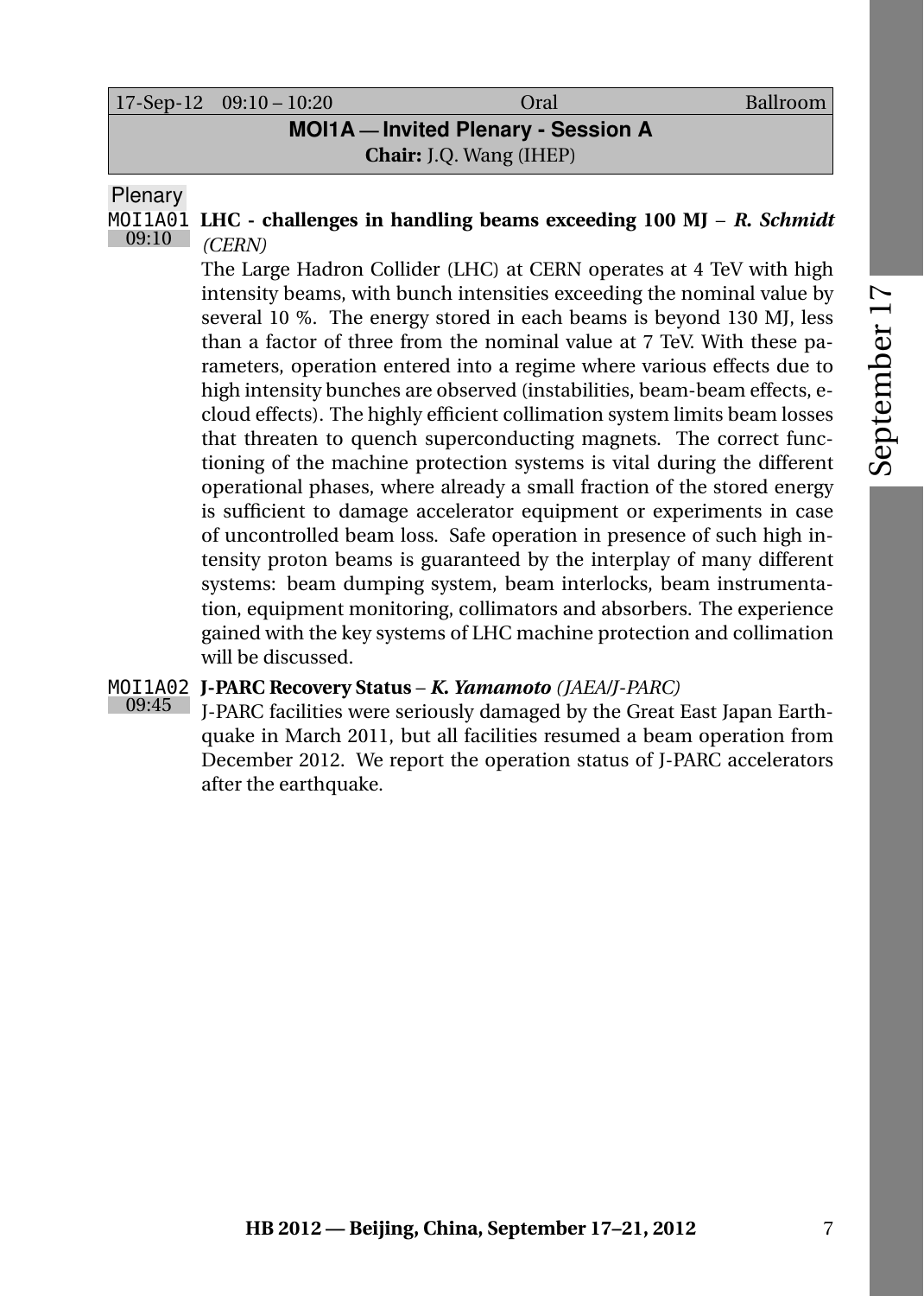|                                          | $17-Sep-12$ $10:50-12:35$ | Oral | Ballroom |  |  |  |
|------------------------------------------|---------------------------|------|----------|--|--|--|
| <b>MOI1B-Invited Plenary - Session B</b> |                           |      |          |  |  |  |
| <b>Chair:</b> W.-T. Weng (BNL)           |                           |      |          |  |  |  |

Plenary

#### MOI1B01 **High Intensity Issues at FAIR** – *O.K. Kester (GSI, IAP)* 10:50

<span id="page-27-0"></span>The facility for antiproton and ion research - FAIR - will produce secondary beams of unprecedented intensities. In order to produce such intense secondary beams and to provide intense beams for the CBM and APPA collaboration, primary heavy ion beams of highest intensities will be required. The main driver accelerator of FAIR will be the SIS100 synchrotron. The GSI heavy ion accelerator facility will be the injector of ion beams for  $SIS100$ . In order to reach the final intensities above  $10^{11}$ ions per cycle, the injector chain has to be modified accordingly and the SIS100 has to be tailored to the needs. Therefore an intensity upgrade program of the GSI accelerator facility has been started, which comprises improvements of ion sources, of the injector linacs and of the heavy ion synchrotron SIS18. In addition, high energy beam transport and the SIS100 need to have a dedicated design, in order to handle beam losses. The issues of the upgrade programme and of the SIS100 design will be addressed.

#### MOI1B02 **Technological Challenges for High-Intensity Proton Rings** – *Y. Ya-*11:25 *mazaki (FRIB)*

High-intensity, pulsed proton accelerators have been and will be requested by a wide variety of scientific fields and industrial and medical applications, for example, pulsed spallation neutron sources and neutrino sources. We will focus our discussion on the proton rings with a pulse length of a few *µ*sec and a beam power of MW. These accelerators may be used for boosting injectors to higher-energy accelerators, like a neutrino factories. At first, we will discuss on the space-charge force which limit the stored charges in a ring together with the negative-ion injection scheme. The pulsed spallation neutron sources are classified into two schemes. One is the combination of a full-energy linac and an accumulation ring (AR) exemplified by SNS and LANSCE. The other is that of a low-energy linac and a Rapid-Cycle Synchrotron (RCS) exemplified by J-PARC RCS and ISIS. In general, pros and cons of accelerator schemes are dependent upon the technological development results. Pros and cons of AR versus RCS will be discussed on the basis of recent technological developments and beam experiment data together with the future perspectives for MW-class machines.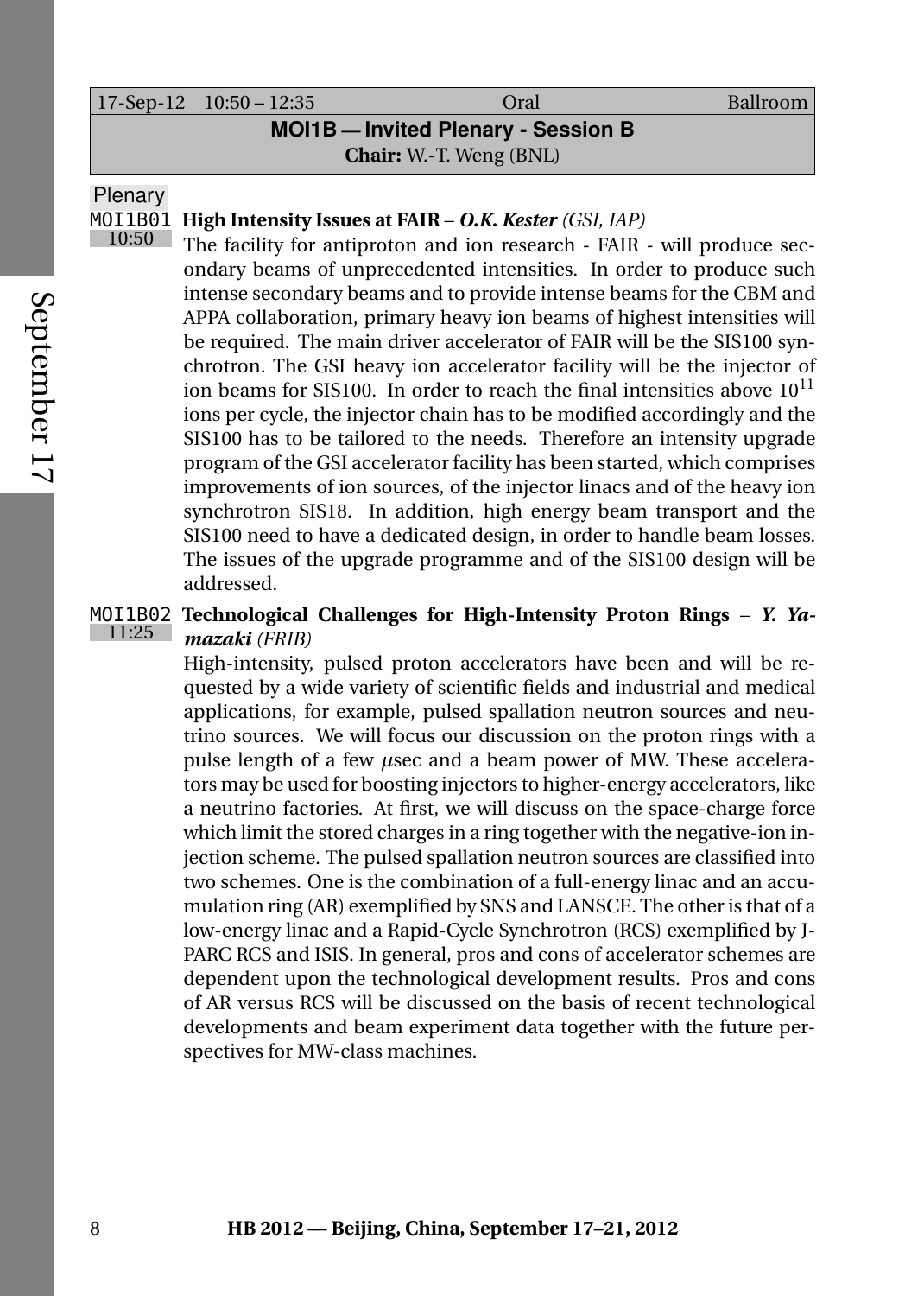#### MOI1B03 **Technical Challenges in Multi-MW Proton linacs** – *V.A. Lebedev (Fermi-*12:00 *lab)*

The intensity frontier research is an important part of modern elementary particle physics. It uses proton beams to create secondary beams consisting of, but not necessary limited to, neutrinos, muons, kaons and neutrons. Deferent experiments require different time structure of proton beams but all of them require the beam power of about or exceeding 1 MW. In addition, powerful proton linacs can find an application in accelerator driven nuclear reactors and transmutation of radioactive waste. Recent advances in the superconducting RF technology make a multi-MW power level economically acceptable. This paper discusses main physics and technical limitations determining ultimate parameters of such accelerators, their structure and performance.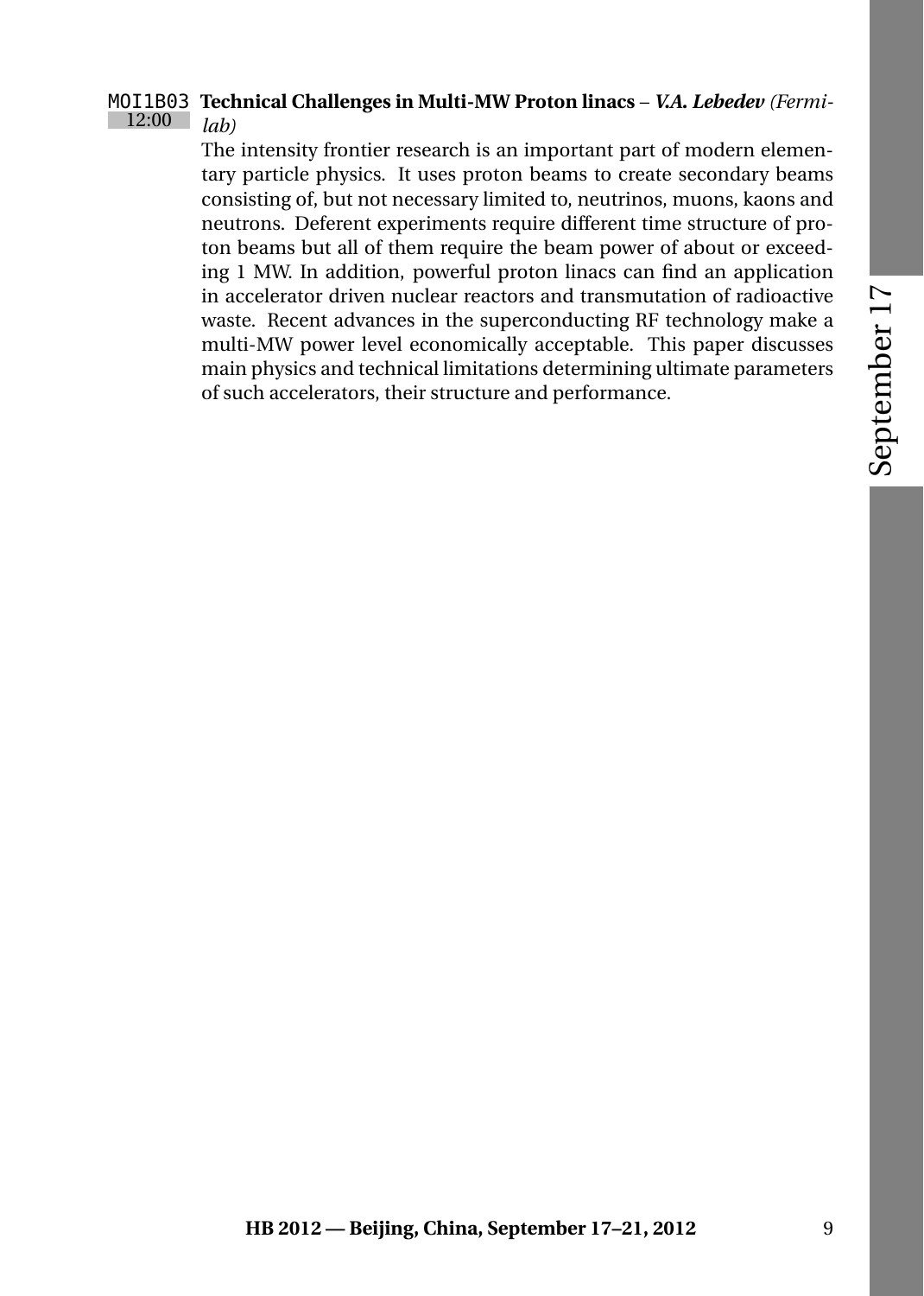#### 17-Sep-12 14:30 – 16:15 Oral Ballroom

**MOI1C — Invited Plenary - Session C**

**Chair:** W. Chou (Fermilab)

#### Plenary

14:30

MOI1C01 **Intense-Beam Issues in CSNS and C-ADS Accelerators** – *S. Fu (IHEP), S.X. Fang, Z. Li, J. Peng, J.Y. Tang, S. Wang, F. Yan (IHEP)*

> <span id="page-29-0"></span>In 2011 construction of two intense-beam accelerators were launched for China Spallation Neutron Source (CSNS) project and China Accelerator Driven System (C-ADS) project. CSNS uses a pulsed accelerator with an H-linac and a rapid cycling synchrotron, and C-ADS has a CW proton linac with superconducting cavities. In both cases, the beam power is high and beam loss control is a key issue in beam dynamics. Beam emittance growth and beam halo formation must be carefully studied in beam dynamics and well controlled in machine design. This paper will present a brief introduction to the physics design of the two intense-beam accelerators, especially on the issue of beam instability. In their linac design equapartitioning focusing scheme is adopted to avoid coupling instability. Some beam halo formation experimental results due to mismatching will be compared with simulations. Beam halo generation due to the quench of superconducting cavity and magnet is investigated in detail and compensation scheme is also proposed. Beam loss study for the error effects and orbit correction will be presented.

#### MOI1C02 **Challenges in Benchmarking of Simulation Codes against real High In-**15:05 **tensity Accelerators** – *I. Hofmann (GSI)*

Benchmarking of simulation codes for linear or circular accelerators involves several levels of complexity, which will be revisited and discussed in this talk. As ultimate goal of benchmarking it is hoped that a predictive capacity and a practical control over emittance growth and/or beam loss can be obtained. We first give some examples of how simulation codes can be used to gain as much understanding of the underlying physics mechanisms as possible, which is an almost inevitable first step. With more and more experimental data from running high intensity accelerators having become available in recent years more questions need to be raised: Besides the proper physics, can we feed our codes with an accurate enough model of the real machine? What actually is the required accuracy, and does a specific accelerator have enough diagnostics to enable this accuracy? In the paper we explore these questions by discussing several examples of benchmarking efforts, their achievements as well as the limits and difficulties that have been encountered.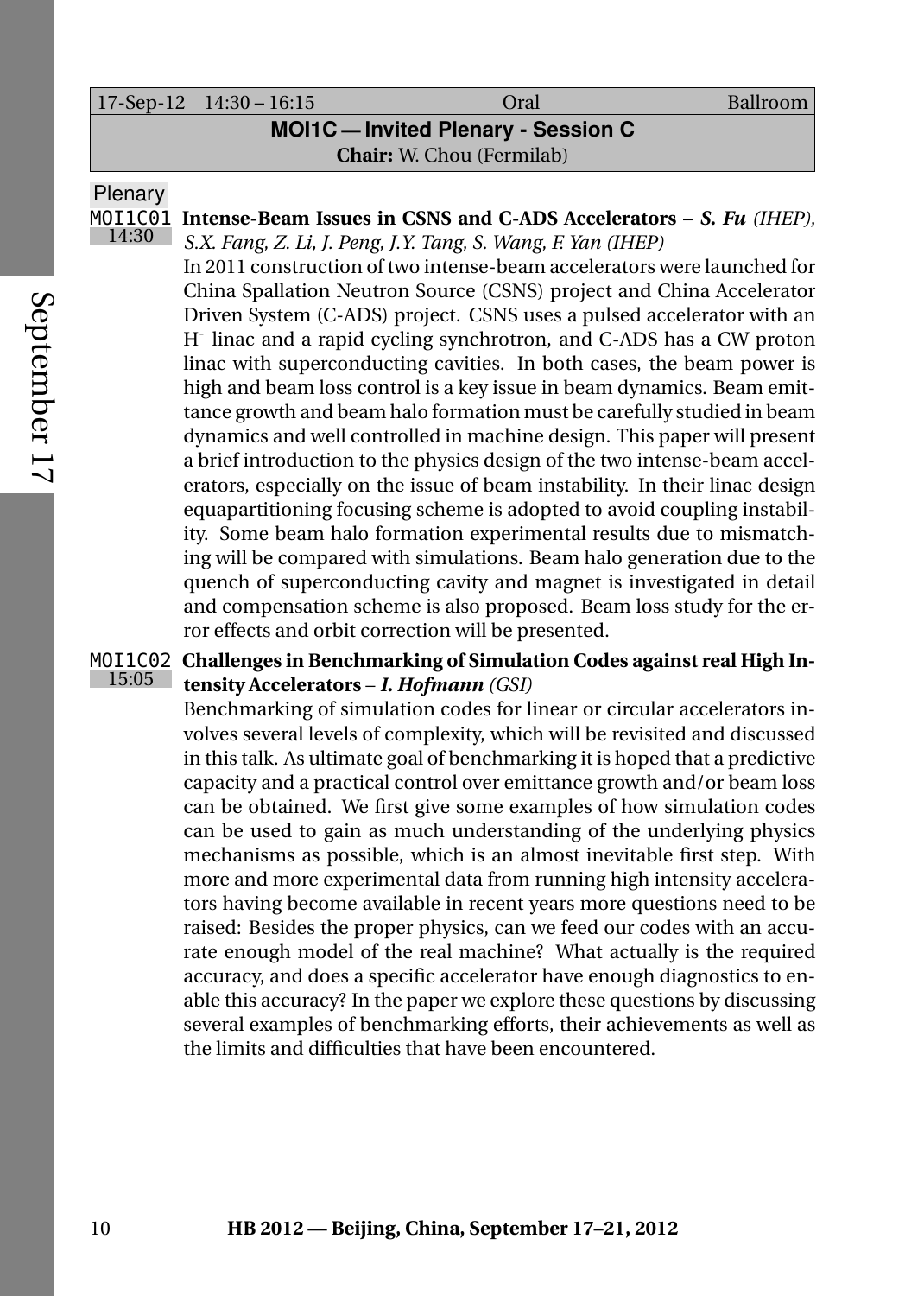# September 17

#### MOI1C03 **Beam Loss Mechanisms in High Intensity Facilities** – *M.A. Plum (ORNL)* 15:40 In the present operation of the Oak Ridge Spallation Neutron Source, 60

Hz, 825  $\mu$ s H<sup>-</sup>- beam pulses are accelerated to 910 MeV, and then compressed to less than a microsecond in the storage ring, to deliver 1 MW of beam power to the spallation target. The beam loss in the superconducting portion of the linac is higher than expected, and it has shown a surprising counter-intuitive correlation with quadrupole magnetic fields, with a loss minimum occurring when the quadrupoles are set to approximately half their design values. This behavior can now be explained by a recent set of experiments that show the beam loss is primarily due to intra-beam stripping. Beam halo is another important beam loss contributor, and collimation in the 2.5 MeV Medium Energy Beam Transport has proven to be an effective mitigation strategy. In this presentation, we will summarize these and other beam loss mechanisms that are important for 1 MW operations, and the methods used to mitigate the losses.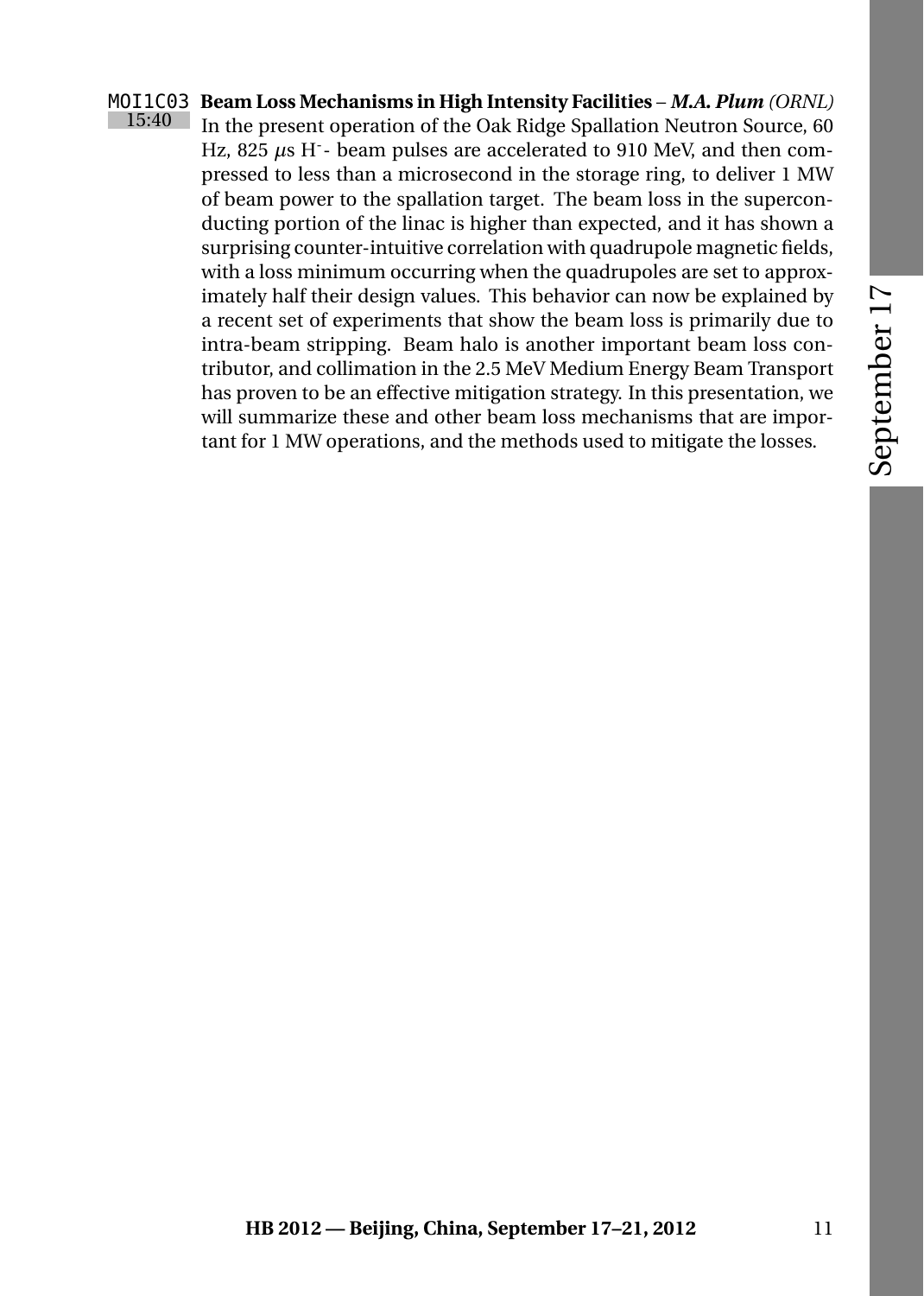|                            | $17-Sep-12$ $16:40-18:00$ | Poster | Meeting Room 2 |  |  |
|----------------------------|---------------------------|--------|----------------|--|--|
| <b>MOP2-Poster Session</b> |                           |        |                |  |  |

Beam Dynamics in High-intensity Circular Machines

MOP201 **Undulator Radiation inside a Dielectric Waveguide** – *A. Kotanjyan (YSU), A.A. Saharian (YSU)*

> We investigate the radiation from a charge moving along a helical trajectory around a dielectric cylinder immersed in a homogeneous medium. The radiation intensity in the exterior medium at large distances from the cylinder has been considered previously and here we are mainly concerned with the radiation propagating inside the cylinder. The expressions for the bound modes of the radiation field are derived in both interior and exterior regions. We investigate the relative contributions of the bound modes and the modes propagating at large distances from the cylinder to the total radiation intensity. Numerical examples are given for a dielectric cylinder in the vacuum. It is shown that the presence of the cylinder can lead to the considerable increase of the radiation intensity. The radiated energy inside the cylinder is redistributed among the cylinder modes and, as a result, the corresponding spectrum differs significantly from the homogeneous medium or free-space results. The radiation emitted on the waveguide modes propagates inside the cylinder and the waveguide serves as a natural collector for the radiation.

### Beam Dynamics in High-intensity Linacs<br>MOP202 Thermal effects in the transpor

Thermal effects in the transport of initially inhomogeneous beams – *R. Pakter (IF-UFRGS), A. Endler, F.B. Rizzato, E.G. Souza (IF-UFRGS)* We investigate the role of the temperature in the onset of singularities and the consequent breakdown of the fluid description in the transport of continuous, intense, inhomogeneous charged particle beams. In the cold beam limit, this system is shown to present wave breaking which is responsible for particle ejection from the beam core and formation of halo. Here, we develop a Lagrangian fluid model for the beam evolution that incorporates thermal effects using an adiabatic approximation. It is found that below a certain temperature threshold a different type of singularity that is responsible for the breakdown of the fluid description is present. Namely, a singular growth of the pressure gradient. As the threshold temperature is approached, however, the time for the occurrence of the singularity diverges and is found to be absent above it. In other words, the fluid model predicts the existence of a critical temperature that separates two different dynamical phases: a nonadiabatic transport at lower temperatures and a completely adiabatic evolution at higher temperatures. These findings are verified with the aid of self-consistent N-particle simulations.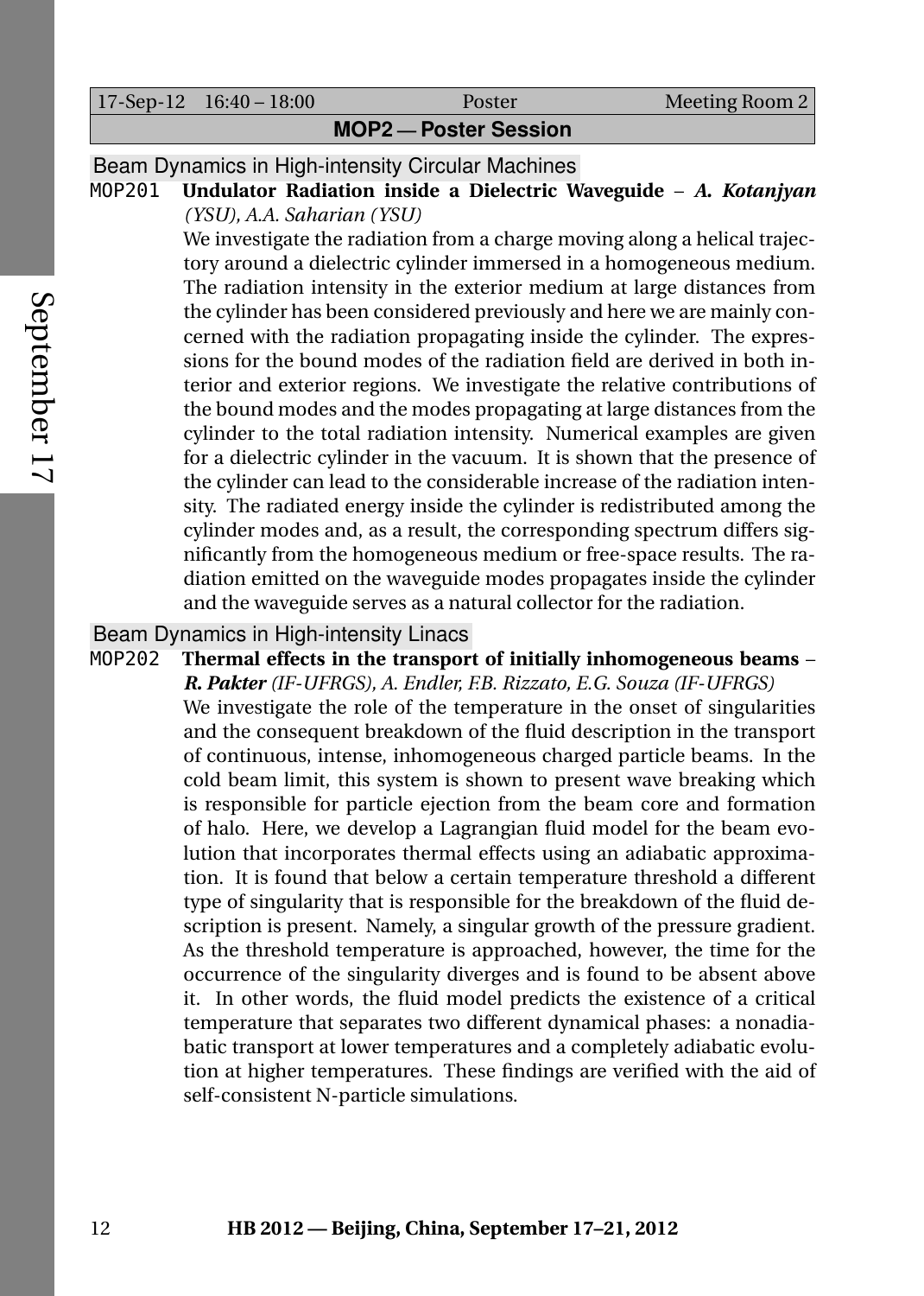Beam Diagnostics and Instrumentation for High-intensity Beam

MOP203 **Bunch to Bunch Beam Loss Diagnostics with Diamond Detectors at the LHC** – *M. Hempel (BTU) T. Baer (University of Hamburg) S. Bart Pedersen, B. Dehning, E. Effinger, E. Griesmayer, A. Lechner, R. Schmidt (CERN) W. Lohmann (DESY)*

> A main challenge in the operation with high luminosity beams is managing beam losses that risk to quench magnets or even damage equipment. There are various sources of beam losses, such as losses related to injection, due to beam instabilities and UFOs (Unidentified Falling Objects). Mostly surprising in the first years of LHC operation was the observation of UFOs. They are believed to be dust particles with a typical size of 1-100 um, which lead to beam losses with a duration of about ten revolutions when they fall into the beam. 3600 BLMs (Beam Loss Monitors) are installed around the LHC ring, allowing to determinate the accurate location of UFOs. The time resolution of the BLMs is 40 *µ*s (half a turn revolution). A measurement of the beam losses with a time resolution better than the bunch spacing of 50 ns is crucial to understand loss mechanisms. Diamond sensors are able to provide such diagnostics and perform particle counting with ns time resolution. In this paper, we present measurements of various types of beam losses (in particular UFOs) with diamond detectors. We also compare measurements of UFO induced beam losses around the LHC ring with results from MadX simulations.

#### MOP204 **A Method to Measure the Incoherent Synchrotron Frequencies in Bunches** – *O. Chorniy (GSI), H. Reeg (GSI)*

The method of measuring the incoherent synchrotron frequencies in a stationary bunch is presented. It can be shown that by measuring the local current at a fixed coordinate in RF bucket the corresponding incoherent synchrotron frequency can be obtained. Test calculations were done using simulation data where beam loading and space charge were included. The incoherent frequencies obtained with method are in a good agreement with theory. In real experiment, the incoherent frequencies were determined from bunch profiles recorded in the SIS18 with low intensity beam at injection energy. Bunch profiles were measured with a new Fast Current Transformer which has a relatively broad frequency range. The profiles were recorded using 8 bit resolution oscilloscope. The frequency spectra of local current fluctuation at different longitudinal positions were obtained numerically. The strongest lines in these spectra were at positions of theoretically expected incoherent frequencies. In this paper the method is described in details, the comparison of incoherent frequencies obtained from the simulation and measurement data with theoretical solutions is shown.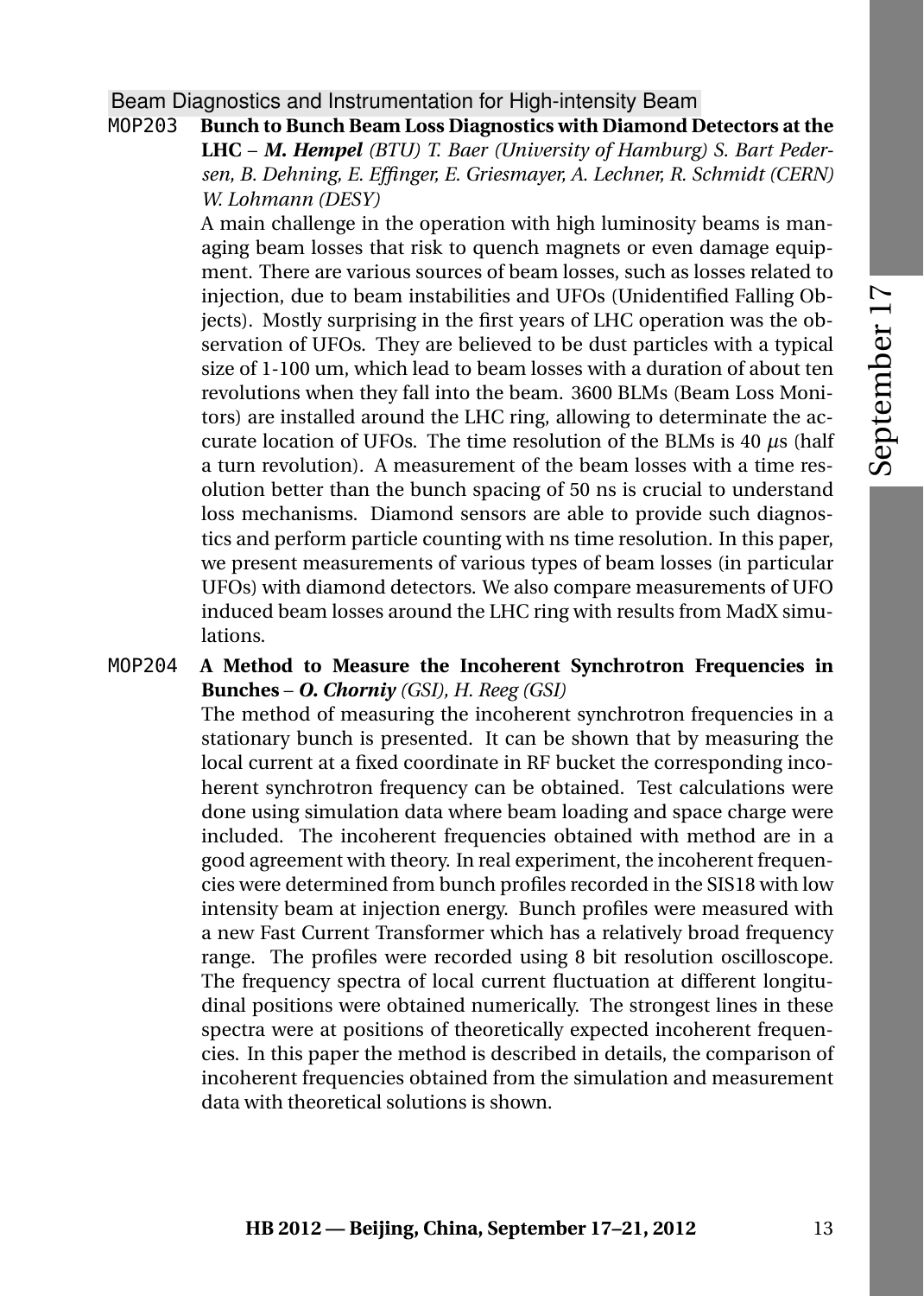#### Beam Dynamics in High-intensity Circular Machines

MOP205 **Intense Heavy-Ion Bunches in Dual-Harmonic RF Systems** – *M. Mehler (GSI), O. Chorniy (GSI) O. Boine-Frankenheim (TEMF, TU Darmstadt) O.K. Kester (IAP)*

> For the synchrotron's SIS-18 and SIS-100 (FAIR) a dual-harmonic RF system with the harmonic numbers  $h1=2$ ,  $h2=4$  and  $h1=10$ ,  $h2=20$  respectively is planned. Such systems flatten the bunch form and increase the bunching factor Bf therefore reducing the transverse space charge force. For high currents cavity beam loading and potential-well distortion will deform the flattened bunch shape and lead to phase shifts. Optimized settings for the difference between the two RF phases and for the synchronous phase of the main RF harmonic are an option to reduce these effects. In this contribution we will analyse further aspects of the matched bunch distribution, possible instabilities of the obtained distribution will be discussed and results of machine experiments in SIS-18 will be presented.

MOP206 **Numerical Calculation of Beam Coupling Impedances in the Frequency Domain for the SIS100 synchrotron for FAIR** – *U. Niedermayer (TEMF, TU Darmstadt), O. Boine-Frankenheim (TEMF, TU Darmstadt)*

> The transverse impedance of kicker magnets is considered to be one of the main beam instability sources in the projected SIS-100 at FAIR and also in the SPS at CERN. The longitudinal impedance can contribute to the heat load, which is especially a concern in the cold sections of SIS-100 and LHC. In the high frequency range, time domain codes are commercially available to calculate the impedance but they become inapplicable at medium and low frequencies. We present the ongoing work of developing a Finite Integration (FIT) solver in frequency domain which is based on the Parallel and Extensible Toolkit for Scientific computing (PETSc) framework in C++. The code is applied to an inductive insert used to compensate the longitudinal space charge impedance in low energy machines. Another application focuses on the impedance contribution of a ferrite kicker with inductively coupled pulse forming network (PFN) and frequency dependent complex material permeability. In future we plan to confirm our simulations with dedicated wire or coil bench measurements.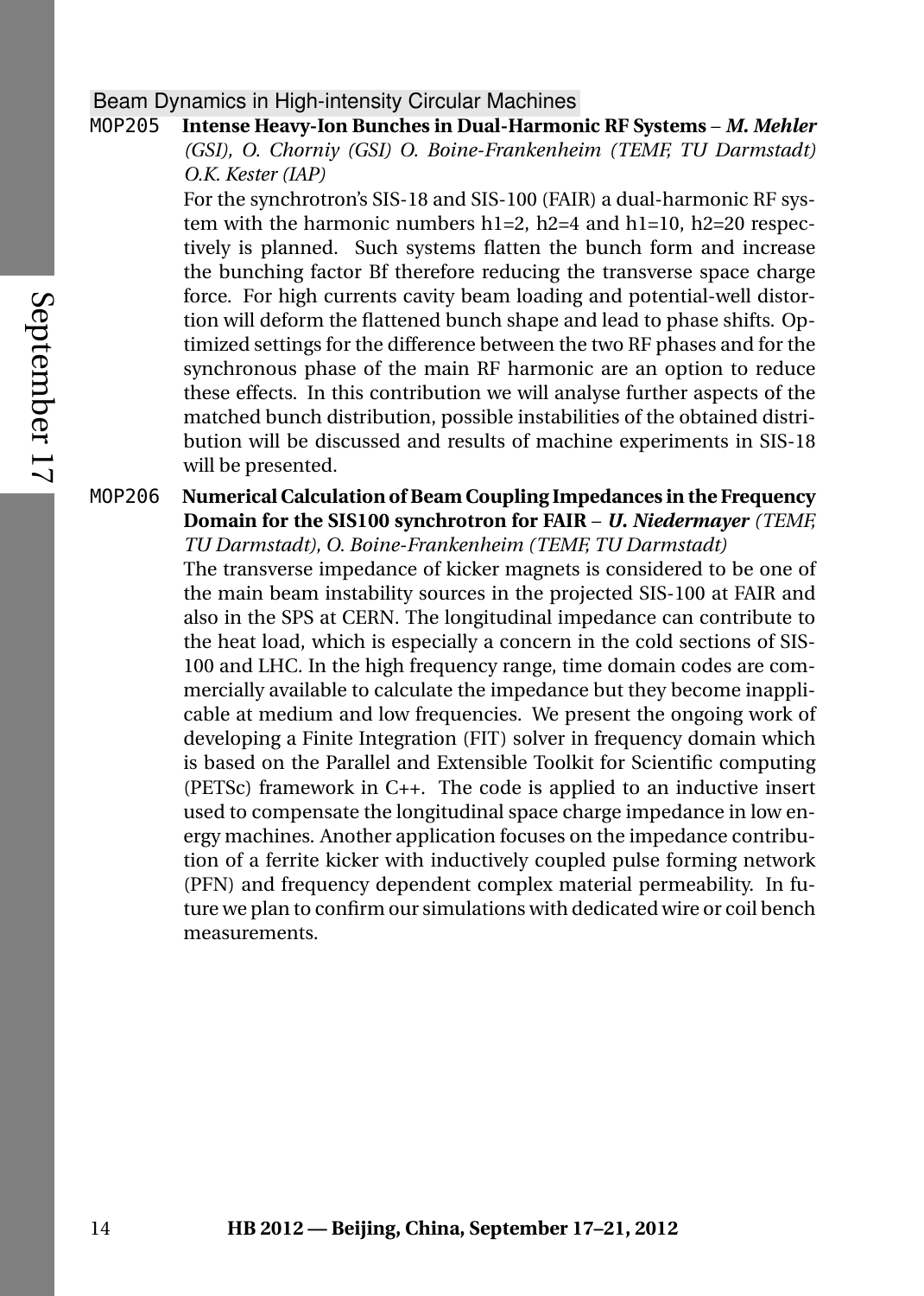Accelerator System Design, Injection, Extraction, Beam-material Interaction

MOP207 **Planning for Experimental Demonstration of Transverse Emittance Transfer at the GSI UNILAC Through Eigen-emittance Shaping** – *C. Xiao (IAP), O.K. Kester (IAP) L. Groening (GSI)*

The minimum transverse emittances achievable in a beam line are determined by the two transverse eigen-emittances of the beam. For vanishing interplane correlations they are equal to the well-know rmsemittances. Eigen-emittances are constants of motion for all symplectic beam line elements, i.e. (even tilted) linear elements. To allow for rms-emittance transfer, the eigen-emittances must be changed by applying a non-symplectic action to the beam, preferably preserving the 4drms-emittance. This contribution will introduce the concept for eigenemittance shaping and rms-emittance transfer at an ion linac. A path towards the experimental demonstration of the concept at the GSI UNI-LAC is presented.

#### MOP209 **High Intensity Proton FFAG Ring with Serpentine Acceleration for ADS** – *E. Yamakawa (Kyoto University, Research Reactor Institute), Y. Ishi, Y. Kuriyama, J.-B. Lagrange, Y. Mori, T. Uesugi (Kyoto University, Research Reactor Institute)*

In order to produce high intensity proton beam for ADS, a new type of fixed rf acceleration scheme, so-called serpentine acceleration, is examined in scaling FFAG. Longitudinal hamiltonian for scaling FFAG is first derived analytically. Then the features of serpentine acceleration in longitudinal phase space are studied. Ring design for ADS is finally shown.

Beam Dynamics in High-intensity Circular Machines

MOP210 **Beam Stacking for High Intensity Pulsed Proton Beam with FFAG** – *Y. Mori (Kyoto University, Research Reactor Institute), Y. Ishi, Y. Kuriyama, T. Uesugi (Kyoto University, Research Reactor Institute)*

Multi-beam stacking scheme to generate an intense short-pulsed proton beam with high repetition proton FFAG is presented.

Commissioning, Operations and Performance

MOP211 **1-MW Beam Operation Scenario in the J-PARC RCS** – *H. Hotchi (JAEA/J-PARC)*

> The injection energy of the J-PARC RCS will be upgraded from 181 MeV to 400 MeV in the 2013 summer-autumn period. With this upgraded injection energy, we are to aim for 1 MW design output beam power. In this paper, we discuss beam dynamics issues for the 1 MW beam operation and their possible solutions.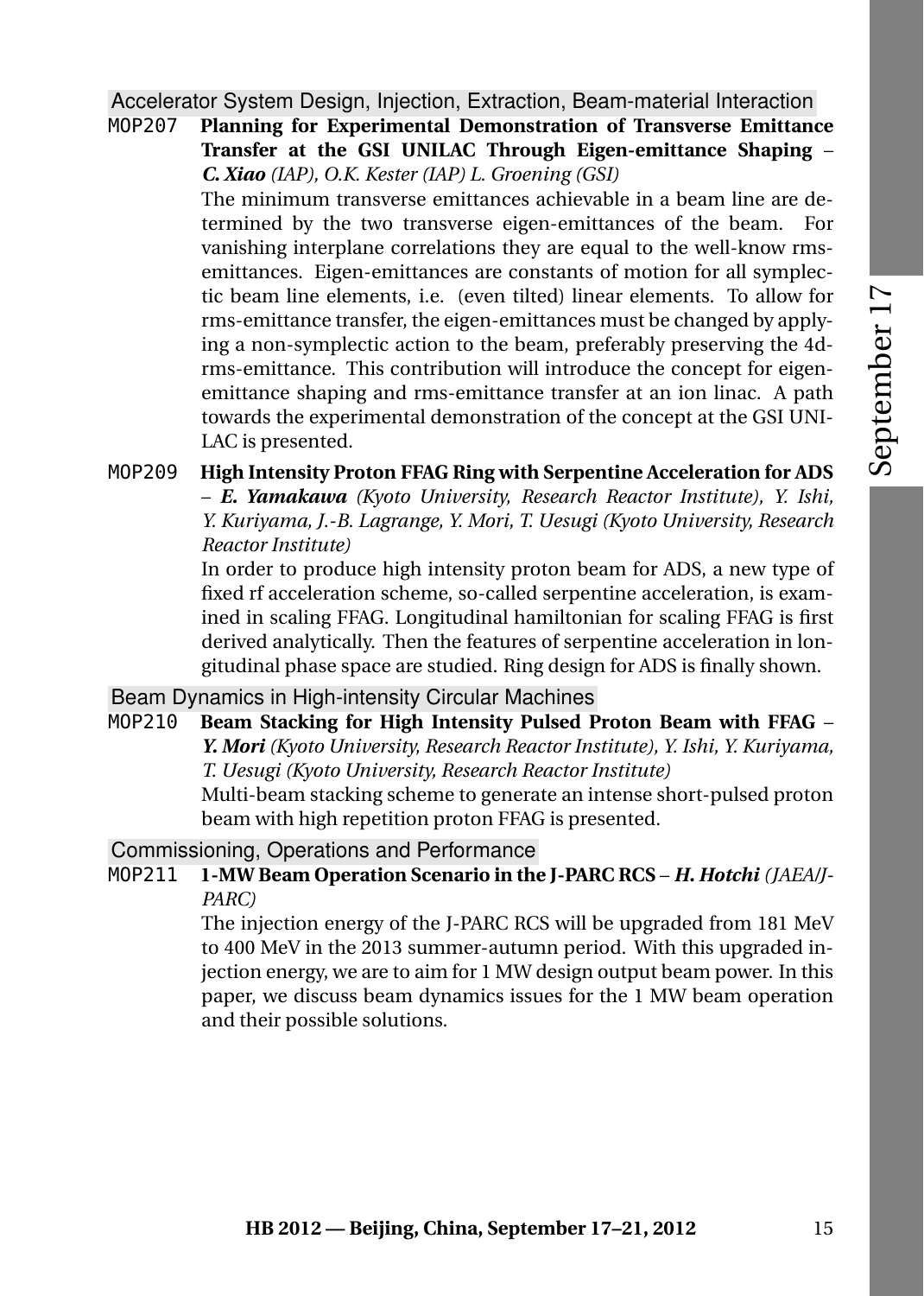#### Accelerator System Design, Injection, Extraction, Beam-material Interaction MOP212 **Preliminary Study of HOMs and the Associated Instabilities for C-ADS**

**Linac** – *P. Cheng (IHEP), Z. Li (IHEP)*

Superconducting cavities are employed in C-ADS linac to accelerate 10mA CW proton beams from 3.2 MeV to 1.5 GeV. High order modes in superconducting cavities are found by using the simulation tools CST and HFSS, then power dissipation caused by HOMs have been investigated, it is indicated that the Qext should not go beyond  $10^7$  in order to limit the additional heat load. Beam instabilities caused by high order modes in elliptical cavity sections are investigated using the code offered by Dr. Jean-Luc Biarrotte (CNRS, IPN Orsay, France). Beam errors, linac errors and high order modes frequency spread are investigated in detail. It shows that the monopole modes do not affect the proton beam critically and need no HOM couplers  $(Q_{ext}=10^5)$  if high order modes frequency spread is more than 100 kHz.

#### MOP213 **Beam Losses due to the Foil Sacttering for CSNS/RCS** – *M.Y. Huang (IHEP), N. Wang, S. Wang, S.Y. Xu (IHEP)*

For the Rapid Cycling Synchrotron of China Spallation Neutron Source (CSNS/RCS), the stripping foil scattering generate the beam halo and give rise to additional beam losses during the injection process. The interaction between the proton beam and the stripping foil were studied in detail. By using the codes ORBIT and FLUKA, the beam transportation and the stripping foil scattering during the injection process were simulated. Then, the beam losses due to the foil scattering were obtained.

#### MOP214 **Test of Ferrite Rings for CSNS/RCS RF Cavities** – *H. Shi (IHEP), X. Li, W. Long, H. Sun, J.Y. Tang (IHEP)*

The measurement of ferrite rings provides very important information for designing the RF cavities and the whole RF system of CSNS/RCS. A new two-ring ferrite test system for the CSNS/RCS ferrite-loaded cavities has been developed. The test system includes the test bench, 3 kW valve power amplifier, 3000 A bias current source and LLRF control system. The characteristics of the ferrite rings in low and high RF field with dc and ac bias current were tested respectively with this system. The dependence of RF frequency on bias current is given. With the increasing of the repetition rate of ac bias current, the obvious dynamic loss was observed, and the additional bias current is required to achieve resonance.

Beam Diagnostics and Instrumentation for High-intensity Beam

MOP215 **The Study on Measuring Beta Functions and Phase Advances in the CSNS/RCS** – *Y.W. An (IHEP), S. Wang (IHEP)*

As a key component of the China Spallation Neutron Source (CSNS) Project, the Rapid Cycling Synchrotron (RCS) will accumulate and accelerate the proton beams from 80 MeV to 1.6 GeV for extracting and striking the target with a repletion rate of 25 Hz. To check linear optics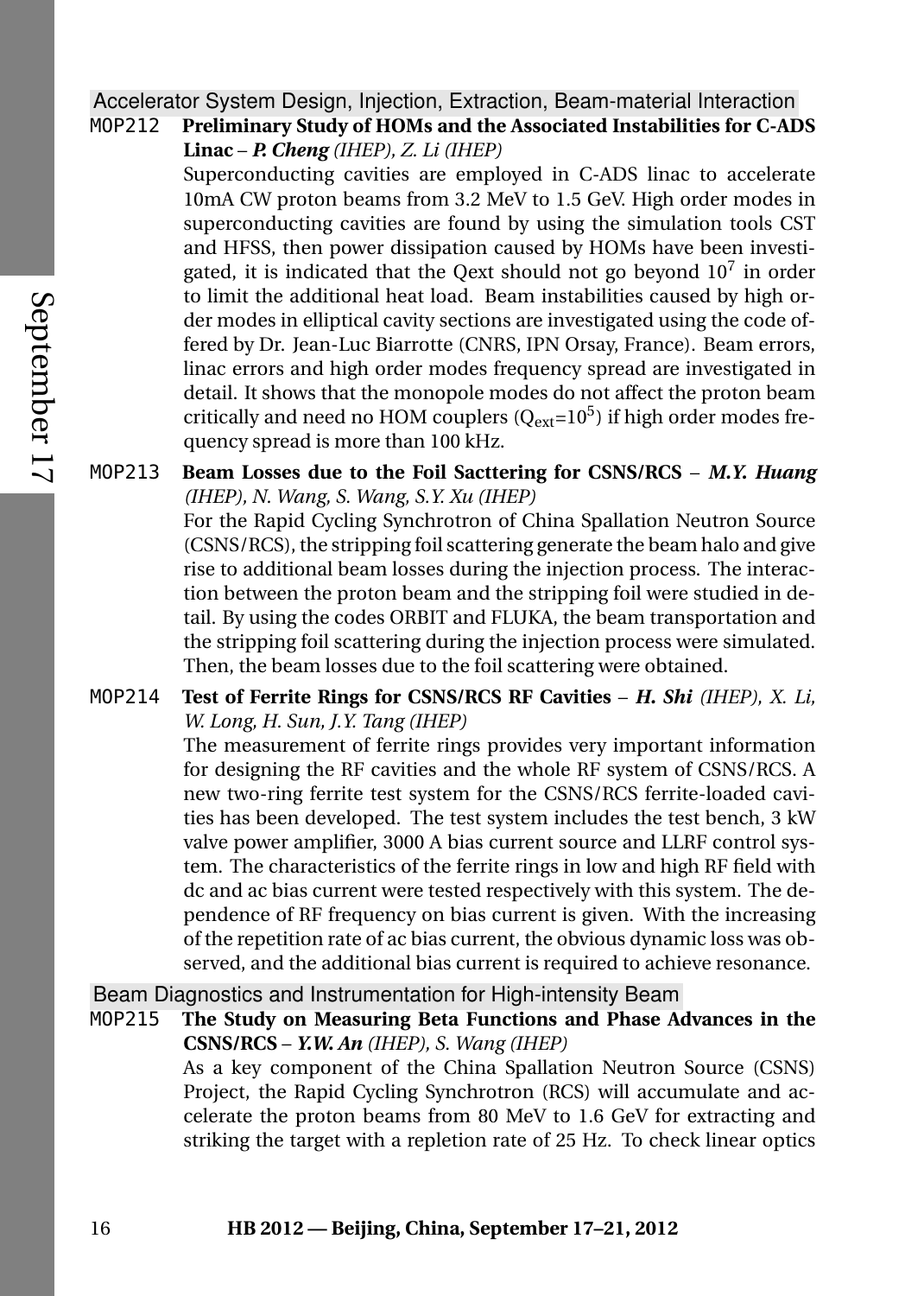and locate the quadruple errors, beta function plays an important role in beam diagnostics of a particle accelerate system. The Independent Component Analysis (ICA) is a robust beam diagnosis method by decomposing the samples recorded by turn by turn BPMs (beam position monitors) into the independent components which represent the inherent motion of the beam. The beta functions and phase advances can be derived from the corresponding independent components. Because the linear part of the space charge gives a defocusing effect to the beam, beta function variation will be induced. We find that the ICA method can measure beta functions with a reasonable tolerance under the conditions of strong space charge effects.

## Beam Dynamics in High-intensity Circular Machines

MOP216 **The Design Study on the Longitudinal Beam Dynamics for CSNS/RCS** – *N. Wang (IHEP), M.Y. Huang, Y. Li, S. Wang, S.Y. Xu, Y.S. Yuan (IHEP)* Rapid Cycling Synchrotron (RCS) is the key part of China Spallation Neutron Source (CSNS) accelerators. The RCS accumulates and accelerates 80 MeV beam from linac to 1.6 GeV. The particle number is  $1.56 \cdot 10^{13}$  for each pulse, with repetition rate of 25 Hz. In the RCS, longitudinal beam dynamics plays a crucial role in achieving high intensity beam with low beam loss. Longitudinal parameters are studied and optimized for efficient RF trapping of the beam in the longitudinal phase space. Beam performance is investigated by particle tracking simulations. Beam dynamic issues related to the high order mode induced by the RF generator are studied with a new developed code. Primary study on the adoption of dual harmonic cavity for higher beam power is also addressed.

## Beam Dynamics in High-intensity Linacs

MOP217 **The MEBT2 Design for the C-ADS** – *Z. Guo (IHEP), H. Geng, Z. Li, J.Y. Tang (IHEP)*

> The C-ADS linac is composed by two parallel injectors and a main linac, a section of Medium Energy Beam Line (MEBT2) is designed to guide and match beams from two injectors to the main linac. The two injectors are hot-spare for each other in order to satisfied the requirement of high availability and reliability. The beam in online operation mode will be directed to the main linac from one injector, while the beam in the offline mode with low repetition frequency from the other injector, will be directed to a beam dump through an auxiliary beam line. With a long drift distance and in the presence of space charge force for 10 mA 10 MeV proton beam, the debunching effect is very strong and it requires very strict control over beam losses and emittance growth. It is difficult to obtain satisfactory longitudinal matching without bunchers in the bending section. An analytical study using transfer matrix shows that with two bunchers of same voltage in the bending section the achromatism can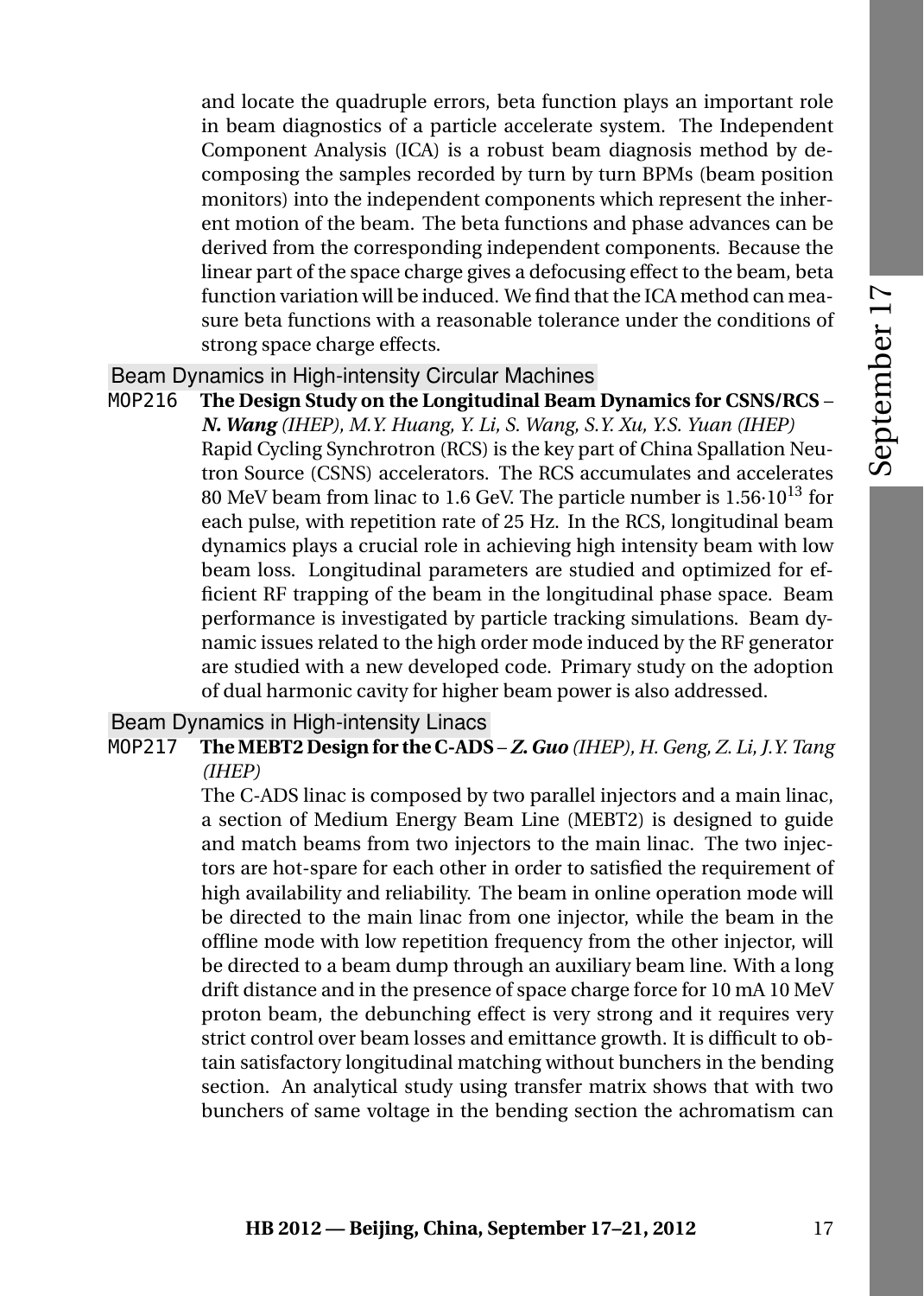be maintained if the effective voltage is inversely proportional to the distance between the two bunchers. It is also under consideration if and how a beam collimation can be implanted in MEBT2.

## MOP218 **Dynamics of Particles in a Tilted Solenoidal Focusing Channel** – *H. Jiang (IHEP), S. Fu (IHEP)*

We use the paraxial ray approximation equations to investigate the dynamics of particles in a tilted solenoidal focusing channel; in this case, the particles' initial canonical angular momentum is nonzero. So we add the term of centrifugal potential to the dynamics equation of particles. And this centrifugal potential term is nonlinear, which will induce the emittance growth. We also consider the spherical aberration's effect on emittance growth and the linear part of the space-charge of a Kapchinskij-Vladimirskij distribution beam.

## MOP219 **Error Analysis and Correction Scheme in C-ADS Injector-I** – *C. Meng (IHEP), Z. Li, C. Meng, J.Y. Tang (IHEP)*

C-ADS Injector-I is a 10 mA 10 MeV CW proton linac. It uses a 3.2MeV normal conducting 4-Vane RFQ and 12 superconducting single-Spoke cavities. According to the detailed sensitivity analysis of alignment and RF errors, the error tolerance of both static and dynamic ones for Injector-I are presented. The simulation results show that with the error tolerance there are beam losses, the residual orbit is too large which will produce significant emittance growth, so the correction is necessary for Injector-I. After detailed numerical studies, a correction scheme and monitor distributions are proposed. After correction the RMS residual orbit can be controlled within 0.4mm and RMS emittance growth can be controlled within 10%, but it still has  $1.7 \times 10^{-6}$  beam loss, which comes from the RF errors and low longitudinal acceptance. According to detailed analysis and simulations with  $10^8$  macro particles, as a consequence, longitudinal emittance control and longitudinal distribution control as well as large longitudinal acceptance are the key to minimizing beam losses in low energy section. To minimize beam loss, a short period Injector-I lattice with larger longitudinal acceptance have been designed and performance very good error tolerance.

## MOP220 **Compensation-rematch for Major Element Failures in the C-ADS Accelerator** – *B. Sun (IHEP), Z. Li, J.Y. Tang, F. Yan (IHEP)* In order to achieve the required reliability and availability for the C-ADS accelerator, a fault tolerance design is pursued. The effects of cavity failure in different locations have been studied and the schemes of compensation by means of local compensation have been investigated. After one cavity failure, by adjusting the settings of the neighboring cavities and

the focusing elements to make sure that the Twiss parameters and energy are approximately recovered to that of the nominal ones at the matching point. We find the normalized RMS emittance and emittances including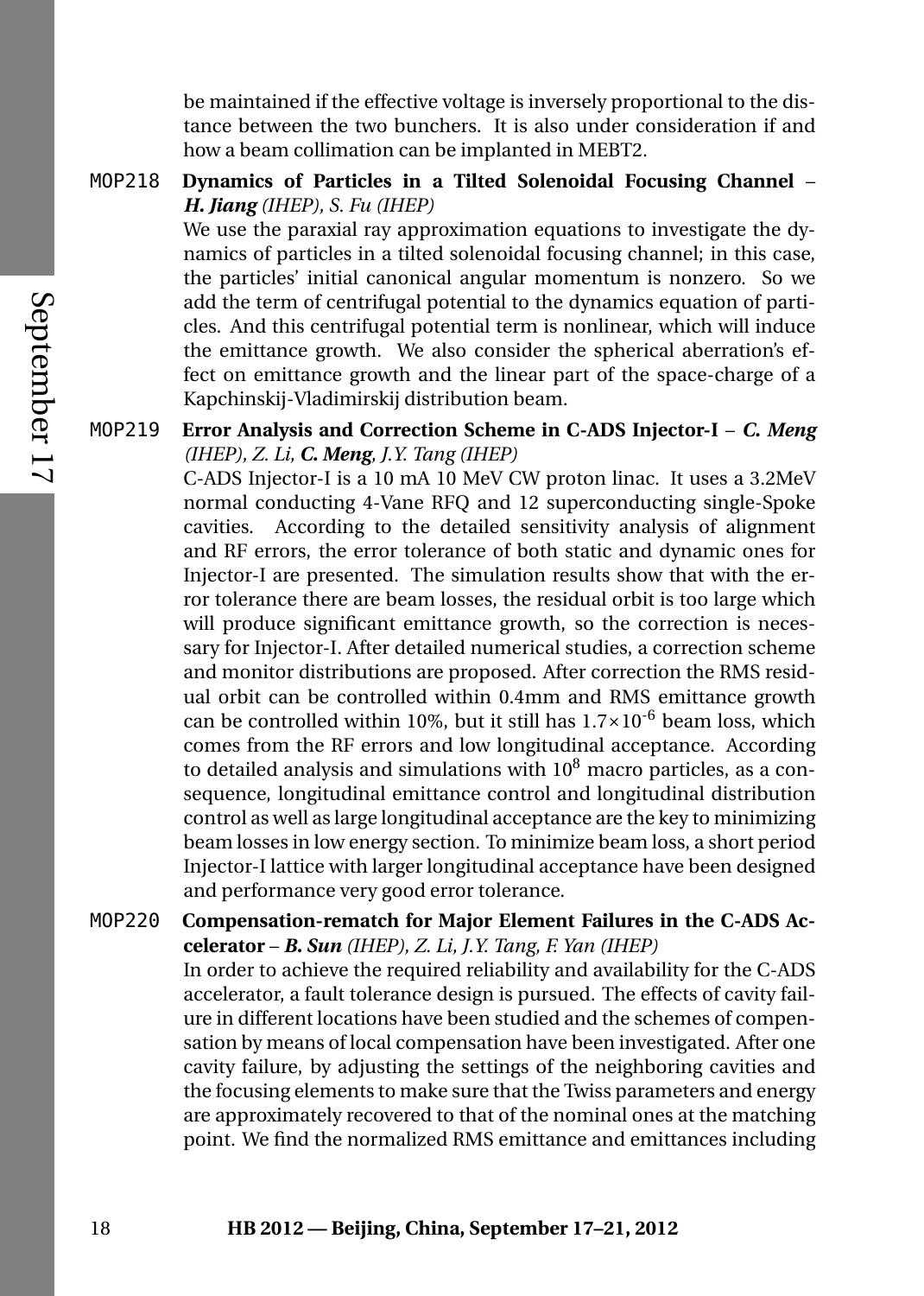99.9% and 100% particles have no obvious growth after applying the compensation with the RMS rematching in each section of the main linac. However, the conclusions above are drawn from the simulation results with the TraceWin code, which doesn't consider the phase difference. A code based on Matlab is under developing. By applying the code on the cavity failure in the middle part of spoke021 section, a fully compensated scheme with good dynamics results is obtained. The space charge effect is still not implanted in the code, and further study and optimization of the code will be performed in the next step.

MOP221 **Physics Design of the C-ADS Main Linac with Two Different Injector Schemes** – *F. Yan (IHEP), Z. Li, C. Meng, J.Y. Tang (IHEP)* Two design schemes for the main linac of C-ADS (China Accelerator Driven Subcritical system) are presented in this paper. They are corresponding to two different injector schemes. Injector-II scheme makes use of room-temperature RFQ and superconducting HWR cavities with the RF frequency of 162.5 MHz; Injector-I scheme makes use of higherenergy RFQ and superconducting spoke cavities with the RF frequency of 325 MHz. At the first choice, a relatively smaller longitudinal emittance is adopted for the RFQ designs with both the injector schemes to obtain more efficient acceleration. However, compared with the injector-I scheme, with the injector-II scheme, bunch current will be doubled in the main linac due to the half RF frequency in the injector-II. This means stronger space charge effects. Alternate design for the main linac with the injector-II scheme is to increase the longitudinal emittance by 50% so that the space charge effects will be alleviated. However, totally 30 cavities more and 36 m longer in the main linac have to be paid for this

MOP222 **Development of the Linac Design and Tracking Code PADSC** – *Y.L. Zhao (IHEP), S. Fu, Z. Li (IHEP)*

lation results including halo information are presented.

The code PADSC (Proton-Accelerator-Design-and-Simulation-Code) is written for dynamic design and simulation of high intensity Linac. The tool used is C++ in Linux environment and the first accelerating structure is concerned on DTL. The length of every element of the DTL cell is got according to the field, synchrotron phase and transit time factor. The code repeats until the design velocity (geometry beta) agrees with the synchrotron velocity. The time interval 't' is the independent variable when tracking the beam. The beam tracking in external electromagnetic field use forth order explicit Runge-Kutta method (RK4). As for evaluating the space charge effect, both 2D and 3D methods are used. The 2D method treats the particles as charged elliptical rings centered in longitudinal axis. And the 3D one solves the problem with Poisson equation and FFT serves as the equation solver. The equipartitioning concept is carried out in the code.

design scheme. The design considerations, the lattice designs, the simu-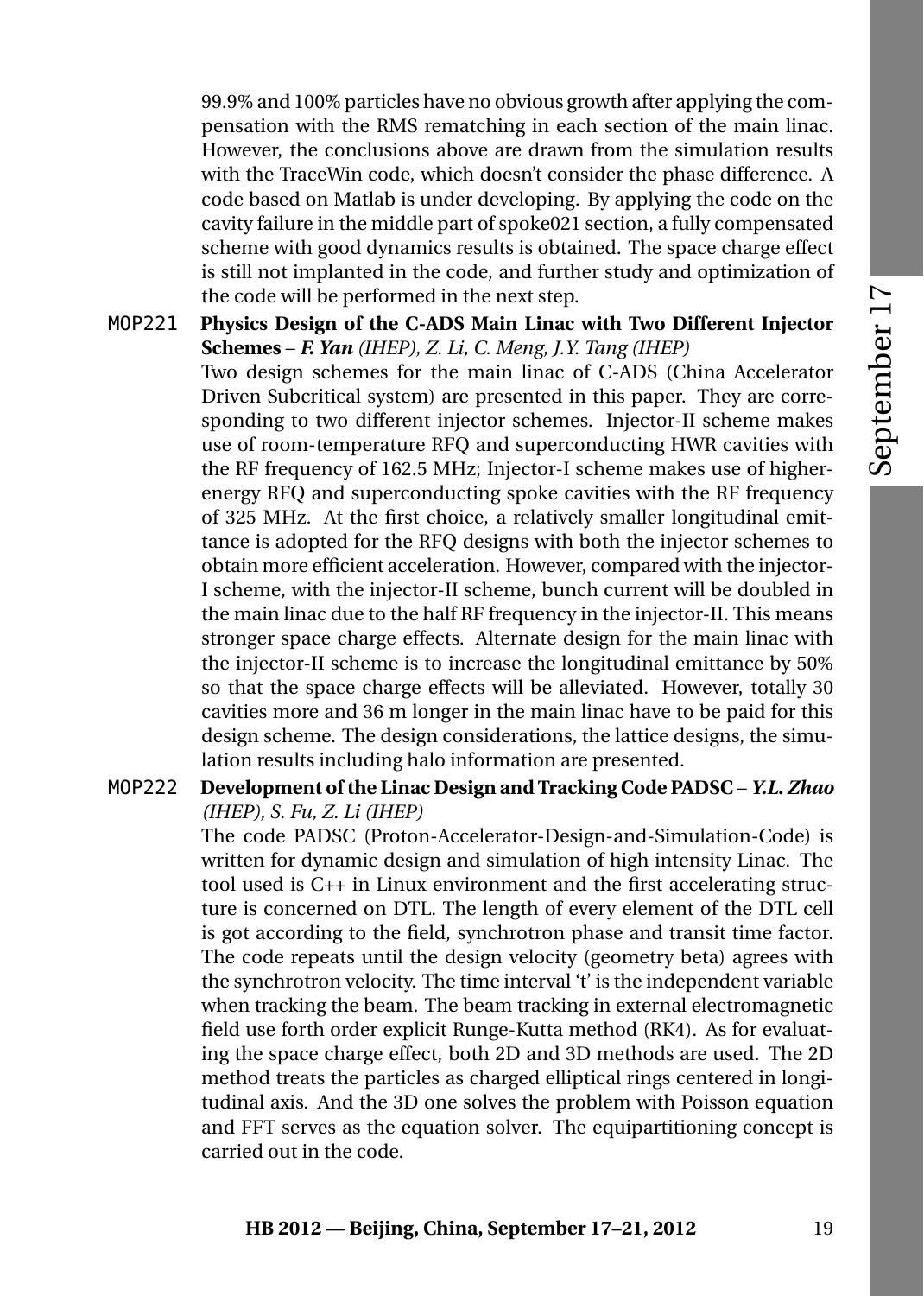## Commissioning, Operations and Performance

## MOP223 **Radiation Safety System Design for PKUNIFTY Project** – *J. Zhao (PKU/ IHIP)*

PKUNIFTY (PeKing University Neutron Imaging FaciliTY) , which is based on a 2 MeV RFQ accelerator-driven compact neutron source with an expected fast-neutron yield of  $3*10^{12}$  n/s via the deuteron-beryllium reaction, has been operating this year. A radiation safety system (accelerator safety interlock system) for PKUNIFTY that protects users from radiation hazards has been built and run since last year. Test results of hardware and software are presented.

Accelerator System Design, Injection, Extraction, Beam-material Interaction

MOP224 **Physical Design of Quadrupole Magnet in the HEBT of C-ADS with Beam Distribution Transformation** – *Y. Liu (USTC) H.L. Luo, X.Q. Wang (USTC/NSRL)*

> Superconducting linear accelerator and transmutation reactor would be the main equipment of the C-ADS. The high energy beam transport is the critical equipment connected accelerator and transmutation reactor, and it's more than ten quadrupole magnets with different aperture. It's necessary to complete a design study of the geometric parameter and thermal physical of the quadrupole magnet. And to present this design study on this quadrupole magnet in this paper.

## MOP225 **Physical Design of Superconducting Bending Magnet in the HEBT of C-ADS with Beam Distribution Transformation** – *Y.Y. Lu (USTC) H.L. Luo, X.Q. Wang (USTC/NSRL)*

In the high energy beam transport line (HEBT), it could be more than 1.5 T that bending beam orbit requires the high magnet field to be. Without superconducting magnet, it's hard to achieve such powerful magnet field in and will take up too large place . How to accomplish the physical design of a superconducting bending magnet with an effective aperture for erecting vacuum pipe is discussed in this paper.

MOP226 **Beam Optics Design of 1.5 GeV Transport Line in C-ADS with Beam Distribution Transformation** – *H.L. Luo (USTC/NSRL), X.Q. Wang (USTC/ NSRL)*

> The high energy beam transport line (HEBT) is a critical sub-system in C-ADS. It has the function of transporting the accelerated high power proton beam to the transmuter or beam dump with a beam footprint satisfying the special requirements. In this paper, two schemes on beam distribution transformation are listed. The first scheme is to adopt a novel hurling magnet with a two dimensional amplitude modulation (AM) of 1 kHz and scanning of more than 10 kHz at 360<sup>o</sup> in transverse directions. The second scheme is to use the antisymmetry nonlinear magnetic field, which has a novel spatial pattern, to realize the expanded large beam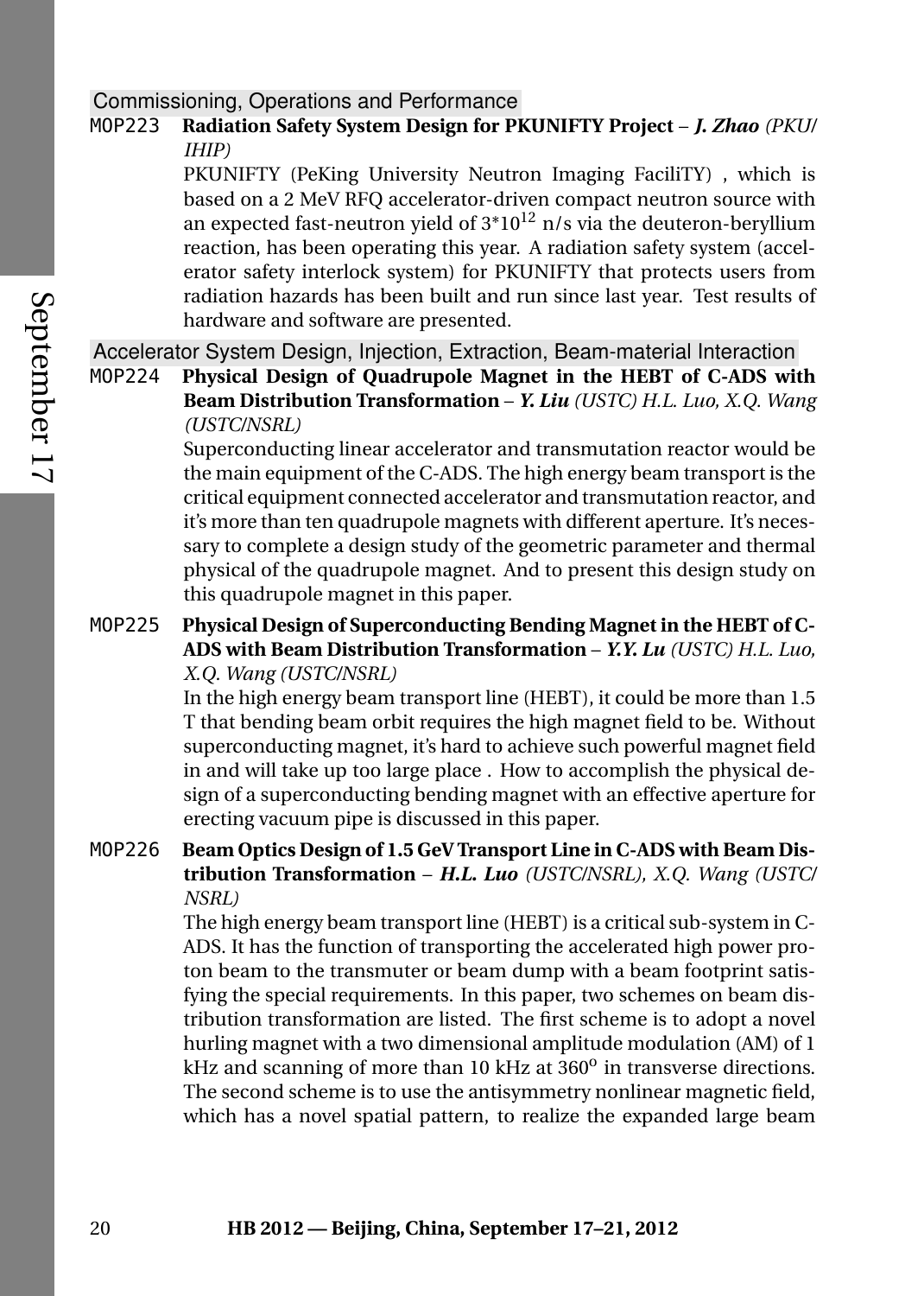footprints. The preliminary beam optics design of C-ADS HEBT optimized to minimize the beam loss on the vacuum chamber and the radiation damage caused by back-scattering neutrons will be reported.

## MOP227 **The Concept Design and Research of the Hurling Magnet in the HEBT of C-ADS** – *L. Yang (USTC), H.J. Liu, Y.N. Zhu (USTC) H.L. Luo, X.Q. Wang (USTC/NSRL)*

The hurling magnet is a novel concept for achieving the uniform distribution of the accelerated high energy proton beam in the C-ADS. In this paper, the hurling magnet with a two dimensional amplitude modulation (AM) of 1 kHz and a scanning frequency of more than 10 kHz at  $360^{\circ}$  in transverse directions, which is much higher than that for conventional wobbler magnets, is proposed. In the hurling magnet, the high power beam would be hurled by the force of the rotating dipole magnetic field into a spiral line, in which the uniform distribution of the beam is realized on the target. The design of the hurling magnet is presented by 3D magnetic field simulation code OPERA.

Beam Dynamics in High-intensity Linacs

MOP228 **The Study of Beam Distribution Transformation by Anti-symmetric Multipole Magnetic Field** – *M. Jin (USTC/NSRL), C.S. Li, L. Li, H.L. Luo, X.Q. Wang, Y. Zhang (USTC/NSRL)*

In order to prolong the lifetime of the proton beam window and the spallation target and to improve the utilization of the high power beam in C-ADS, a uniformly distributed round beam with little beam halo realized by static nonlinear magnets may be required. In this paper, the combinations of some anti-symmetric multipole magnetic field are considered to realize beam distribution transformation and the preliminary simulating tracking is presented. The design of static anti-symmetric multipole magnet by magnetic field simulation code OPERA is also reported.

# MOP229 **Design of the C-ADS Injector II MEBT1** – *H. Jia (IMP)*

The MEBT1 of Chinese ADS Injector II is described. It transports a 2.1 MeV, 10 mA CW proton beam through a series of 7 quadruples and two buncher cavities from the RFQ to the superconducting DTL. For emittance preservation, a compact mechanical design is required. Details of the beam dynamics and mechanical design will be given.

## MOP230 **An Untraditional RFQ Physical Design for HIAF** – *C. Li (IMP)*

The superconducting QWR cavity is proposed as the main accelerating structure after RFQ for HIAF (Heavy Ion Application Facility) Project. Because of the low longitudinal acceptance for the linac and loss control, a nontraditional RFQ physical design is chosen. With the help of multiharmonic buncher in the LEBT providing bunching effect. The RFO is designed with no bunching section but only accelerating section. The longitudinal emittance is found to be far lower in this method than ordinary RFQ design.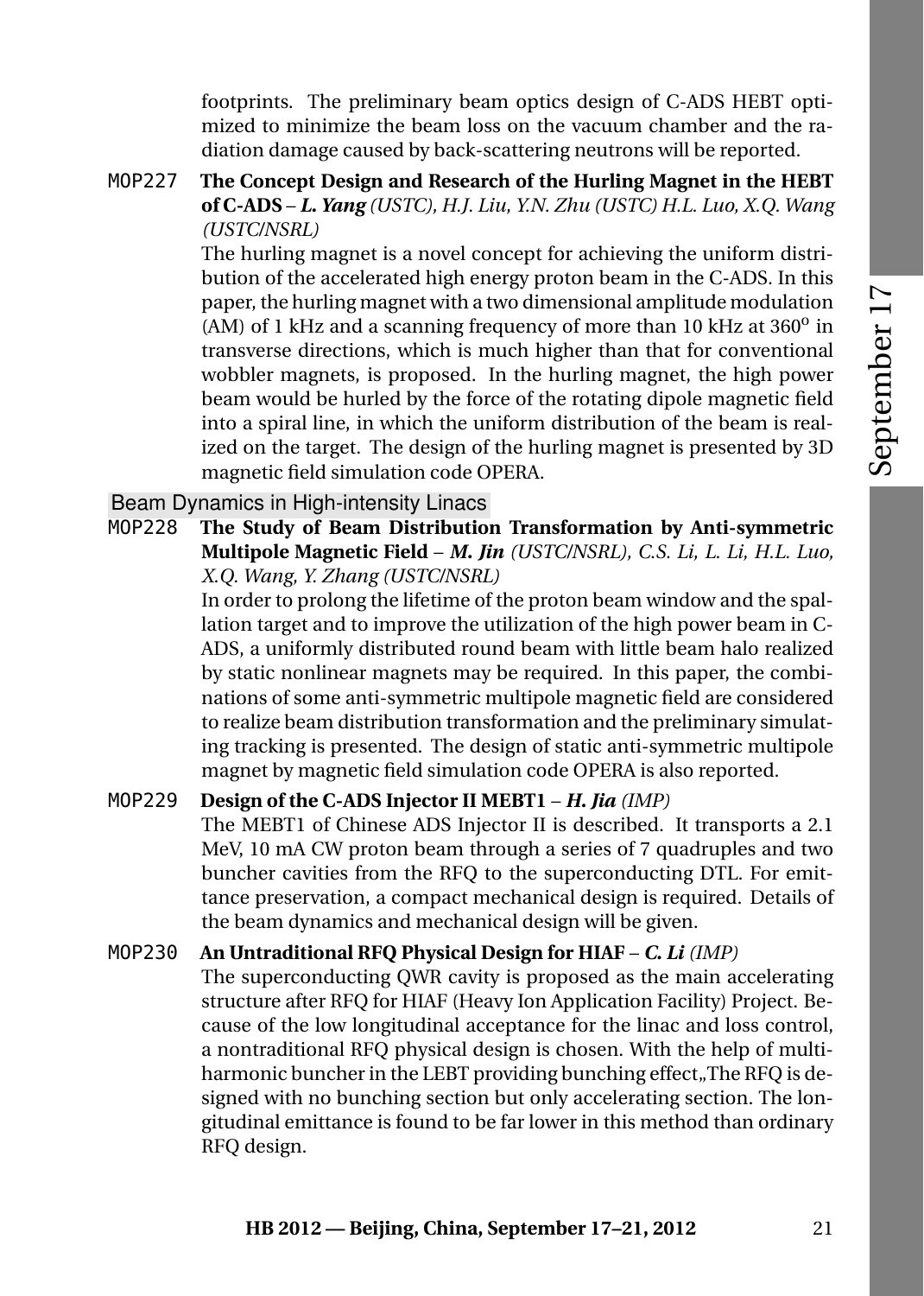MOP231 **Study of Non-equi-partitioning Lattice Setting and IBS Effects for Jparc Linac Upgrade** – *Y. Liu (IMP) M. Ikegami (JAEA/J-PARC)*

> For the coming upgrade of J-Parc, the peak power of linac will be greatly increased. This may open many interesting questions. For instance, for efficient acceleration from 19 0MeV to 400 MeV the annular coupled structure (ACS) was applied with frequency jump from 324 MHz to 972 MHz. Upstream part of J-PARC linac from the frequency jump is set with the equi-partitioning (EP) condition, which prevents from the coherent resonances. If EP condition is kept for the downstream part, due to the frequency jump, the transverse focusing should also 'jump' 3 times with shrink of envelop. The increased beam-density affects the interactions between particles, including the intra-beam stripping (IBS) effect in the H- beam. The temperature ratio between transverse and longitudinal planes is used as a knob for studying the beam behavior for the cases away from equi-partitioning. The IBS effects, as well as strategies for setting downstream non-equi-partitioning lattice due to frequency jump are studied. The matching and beam evolution in the transition section from EP to non-EP (MEBT2) are also studied. The results help to reach an optimum with least risks from resonances and IBS effects and so on.

MOP232 **The Analysis of Stability Optimization for Superconducting Section of C-ADS Injector II** – *S.H. Liu (IMP), Y. He, C. Li, W.S. Wang, Z.J. Wang, X.B. Xu (IMP)*

> Abstract: The general process of designing and tuning the lattice of a linac to produce certain desired properties is not straightforward. Often solutions are found through trial and error and it is not clear that the solutions are close to optimal. This is not only ritual, but it also cannot get an optimal result. In this paper, we adopt a scientific design of experiment which is the Orthogonal Array Designs specified in DAKOTA code combined with TRACK to find an optimal combination of component parameter and the range of stability in superconducting section of C-ADS. The analysis of stability optimization for superconducting section will be presented.

MOP233 **Error and Tolerance Studies for Injector II of C-ADS** – *W.S. Wang (IMP)* The proposed Chinese Accelerator Driven System (C-ADS) driver linac is being designed by Chinese Academic Science (CAS). Injector II is designed and fabricated in Institute of Modern Physics (IMP). Injector II will accelerate 10 mA proton beams to 10 MeV. Because of the high final beam power (100 kW) specified for the linac operation, beam loss must be limited to 10<sup>-5</sup> level to avoid radiation damage. Misalignment and RF error simulation for cavities and focusing elements after RFQ were performed and the correction schemes developed using the computing code TRACK. Error and tolerance studies for Injector II are presented.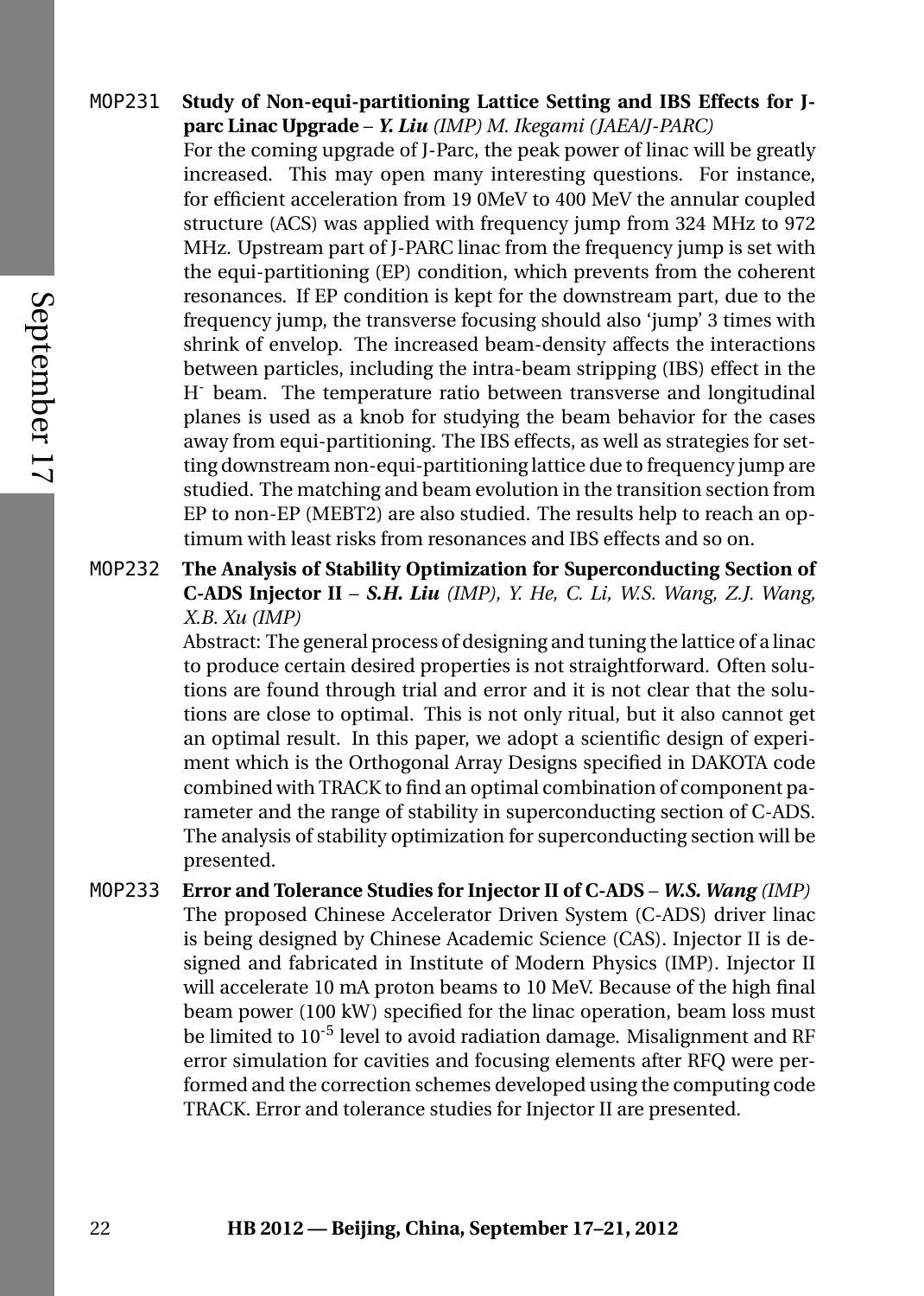## MOP234 **SSC Linac End-to-end Simulation and Error Analysis Based on the Beampath Code** – *X.H. Zhang (IMP)*

A new linear accelerator called the SSC-Linac injector is under construction in the Heavy Ion Research Facility at Lanzhou (HIRFL). It consists of a electron cyclotron resonance ion source (ECRIS),a low energy beam transport (LEBT), a radio frequency quadrupole accelerator(RFQ), a medium energy beam transport (MEBT) and an interdigital H-mode drift tube linac (IH-DTL). Five dedicated tools have been involved in the design and simulation of the lattice. The trace3d code is employed for the LEBT and MEBT design, the PARMTEQ-M code is used for the beam dynamics along the RFQ, and the linrev code is adopted for the the IH-DTL design. The end-to-end simulation has been performed by the track code and the beampath code. Besides the beampath end-to-end simulation and optimization, the error analysis result is also shown in this paper.

## MOP235 **Medium Energy Beam Transport Design Update For ESS** – *I. Bustinduy (ESS Bilbao) B. Cheymol, M. Eshraqi (ESS) J. Stovall (CERN)* The major challenge of this part of the accelerator is to keep a high qual-

ity beam, with a pulse well defined in time, a low emittance and a minimized halo, so that the beam losses downstream the linac be limited and the overall ESS reliability be maximized. In order to minimize beam loss at high energy linac, and the consequent activation of components, a fast chopping scheme is presented for the medium energy beam transport section (MEBT). The considered versatile MEBT is being designed to achieve four main goals: First, to contain a fast chopper and its correspondent beam dump, that could serve in the commissioning as well as in the ramp up phases. Second, to serve as a halo scraping section by means of two adjustable blades. Third, to measure the beam phase and profile between the RFQ and the DTL, along with other beam monitors. And finally, to match the RFQ output beam characteristics to the DTL input both transversally and longitudinally. For this purpose a set of ten quadrupoles is used to match the beam characteristics transversally, combined with two 352.2 MHz buncher cavities, which are used to adjust the beam in order to fulfill the required longitudinal parameters.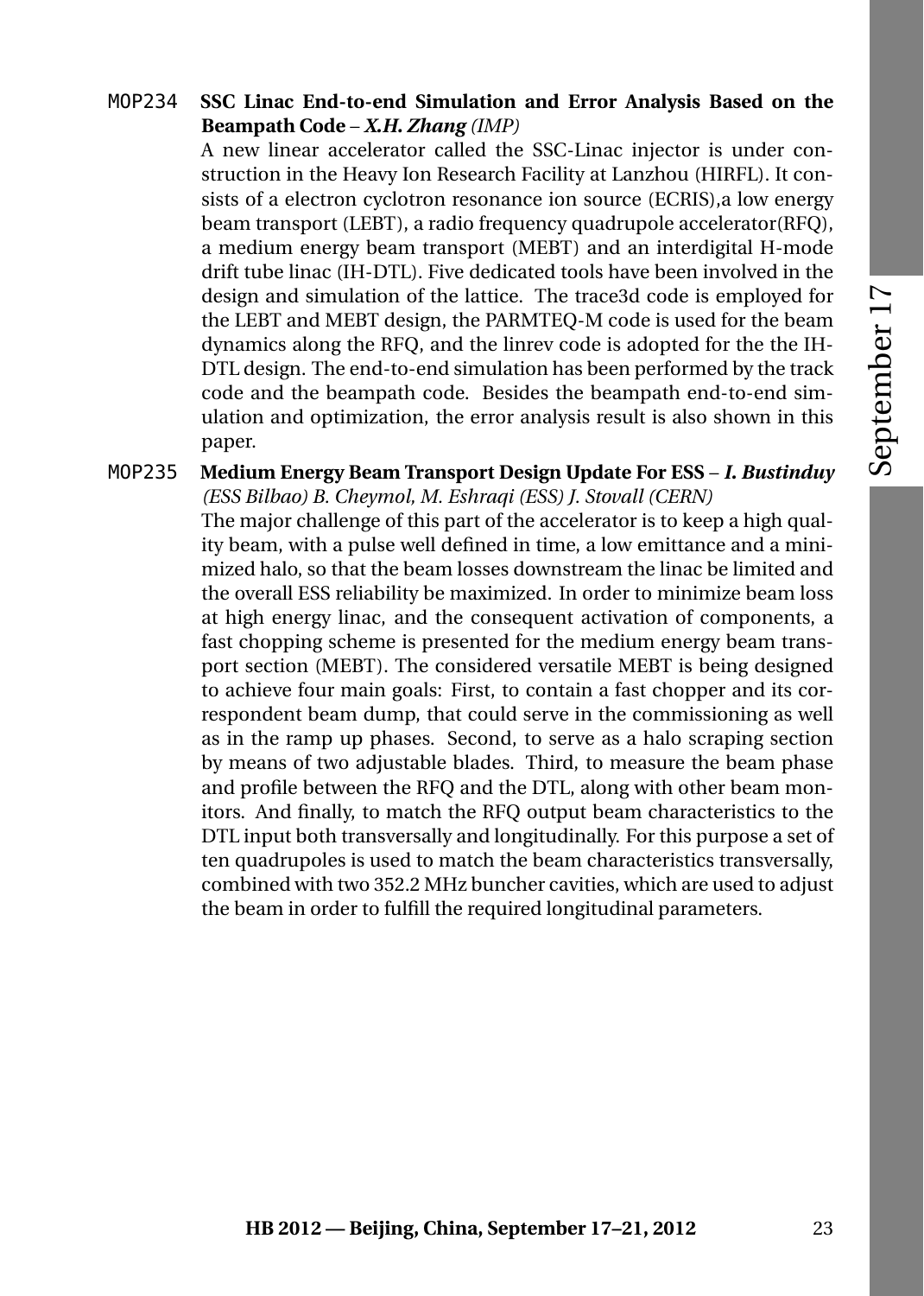# Beam Diagnostics and Instrumentation for High-intensity Beam

# MOP236 **Transverse Beam Profile Diagnostics at the European Spallation Source**

– *B. Cheymol (ESS), C. Böhme, H. Hassanzadegan, A. Jansson, T.J. Shea, L. Tchelidze (ESS)*

The European Spallation Source (ESS), to be built in the south of Sweden, will use a 2.5 GeV superconducting linac to produce the worlds most powerful neutron source with a beam power of 5 MW. The beam power is a challenge for interceptive beam diagnostics like wire scanner, the thermal load on intercepting device implies to reduce the beam power in order to preserve the device integrity. For nominal operation, non-disturbing technics for profile measurements are planned, while for commissioning phase, accurate measurements and cross checking, wire scanners will be used. This paper describes the different options foreseen for non-disturbing profile measurements and describes the preliminary design of the wire scanner system in the normal conducing linac as well as in the superconducting linac.

## MOP237 **Overview of the CERN LINAC4 Beam Diagnostic** – *B. Cheymol (ESS) B. Dehning, U. Raich, F. Roncarolo, L. Søby (CERN)*

The CERN LINAC4 will represent the first upgrade of the LHC injection chain, accelerating H<sup>-</sup> ions from 45 keV to 160 MeV for charge-exchange injection into the PS Booster. Along the linac and in the transfer line to the PS booster, numbers of beam diagnostics will be installed in order to measure the beam position, the transverse and longitudinal profile as well as beam current and beam losses. These beam diagnostics have been designed in order to provide efficient operation of LINAC4, and ensure keeping the losses at a low level. In addition dedicated beam diagnostic has been designed for the commissioning phase, in particular transverse emittance, longitudinal bunch shape and chopping efficiency measurements. This paper gives an overview of the beam diagnostics design and their main features, and the plan for a future upgrade of the beam diagnostics, in particular the transverse beam profile and beam emittance measurement with a laser wire.

## MOP238 **Beam Position Monitor System of the ESS Linac** – *H. Hassanzadegan (ESS), A. Jansson (ESS) A.J. Johansson (Lund University)*

The pulsed ESS linac will include about 100 BPMs, mostly with a European XFEL style button design, 6 BPMs with a special design for the Medium Energy Beam Transport, as well as 8 stripline BPMs foreseen for the Drift Tubes. The required accuracy and resolution of the position measurement are 100  $\mu$ m (rms) and 20  $\mu$ m (rms) respectively with the 50 mA 2.86 ms nominal pulse. In addition to the position measurement, the BPM system needs to measure the beam phase in the nominal pulse as well as several diagnostics pulse modes with a minimum duration and intensity of 5 *µ*s and 5 mA respectively. After a study of the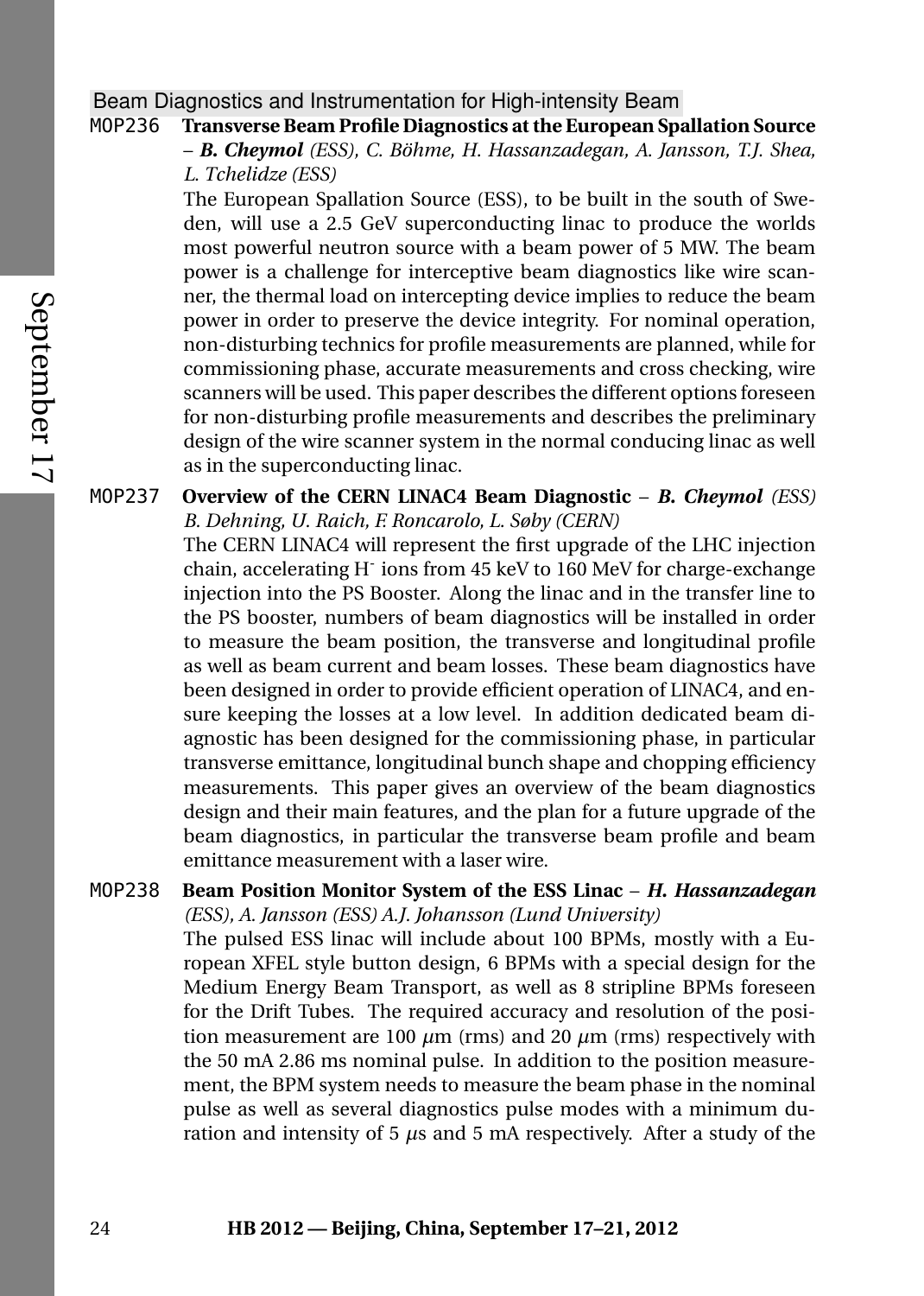possible electronics platforms, MTCA.4 is now considered as the main prototyping platform for the high performance sub-systems at ESS. It is foreseen to prototype a Rear Transition Module for IQ-based RF signal measurements intended for both the BPM and LLRF systems. The requirements and specifications of the BPM system are presented and the plan for the continuation of the project is described in this paper.

Accelerator System Design, Injection, Extraction, Beam-material Interaction

MOP239 **Batch-by-batch Longitudinal Emittance Blow-up in the LHC** – *T. Mastoridis (CERN), P. Baudrenghien, M. Jaussi, J.C. Molendijk (CERN)* The transverse bunch emittance in the LHC increases significantly at the injection energy of 450 GeV from the time of injection till the energy ramp due to Intra-Beam Scattering (IBS), resulting in lower luminosity in physics. Since IBS depends on the bunch charge density, it is possible to reduce the transverse emittance growth rates by selectively blowing up the longitudinal emittance of the incoming batch at each injection. The algorithms and techniques developed for batch-by-batch longitudinal emittance blowup at LHC injection are presented in this work. The longitudinal bunch length and transverse emittance are compared for fills with and without the batch-by-batch blowup. The resulting increase in luminosity is estimated.

MOP240 **High Energy Tests of Advanced Materials for Beam Intercepting Devices at CERN HiRadMat Facility** – *A. Bertarelli (CERN), R.W. Assmann, E. Berthome, V. Boccone, F. Carra, F. Cerutti, A. Dallocchio, P. Francon, L. Gentini, M. Guinchard, N. Mariani, A. Masi, P. Moyret, S. Redaelli, S.D.M. dos Santos (CERN) L. Peroni, M. Scapin (Politecnico di Torino)* Predicting by simulations the consequences of LHC particle beams hitting Collimators and other Beam Intercepting Devices (BID) is a fundamental issue for machine protection: this can be done by resorting to highly non-linear numerical tools (Hydrocodes). In order to produce accurate results, these codes require reliable material models that, at the extreme conditions generated by a beam impact, are either imprecise or nonexistent. To validate relevant constitutive models or, when unavailable, derive new ones, a comprehensive experimental test foreseeing intense particle beam impacts on six different materials, either already used for present BID or under development for future applications, is being prepared at CERN HiRadMat facility. Tests will be run at medium and high intensity using the SPS proton beam (440 GeV). Material characterization will be carried out mostly in real time relying on embarked instrumentation (strain gauges, microphones, temperature and pressure sensors) and on remote acquisition devices (Laser Doppler Vibrometer and High-Speed Camera). Detailed post-mortem analyses are also foreseen after the cool down of the irradiated materials.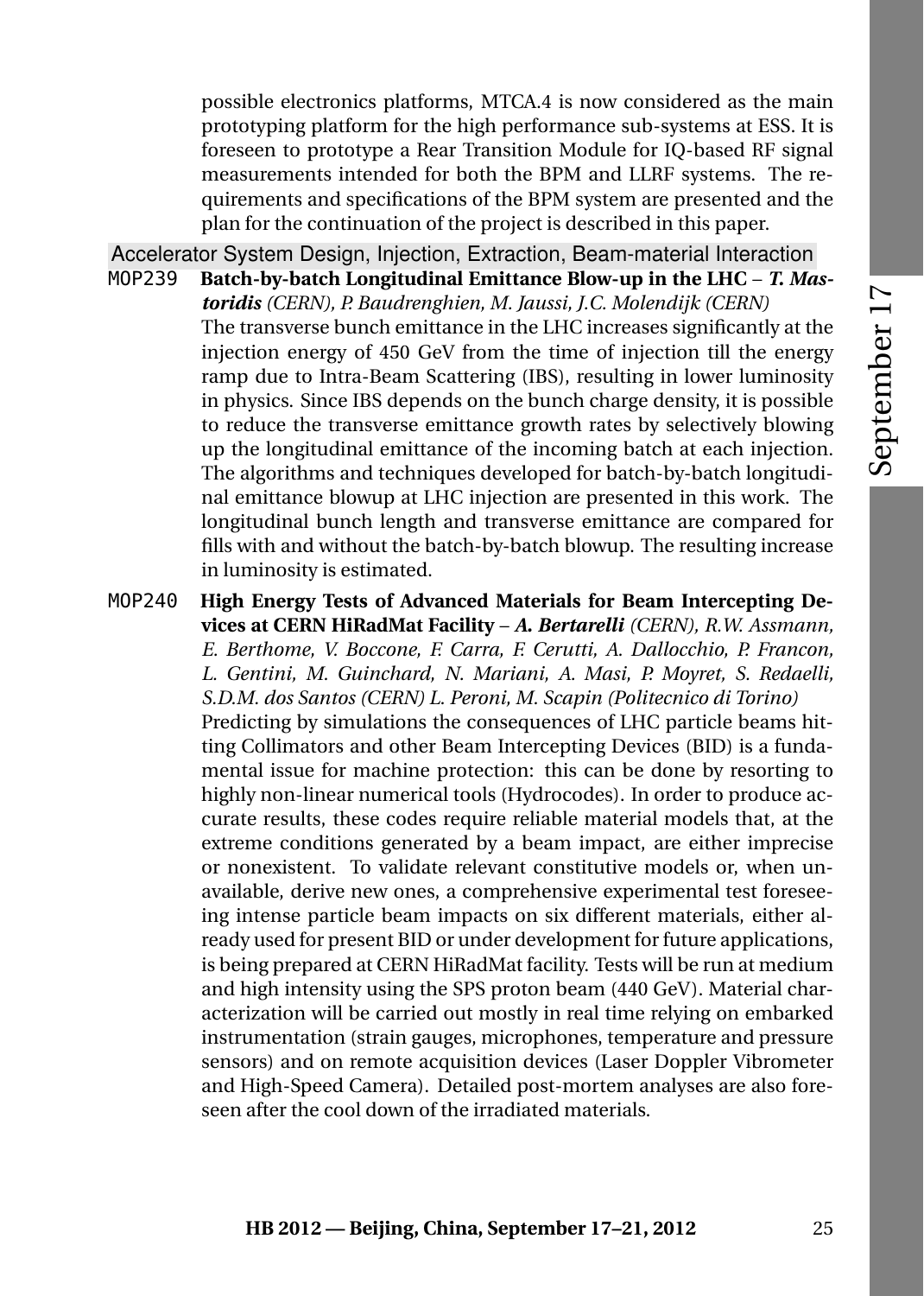# 26 **HB 2012 — Beijing, China, September 17–21, 2012**

MOP241 **An Experiment on Hydrodynamic Tunnelling of the SPS High Intensity Proton Beam at the HiRadMat Facility** – *J. Blanco (CERN), F. Burkart, N. Charitonidis, I. Efthymiopoulos, D. Grenier, C. Maglioni, R. Schmidt,*

*C. Theis, D. Wollmann (CERN) E. Griesmayer (CIVIDEC Instrumentation) N.A. Tahir (GSI)*

The LHC will collide proton beams with an energy stored in each beam of 362 MJ. To predict damage for a catastrophic failure of the protections systems, simulation studies of the impact of an LHC beam on copper targets were performed. Firstly, the energy deposition of the first bunches in a target with FLUKA is calculated. The effect of the energy deposition on the target is then calculated with a hydrodynamic code, BIG2. The impact of only a few bunches leads to a change of target density. The calculations are done iteratively in several steps and show that such beam can tunnel up to 30-35 m into a target. Similar simulations for the SPS beam also predict hydrodynamic tunnelling. An experiment at the Hi-RadMat (High Radiation Materials) at CERN using the proton beam from the Super Proton Synchrotron (SPS) is performed to validate the simulations. The particle energy in the SPS beam is 440 GeV and has up to 288 bunches. Significant hydrodynamic tunnelling due to hydrodynamic effects are expected. First experiments are planned for July 2012. Simulation results, the experimental setup and the outcome of the tests will be reported at this workshop.

MOP242 **Experimental Verification for a Collimator with In-Jaw Beam Position Monitors** – *D. Wollmann (CERN), O. Aberle, R.W. Assmann, A. Bertarelli, C.B. Boccard, R. Bruce, F. Burkart, E. Calvo, M. Cauchi, A. Dallocchio, D. Deboy, M. Gasior, O.R. Jones, V. Kain, L. Lari, A.A. Nosych, S. Redaelli, A. Rossi, G. Valentino (CERN)*

At present the beam based alignment of the LHC collimators is performed by touching the beam halo with the two jaws of each device. This method requires dedicated fills at low intensities that are done infrequently because the procedure is time consuming. This limits the operational flexibility in particular in the case of changes of optics and orbit configuration in the experimental regions. The system performance relies on the machine reproducibility and regular loss maps to validate the settings. To overcome these limitations and to allow a continuous monitoring of the beam position at the collimators, a design with in-jaw beam position monitors was proposed and successfully tested with a mockup collimator in the CERN SPS. Extensive beam experiments allowed to determine the achievable accuracy of the jaw alignment for single and multi-turn operation. In this paper the results of these experiments are discussed. The measured alignment accuracy is compared to the accuracies achieved with the present collimators in the LHC.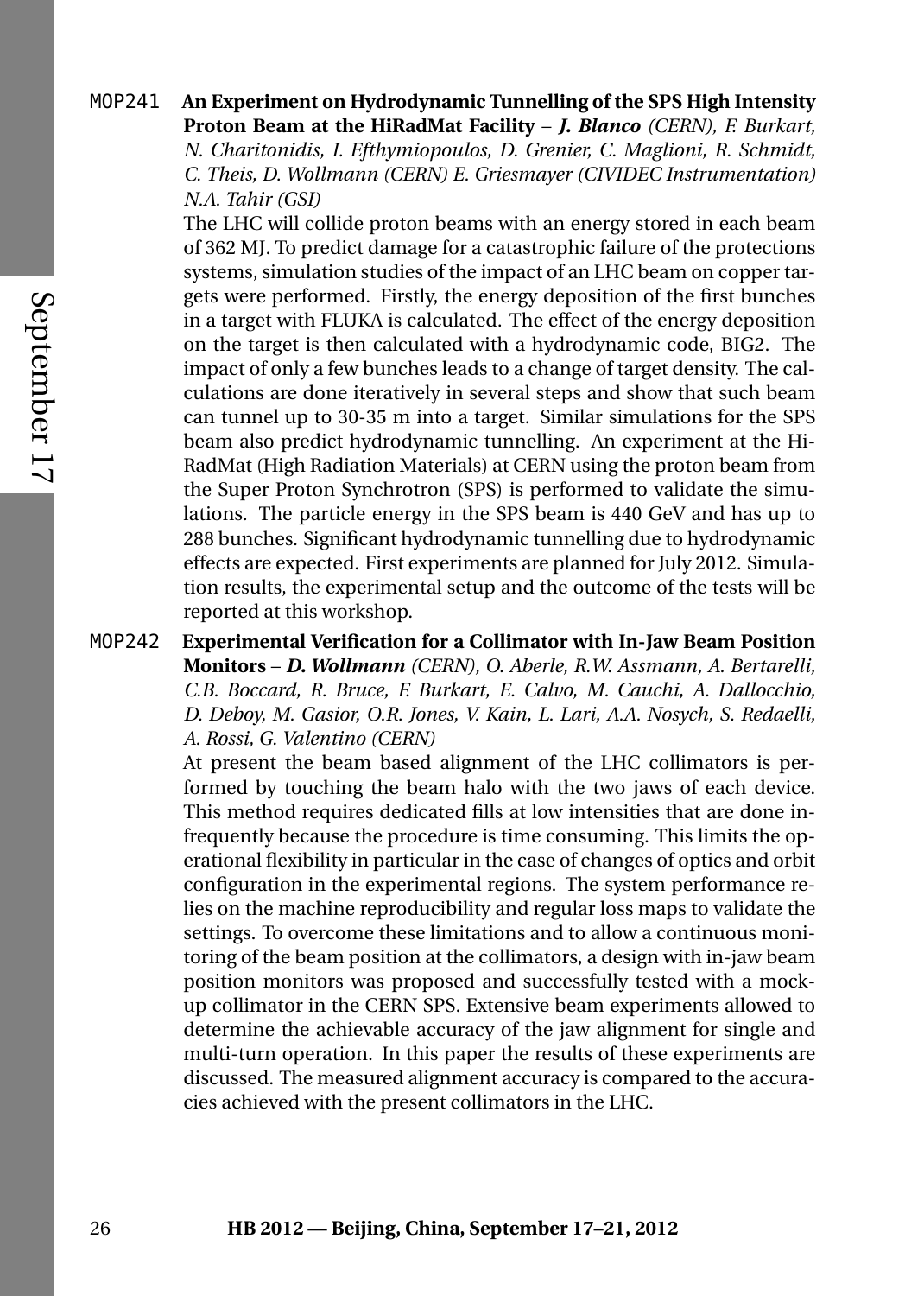## Beam Dynamics in High-intensity Linacs

MOP243 **Experimental Results for Beam Halo at IHEP** – *H.F. Ouyang (IHEP), T. Huang, J. Li, J. Peng, T.G. Xu (IHEP)*

Space-charge forces acting on mismatched beams have been identified as a major cause of beam halo. In this paper, we describe the beam halo experimental results in a FODO beam line at IHEP. With this beam transport line, experiments are firstly carried out to determine the main beam parameters at the exit of a RFQ with intense beams, and then measured beam profiles at different positions are compared with the multi-particle simulation profiles to study the formation of beam halo. The maximum measured amplitudes of the matched and mismatched beam profiles agreed well with simulations. Details of the experiment will be presented.

Accelerator System Design, Injection, Extraction, Beam-material Interaction

MOP244 **CERN High-Power Proton Synchrotron Design Study for LAGUNA-LBNO Neutrino Production** – *R. Steerenberg (CERN), M. Benedikt, I. Efthymiopoulos, F. Gerigk, Y. Papaphilippou (CERN)*

Within the framework of the LAGUNA-LBNO project, CERN has started design studies in view of producing neutrinos for future long base line neutrino experiments. These design studies foresee a staged approach in the increase of the primary proton beam power, used for the neutrino production. The first step consists of exploring the feasibility of a CERN SPS beam power upgrade from the existing 500 kW, presently available to CNGS, to 750 kW. This beam should then be transferred to a new to be built neutrino beam line that is dimensioned for a beam power of 2 MW. The 2 MW proton beam is to be provided at a subsequent stage by a 30 - 50 GeV High-Power Proton Synchrotron (HP-PS), which is a major part of the design studies. This paper will provide an overview of the project and then focus on the preliminary ideas for the HP-PS design study.

Commissioning, Operations and Performance

MOP245 **Quench Tests at the LHC with Collimation Losses at 3.5 Z TeV** – *S. Redaelli (CERN)*

> The Large Hadron Collider (LHC) has been operating since 2010 at 3.5 TeV and 4.0 TeV without experiencing quenches induced by losses from circulating beams. This situation might change at 7 TeV where the reduced margins in the superconducting magnets. The critical locations are the dispersion suppressors (DSs) at either side of the cleaning and experimental insertions, where dispersive losses are maximum. It is therefore crucial to understand in detail the quench limits with beam loss distributions alike those occurring in standard operation. In order to address this aspect, quench tests were performed by inducing large beam losses on the primary collimators of the betatron cleaning insertion, for proton and lead ion beams of 3.5 Z TeV, to probe the quench limits of the DS magnets. Losses up to 500 kW were achieved without quenches. The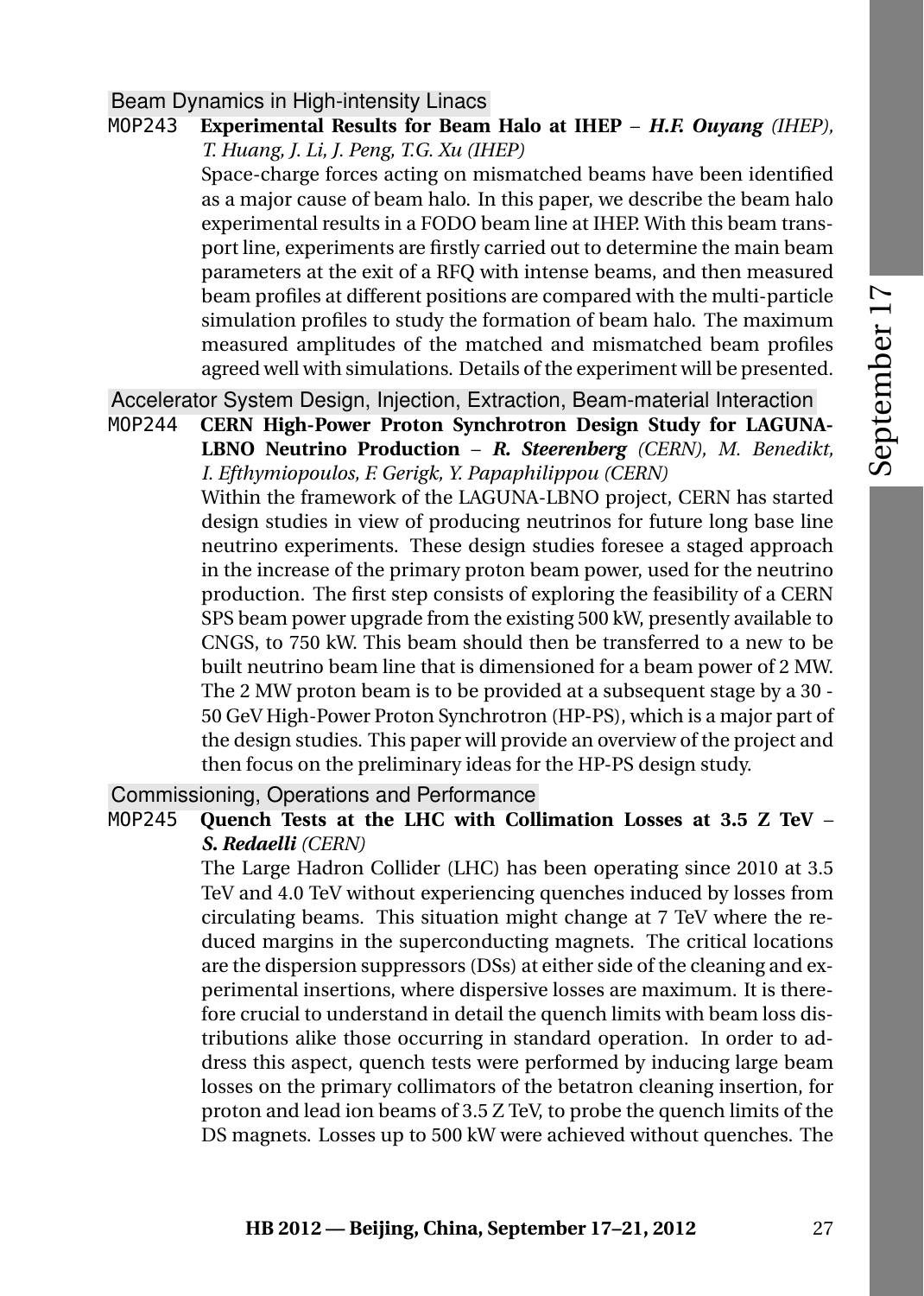measurement technique and the results obtained are presented, including observations of heat loads in the cryogenics system.

Beam Diagnostics and Instrumentation for High-intensity Beam

MOP246 **A Tool Based on the BPM-interpolated Orbit for Speeding up LHC Collimator Alignment** – *G. Valentino (University of Malta, Information and Communication Technology), N.J. Sammut (University of Malta, Information and Communication Technology) R.W. Assmann, R. Bruce, G.J. Müller, S. Redaelli, B. Salvachua (CERN)*

> Beam-based alignment of the LHC collimators is required in order to measure the orbit center and beam size at the collimator locations. During an alignment campaign in March 2012, 80 collimators were aligned at injection energy (450 GeV) using automatic alignment algorithms in 7.5 hours, the fastest setup time achieved since the start of LHC operation in 2008. Reducing the alignment time even further would allow for more frequent alignments, providing more time for physics operation. The proposed tool makes use of the BPM-interpolated orbit to obtain an estimation of the beam centers at the collimators, which can be exploited to quickly move the collimator jaws from the initial parking positions to tighter settings before beam-based alignment commences.

Accelerator System Design, Injection, Extraction, Beam-material Interaction

MOP247 **Beam Stability and Tail Population at SPS Scrapers** – *L.N. Drosdal (CERN), K. Cornelis, B. Goddard, V. Kain, M. Meddahi, Ö. Mete, B. Mikulec, E. Veyrunes (CERN)*

> Before injection into the LHC the beams are scraped in the SPS to remove the tails of the transverse particle distributions. Without scraping the tail population is large enough to create losses above the beam abort thresholds of the LHC beam loss monitor system when injecting. The scrapers are only effective if correctly set up. This paper shows the results of periodical scraper scans. The beam position and beam size at the scraper is changing with time. The scraper settings hence need to follow accordingly. The scans also give insight into the transverse tail population and could therefore provide useful beam quality diagnostics. The impact on new scraper designs and setting up strategy are discussed.

Beam Dynamics in High-intensity Circular Machines

MOP248 **Brightness Evolution for LHC Beams during the 2012 Run** – *M. Kuhn (Uni HH) G. Arduini, J.F. Comblin, A. Guerrero, V. Kain, B. Mikulec, F. Roncarolo, M. Schaumann, R. Steerenberg (CERN)* One of the reasons for the remarkable achievements of the LHC is the

excellent performance of the LHC injector chain. The evolution of the brightness in the injectors and at LHC collision in 2011 and 2012 is discussed. During certain run periods, the brightness from the beam provided by the injectors was lower than usual. Some of the issues have been identified so far and will be reported. The latest results on emittance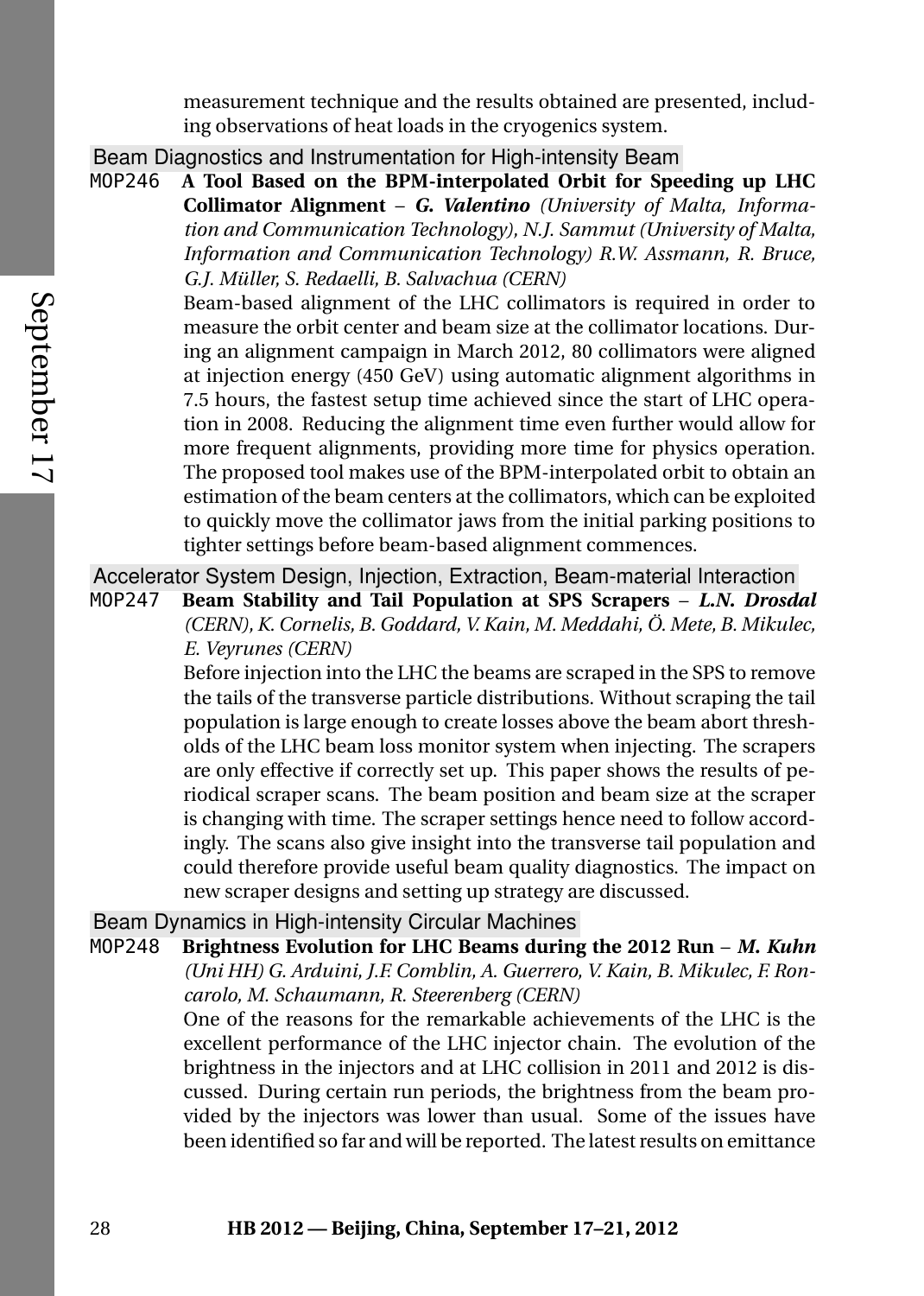blow-up investigations through the 2012 LHC cycle will also be presented and compared to the 2011 data. Possible implications for LHC upgrade scenarios will be mentioned.

MOP249 **Tune Spread Studies at Injection Energies for the CERN Proton Synchrotron Booster** – *B. Mikulec (CERN), V. Raginel, G. Rumolo, G. Sterbini (CERN)*

In the near future, a new H<sup>-</sup> injector, Linac4, will replace the current proton injector of the CERN Proton Synchrotron Booster (PSB), Linac2. The new charge-exchange injection at 160 MeV will yield higher brightness beams compared to the conventional 50 MeV multi-turn injection of Linac2. To make full use of the higher injection energy, space-charge effects will need to be understood and mitigated to optimize the intensity versus transverse emittance reach. This includes an optimization of longitudinal acceptance and distribution with a two-harmonic rf system, careful selection of the working point to accommodate the large Laslett tune-shift of approximately -0.5 and compensation of resonances within their stopbands. This paper will present calculations of the tune spread, based on measurements of longitudinal parameters and transverse emittances, for energies up to 160 MeV, different bunch densities and varying beam intensities. It should provide valuable information on the expected tune spread after the connection of Linac4 with the PSB and input for the study of resonance compensation techniques.

## MOP250 **Colliding High Brightness Beams in the LHC** – *T. Pieloni (CERN), X. Buffat, R. Giachino, W. Herr, G. Papotti (CERN)*

The CERN-LHC is a high energy particle collider, where intense proton bunches are brought into collision. In order to achieve optimum performance, the bunches must have a high brightness, leading to strong and significant beam-beam effects. Experimental tests during the first two years of its operation have shown that beams with very high brightness can be collided head-on without detrimental effects on the beam dynamics. Such head-on collisions are therefore not expected to limit the LHC performance. Long range beam-beam interactions dominate the adverse effects on the dynamics but can profit from an increased beam brightness, in particular from small emittances. We summarize the experimental results and compare with the theoretical expectations. This allows to optimize the performance for future operation and a definition of promising upgrade scenarios.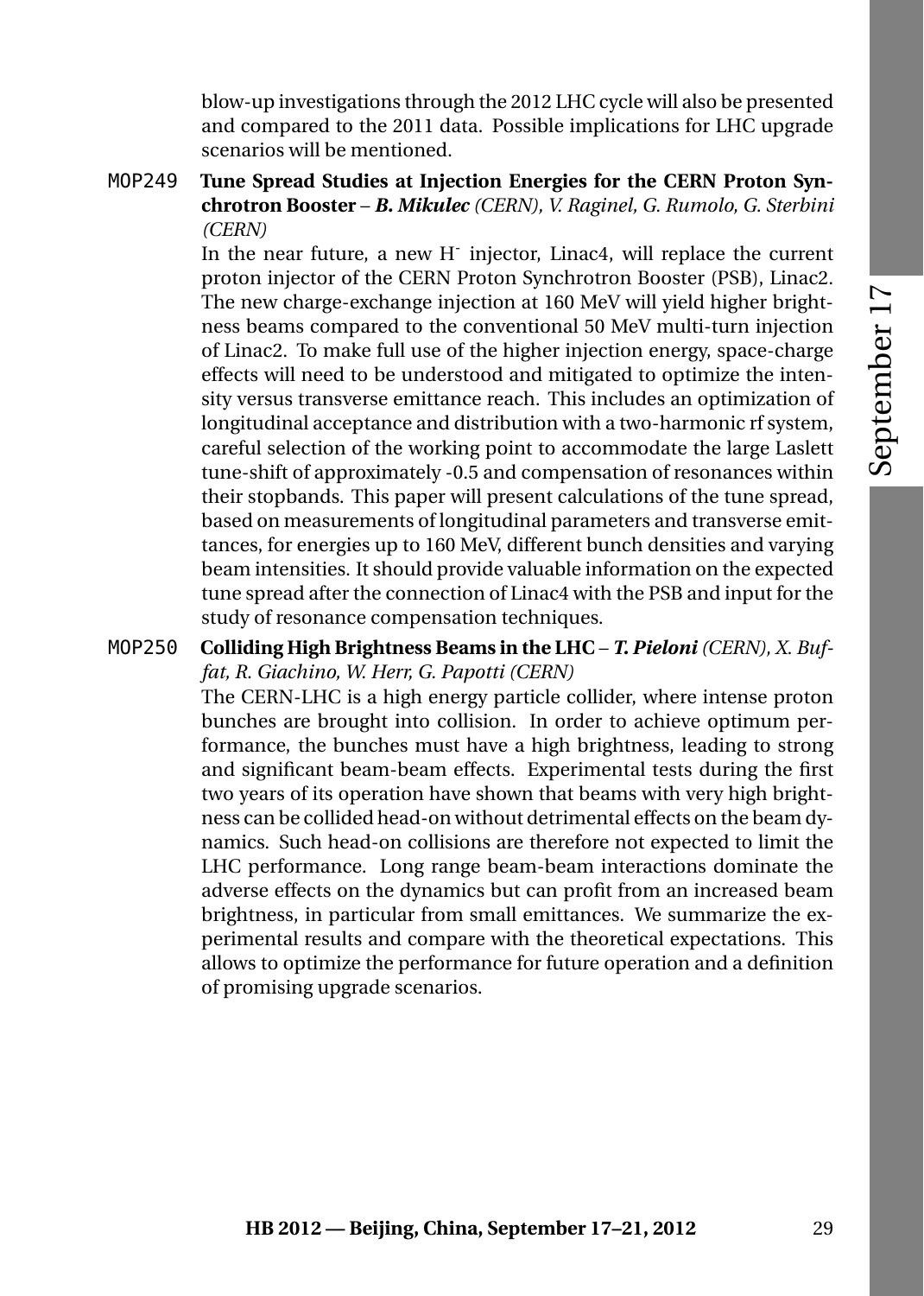## MOP251 **An Analytical Derivation of the Transverse Impedance for a Step-out Transition** – *C. Zannini (CERN), G. Rumolo, B. Salvant, V.G. Vaccaro (CERN)*

Using the field matching technique, the transverse impedance of a stepout in a round cylindrical beam-pipe at arbitrary beam energy is obtained analytically. The beam-pipe sections have perfectly conducting pipe. The analytical results are benchmarked with reliable 3D Electro-Magnetic simulation code.

MOP252 **Measurements of the LHC Longitudinal Resistive Impedance with Beam** – *J. Esteban Muller (CERN), T. Argyropoulos, T. Bohl, T. Mastoridis, N. Mounet, G. Papotti, E.N. Shaposhnikova, D. Valuch (CERN)*

The resistive part of the longitudinal impedance contributes to the heat deposition on different elements in the LHC ring including the beam screens, where it has to be absorbed by the cryogenic system and can be a practical limitation for the maximum beam intensity. In this paper, we present the first measurements of the LHC longitudinal resistive impedance with beam, done through synchronous phase shift measurements during Machine Development sessions in 2012. Synchronous phase shift is measured for different bunch intensities and lengths using the high-precision LHC Beam Phase Module and then data are postprocessed to further increase the accuracy. The dependence of the energy loss per particle on bunch length is then obtained and compared with the expected values found using the LHC impedance model and longitudinal bunch profiles measured by a wall current monitor.

Beam Diagnostics and Instrumentation for High-intensity Beam

MOP253 **Progress with Bunch-Shape Measurements at Cyclotrons and Beam Lines** – *R. Dölling (PSI)*

> As proposed at HB2010, additional bunch-shape monitors have been installed at the last turns of the Injector 2 cyclotron and at several locations in the connecting beam line to the Ring cyclotron (@72 MeV), as well as behind the Ring cyclotron (@590 MeV). Now at each location, longitudinal-transversal 2D-density distributions of the bunched 2.2 mA proton beam, can be taken from four angles of view separated each by 45<sup>o</sup>. The measurement setup, data evaluation and results are discussed.

MOP254 **Design of the Photo Detachment Emittance Instrument for FETS** – *C. Gabor (STFC/RAL/ASTeC) G.E. Boorman, A. Bosco (Royal Holloway, University of London) A.P. Letchford (STFC/RAL) P. Savage (Imperial College of Science and Technology, Department of Physics)*

Photo detachment is a possibility to diagnose non-destructively H<sup>-</sup> ion beams. For emittance measurements, the produced neutrals are more suitable then the photo-detached electrons. Such a Photo-Detachment Emittance Measurement Instrument (PD-EMI) is planned for the Front End Test Stand (FETS) at Rutherford Appleton Laboratory (RAL/ UK).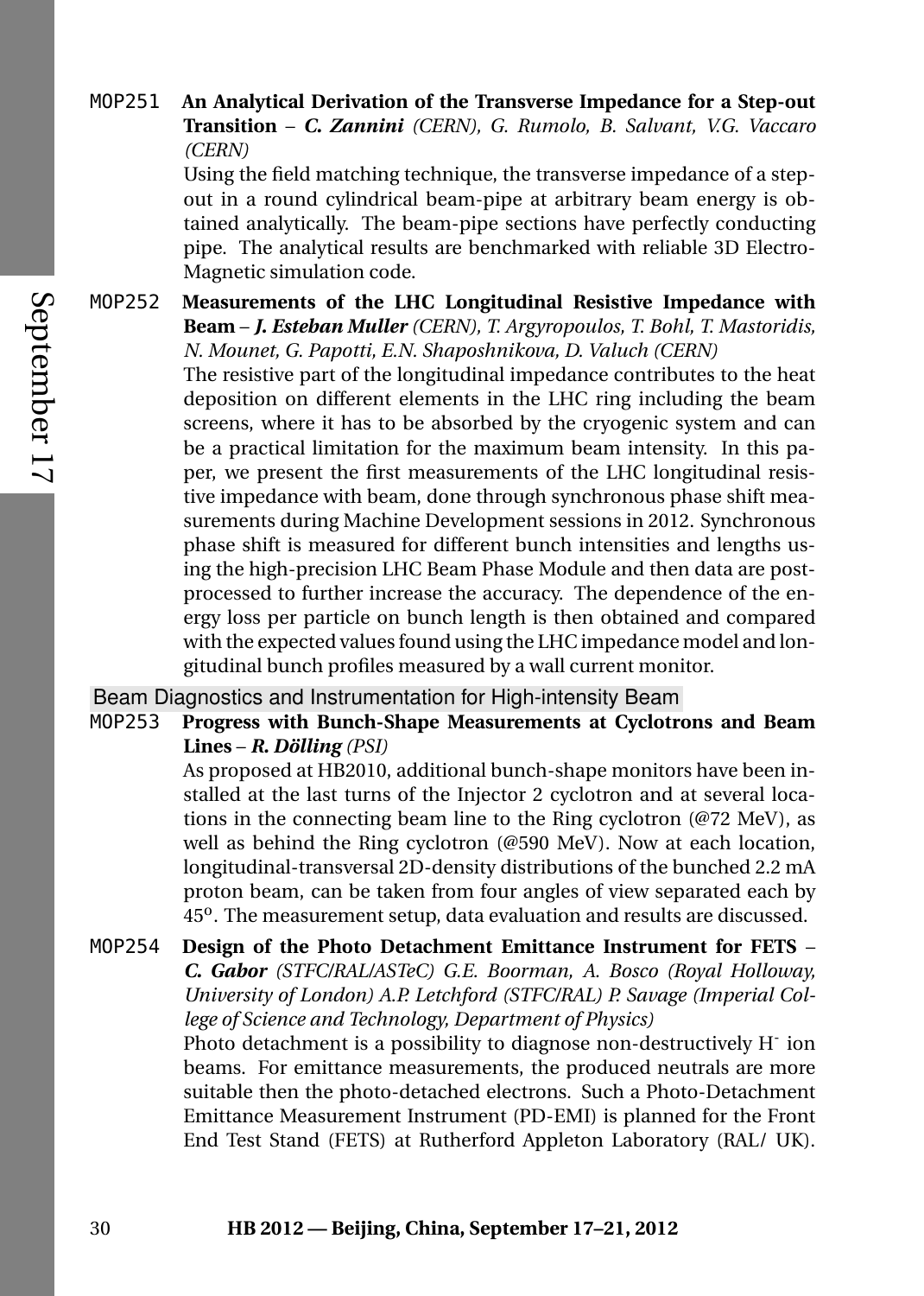FETS comprises a Penning ion source of 60 mA beam current with up to 2 ms pulse length at 50pps, a Low Energy Beam Transport (LEBT), a fourvane RFQ with 3 MeV and a Medium Energy Beam Transport (MEBT) with a chopper system. The PD-EMI will be integrated at the end of the MEBT to commission the RFQ which is currently under construction. The introduction gives an overview some results reached so far and explains the conceptual design. Beam simulations show how to implement this to the MEBT being under construction. The remaining paper concentrates then on the hardware which is the dipole magnet, the laser and optics. The design and and engineering of the magnet chamber needs special attention to both satisfy beam transportation and diagnostics purpose. First measurements about the laser and its parameters will be presented.

## Beam Dynamics in High-intensity Circular Machines

MOP255 **Acceleration in Vertical Orbit Excursion FFAGs with Edge Focussing** – *S.J. Brooks (STFC/RAL/ASTeC)*

> FFAGs with vertical orbit excursion (VFFAGs) provide a promising alternative design for rings with fixed-field superconducting magnets. They have a vertical magnetic field component that increases with height in the vertical aperture, yielding a skew quadrupole focussing structure. Edge focussing can provide an alternating gradient within each magnet, thus reducing the ring circumference. Like spiral scaling horizontal FFAGs (but not non-scaling ones) the machine has fixed tunes and no intrinsic limitation on momentum range. Rings to accelerate the 150mm.mrad geometric emittance beam from the ISIS proton synchrotron are investigated, in terms of both magnet field geometry and longitudinal behaviour during acceleration with space charge.

## MOP256 **High-Power Scaling FFAG Ring Studies** – *D.J. Kelliher (STFC/RAL/ ASTeC), G.H. Rees (STFC/RAL/ASTeC)*

High-power scaling FFAG rings have potential application in areas such as neutron spallation, muon production, and accelerator-driven systems. It is proposed to build a model of such a ring in order to study major issues such as space charge and injection. A 20 ' 70 MeV radial DFD FFAG model incorporates long straights to facilitate H<sup>-</sup> charge exchange injection. Bump magnets are used to move the injected beam away from the foil. The effect of the injection process on the beam emittance is considered. The tune depression and emittance blow up resulting from the effect of space charge is also calculated.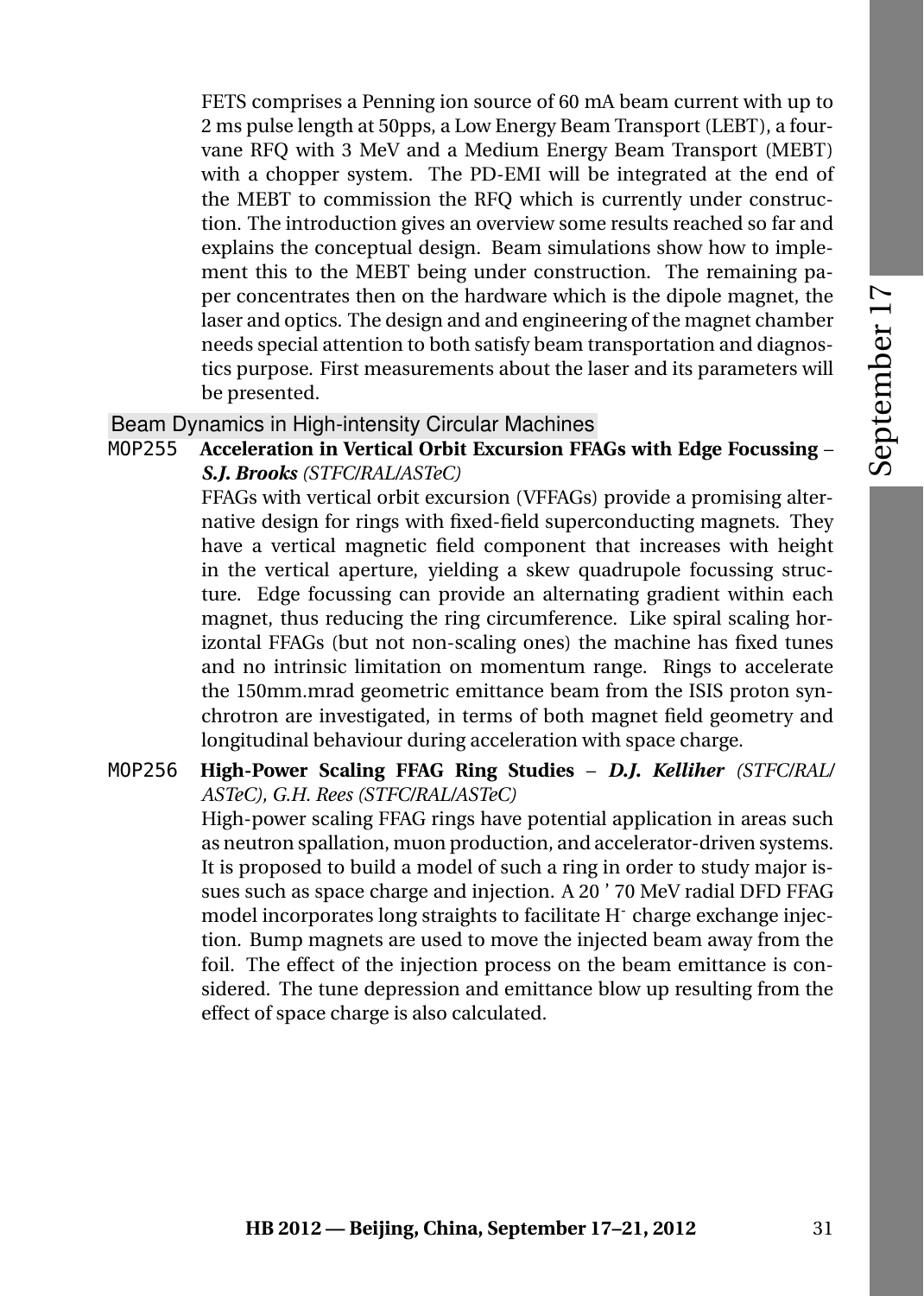- MOP257 **Space Charge Limits on the ISIS Synchrotron Including the Effects of Images** – *B.G. Pine (STFC/RAL/ISIS), C.M. Warsop (STFC/RAL/ISIS)* The ISIS Synchrotron provides a pulsed, 50 Hz, 800 MeV proton beam for spallation neutron production. Each pulse from the synchrotron contains ~2.8×10<sup>13</sup> ppp, and at this beam intensity space charge and image forces have a strong effect on transverse beam dynamics. In order to increase intensity in the current machine, and to prepare for possible upgrades running at a higher intensity, studies are under way aimed at understanding the most critical features of space charge and image induced beam loss. These studies are focused on direct space charge, working point optimisation, resonances and images. A 2D simulation code Set has been developed to improve understanding of transverse dynamics at ISIS, using a particle-in-cell algorithm to include space charge and image forces self-consistently. The ISIS Synchrotron has profiled vacuum vessels and RF shields which vary in parallel with the beam envelope, and have a unique influence on the beam dynamics. Set is specifically designed to include these image forces. Simulation results exploring the effect of the working point and images on transverse dynamics will be reported.
	- MOP258 **Simulation of Intense Proton Beams in Novel Isochronous FFAG Designs** – *S.L. Sheehy (STFC/RAL/ASTeC) M. Berz, K. Makino, P. Snopok (MSU) C. Johnstone (Fermilab)*

Recent developments in the design of non-scaling fixed field alternating gradient (FFAG) accelerators have been focused on achieving isochronous behavior with a small betatron tune excursion. These advances are particularly interesting for applications requiring CW beams, such as Accelerator Driven Systems for energy generation or waste transmutation. The latest advances in lattice design have resulted in a 330 MeV to 1 GeV lattice, isochronous to better than  $\pm 1$  percent. This paper reports on simulations of this new lattice design incorporating 3D space charge effects.

Beam Dynamics in High-intensity Linacs

MOP259 **Beam Dynamics Studies for a Proposed 800 MeV ISIS Upgrade Linac** – *D.C. Plostinar (STFC/RAL/ASTeC)*

> Several schemes have been proposed to upgrade the ISIS Spallation Neutron Source at Rutherford Appleton Laboratory (RAL). One scenario is to develop a new 800 MeV, H-linac and a ∼3 GeV synchrotron, opening the possibility of achieving several MW of beam power. In this paper the overall beam dynamics design of the 800 MeV linac is presented.

Beam Dynamics in High-intensity Circular Machines

MOP260 **Beam Halo Measurements Using Adaptive Masking Methods and Recent Halo Experiment** – *H.D. Zhang (UMD), B.L. Beaudoin, S. Bernal, R.B. Fiorito, R.A. Kishek, K. Režaei (UMD) ˇ*

Beam halo is a common phenomenon in particle beams, especially

September 17

September 17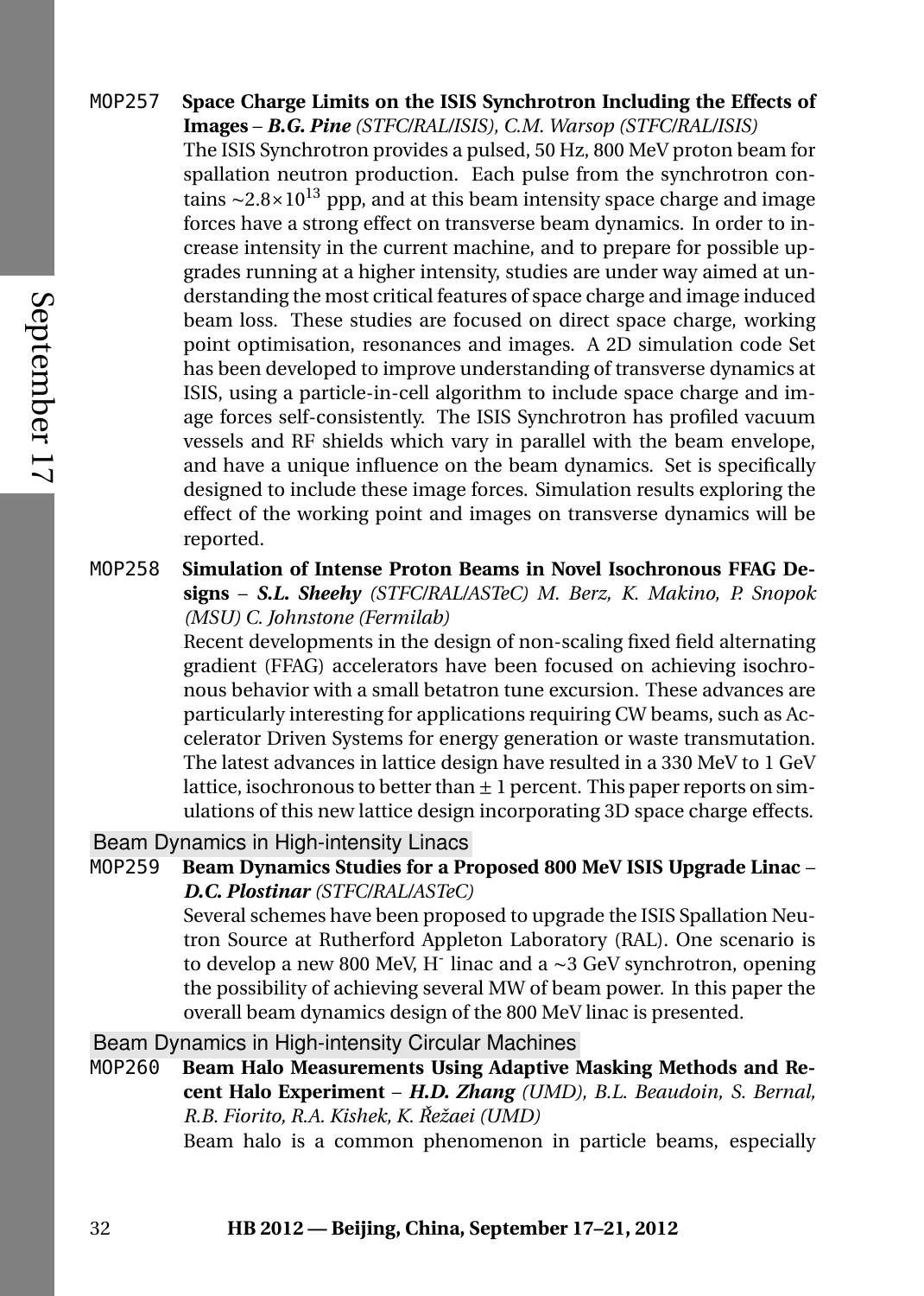for modern, advanced accelerators where high beam intensities lead to strong space charge. Halo is generally understood as a population of particles that do, or will, reach large transverse radii relative to a more intense, centralized beam core. It is associated with emittance growth, beam quality degradation and particle loss. The particle-core model is commonly used to describe halo formation as the result of a parametric resonance due to envelope mismatch. Few experiments have been carried out to test this theory. Measurement of beam halo is particularly problematic for faint halos, where light from the intense core obscures the optical image of the halo. In this paper, we present a new diagnostic for high-dynamic range halo measurements based on adaptive masking of the beam core. We also present the design of an experiment to study halo formation from envelope mismatch for beams spanning a wide range of intensities on the University of Maryland Electron Ring (UMER).

# MOP261 **A Test Facility for MEIC ERL Circulator Ring Based Electron Cooler Design** – *Y. Zhang (JLAB)*

An electron cooling facility which is capable to deliver a beam with energy up to 55 MeV and average current up to 1.5 A at a high bunch repetition rate up to 750 MHz is required for MEIC. The present cooler design concept is based on a magnetized photo-cathode SRF gun, an SRF ERL and a compact circulator ring. In this paper, we present a proposal of a test facility utilizing the JLab FEL ERL for a technology demonstration of this cooler design concept. Beam studies will be performed and supporting technologies will also be developed in this test facility

## MOP262 **Observations of Space Charge Effects in the Spallation Neutron Source Accumulator Ring** – *R.E. Potts (ORNL RAD) S.M. Cousineau, J.A. Holmes (ORNL)*

The Spallation Neutron Source accumulator ring was designed to allow independent control of the transverse beam distribution in each plane. However, at high beam intensities, nonlinear space charge forces can strongly influence the final beam distribution and compromise our ability to independently control the transverse distributions. In this study we investigate the evolution of the beam at intensities up to  $10^{14}$  ppp through both simulation and experiment. Specifically, we analyze the emittance and phase space evolution for beams with different aspect ratios and tune splits. We present observations of emittance exchange and the development of asymmetric beam distributions.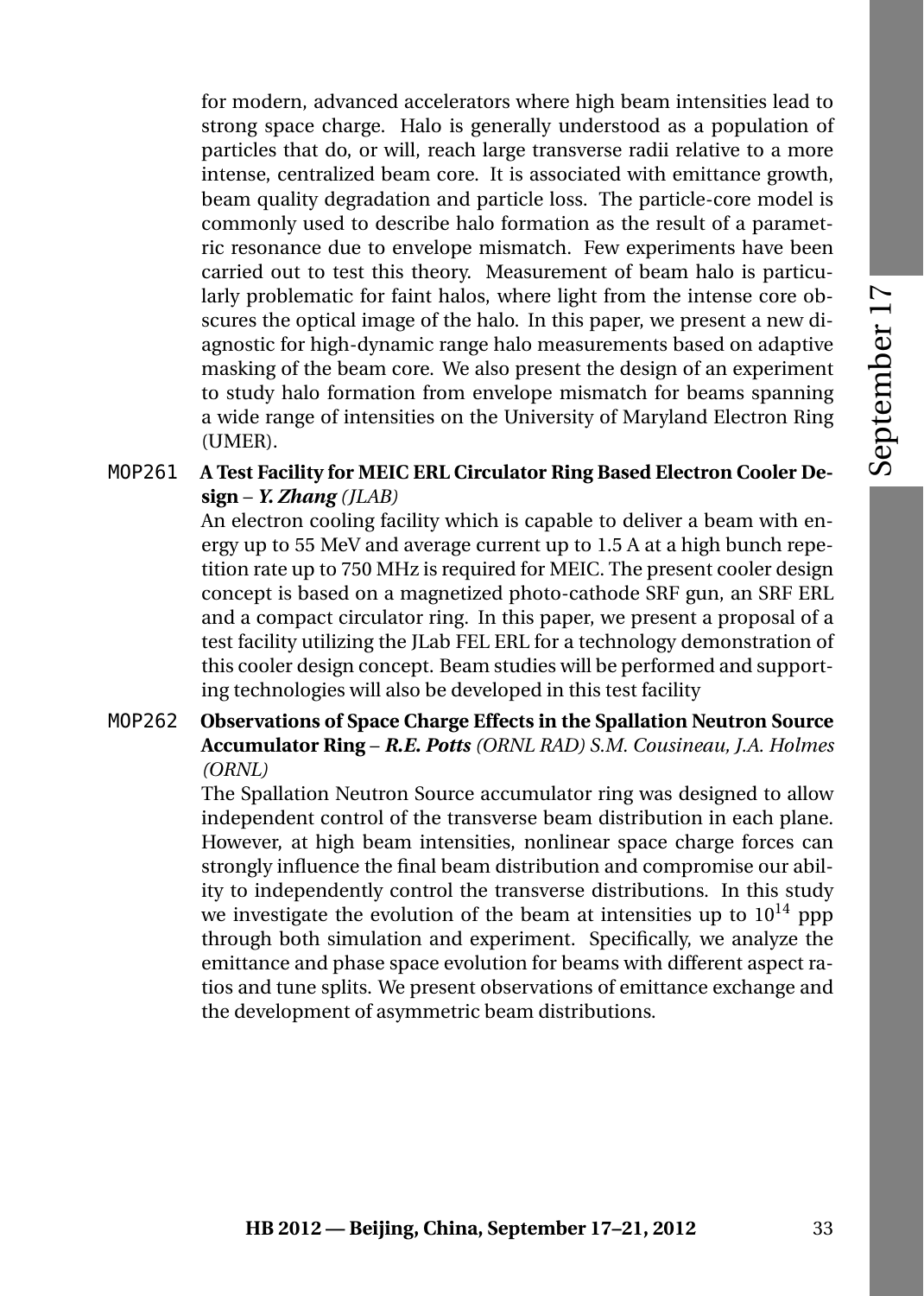18-Sep-12 09:00 – 10:20 Oral Ballroom

**TUO1A — Working Group-A Chair:** G. Franchetti (GSI)

Beam Dynamics in High-intensity Circular Machines

TUO1A01 **The High Intensity/High Brightness Upgrade Program at CERN: Sta-**09:00 **tus and Challenges** – *S.S. Gilardoni (CERN), G. Arduini, T. Argyropoulos, S. Aumon, H. Bartosik, E. Benedetto, N. Biancacci, T. Bohl, J. Borburgh, C. Carli, F. Caspers, H. Damerau, J. Esteban Muller, V. Forte, R. Garoby, M. Giovannozzi, B. Goddard, S. Hancock, K. Hanke, A. Huschauer, G. Iadarola, M. Meddahi, G. Métral, B. Mikulec, E. Métral, Y. Papaphilippou, G. Rumolo, B. Salvant, F. Schmidt, E.N. Shaposhnikova, R. Steerenberg, M. Taborelli, H. Timko, M. Vretenar, R. Wasef, C. Yin Vallgren, C. Zannini (CERN) G. Franchetti (GSI) M. Migliorati (University of Rome "La Sapienza") A.Y. Molodozhentsev (J-PARC, KEK & JAEA) S. Persichelli (Rome University La Sapienza) M.T.F. Pivi (SLAC) V.G. Vaccaro (Naples University Federico II, Mathematical, Physical and Natural Sciences Faculty)*

The future beam brilliance and intensities required by the HL-LHC (High-Luminosity LHC) project and for possible new neutrino production beams triggered a deep revision of the LHC injector performances. The analysis, progressing in the framework of the LHC Injectors Upgrade (LIU) projects, outlined major limitations mainly related to collective effects - space charge in PSB and PS, electron cloud driven and TMCI instabilities in the SPS, longitudinal coupled bunch instabilities in the PS for example - but also to the existing hardware capability to cope with beam instabilities and losses. A summary of the observations and simulation studies carried out so far, as well as the future ones, will be presented. The solution proposed to overcome the different limitations and the plans for their implementation will be also briefly reviewed.

## TUO1A02 **Status of Collective Effects at GSI** – *O. Boine-Frankenheim (GSI)* 09:20

A profound understanding and control of collective effects in ion beams will be necessary to reach the design intensity and quality in the existing SIS-18 synchrotron and in the projected SIS-100 for the FAIR project. Simulation and experimental studies of collective effects are therefore an integral part of the ongoing SIS-18 intensity upgrade and the SIS-100 design activities at GSI. In both rings collective effects are caused simultaneously by space charge, impedances and secondary particles. They occur in the longitudinal and transverse planes, in coasting beams as well as for different rf bucket forms. After a brief outline of the role of collective effects at GSI this contribution will focus on recent findings related to the interpretation of signals from intense bunches with space charge. The correct processing of these signals will be especially important for beam diagnostics and feedback control.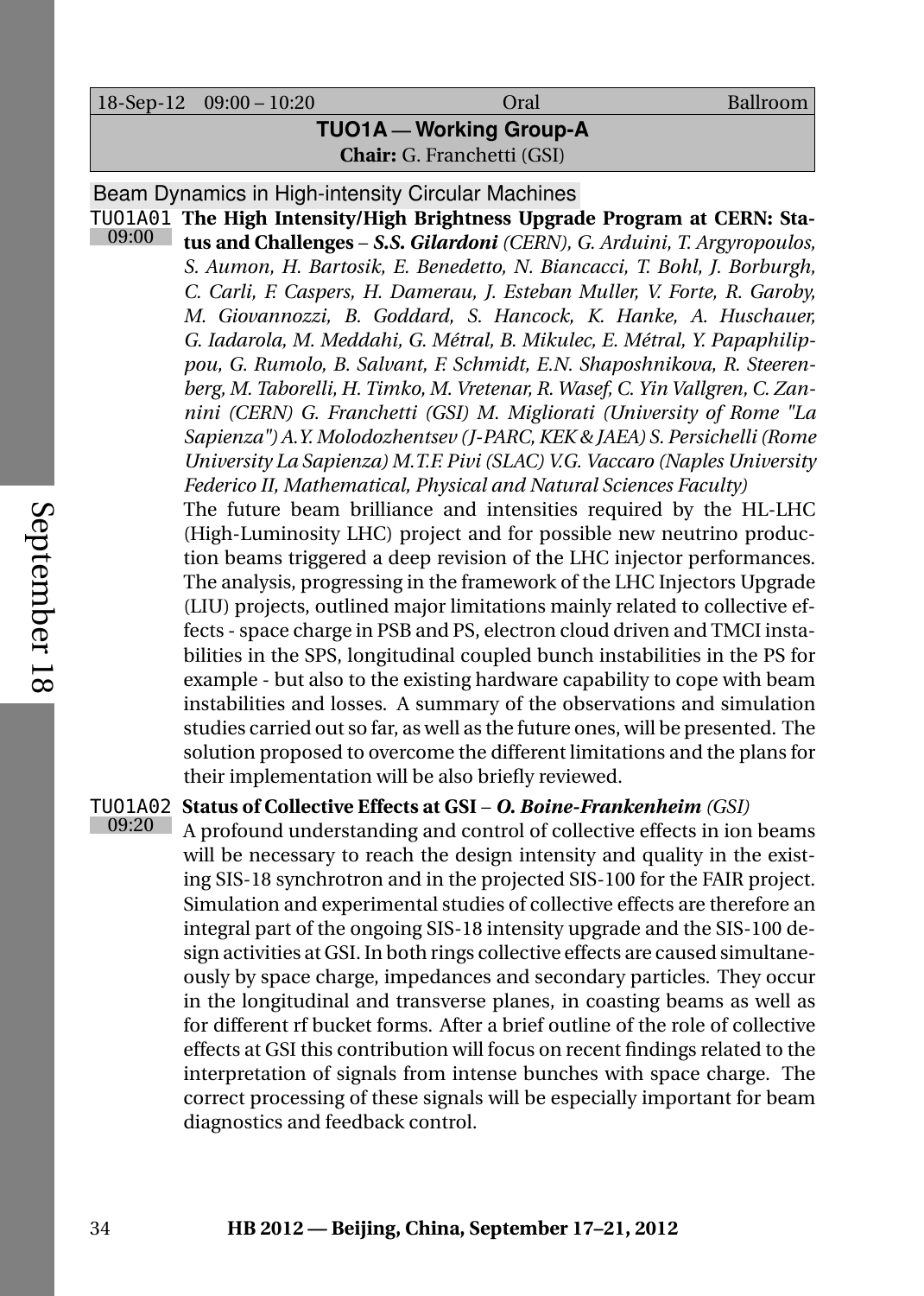#### TUO1A03 09:40 **Space Charge Effects in Isochronous FFAGs and Cyclotrons** – *T. Planche*

*(TRIUMF, Canada's National Laboratory for Particle and Nuclear Physics), R.A. Baartman, Y.-N. Rao (TRIUMF, Canada's National Laboratory for Particle and Nuclear Physics)*

Effects of space charge forces on the beam dynamics of isochronous rings will be discussed. Two different kinds of phenomena will be introduced through a brief review of the literature on the topic. The first one is a consequence of the very weak vertical focusing found in the low energy region of most cyclotrons. The space charge tune shift further reduces the vertical focusing, setting an upper limit on instantaneous current. The second one arises from the fact that longitudinal phase space is frozen in isochronous rings. This leads to effects of space charge forces which are very peculiar to isochronous machines. We will finally present the simulation tools being developed at TRIUMF to study these effects.

TUO1A04 **Plasma Traps for Space Charge Studies: Status and Perspectives** – 10:00 *H. Okamoto (HU/AdSM), H. Higaki, K. Ito (HU/AdSM) A. Mohri (Kyoto University, Graduate School of Human and Environmental Studies)* The beam physics group of Hiroshima University has developed nonneutral plasma traps dedicated solely to a wide range of beam dynamics studies. Those unique experimental tools approximately reproduce, in the laboratory frame, a many-body Coulomb system that is physically equivalent to a charged-particle beam observed in the center-of-mass frame. We have designed and constructed two different types of traps that employ either a radio-frequency electric quadrupole field or an axial magnetic field for transverse particle confinement. The former type is commonly referred to as "linear Paul trap" and the latter as "Penning trap". At present, three Paul traps and one Penning trap are operational while a new Penning trap for beam halo experiments is under construction. Each of these compact experimental facilities consists of a trap, many power supplies, a vacuum system, a computer control system, etc., and is called "S-POD (Simulator for Particle Orbit Dynamics)". S-POD is particularly useful for fundamental studies of high-intensity and highbrightness hadron beams. We here report on recent experimental outputs from S-POD and also briefly describe some future plans.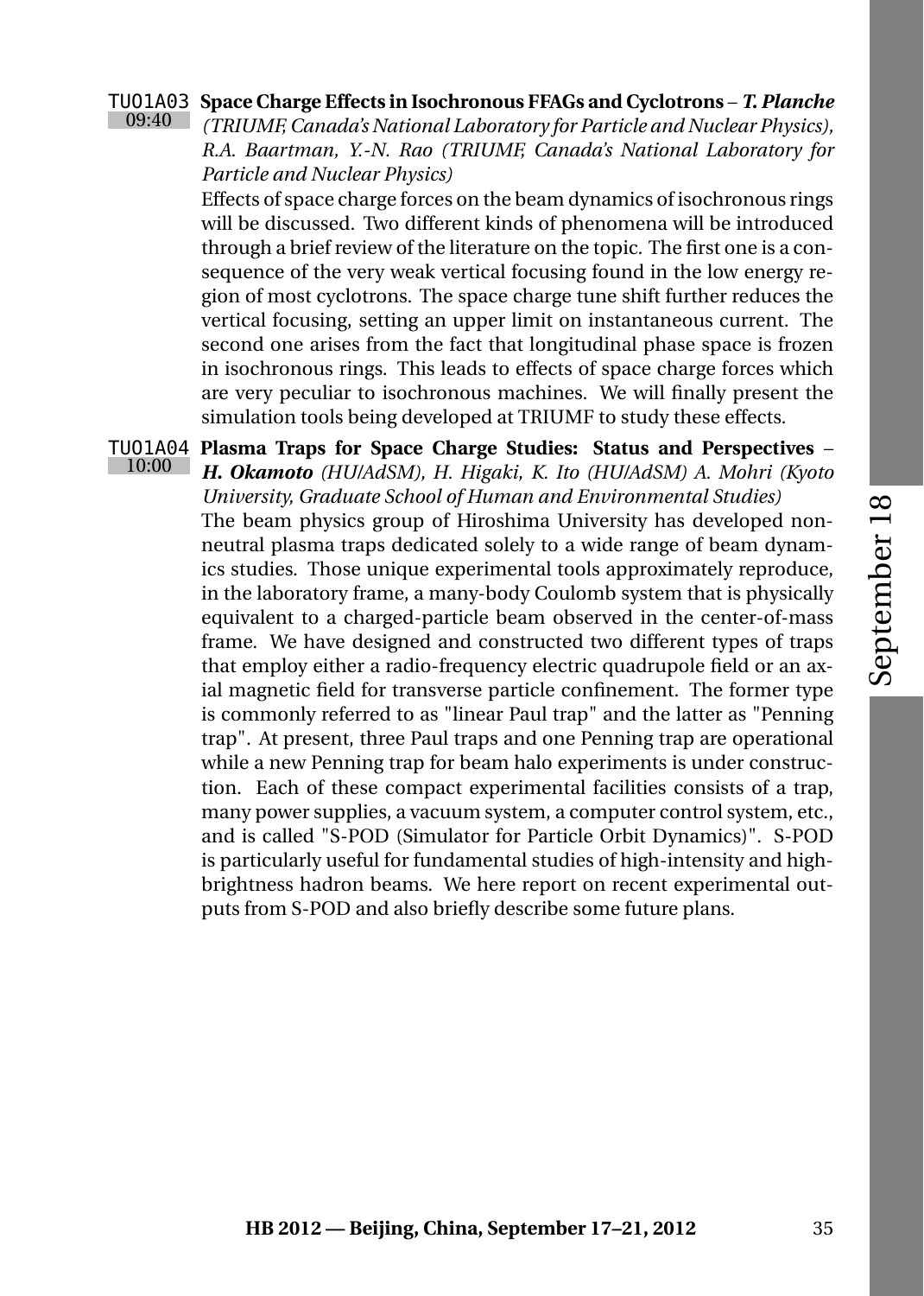18-Sep-12 09:00 – 10:20 Oral Meeting Room 3

# **TUO3A — Working Group-B&C**

**Chair:** D. Raparia (BNL)

## Beam Dynamics in High-intensity Linacs

#### TUO3A01 **Dynamical Aspects of Emittance Coupling in Intense Beams** – *I. Hof-*09:00 *mann (GSI) I. Hofmann*

In this paper we study in an idealized lattice model the dynamical behavior of non-equipartitioned beams and of approach to equipartition. It is shown that emittance transfer depends on times scales of tune change, but also the direction of crossing the stopbands of space charge resonances. This provides additional information to support the stability charts suggested previously as design tool for high current linacs.

# Accelerator System Design, Injection, Extraction, Beam-material Interaction

TUO3A02 **Status and Results of the UA9 Crystal Collimation Experiment at the** 09:20 **CERN-SPS** – *S. Montesano (CERN), W. Scandale (CERN)*

> The UA9 experimental setup was installed in the CERN-SPS in 2009 to investigate the feasibility of the halo collimation assisted by bent crystals. Two-millimeter-long silicon crystals, with bending angles of about 150 microrad, are used as primary collimators instead than a standard amorphous target. Studies are performed with stored beams of protons and lead ions at 270 Z GeV. The loss profile is precisely measured in the area near to the crystal-collimator setup and in the downstream dispersion suppressor. A strong correlation of the losses in the two areas is observed and a steady reduction of dispersive losses is recorded at the onset of the channeling process. The loss map in the accelerator ring is is also reduced. These observations strongly support our expectation that the coherent deflection of the beam halo by a bent crystal should enhance the collimation efficiency in hadron colliders, such as LHC.

## Beam Dynamics in High-intensity Linacs

## TUO3A03 **Equipartition, Reality or Swindle?** – *J.-M. Lagniel (GANIL)* 09:40

By way of introduction to a general discussion on space-charge induced energy equipartition (EQP), the following questions will be tackled: Why the formula presently used to define EQP is wrong? Why energy exchanges can occur although the EQP rule is respected? Why safe tunings can be find although the EQP rule is not respected? Why EQP is a swindle for a large majority of our accelerated beams? Why LINAC designers nevertheless like to use the EQP rule?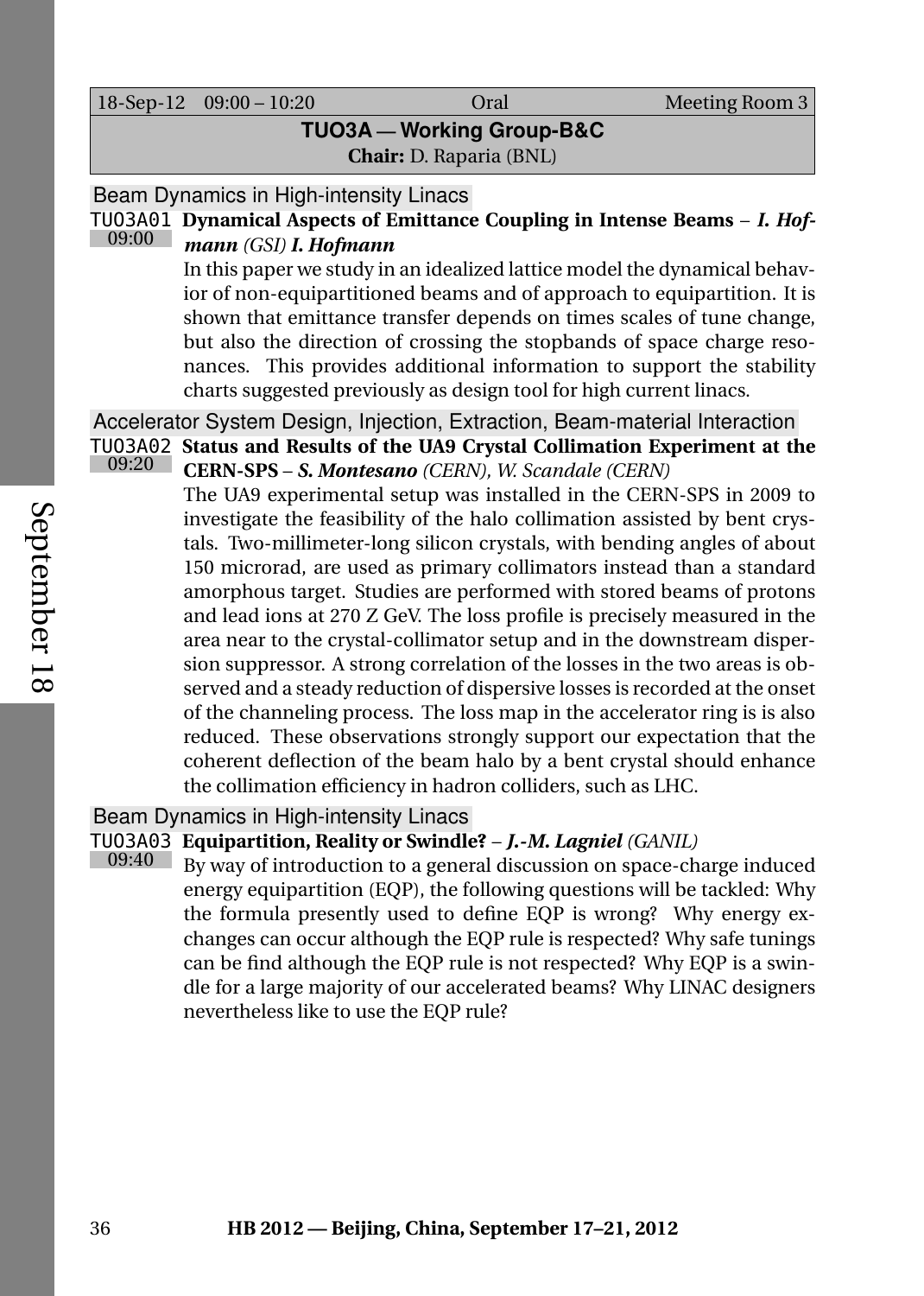18-Sep-12 10:50 – 12:30 Oral Ballroom

# **TUO1B — Working Group-A&C Chair:** H.W. Zhao (IMP)

Beam Dynamics in High-intensity Circular Machines

TUO1B01 **Beam Loss Due to Foil Scattering in the SNS Accumulator Ring** – 10:50 *J.A. Holmes (ORNL), M.A. Plum (ORNL)*

The Spallation Neutron Source is now operating in production mode at about 1 MW of beam power on target, which corresponds to more than  $10^{14}$  protons per pulse at 60 Hz with energies exceeding 900 MeV. Although overall beam losses in production tune are low, the highest losses in the entire machine occur in the region downstream of the ring injection stripper foil. In order to better understand the contribution of scattering from the primary stripper foil to losses in the SNS ring, we have carried out calculations using the ORBIT Code aimed at evaluating these losses. These calculations indicate that the probability of beam loss within one turn following a foil hit is ~1.7·10<sup>-8</sup>\*T, where T is the foil thickness in  $g/cm^2$ , assuming a carbon foil. Thus, for a stripper foil of thickness T = 390 g/cm<sup>2</sup>, the probability of loss within one turn of a foil hit is ~6.7 $\cdot$ 10<sup>-6</sup>. This paper describes the calculations used to arrive at this result, presents the distribution of these losses around the SNS ring, and compares the the calculated loss distribution with that observed experimentally.

# Accelerator System Design, Injection, Extraction, Beam-material Interaction TUO1B02 **Injection Design for Fermilab Project X** – *D.E. Johnson (Fermilab)*

11:10 Fermilab is proposing a staged approach for Project X, a high power proton accelerator system. The first stage of this project will be to construct a 1 GeV CW H<sup>-</sup> superconducting linear accelerator to inject into the existing 8 GeV Booster synchrotron ultimately providing in excess of 1 MW beam power for the Neutrino program out of the Main Injector. We will discuss the current project plans for injection into the Booster and related issues.

## TUO1B03 **Study of Intense Beam Injection and Extraction of Heavy Ion Syn-**11:30 **chrotron** – *Y.J. Yuan (IMP), W.P. Chai, J. Li, P. Li, R.S. Mao, J.W. Xia, J.C. Yang, X.D. Yang, H.W. Zhao (IMP)*

Experiments for physics research of RIB demands adequate particles stored and accelerated during limited experiment period. For Heavy Ion Research Facility at Lanzhou (HIRFL), the intensity of beam from injector cyclotrons is weak compared to Linac injectors, especially for heavy nuclei. The study to obtain intense heavy ion beam at HIRFL-CSRm synchrotron is presented here. The accelerated intense heavy ion beam is extracted by single turn extraction to hit the RIB production target or directly be transferred to HIRFL-CSRe experimental storage ring, or by 1/3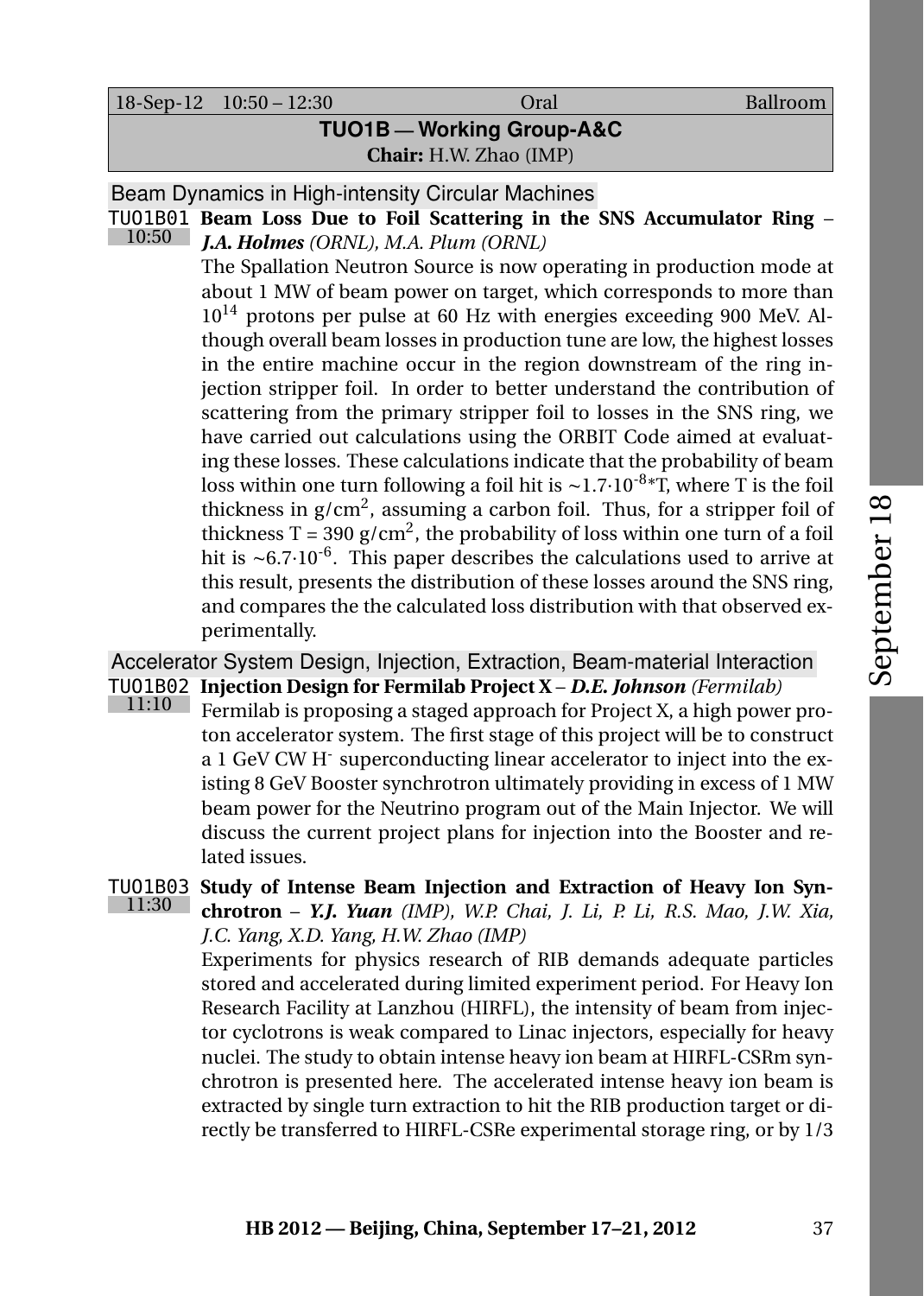resonant slow extracted for external target experiments. The up to 10,000 s long period slow extraction is realized.

#### TUO1B04 **Beam Loss Control for the Fermilab Main Injector** – *B.C. Brown (Fermi-* $11:50$ *lab)*

From 2005 through 2012,the Fermilab Main Injector provided intense 120 GeV protons to produce neutrino beams and antiprotons. Hardware improvements in conjunction with improved diagnostics allowed the system to reach operation at ∼400 kW beam power. Losses were at or near injection energy where 95% beam transmission results in about 1.5 kW of beam loss. By minimizing and localizing loss, residual radiation levels fell while beam power was doubled. Lost beam was directed to either the collimation system or to the beam abort. Critical apertures were increased while improved instrumentation allowed optimal use of available apertures. We will summarize the impact of various loss control tools and the status and trends in residual radiation in the Main Injector.

TUO1B05 **The Design and Commissioning of the Accelerator System of the Rare** 12:10 **Isotope Reaccelerator - ReA3 at Michigan State University** – *X. Wu (FRIB), B. Durickovic, M.J. Syphers, W. Wittmer (FRIB) A. Lapierre, D. Leitner, G. Perdikakis, J.A. Rodriguez, S. Schwarz (NSCL)*

The National Superconducting Cyclotron Laboratory (NSCL) at Michigan State University (MSU) is currently constructing its new rare isotope reaccelerator facility: ReA3, which will provide unique low-energy rare isotope beams by stopping fast rare isotopes in gas stopping systems, boosting the charge state in an Electron Beam Ion Trap (EBIT) and reaccelerating them in a superconducting linac. The rare isotope beams will be producted intially by Coupled Cyclotron Facility (CCF) at NSCL and later by Facility for Rare Isotope Beams (FRIB), currently being designed and constructed at MSU. The accelerator system consists of a Low Energy Beam Transport (LEBT), a room temperature RFQ and a linac utilizing superconducting QWRs. An achromatic High Energy Beam Transport (HEBT) will deliver the reaccelerated beams to the mutiple target stations. Beams from ReA3 will range from 3 MeV/u for heavy nuclei such as uranium to about 6 MeV/u for ions with A<50. The commissioning of the EBIT, RFQ and two cryomodules of the linac is currently underway. The ReA3 accelerator system design and status of commissioning will be presented.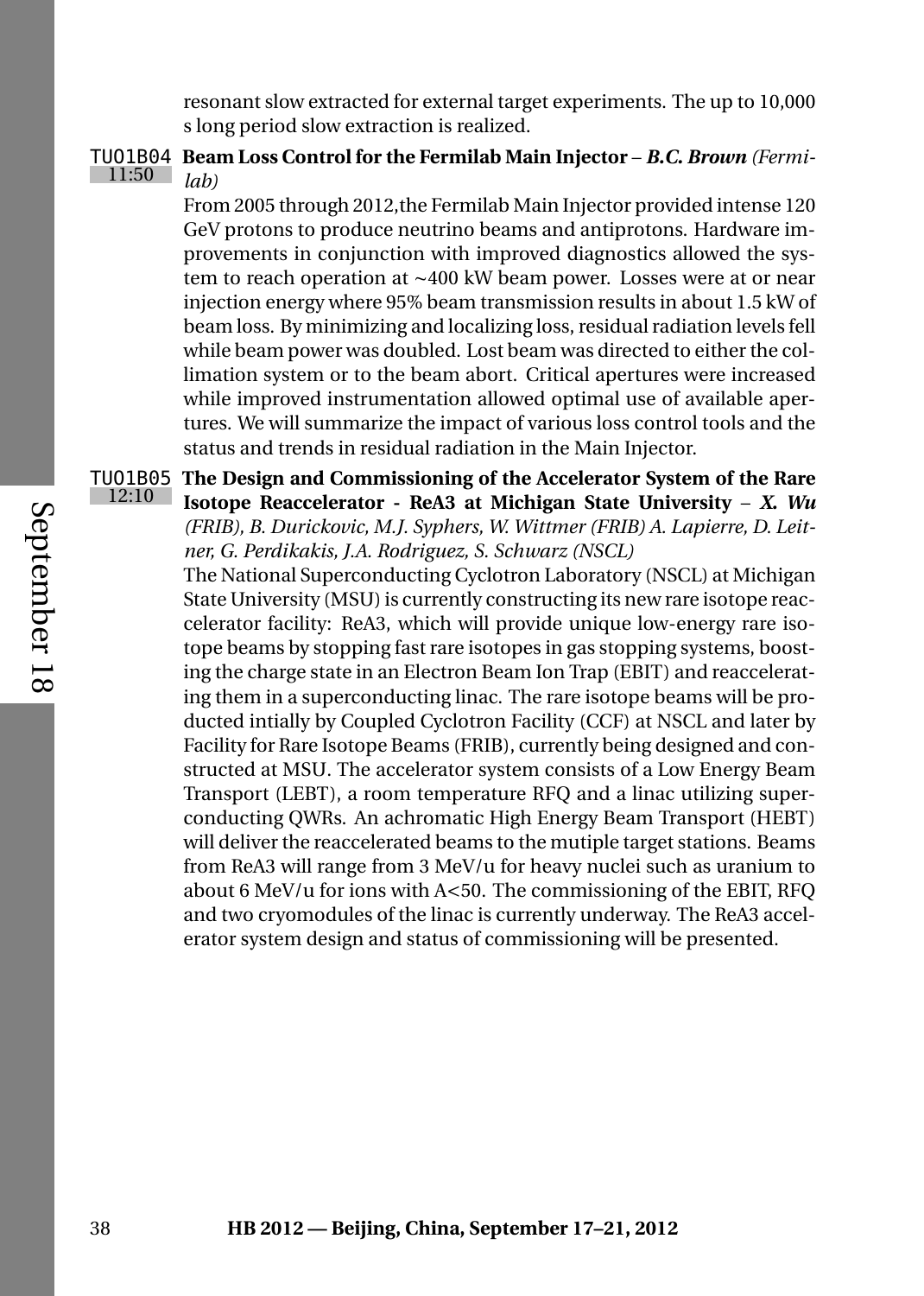18-Sep-12 10:50 – 12:30 Oral Meeting Room 3

# **TUO3B — Working Group-B Chair:** S. Fu (IHEP)

Beam Dynamics in High-intensity Linacs

- TUO3B01 **Beam Dynamics Design of ESS Warm Linac** *M. Comunian (INFN/LNL)* 10:50 In the present design of the European Spallation Source (ESS) accelerator, the Warm Linac will accelerate a pulsed proton beam of 50 mA peak current from source at 0.075 MeV up to 80 MeV. Such Linac is designed to operate at 352.2 MHz, with a duty cycle of 4% (3 ms pulse length, 14 Hz repetition period).In this paper the main design choices and the beam dynamics studies for the source up to the end of DTL are shown.
- TUO3B02 **Beam Dynamics of the ESS Superconducting Linac** *M. Eshraqi (ESS)* 11:10 The European Spallation Source, ESS, uses a linear accelerator to deliver the high intensity proton beam to the target station. The nominal beam power is 5 MW at an energy of 2.5 GeV. The superconducting part covers more than 95% of the energy gain and 90% of the length. The beam dynamics criteria applied to the design of the superconducting part of the linac including the frequency jump at a medium energy of 200 MeV as well as the beam dynamics performance of this structure are described in this paper.

## TUO3B03 **Linac4 Beam Dynamics and Commissioning Strategy** – *J.-B. Lallement* 11:30

*(CERN), G. Bellodi, A.M. Lombardi, P.A. Posocco (CERN)* Linac4 is a 160 MeV H<sup>-</sup> ion linear accelerator, presently under construction, which will replace the 50 MeV Linac2 as injector of the CERN proton complex. Linac4 is a 90 m long normal-conducting Linac made of a 3 MeV Radio Frequency Quadrupole (RFQ) followed by a 50 MeV Drift Tube Linac (DTL), a 100 MeV Cell-Coupled Drift Tube Linac (CCDTL) and a Pi-Mode Structure (PIMS). Starting in 2013, five commissioning stages, interlaced with installation periods, are foreseen at the energies of 3, 12, 50, 100 and 160 MeV. In addition to the diagnostics permanently installed in the Linac, temporary measurement benches will be located at the end of each structure and will be used for beam commissioning. Comprehensive beam dynamics simulations were carried out through the Linac and the diagnostic benches to define a commissioning procedure, which is summarised in this paper. In particular, we will present a method for emittance reconstruction from profile measurements which keeps into account the effects of space charge and finite diagnostics resolution.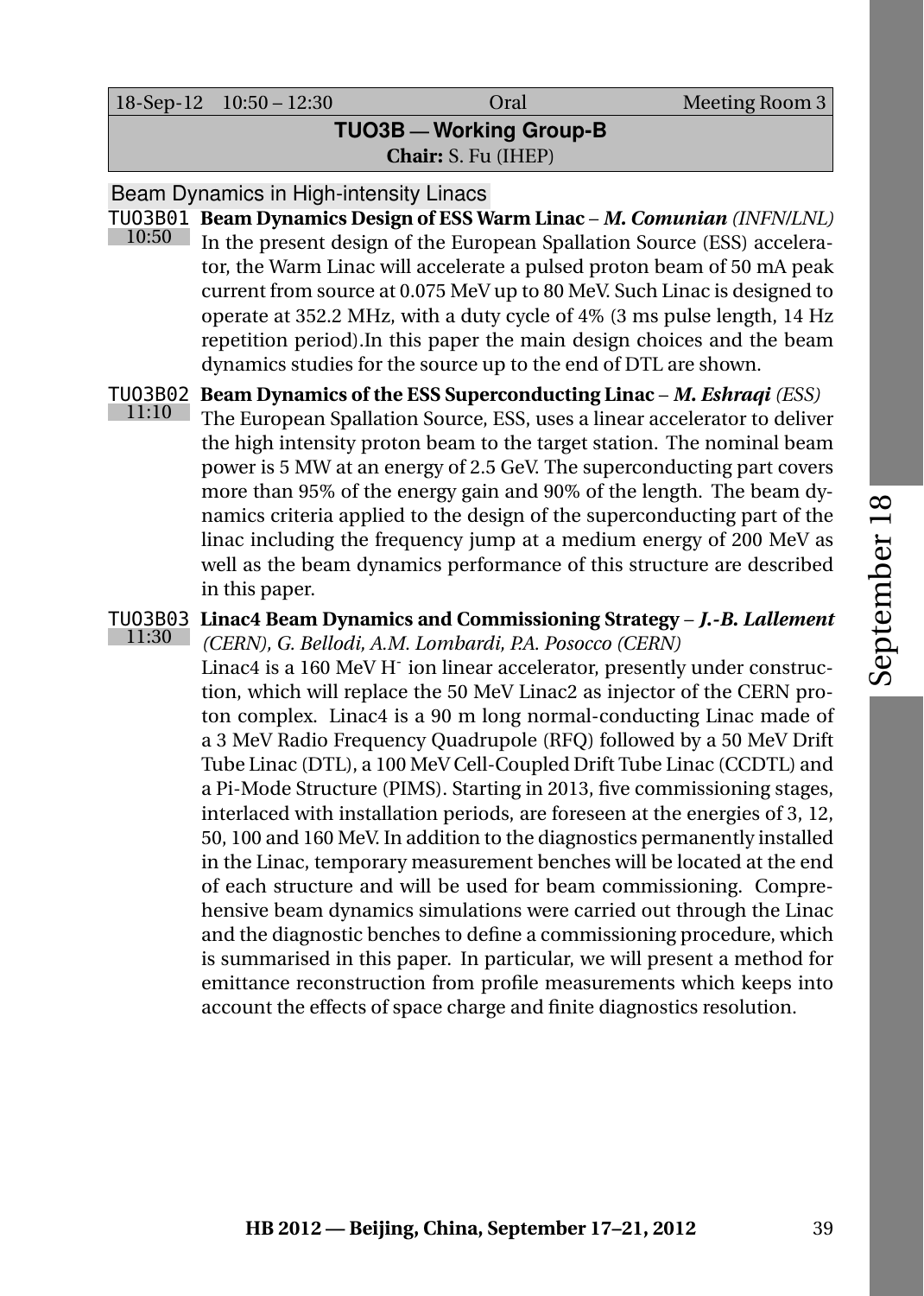#### TUO3B04 **Beam Dynamics of the CSNS Linac** – *J. Peng (IHEP), S. Fu, H.C. Liu, X. Yin* 11:50 *(IHEP)*

The China Spallation Neutron Source (CSNS) will use a linear accelerator delivering a 30 mA beam up to 80 MeV for injection into a rapid cycling synchrotron. Since each section of the linac was determined individually, a global optimization based on end-to-end simulation has refined some design choices, including the drift-tube linac (DTL) and medium energy beam transport (MEBT). The simulation results and reasons for adjustments are presented in this paper.

TUO3B05 **Beam Dynamics of the 13 MeV/50 mA Proton Linac for the Com-**12:10 **pact Pulsed Hadron Source at Tsinghua University** – *Q.Z. Xing (TUB), C. Jiang, C.-X. Tang, H.Y. Zhang, S.X. Zheng (TUB) X.L. Guan (Tsinghua University) G.H. Li (NUCTECH)*

> We present the start-to-end simulation result on the high-current proton linac for the Compact Pulsed Hadron Source (CPHS) at Tsinghua University. The CPHS project is a university-based proton accelerator platform (13 MeV, 16 kW, peak current 50 mA, 0.5 ms pulse width at 50 Hz) for multidisciplinary neutron and proton applications. The 13 MeV proton linac contains the ECR ion source, LEBT, RFQ, DTL and HEBT. The function of the whole accelerator system is to produce the proton beam, accelerate it to 13 MeV, and deliver it to the target where one uniform round beam spot is obtained with the diameter of 5 cm.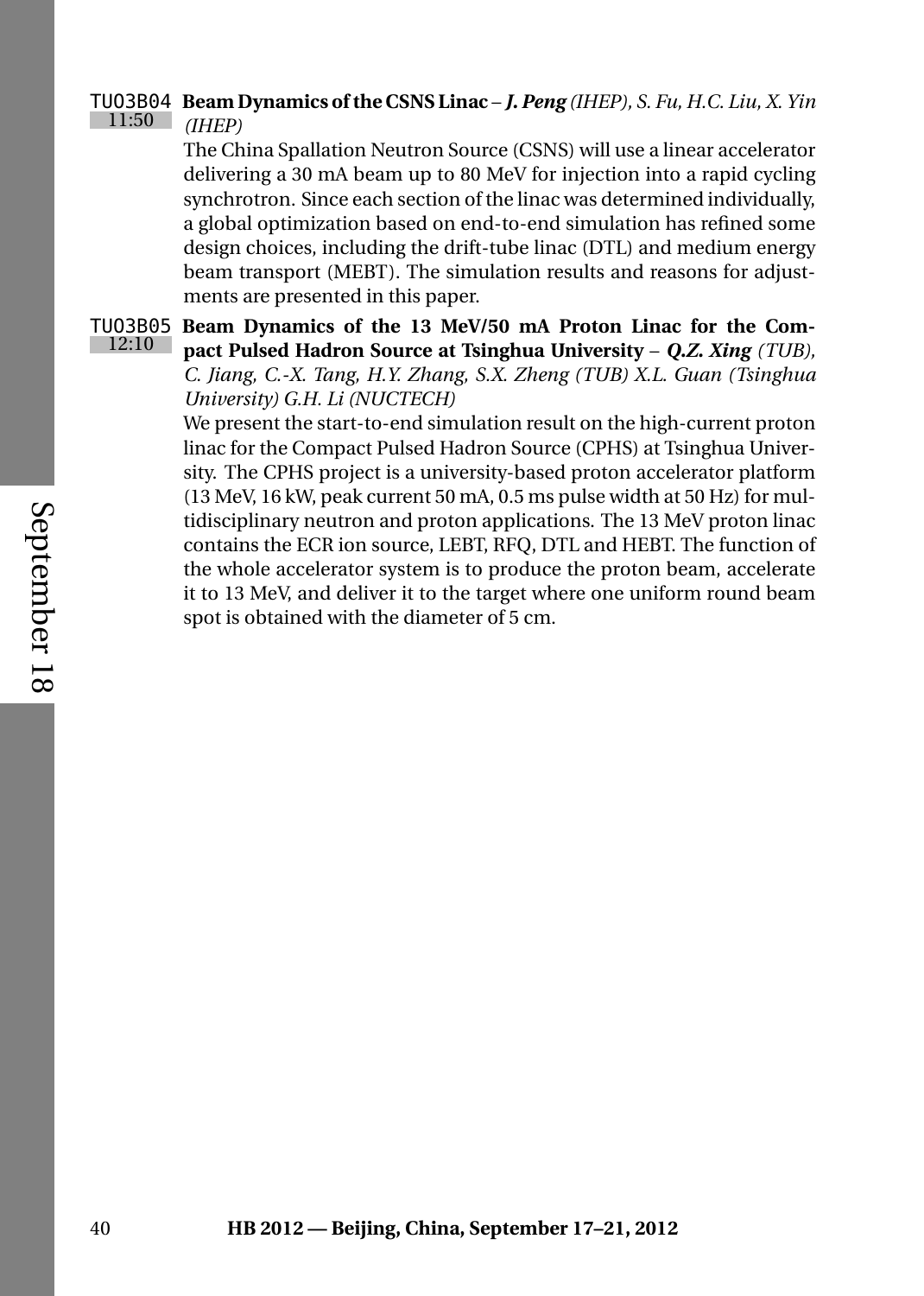18-Sep-12 14:00 – 16:30 Oral Ballroom

**TUO1C — Working Group-E**

**Chair:** R. Dölling (PSI) & N. Hayashi (J-PARC)

Beam Diagnostics and Instrumentation for High-intensity Beam



TUO1C01 **Recent Developments on High Intensity Beam Diagnostics at SNS.** – *W. Blokland (ORNL)*

The Spallation Neutron Source Ring accumulates 0.6 *µ*s long proton bunches of up to  $1.6 \cdot 10^{14}$  protons with a typical peak current of over 50 A during a 1 ms cycle. To qualify the beam, we perform different transverse profile measurements that can be done at full intensity. The electron beam scanner performs a non-invasive measurement of the transverse and longitudinal profiles of the beam in the ring. Electrons passing over and through the proton beam are deflected and projected on a fluorescent screen. Analysis of the projection yields the transverse profile while multi transverse profiles offset in time yield the longitudinal profile. Progress made with this system will be discussed as well as temperature measurements of the stripping foil and other transverse measurements.

14:20

TUO1C02 **Online Monitoring System for the Waste Beam in the 3 GeV RCS of J-PARC** – *P.K. Saha (JAEA/J-PARC), H. Harada, S. Hatakeyama, N. Hayashi, H. Hotchi, K. Yamamoto, M. Yoshimoto (JAEA/J-PARC)*

We have established two independent methods for monitoring the waste beam of only about 0.4% in the 3 GeV Rapid Cycling Synchrotron of the Japan Proton Accelerator. Although using conventional monitor systems, the measurement technique made it possible for clearly measuring such a waste beam even with significantly low error. One of the method uses a current transformer to measure the waste beam as a whole, while the other one uses a multi-wire profile monitor for clearly measuring beam profiles of both un-stripped and partially stripped components of the waste beam. While the raw signal measured by a CT (current transformer) contains a large noise, an FFT (Fast Fourier Transformation) analysis made it possible to clearly identify the beam signal corresponding to the frequency of the intermediate pulse. The waste beam was measured to be  $(0.38\pm0.03)\%$ . Being non destructive, the 1st method is efficiently operating for online monitoring of the waste beam during the RCS user operation so as to directly know the the stripper foil condition and would have great importance for higher power operation.

## TUO1C03 **The Beam Diagnostics of CSNS** – *T.G. Xu (IHEP)* 14:40

CSNS project is in the construction stage. The overview of CSNS beam diagnostics is presented which includes linac, RCS and both transport beam line. also some predevelopment of CSNS beam diagnostics is presented.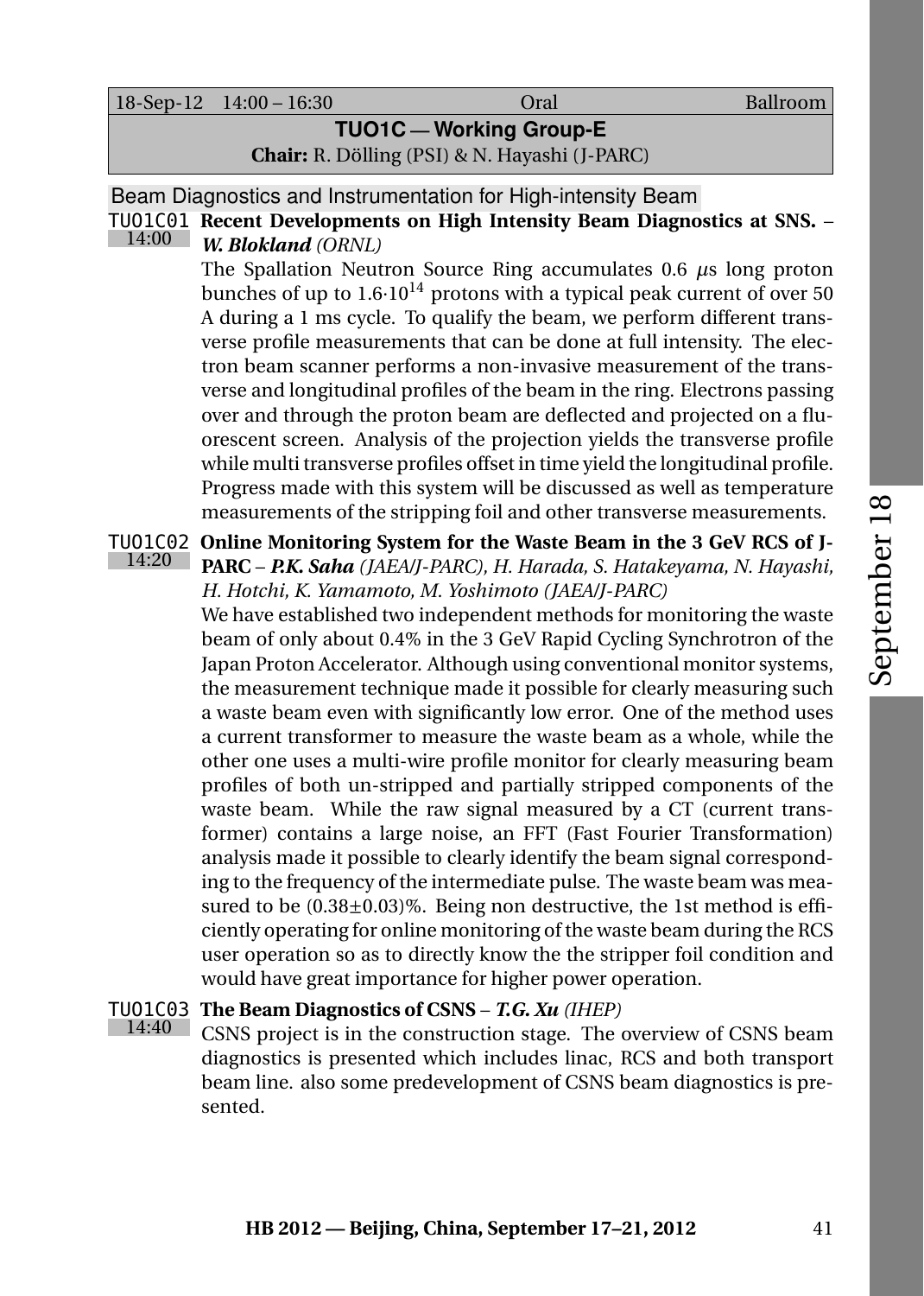## TUO1C04 **Detection of 'Unidentified Falling Objects' at LHC** – *E. Nebot Del Busto* 15:30

*(CERN), F.V. Day, B. Dehning, E.B. Holzer, A. Lechner, R. Schmidt, J. Wenninger, C. Zamantzas, M. Zerlauth, F. Zimmermann (CERN) T. Baer (University of Hamburg) M. Hempel (BTU)*

About 3600 Ionization Chambers are located around the LHC ring to detect beam losses that could damage the equipment or quench superconducting magnets. The BLMs integrate the losses in 12 different time intervals (from 40 *µ*s to 83.8 s) allowing for different abort thresholds depending on the duration of the loss and the beam energy. The signals are also recorded in a database at 1 Hz for offline analysis. Since the 2010 run, a limiting factor in the machine availability occurred due to unforeseen sudden losses appearing around the ring on the ms time scale. Those were detected exclusively by the BLM system and they are the result of the interaction of macro-particles, of sizes estimated to be 1-100 microns, with the proton beams. In this document we describe the techniques employed to identify such events as well as the mitigations implemented in the BLM system to avoid unnecessary LHC downtime.

TUO1C05 **Measurements and Interpretation of the Betatron Tune Spectra of** 15:50 **High Intensity Bunched Beam in the SIS18** – *R. Singh (GSI), O. Boine-Frankenheim, O. Chorniy, P. Forck, W. Kaufmann, P. Kowina, K. Lang (GSI) T. Weiland (TEMF, TU Darmstadt)*

> The paper presents the status of the transverse tune measurements in the synchrotron SIS18 at GSI. Presently, there are two systems for tune measurements in operation in the SIS18, namely TOPOS (Tune, Orbit and POsition measurement System) and BBQ (Base Band tune measurement system). The first one is a digital system where the BPM signal is digitized and the bunch position is calculated numerically. The second system is an analog system, where the transverse bunch motion is detected using peak detector. Band limited noise and chirp excitations were used to excite the betatron oscillations. Measurements of the betatron tune spectra were done at injection energy at medium and high intensities. In the frequency spectra a number of peaks around the position of betatron tune were seen. The peaks can be attributed to different bunch head-tail modes which were observed in time domain. These modes were dependent on the beam intensity. In this paper we compare the tune spectra measured at high beam intensity with the theoretical model for the space charge affected head-tail modes.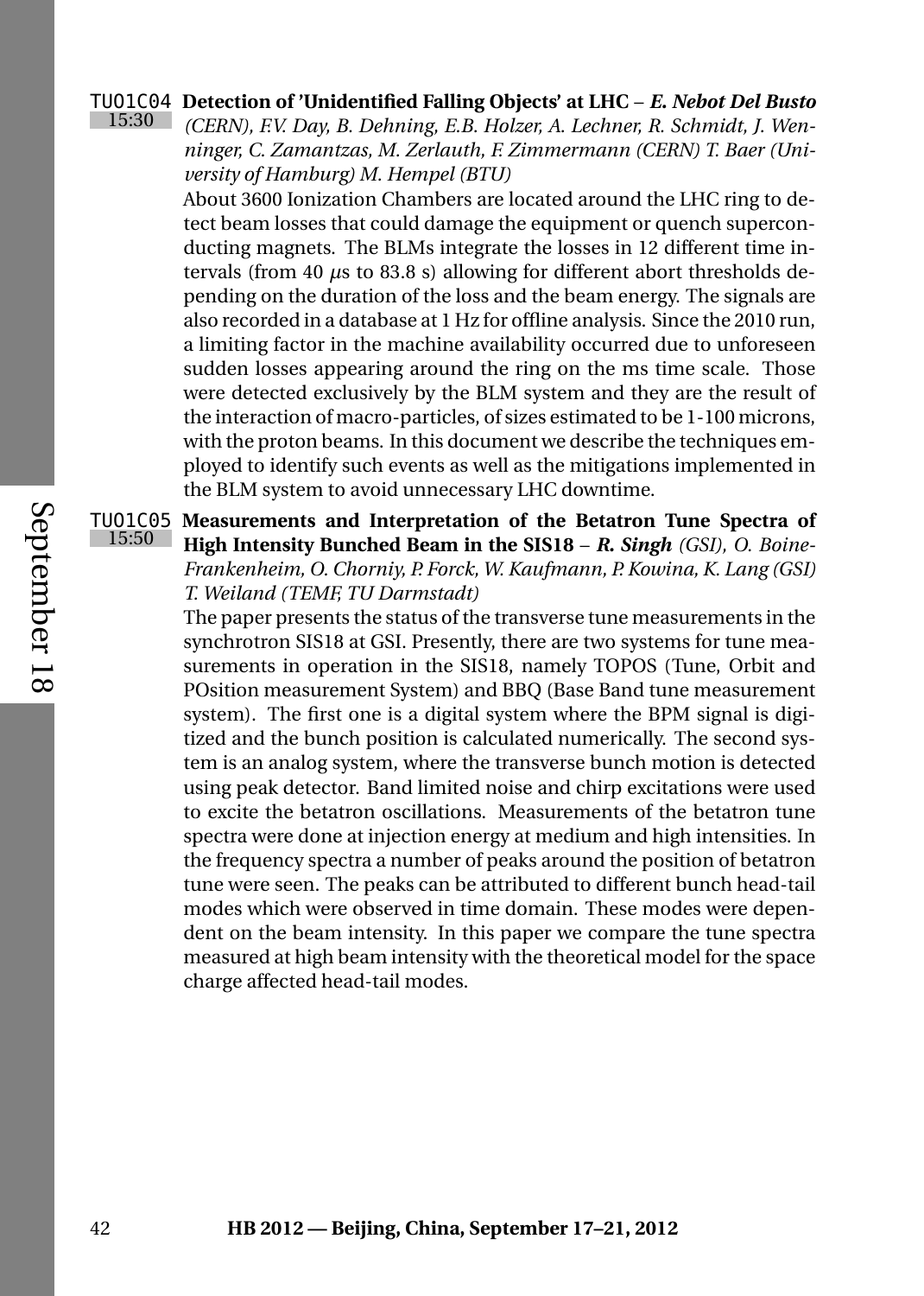# September 18

## TUO1C06 **Instrumentation Developments and Beam Studies for the Fermilab** 16:10 **Proton Improvement Plan Linac Upgrade and New RFQ Front-End** – *V.E. Scarpine (Fermilab), D.S. Bollinger, K.L. Duel, N. Eddy, P.R. Karns,*

*W. Pellico, C.-Y. Tan, R.E. Tomlin (Fermilab)*

Fermilab is developing a Proton Improvement Plan (PIP) to increase throughput of it's the proton source. The plan addresses hardware modifications to increase repetition rate and improve beam loss while ensuring viable operation of the proton source through 2025. The first phase of the PIP will enable the Fermilab proton source to deliver  $1.8 \cdot 10^{17}$  protons per hour by mid-2013. As part of this initial upgrade, Fermilab plans to install a new front-end consisting of dual H<sup>-</sup> ion sources and a 201 MHz pulsed RFQ. This talk will present beam studies measurements of this new front-end as well as present new beam instrumentation upgrades for the Fermilab linac.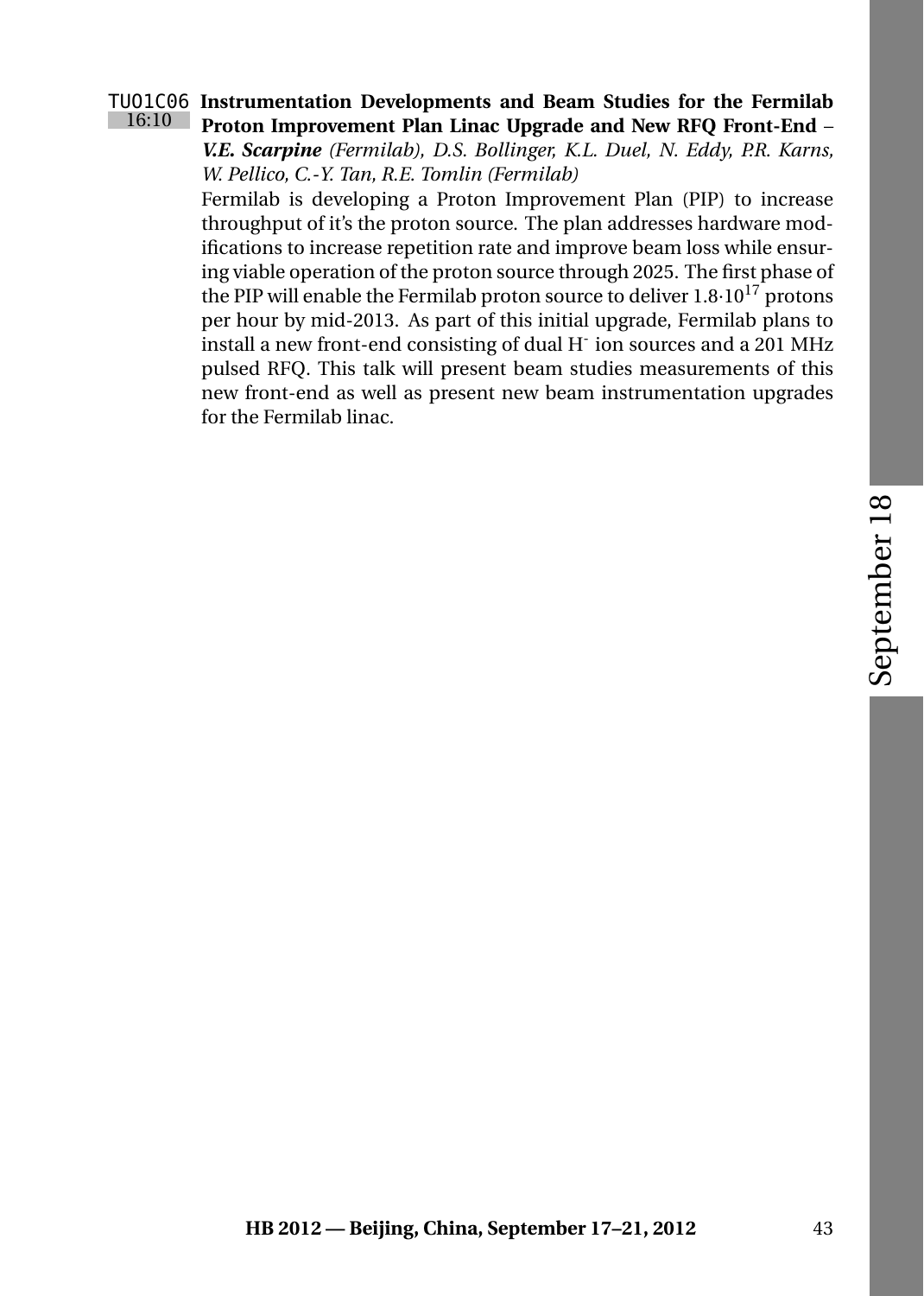18-Sep-12 14:00 – 16:30 Oral Meeting Room 3

**TUO3C — Working Group-D**

**Chair:** Y. Sato (KEK)

Commissioning, Operations and Performance

TUO3C01 **Beam Losses at LHC and its Injector** – *L. Ponce (CERN)* 14:00

After two years of operation pushing the beam parameters (number of bunches, bunch peak intensity, emittances,  $\beta^*$ ), we gained substantial experience on the different beam loss mechanisms observed in the LHC all along the beam cycle. Some of these mechanisms were expected like beam losses during injection process and from the collisions. Other mechanisms have been discovered with the higher intensities like beam losses due to UFOs and beam instabilities. Mitigations actions had to be put in place to allow efficient operation. This talk will address the different types of losses (operational beam losses, equipment failure and transient beam losses) as seen in the LHC and in the beam transfer from SPS to LHC.

TUO3C02 **FNAL Proton Source High Intensity Operations and Beam Loss Control** 14:20 – *F.G.G. Garcia (Fermilab), W. Pellico (Fermilab)*

The Proton Source (PS) has been the workhorse of the Fermi National Accelerator Laboratory (FNAL) for over 40 years. During that time the United States High Energy Physics program has continued to change with increasing demands put on the PS. The past 10 years saw an increase of over 10 fold in required hourly flux for the PS and plans are now underway to have the capability to double the output with continued operations until at least 2025. To meet these goals, effort in area of beam loss control has been a major part of the upgrades. Beam collimation and absorption systems as well as diagnostics used to mitigate and control losses have been implemented. The recent implementation of new correctors for orbit and higher harmonic control has also been very beneficial. A summary of recent and planned modification to these PS systems will be discussed.

TUO3C03 **Characterizing and Controlling Beam Losses at the LANSCE Facility** – 14:40 *L. Rybarcyk (LANL)*

The Los Alamos Neutron Science Center (LANSCE) currently provides 100-MeV H<sup>+</sup> and 800-MeV H<sup>-</sup> beams to several user facilities that have distinct beam requirements, e.g. intensity, micropulse pattern, duty factor, etc.. Minimizing beam loss is critical to achieving good performance and reliable operation, but can be challenging in the context of simultaneous multi-beam delivery. This presentation will discuss various aspects related to the observation, characterization and minimization of beam loss associated with normal production beam operations.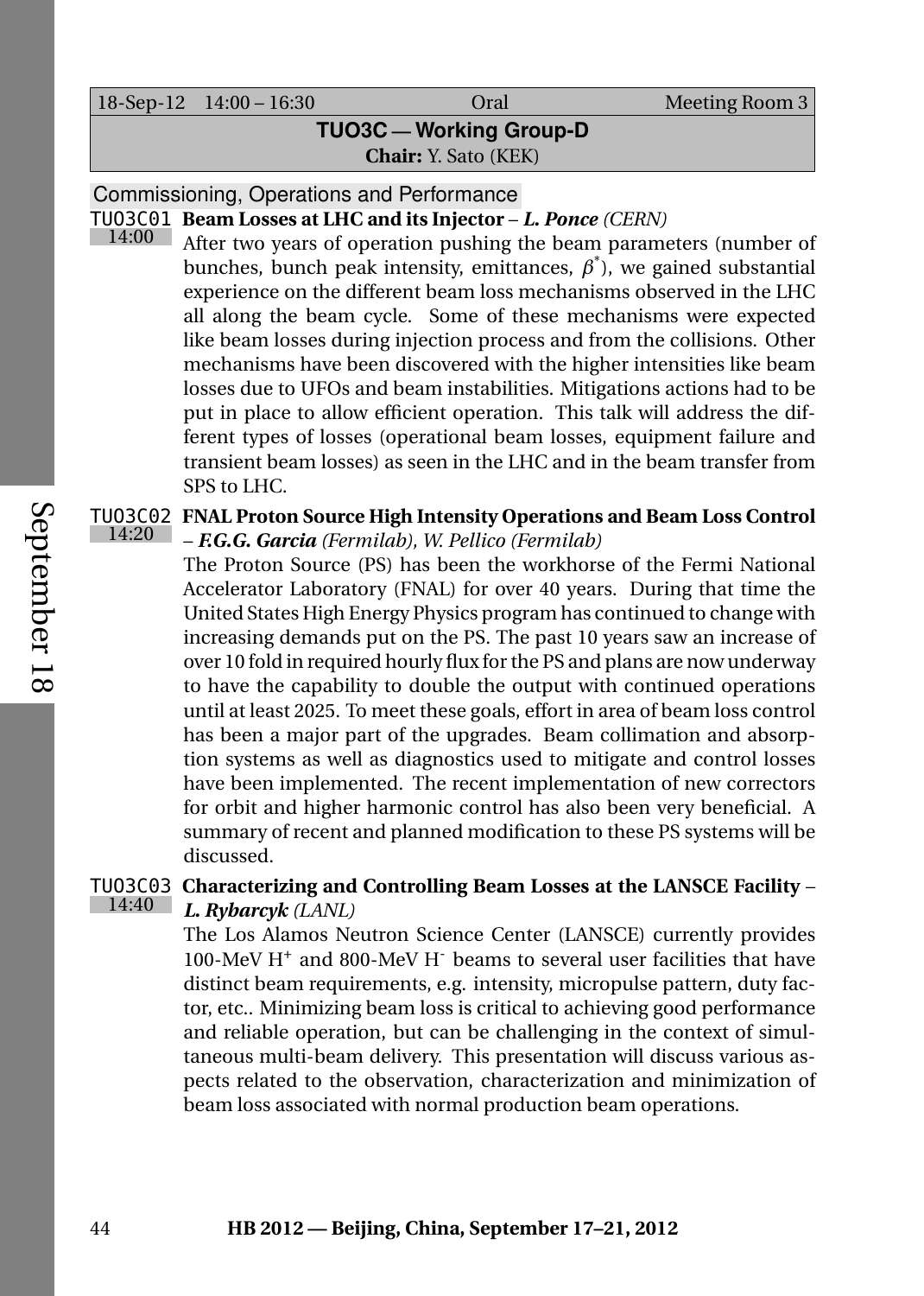#### TUO3C04 **Beam Loss Mitigation in the Oak Ridge Spallation Neutron Source** – 15:30 *M.A. Plum (ORNL)*

The Oak Ridge Spallation Neutron Source (SNS) accelerator complex routinely delivers 1 MW of beam power to the spallation target. Due to this high beam power, understanding and minimizing the beam loss is an ongoing focus area of the accelerator physics program. In some areas of the accelerator facility the equipment parameters corresponding to the minimum loss are very different from the design parameters. In this presentation we will summarize the SNS beam loss measurements, the methods used to minimize the beam loss, and a compare the design vs. the lossminimized equipment parameters.

#### TUO3C05 **Beam Commissioning Plan for CSNS Accelerators** – *S. Wang (IHEP),* 15:50 *S. Fu, H.C. Liu, H.F. Ouyang, J. Peng, T.G. Xu (IHEP)*

The China Spallation Neutron Source (CSNS) is now under construction, and the beam commissioning of ion source will start from the end of 2013, and will last several years for whole accelerator. The commissioning plan for CSNS accelerators will be presented in the presentation, including the commissioning correlated parameters, the goal at different commissioning stages and some key commissioning procedures for each part of accelerators. The detailed schedule for commissioning will be also given.

## TUO3C06 **The Result of Beam Commissioning in J-PARC 3-GeV RCS** – *H. Harada* 16:10

*(JAEA/J-PARC), N. Hayashi, H. Hotchi, M. Kinsho, P.K. Saha, Y. Shobuda, F. Tamura, K. Yamamoto, M. Yamamoto, M. Yoshimoto (JAEA/J-PARC) Y. Irie (KEK) S. Kato (Tohoku University, Graduate School of Science)*

J-PARC 3-GeV RCS has started the beam commissioning since Oct. 2007. In the beam commissioning, the beam tuning for basic parameters and high-intensity operation has been continuously performed. This presentation will describe the results of the beam-loss reduction and minimization for high-intensity operation.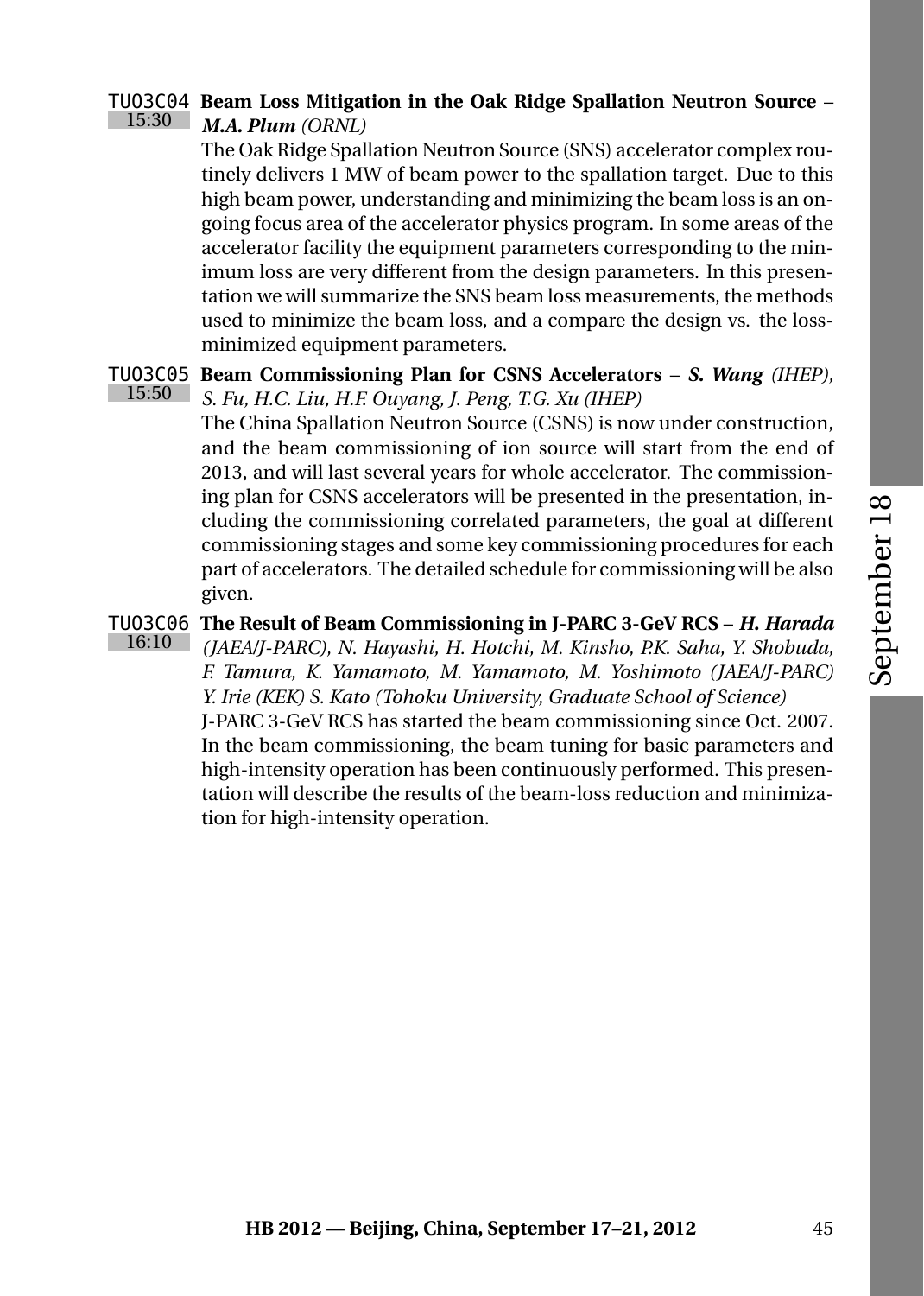19-Sep-12 09:00 – 10:20 Oral Ballroom

**WEO1A — Working Group-A Chair:** E. Métral (CERN)

Beam Dynamics in High-intensity Circular Machines

WEO1A01 **Impedance Studies of 2D Azimuthally Uniform Devices for low Energy** 09:00 **Machines** – *N. Biancacci (CERN), E. Métral, B. Salvant (CERN) M. Miglio-*

*rati, L. Palumbo (URLS) V.G. Vaccaro (Naples University Federico II and INFN)*

In circular accelerators, the beam quality can be strongly affected by the self-induced electromagnetic fields excited by the beam in the passage through the elements of the accelerator. The beam coupling impedance quantifies this interaction and allows predicting the stability of the dynamics of high intensity, high brilliance beams. The coupling impedance can be evaluated with finite element methods or using analytical methods, such as Field Matching or Mode Matching. In this paper we present an application of the Mode Matching technique for an azimuthally uniform structure of finite length: a cylindrical cavity loaded with a toroidal slab of lossy dielectric, connected with cylindrical beam pipes. In order to take into account the finite length of the structure, with respect to the infinite length approximation, we decompose the fields in the cavity into a set of orthonormal modes. We obtain a complete set of equations using the magnetic field matching and the non-uniform convergence of the electric field on the cavity boundaries. We present benchmarks done with CST Particle Studio simulations and existing analytical formulas, pointing out the effect of finite length.

WEO1A02 **LHC Impedance Model: Experience with High Intensity Operation in** 09:20 **the LHC** – *B. Salvant (CERN), O. Aberle, G. Arduini, R.W. Assmann, V. Baglin, M.J. Barnes, P. Baudrenghien, A. Bertarelli, C. Bracco, R. Bruce, F. Carra, F. Caspers, G. Cattenoz, S.D. Claudet, H.A. Day, J. Esteban Muller, M. Garlasché, L. Gentini, B. Goddard, A. Grudiev, B. Henrist, S. Jakobsen, G. Lanza, L. Lari, T. Mastoridis, N. Mounet, E. Métral, A.A. Nosych, J.L. Nougaret, A.M. Piguiet, S. Redaelli, F. Roncarolo, G. Rumolo, B. Salvachua, M. Sapinski, E.N. Shaposhnikova, L.J. Tavian, M.A. Timmins, J.A. Uythoven, A. Vidal, R. Wasef, D. Wollmann (CERN) S. Persichelli (Rome University La Sapienza)*

> The CERN Large Hadron Collider (LHC) is now in luminosity production mode and has been pushing its performance in the past months by increasing the proton beam brightness, the collision energy and the machine availability. As a consequence, collective effects have started to become more and more visible and have effectively slowed down the performance increase of the machine. Among these collective effects, the interaction of brighter LHC bunches with the longitudinal and transverse impedance of the machine has been observed to generate beam induced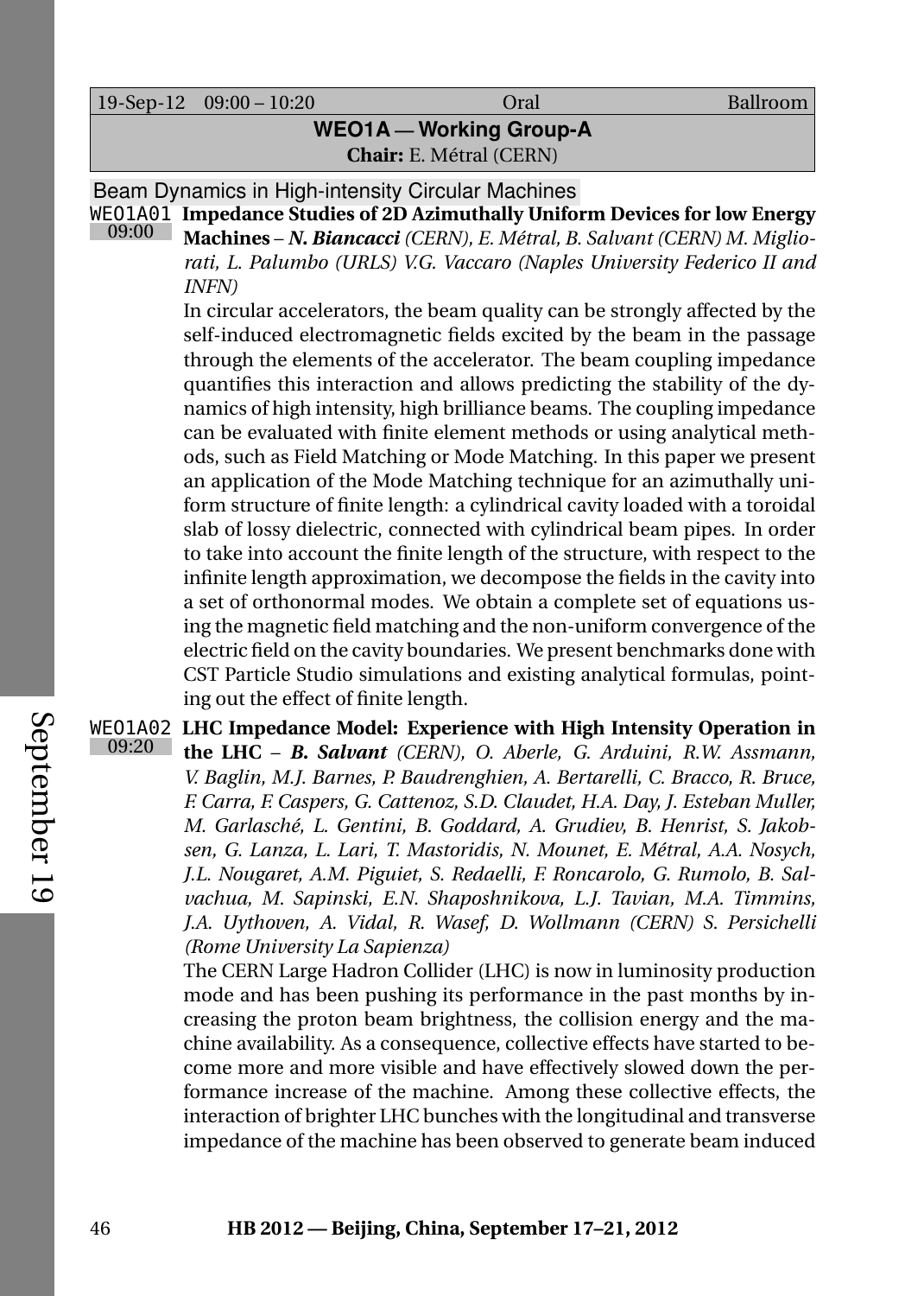heating and transverse instabilities since 2010. This contribution reviews the current LHC impedance model obtained from theory, simulations and bench measurements as well as a selection of measured effects with the LHC beam.

#### WEO1A03 **Resistive-wall Instability in the CSNS/RCS** – *L. Huang (IHEP), Y.D. Liu,* 09:40 *S. Wang (IHEP)*

Rapid Cycling Synchrotron (RCS) of the China Spallation Neutron Source (CSNS) is a high intensity proton accelerator, with average beam power of 100kW. The collective effects caused by the coupling impedance may be the limit to beam power. The impedance estimation for components on beam line shows that the resistive wall impedance and its instability are more serious than any others. Based on the impedance budget, the instability is theoretically estimated. A simple resistive wall wake field model is used to simulate the bunch oscillation and obtain the growth rate. In this simulation model, the continuous resistive wall wake field is concentrated to one position in the ring and the long bunch is sliced into many micro-bunches. By tracking the dynamics of the macro-bunches, the transverse growth rates are obtained in 100kW and 200kW beam power, respectively. The simulation results are also confirmed the restriction to instability by natural chromaticity.

## WEO1A04 **Review of Longitudinal Instabilities in the SPS and Beam Dynamics Is-**10:00 **sues with High Harmonic RF Systems in Accelerators** – *E.N. Shaposhnikova (CERN), T. Argyropoulos, T. Bohl, J. Esteban Muller, H. Timko (CERN)*

Even after a successful impedance reduction programme which eliminated the microwave instability in the SPS another longitudinal instability is still one of the main intensity limitations. It is observed during acceleration ramp for both single bunch and multibunch beams at intensities below the nominal LHC intensity. With the lower transition energy of the new SPS optics, under intensive studies now, the thresholds are increased. However, even in this case the operation of the 4th harmonic RF system is required for stability of the nominal beams. To cope with the higher intensity beams required for the future High Luminosity LHC an upgrade program for both RF systems is under way. The results of studies of the parameter space required for beam stability are presented and compared with operation modes of double RF systems in other accelerators.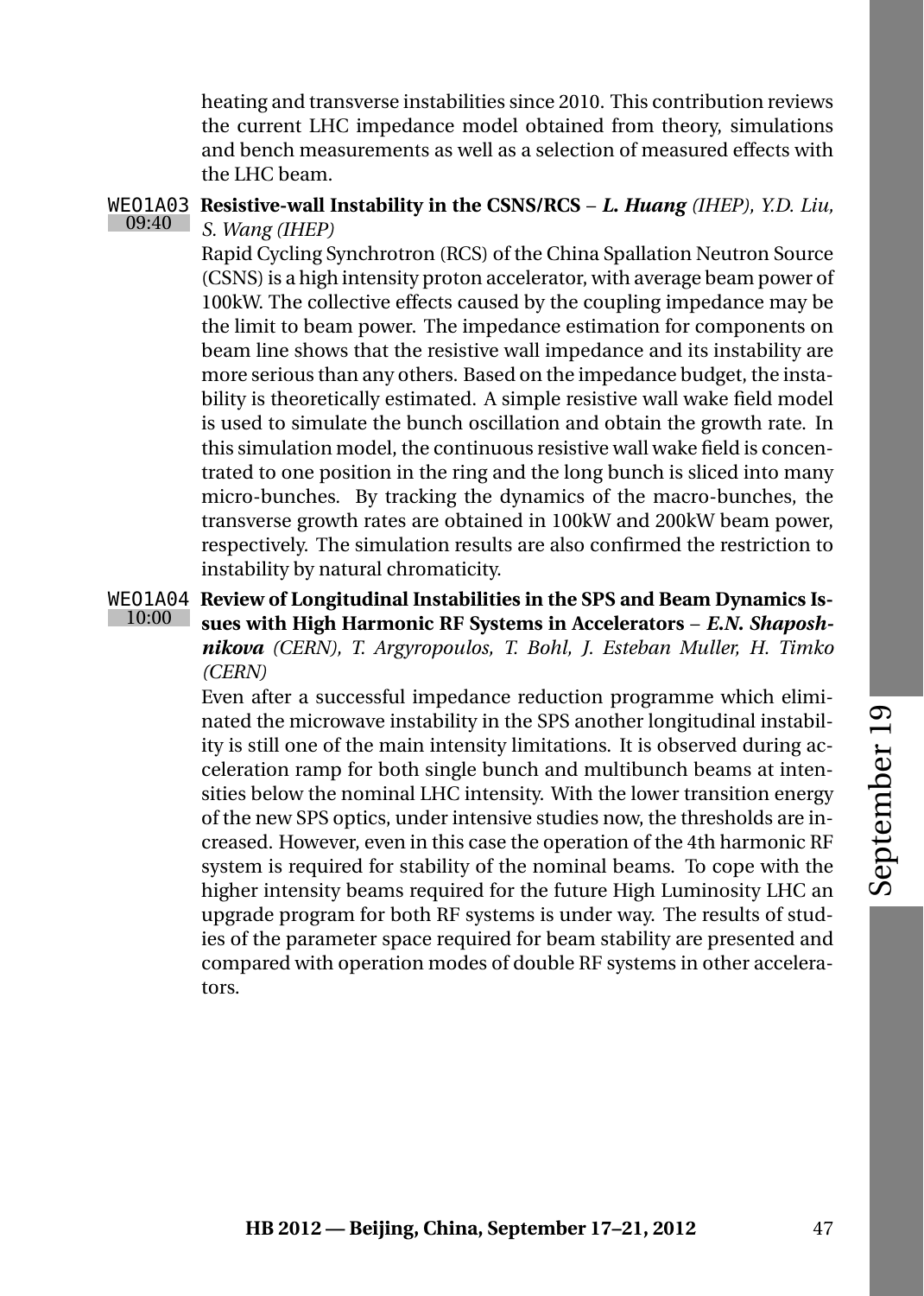19-Sep-12 09:00 – 10:20 Oral Meeting Room 3

# **WEO3A — Working Group-C Chair:** H.W. Zhao (IMP)

Accelerator System Design, Injection, Extraction, Beam-material Interaction WEO3A01 **High Energy Electron Cooling** – *V.B. Reva (BINP SB RAS), M.I. Bryzgunov,* 09:00 *V.M. Panasyuk, V.V. Parkhomchuk (BINP SB RAS)*

The electron cooler of a 2 MeV for COSY storage ring FZJ is assembled in BINP. This paper describes the first experimental results from the electron cooler with electron beam and high voltage. The cooling section is designed on the classic scheme of low energy coolers like cooler CSRm, CSRe, LEIR that was produced in BINP before. The electron beam is transported inside the longitudinal magnetic field along whole trajectory from an electron gun to a collector. This optic scheme is stimulated by the wide range of the working energies 0.1(0.025)-2 MeV. The electrostatic accelerator consists of 34 individual unify section. Each section contains two HV power supply  $(\pm 30 \text{ kV})$  and power supply of the magnetic coils. The electrical power to each section is provided by the cascade transformer. The cascade transformer is the set of the transformer connected in series with isolating winding.

## WEO3A02 **Beam Loss and Collimation in the ESS Linac** – *R. Miyamoto (ESS),* 09:20 *H. Danared, M. Eshraqi, A. Ponton, L. Tchelidze (ESS) I. Bustinduy (ESS Bilbao) H.D. Thomsen (ISA)*

The European Spallation Source (ESS), to be built in Lund, Sweden, is a spallation neutron source based on a 5 MW proton linac. A high power proton linac has a tight tolerance on beam losses to avoid activation of its components and it is ideal to study patterns of the beam loss and prepare beam loss mitigation schemes at the design stage. This paper presents simulations of the beam loss in the ESS linac as well as beam loss mitigation schemes using collimators in beam transport sections.

## WEO3A03 **Extraction, Transport and Collimation of the PSI 1.3 MW Proton Beam** 09:40 – *D. Reggiani (PSI)*

With an average operating beam power of 1.3 MW the PSI proton accelerator complex is currently leading the race towards the high intensity frontier of particle accelerators. This talk gives an overview of the extraction of the 590 MeV beam from the ring cyclotron and its low loss transport to the meson production targets M and E as well as to the SINQ spallation neutron source. Particular regard is given to the collimator system reshaping the beam which leaves the 40 mm thick graphite target E before reaching SINQ. Since 2011, up to 8 second long beam macro-pulses are regularly diverted to the new UCN spallation source by means of a fast kicker magnet. The switchover from the SINQ to the UCN beam line as well as the smooth beam transport up to the UCN spallation target constitute the subject of the last part of the talk.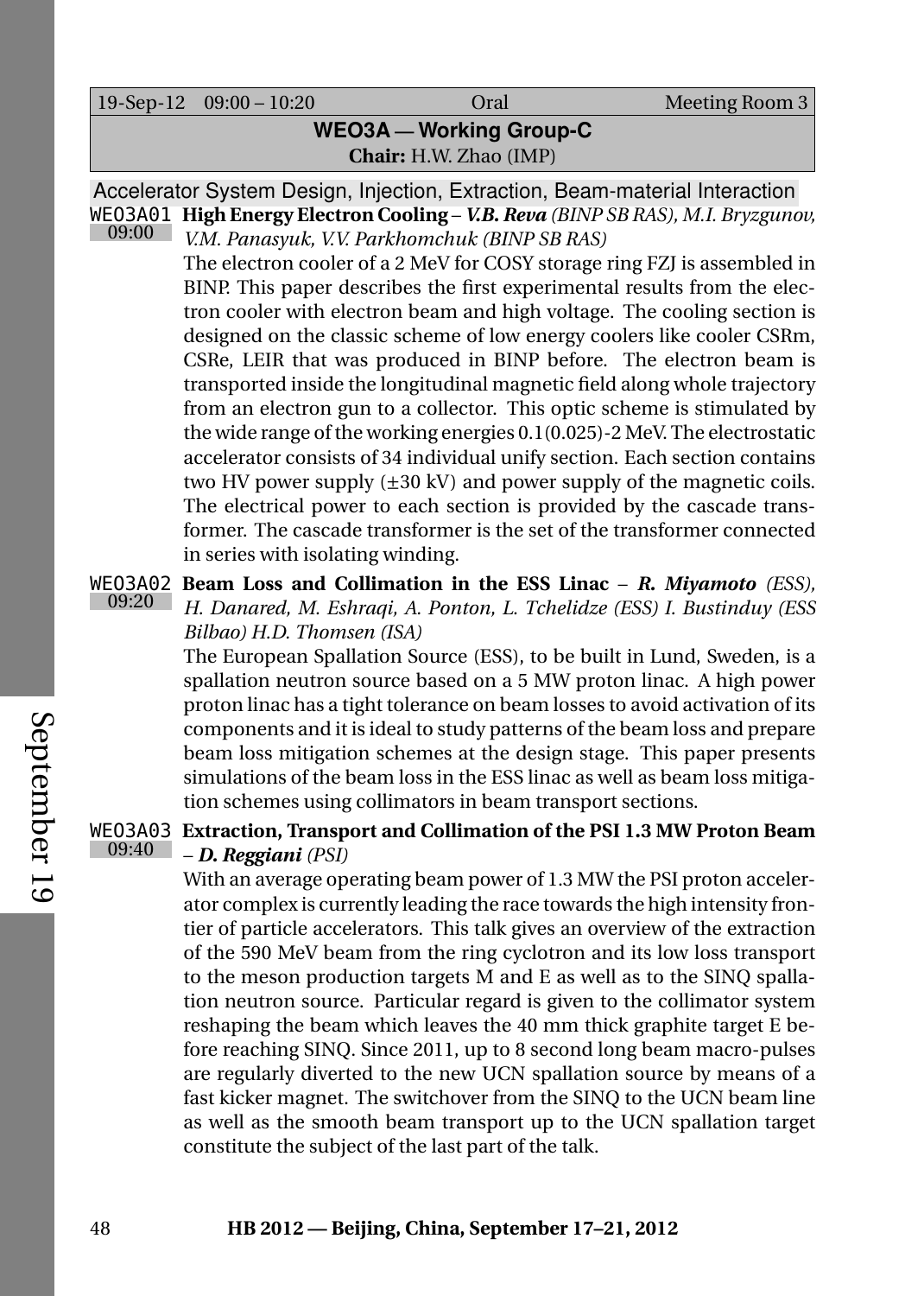## Commissioning, Operations and Performance

## WEO3A04 **Current and Planned High Proton Flux Operations at the FNAL Booster**

10:00 – *F.G.G. Garcia (Fermilab), W. Pellico (Fermilab)*

> The Fermi Lab Proton Source has seen a dramatic increase in requested flux this past decade. An increase of over ten fold in hourly flux was necessary to meet the FNAL HEP experimental requirements. This next decade will be just as challenging as the lab's HEP planning will again require the Proton Source to double the hourly flux. The recent achievements were accomplished with major upgrades such a collimation system, new correctors and aperture improvements. To achieve the next level of proton delivery rates will require even more improvements. A five year Proton Improvement Plan (PIP) is currently underway with a goal to maintain 2012 activation levels while doubling the hourly flux. Tasks in the PIP to help reduce losses include an improved beam notching system, cogging, aperture improvement and beam emittances control and reduction. This talk will describe current conditions and plans to mitigate losses with the planned increase in proton throughput.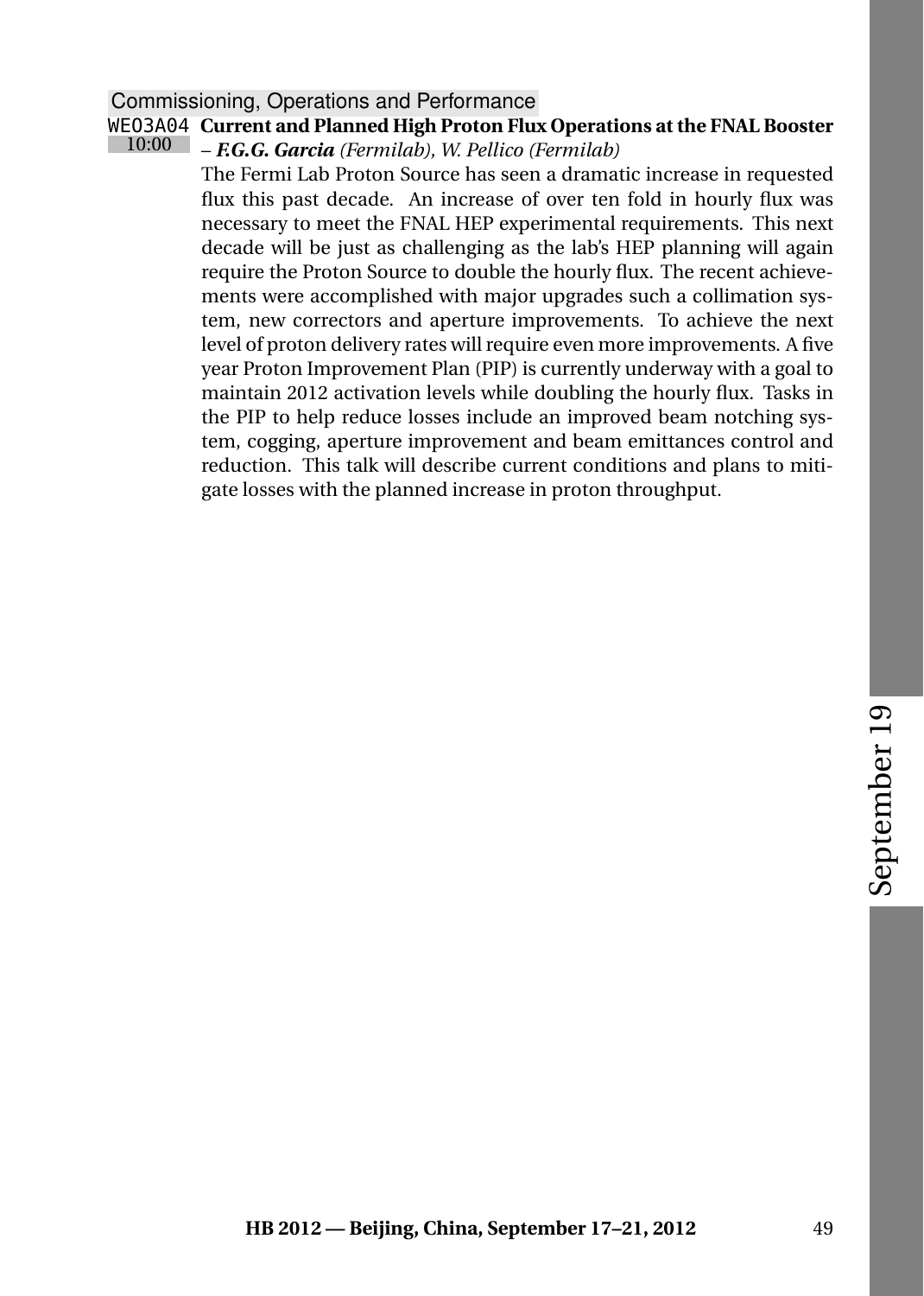19-Sep-12 10:50 – 12:30 Oral Ballroom

## **WEO1B — Working Group-A Chair:** E. Métral (CERN)

Beam Dynamics in High-intensity Circular Machines

WEO1B01 **Low Gamma Transition Optics for the SPS Simulation and Experimen-**10:50 **tal Results for High Brightness Beams** – *H. Bartosik (CERN), G. Arduini, T. Argyropoulos, T. Bohl, K. Cornelis, J. Esteban Muller, W. Höfle, Y. Papaphilippou, G. Rumolo, B. Salvant, F. Schmidt, E.N. Shaposhnikova, H. Timko (CERN) A.Y. Molodozhentsev (KEK)*

> The single bunch transverse mode coupling instability (TMCI) at injection is presently the major intensity limitation for LHC beams in the SPS. A new optics for the SPS with lower transition energy yields an almost 3-fold increase of the slip factor at injection energy and thus a significantly higher TMCI threshold, as demonstrated both in simulations and in experimental studies. It is observed furthermore that the low gamma transition optics yields better longitudinal stability during acceleration. In addition, simulations predict a higher threshold for the electron cloud driven single bunch instability, which is expected to become an important limitation for high intensity LHC beams with the nominal 25ns bunch spacing. This contribution gives a summary of the experimental and simulation studies, addressing also space charge effects and the achievable brightness with high intensity single bunch beams.

#### WEO1B02 **Optics Design Optimization for IBS Dominated Beams** – *F. Antoniou* 11:10 *(CERN), Y. Papaphilippou (CERN) M.T.F. Pivi (SLAC)*

Intra-beam scattering is a small angle multiple Coulomb scattering effect, leading to emittance growth. It becomes important for high brightness beams in low emittance lepton rings, but also hadron synchrotrons and ring colliders. Several theoretical models have been developed over the years, however, when the IBS becomes predominant, the divergence between the models becomes important. In addition, the theoretical models are based on the consideration of Gaussian beams and uncoupled transverse motion. Recently, two multi-particle tracking codes have been developed, in order to enable the understanding of the IBS influence on the beam distribution and the inclusion of coupling. The comparison between theoretical models in different lattices and different regimes is discussed here and the benchmarking of the theoretical models with the tracking codes is presented. Finally, first measurement results are presented in low emittance rings and hadron synchrotrons.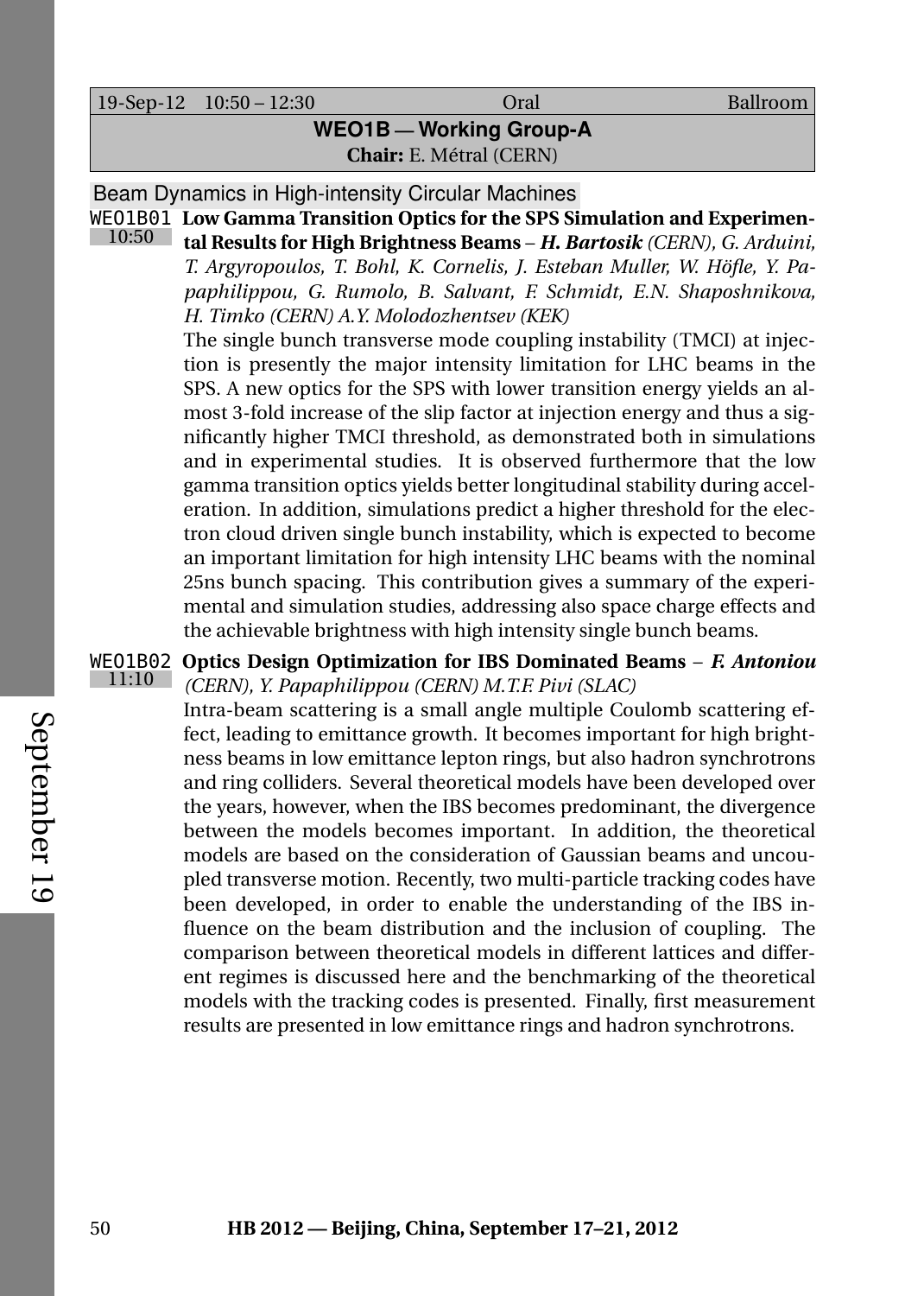## WEO1B03 **Space Charge Suppression for Flat Beams** – *A.V. Burov (Fermilab)* 11:30 *Y.S. Derbenev (JLAB)*

Benefits and problems for operation with flat beams are discussed.

WEO1B04 **Scaling Properties of Resonance Crossing in Non-scaling FFAGs** – *S.-* 11:50 *Y. Lee (Indiana University) K.Y. Ng (Fermilab)*

> The effects of resonances on high power hadron accelerators are explored. These resonances include systematic space-charge resonances, third-order resonance, and other weak random resonances that are often present in FFAG and other RCS accelerators. The distortion of invariant torus during resonance crossing is used to set limit on emittance growth or fraction of particle trapped. The critical resonance strength in the ring lattice is determined from a simple scaling law derived as a function of the tune-ramp rate and initial emittance. Such scaling law can be useful in the evaluation of the performance in high power accelerators.

WEO1B05 **PTC-ORBIT Studies for the CERN LHC Injectors Upgrade Project** –  $12:10$ *A.Y. Molodozhentsev (KEK) G. Arduini, H. Bartosik, E. Benedetto, C. Carli, M. Fitterer, V. Forte, S.S. Gilardoni, M. Martini, E. Métral, F. Schmidt, R. Wasef (CERN)*

> The future improvement of the beam brilliance and intensities required in the frame of the LIU (LHC Injectors Upgrade) project to reach the demands of the HL-LHC (High-Luminosity LHC) project triggered a comprehensive study of the combined effects of the space charge and the machine resonances for the CERN synchrotrons, which are the injector chain for LHC. In frame of this report we will summarize new features of the PTC-ORBIT code which allow the beam dynamics modeling in the LHC injectors taking into account the time variation of the machine parameters during the injection process. The measurements, obtained during recent MD companies, and simulations for the low-energy highintensity beams, will be discussed.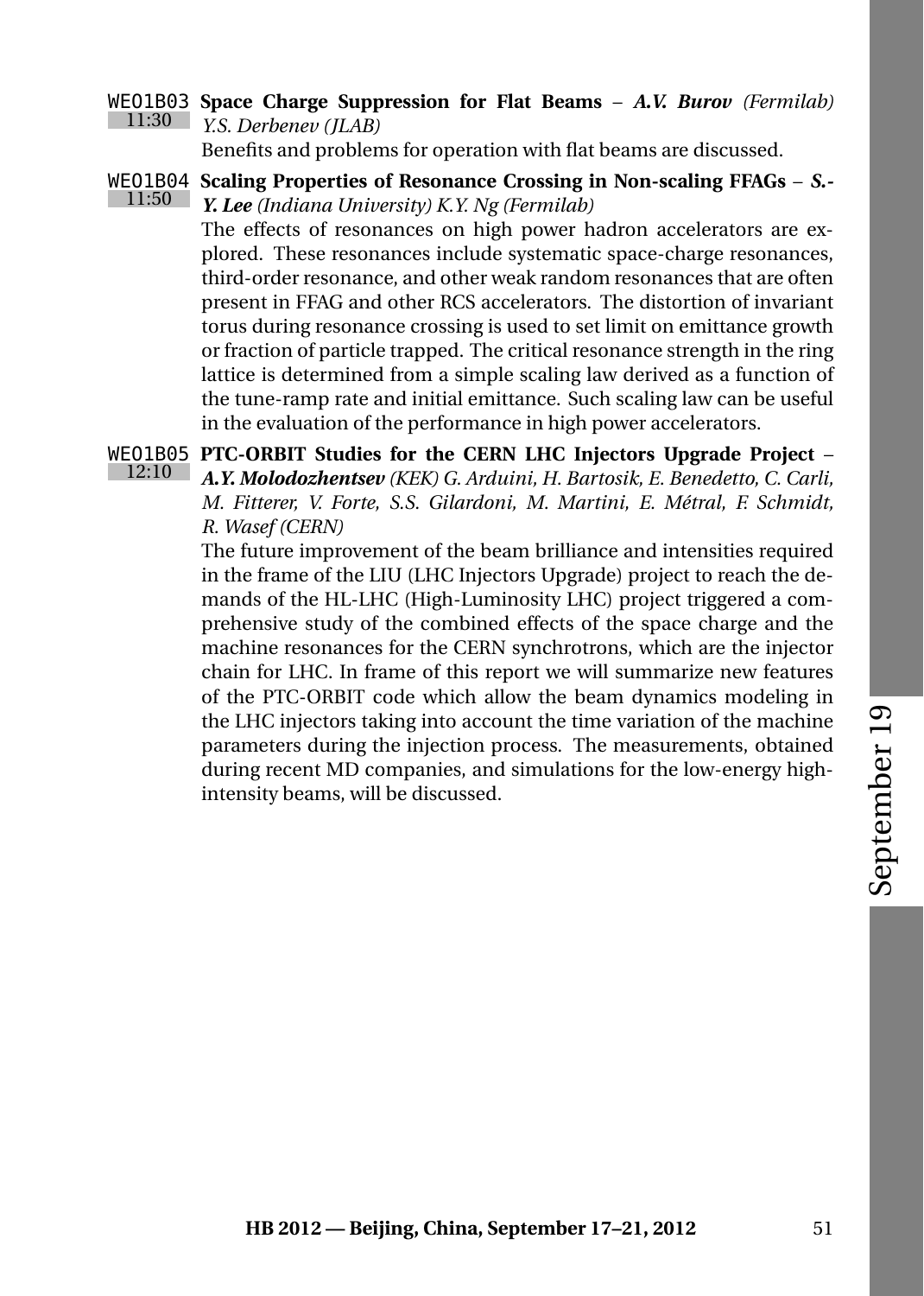19-Sep-12 10:50 – 12:30 Oral Meeting Room 3

## **WEO3B — Working Group-B**

**Chair:** P.A.P. Nghiem (CEA/DSM/IRFU)

## Beam Dynamics in High-intensity Linacs

WEO3B01 **FRIB Accelerator Beam Dynamics Design and Challenges** – *Q. Zhao* 10:50 *(NSCL) A. Facco, F. Marti, E. Pozdeyev, M.J. Syphers, J. Wei, X. Wu, Y. Yamazaki, Y. Zhang (FRIB)*

> The Facility for Rare Isotope Beams (FRIB) will be a new national user facility for nuclear science. This cw, high power, superconducting (SC), heavy ion driver linac consists of a frontend to provide various highly charged ions at 0.5 MeV/u, three SC acceleration segments connected by two 180 $^{\circ}$  bending systems to achieve an output beam energy of  $\geq 200$ MeV/u for all varieties of stable ions, and a beam delivery system to transport multi-charge-state beams to a fragmentation target at beam power of up to 400 kW. The linac utilizes four types of low-beta resonators with one frequency transition from 80.5 to 322 MHz after Segment 1, where ion charge state(s) is boosted through a stripper at ≤20 MeV/u. The beam dynamics design challenges include simultaneous acceleration of multicharge-state beams to meet beam-on-target requirements, efficient acceleration of high intensity, low energy heavy ion beams, limitation of uncontrolled beam loss to <1 W/m, accommodation of multiple charge stripping scenarios, etc. We present the recent optimizations on linac lattice, the results of end-to-end beam simulations with machine errors, and the simulation of beam tuning and fault conditions.

## WEO3B02 **Acceleration and Transport of Multi-Charges Ions through EBIS Pre-**11:10 **injector** – *D. Raparia (BNL)*

A new heavy ion pre-injector at Brookhaven National Laboratory consist of an electron Beam Ion Source (EBIS), RFQ and IH Linac and a short transport line. This pre-injector provide any ion Helium to Uranium at energy of 2 MeV/u for Relativistic Heavy Ion Collider (RHIC) and the NASA Space Radiation Laboratory (NSRL). EBIS produces multiple charge states of an ion of interested. These charge states are accelerated through RFQ (300 keV/u) and IH Linac (2 MeV/u) and transported to booster. Charge desecration occurs just before the injection into the booster. This paper discusses implication of acceleration and transports of multiple charge state ions.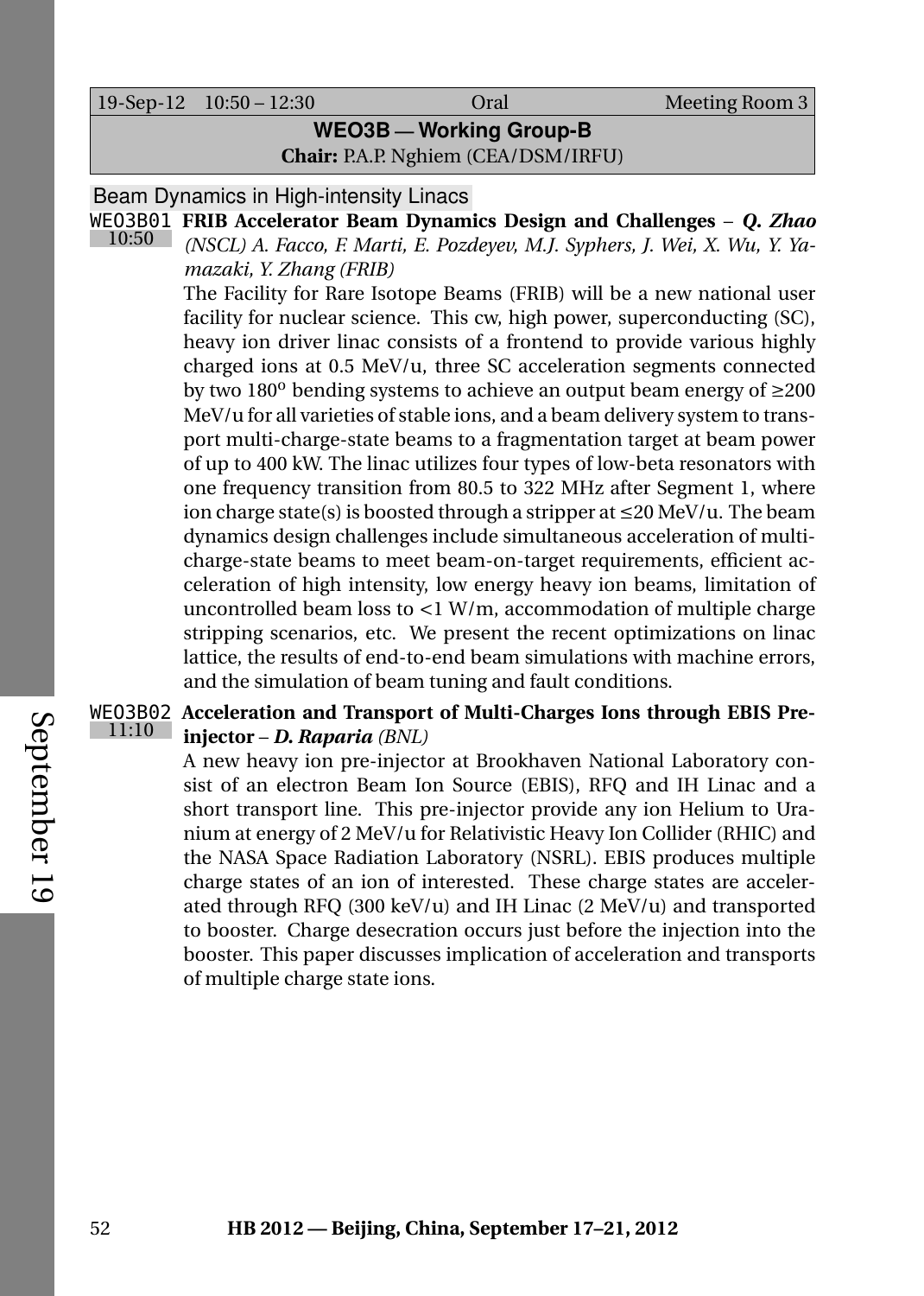#### <span id="page-72-1"></span>WEO3B03 **PXIE at FNAL** – *N. Solyak (Fermilab), S.D. Holmes, V.A. Lebedev, S. Na-*11:30 *gaitsev, A.V. Shemyakin (Fermilab)*

PXIE is the integrated systems test for the Project X frontend. It is expected to accelerate 1-2 mA CW beam up to 30 MeV. The major goal of the project is a validation of the Project X concept and elimination of technical risks. It is expected to be constructed in the period of 2012-2016. In presentation the conceptual design of the experimental test facility, lattice and beam dynamics studies will be discussed in details.

#### <span id="page-72-2"></span>WEO3B04 **RFQ Beam Dynamics Design for Large Science Facilities and Accelerator-**11:50 **Driven Systems** – *C. Zhang (IAP)*

Serving as the front-end structure for large science facilities and accelerator-driven systems, the Radio-Frequency Quadrupole (RFQ) accelerator needs to reach low beam losses, good beam quality, high reliability, and cost savings such design goals typically at high beam intensities. To address the challenges for realizing such modern RFQs, a new beam dynamics design technique characterized by a reasonable and efficient bunching process with balanced space-charge effects has been developed as an alternative to the classic Four-Section Procedure originally proposed by Los Alamos National Laboratory. For a better comparison between the two methods, some real projects will be presented as examples.

#### <span id="page-72-0"></span>WEO3B05 **Using Step-like Nonlinear Magnets for Beam Uniformization at IFMIF** 12:10 **Target** – *Z. Yang (IHEP), J.Y. Tang (IHEP) N. Chauvin, P.A.P. Nghiem (CEA/ DSM/IRFU)*

Uniform beam distribution and minimum beam halo on target are often required in high intensity beam applications to prolong the target lifetime, ease cooling and obtain better irradiation effect. In this report, step-like nonlinear magnets instead of standard multipole magnets have been studied for the application at IFMIF. Although the preliminary results are still below the very critical requirement of spot uniformity at the IFMIF target, they are quite permissive. The method demonstrates significant advantages over the conventional combination of octupole and duodecapole on very low beam loss, better uniformity and very low cost. Further studies are needed to fully meet the IFMIF specifications.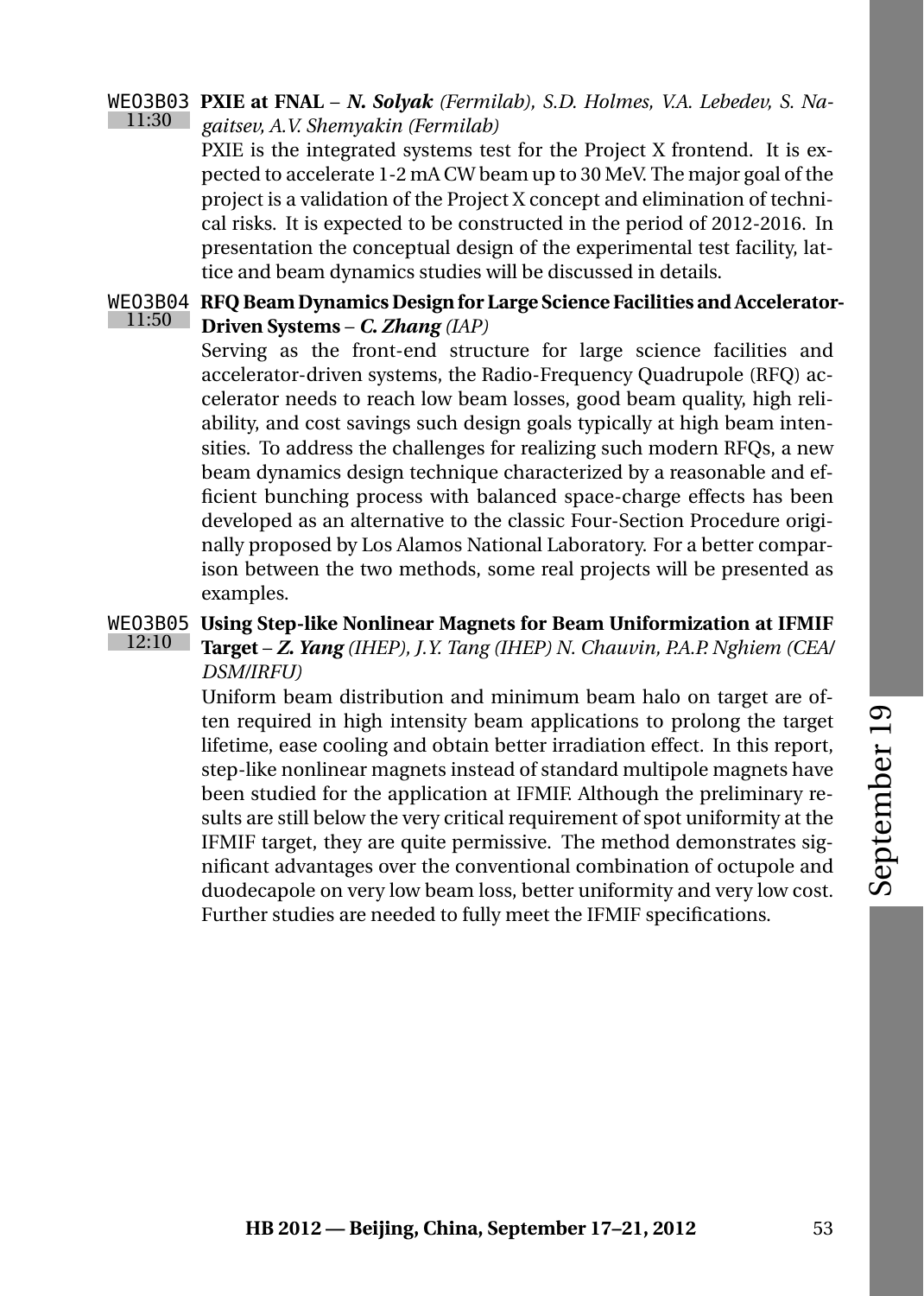19-Sep-12 14:00 – 16:30 Oral Ballroom

**WEO1C — Working Group-A**

**Chair:** J.A. Holmes (ORNL)

Beam Dynamics in High-intensity Circular Machines

WEO1C01 **Effect of Self-consistency on Periodic Resonance Crossing** – *G. Franchetti* 14:00 *(GSI)*

> <span id="page-73-2"></span>In high intensity bunched beams resonance crossing gives rise to emittance growth and beam loss. Both these effects build up after many synchrotron oscillations. Up to now long term modeling have relied on frozen models neglecting the physics of self-consistency. We address here this issue and present the state of the art of simulations also applied to the SIS100.

<span id="page-73-0"></span>14:20

WEO1C02 **Simulation and Measurement of Half Integer Resonance in Coasting Beams in the ISIS Ring, with a Summary of Some Related High Intensity Effects.** – *C.M. Warsop (STFC/RAL/ISIS), D.J. Adams, B. Jones, S.J. Payne, B.G. Pine, H. V. Smith, R.E. Williamson (STFC/RAL/ISIS)* ISIS is the spallation neutron source at the Rutherford Appleton Laboratory in the UK. Operation centres on a high intensity proton synchrotron, accelerating  $3 \cdot 10^{13}$  ppp from 70-800 MeV, at a repetition rate of 50 Hz. Present studies are looking at key aspects of high intensity behaviour with a view to increasing operational intensity, identifying optimal upgrade routes and understanding loss mechanisms. Of particular interest is the space charge limit imposed by half integer resonance: we present results from coasting beam experiments with the ISIS ring in storage ring mode, along with detailed 3D (ORBIT) simulations to help interpret observations. The methods for experimentally approaching resonance, and the implications on beam behaviour, measurement and interpretation are discussed. In addition, results from simpler 2D simulations and analytical models are used to help interpret expected beam loss and halo evolution. Plans and challenges for the measurement and understanding of this important beam loss mechanism are summarised, as are some closely related areas of high intensity work on ISIS.

<span id="page-73-1"></span>WEO1C03 **Longitudinal Beam Loss Studies of the CERN PS-to-SPS Transfer** – 14:40 *H. Timko (CERN), T. Argyropoulos, T. Bohl, H. Damerau, J. Esteban Muller, S. Hancock, E.N. Shaposhnikova (CERN)*

Bunch-to-bucket transfer between the Proton Synchrotron (PS) and the Super Proton Synchrotron (SPS) is required before beams can enter the Large Hadron Collider. The overall beam loss at this transfer is currently around 5-10 %, and is increased for higher intensities or larger longitudinal emittances. Previous attempts to reduce the losses with additional RF voltage from spare cavities in the PS were unsuccessful. In this paper, we modelled the complete PS flat-top bunch splitting and rotation manipulations, PS-to-SPS transfer, SPS flat bottom and acceleration ramp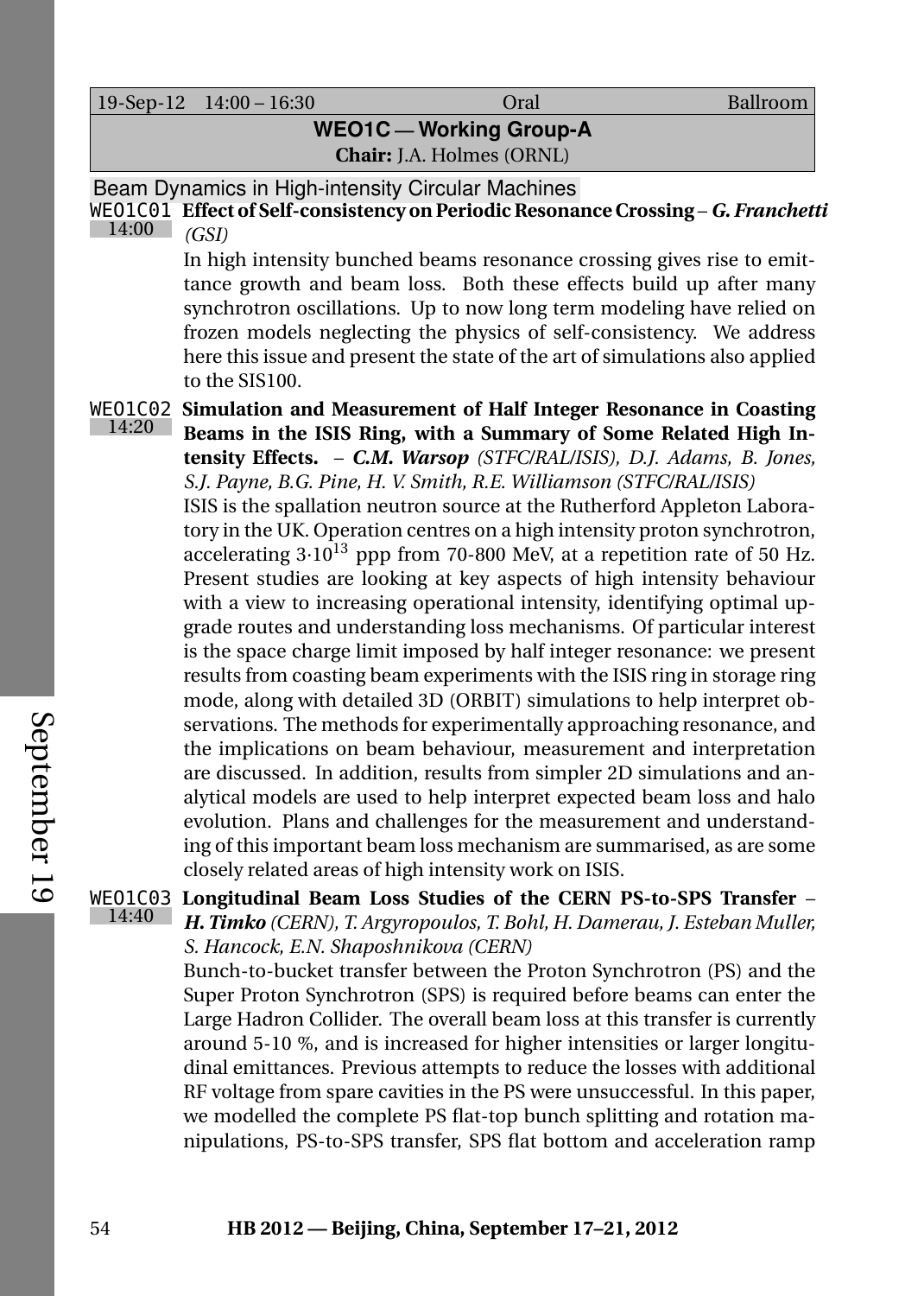using end-to-end simulations. Starting from the measured bunch distributions, the simulations provide an accurate insight into the problem and allow direct benchmarking with experiments. As a result, it was understood and confirmed by measurements that shorter bunches do not necessarily lead to better transmission. The particle distribution in longitudinal phase space at PS extraction should be optimised instead. A significant loss reduction of up to 50 % is expected from simulations; experimental studies are on-going to verify these theoretical findings.

#### <span id="page-74-1"></span>WEO1C04 **Acceleration of High-Intensity Protons in the J-PARC Synchrotrons** – 15:30 *M. Yoshii (KEK)*

The J-PARC consisting of the 181 MeV Linac, the 3GeV rapid cycling synchrotron (RCS) and the 50 GeV main synchrotron (MR), is the first high intensity proton synchrotron facility to use the high field gradient magnetic alloy (MA) loaded accelerating cavity. MA is a low-Q material. However, because of the high permeability and the high saturation magnetic flux density, the MA cores are the only materials to realize the required gradient. The MA loaded cavity can be considered as a stable passive load. No tuning control is necessary. 11 RF systems are installed in the RCS, and 8 RF systems in the MR. In addition, the RCS RF systems are operated in a dual harmonic mode to perform the acceleration and the longitudinal manipulation of the high intensity beam in the RCS available space. Beam loading compensation is an important issue. The feedforward method using the RF beam signals from the wall current monitor has been established. The J-PARC synchrotrons realize stable, reproducible and clean acceleration of high intensity protons. A transition-free lattice and a precise digital timing system asynchronous to the AC-line are the distinctive features, which enable this achievement.

#### <span id="page-74-0"></span>WEO1C05 **Longitudinal Space Charge Phenomena in an Intense Beam in a Ring** 15:50 – *R.A. Kishek (UMD), B.L. Beaudoin, D.W. Feldman, I. Haber, T.W. Koeth, Y. Mo (UMD)*

The University of Maryland Electron Ring (UMER) uses nonrelativistic, high-current electron beams to access the intense space charge dynamics applicable to hadron beams. The UMER beam parameters correspond to space charge incoherent tune shifts, at injection, in the range of 1-5.5 integers. Longitudinal induction focusing is used to counteract the space charge force at the edges of a long rectangular bunch, confining the beam for 100s of turns. We report on two recent findings: (1) The formation and propagation of solitons from large amplitude longitudinal perturbations, observed experimentally and reproduced in WARP simulations. (2) The evolution of a longitudinal multi-streaming instability when the space-charge force is allowed to lengthen the bunch ends. The expanding bunch ends fill the ring, interpenetrate, and wrap repeatedly, forming multiple streams at any one location, each with its unique ve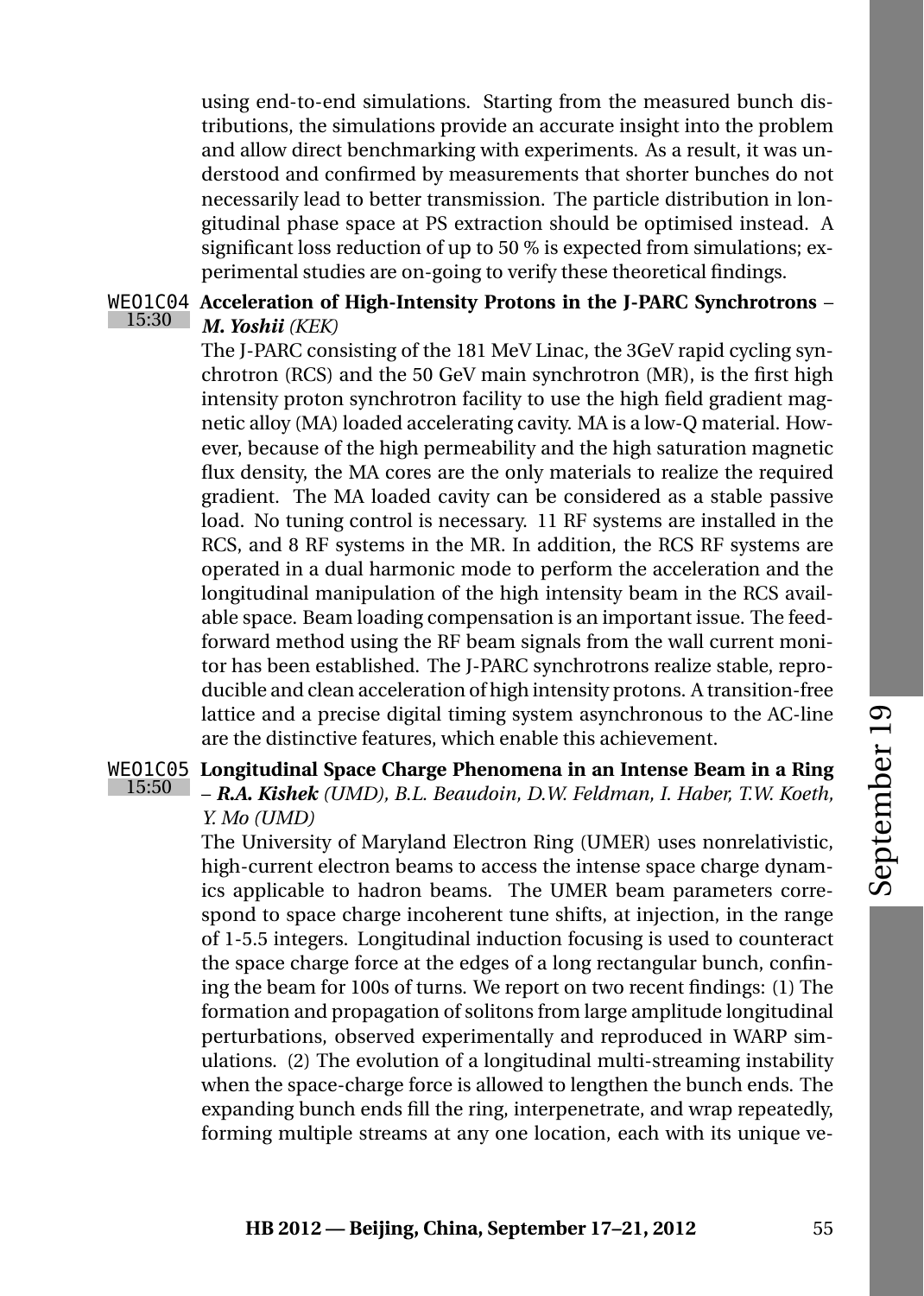locity. The resulting multi-stream instability is investigated over a wide range of beam currents and initial pulse lengths, and experimental observations are in good agreement with WARP simulations and an analytical theory that successfully predicts the onset of the instability.

<span id="page-75-0"></span>WEO1C06 **Measurement and Strong-Strong Simulations of Beam-Beam Effects in** 16:10 **LHC** – *S. Paret (LBNL), J. Qiang (LBNL) R. Alemany-Fernandez, R. Calaga, R. Giachino, W. Herr, D. Jacquet, G. Papotti, T. Pieloni, L. Ponce, M. Schaumann (CERN) R. Miyamoto (ESS)*

> Beam-beam effects play an important role for the beam dynamics in LHC. Due to the high beam quality, beam-beam parameters exceeding the nominal value multiple times have been achieved. These effects will still be more important for the High Luminosity LHC. Dedicated experiments have been carried out to investigate these effects in LHC targeting both at effects due to colliding bunches long-range interactions. Computer simulations provide additional insights into the beam dynamics under experimental conditions taking advantage of a full control of the beam parameters and of the fact that they can be run independently of the accelerator. Various experimental setups have been simulated with the code BeamBeam3D, employing a strong-strong collision model. In this talk, results of these simulations are compared to experimental observations.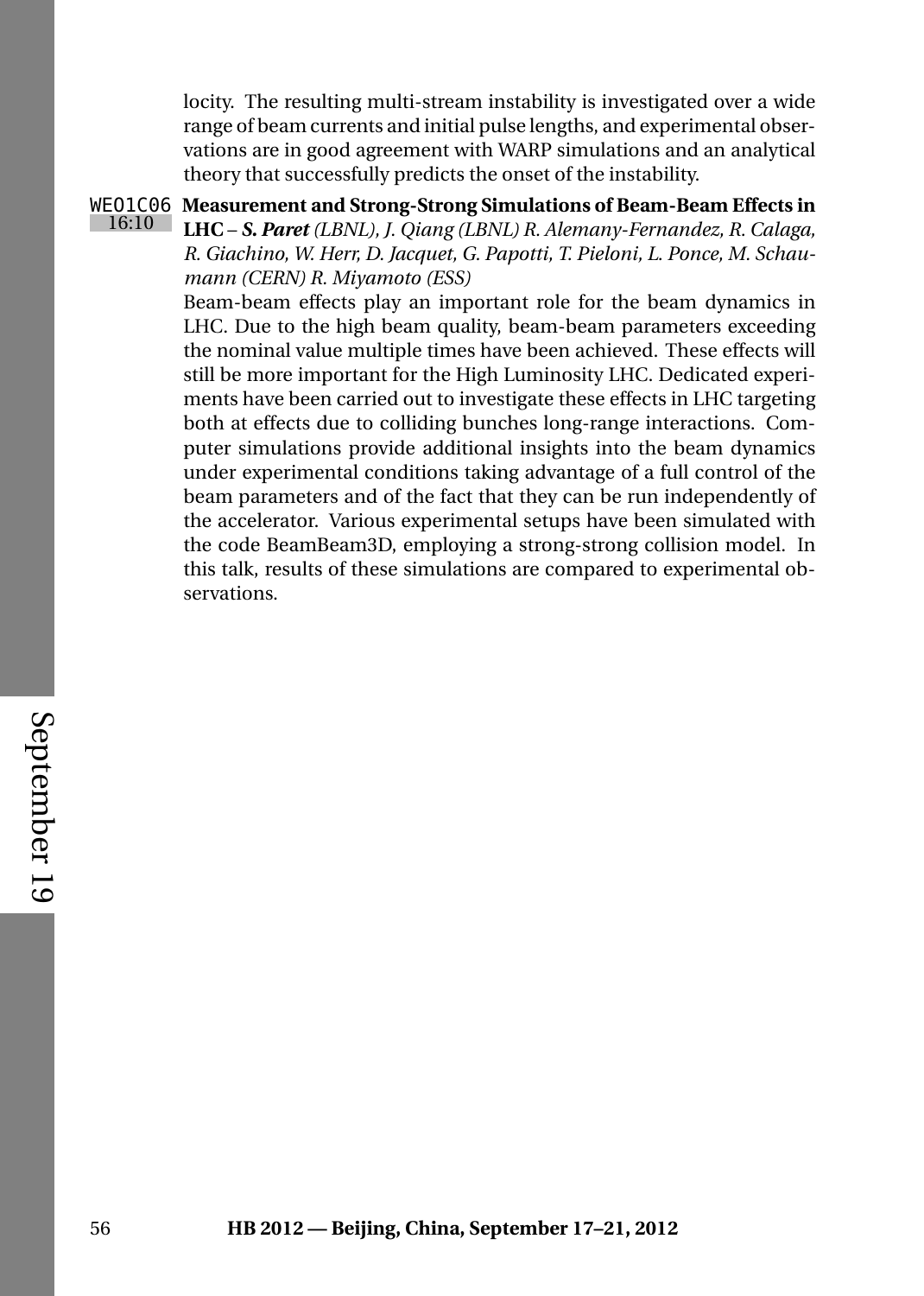### **WEO3C — Working Group-C Chair:** D. Li (LBNL) & N.V. Mokhov (FNAL)

Accelerator System Design, Injection, Extraction, Beam-material Interaction WEO3C01 **Injection and Stripping Foil Studies for a 180 MeV Injection Upgrade** 14:00 **at ISIS** – *B. Jones (STFC/RAL/ISIS), D.J. Adams, M.C. Hughes, S.J.S. Jago,*

<span id="page-76-0"></span>*B.G. Pine, H. V. Smith, C.M. Warsop, R.E. Williamson (STFC/RAL/ISIS)* ISIS is the pulsed neutron and muon source, at the Rutherford Appleton Laboratory in the UK. A mean beam power of 0.2 MW,  $3 \cdot 10^{13}$  protons per pulse, is delivered to target via a 70 MeV H– linac and an 800 MeV proton synchrotron at 50 Hz. Current upgrade studies at ISIS are focussed on a new 180 MeV injector which could increase intensity in the ring toward the 0.5 MW regime. This paper summarises studies of the injection process and designs for a new injection system. Benchmarked longitudinal and transverse beam dynamics simulations are used to optimise injection at 180 MeV. Detailed particle tracking through magnetic models of the injection region including stripping foil interactions are presented.

#### <span id="page-76-1"></span>WEO3C02 **Collimation of Ion Beams** – *I. Strašík (GSI) O. Boine-Frankenheim* 14:20 *(TEMF, TU Darmstadt)*

The SIS 100 synchrotron as part of the FAIR project at GSI will accelerate various beam species from proton to uranium. An important issue is to minimize uncontrolled beam losses using a collimation system. An application of the two-stage collimation concept, well established for proton accelerators, is considered for the fully-stripped ion beams. The twostage system consists of a primary collimator (a scattering foil) and secondary collimators (bulky absorbers). The main tasks of this study are:

- to specify beam optics of the system,
- to calculate dependence of the scattering angle in the foil on the projectile species,
- to investigate importance of the inelastic nuclear interaction in the foil and
- to calculate dependence of the collimation efficiency on the projectile species.

A concept for the collimation of partially-stripped ions is based on the stripping of remaining electrons and deflecting using a beam optical element towards a dump location. Residual activation and radiation damage issues of collimator materials are also being studied at GSI. Experimental results from irradiation of carbon-based materials by heavy ions are presented.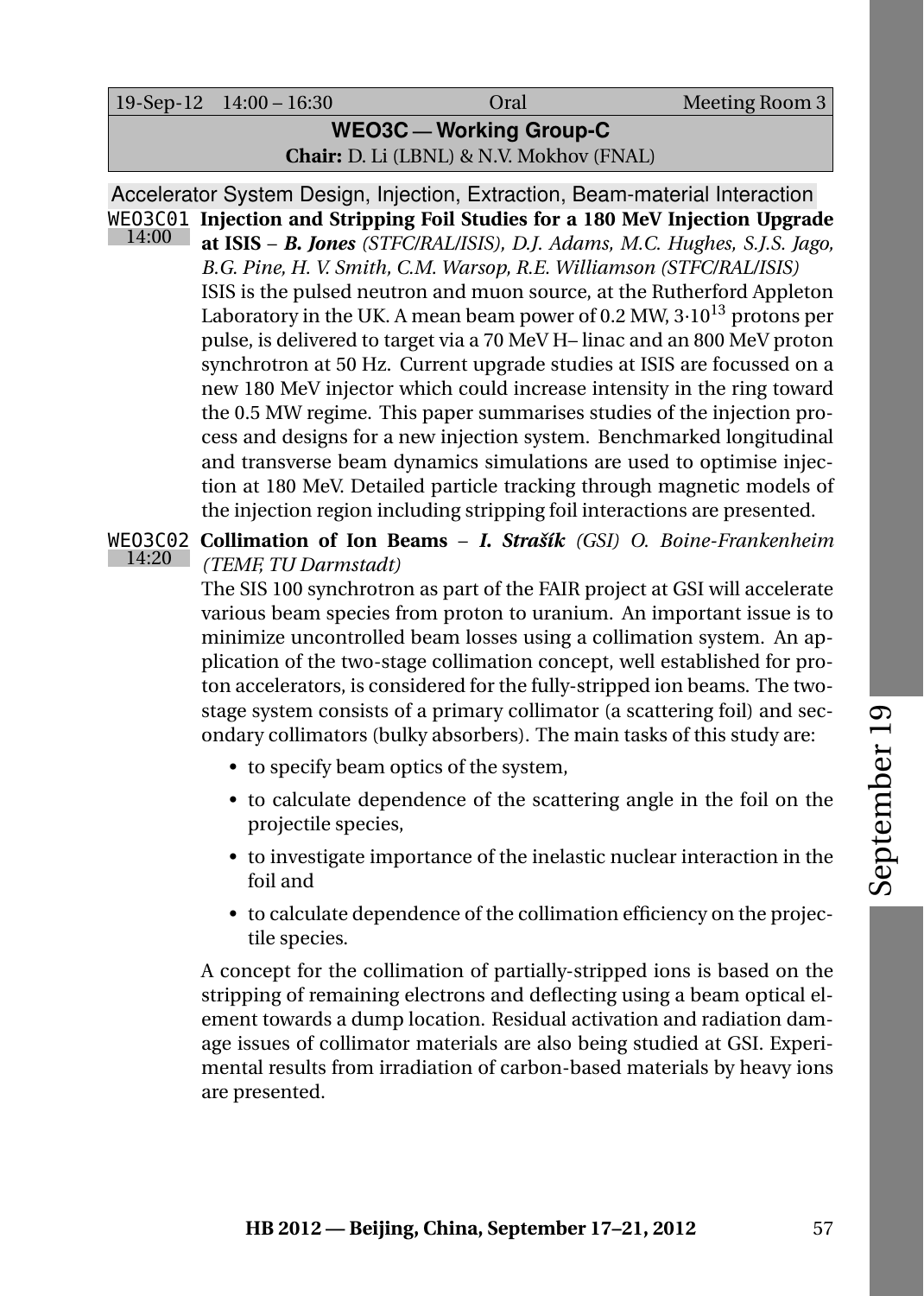#### <span id="page-77-1"></span>WEO3C03 **Beam Halo Dynamics and Control with Hollow Electron Beams** – 14:40 *G. Stancari (Fermilab)*

Experimental measurements of beam halo population and diffusion dynamics with collimator scans are reviewed. The concept of halo control with a hollow electron beam collimator, its demonstration at the Tevatron, and its possible applications at the LHC are discussed.

15:30

<span id="page-77-0"></span>WEO3C04 **Long Baseline Neutrino Experiment (LBNE) Target Material Radiation Damage Studies Using Energetic Protons of the Brookhaven Linear Isotope Production (BLIP) Facility** – *N. Simos (BNL) P. Hurh, N.V. Mokhov (Fermilab)*

> One of the future multi-MW accelerators is the LBNE Experiment where Fermilab plans to produce a beam of neutrinos with a 2.3 MW proton beam as part of a suite of experiments associated with ProjectX. Specifically, the LBNE Neutrino Beam Facility aims for a  $2^+$  MW, 60-120 GeV pulsed,high intensity proton beam produced in the ProjectX accelerator intercepted by a low Z solid target to facilitate the production of low energy neutrinos. The multi-MW level LBNE proton beam will be characterized by intensities of the order of  $1.6 \cdot 10^{+14}$  p/pulse,  $\sigma_{\text{radius}}$  of 1.5-3.5 mm and a 9.8 *µ*s pulse length. These parameters are expected to push many target materials to their limit thus making the target design very challenging. Recent experience from operating high intensity beams on targets have indicated that several critical design issues exist namely thermal shock,heat removal, radiation damage,radiation accelerated corrosion effects,and residual radiation within the target envelope. A series of experimental studies on radiation damage and thermal shock response conducted at BNL and focusing on low-Z materials have unraveled potential issues regarding the damageability from energetic particle beams which may differ significantly from thermal reactor experience. Irradiation damage results for low-Z materials associated with the LBNE and other high power experiments will be presented.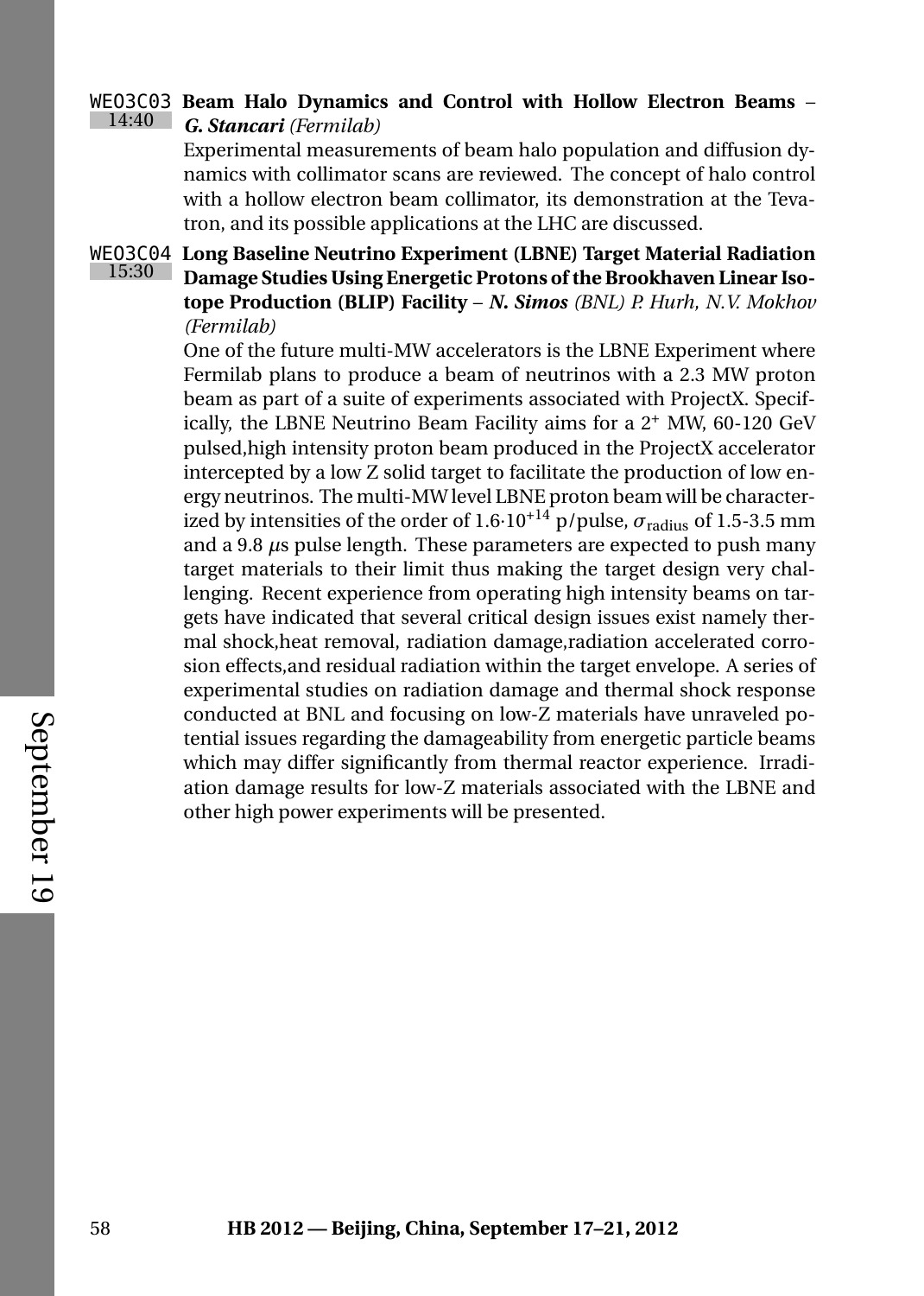#### <span id="page-78-0"></span>WEO3C05 **Radiation Effect Modeling at Intensity Frontier: Status and Uncertain-**15:50 **ties** – *N.V. Mokhov (Fermilab)*

The next generation of accelerators for Mega-Watt proton, electron and heavy-ion beams, such as Project X, ESS and FAIR projects, puts unprecedented requirements on the predictive power and accuracy of the codes used to simulate particle interactions with accelerator components and targets. Status of the codes used by the community is described in the following categories: particle and nuclide production, electromagnetic interactions, instantaneous, transient and accumulated energy deposition effects, radiation damage and radiation shielding. Uncertainties in the code predictions are estimated in each of these categories. The needs for further code developments and for experimental data are identified.

#### <span id="page-78-1"></span>WEO3C06 **Understanding Ion Induced Radiation Damage in Target Materials** – 16:10 *M. Tomut, C. Trautmann (GSI)*

Successful operation of next generations of radioactive beam facilities depends on the target survival in conditions of intense radiation field and thermo-mechanical solicitations induced by the driving ion beam. Material property degradation due to ion- beam induced damage will limit target lifetime, either by affecting target performance or, by reducing the material resilience. Similar problems are faced by beam protection elements at LHC. Understanding the mechanism of radiation damage induced by ion beam in these materials provides valuable knowledge for lifetime prediction and for the efforts to mitigate performance degradation. On their way through the target material, energetic heavy ions induce a trail of ionizations and excitations, resulting in formation of ion tracks consisting of complex defect structures. We give a review on the ion-induced damage creation in high power target materials, on the structural and thermo-mechanical property degradation and on their recovery in high temperature irradiation experiments.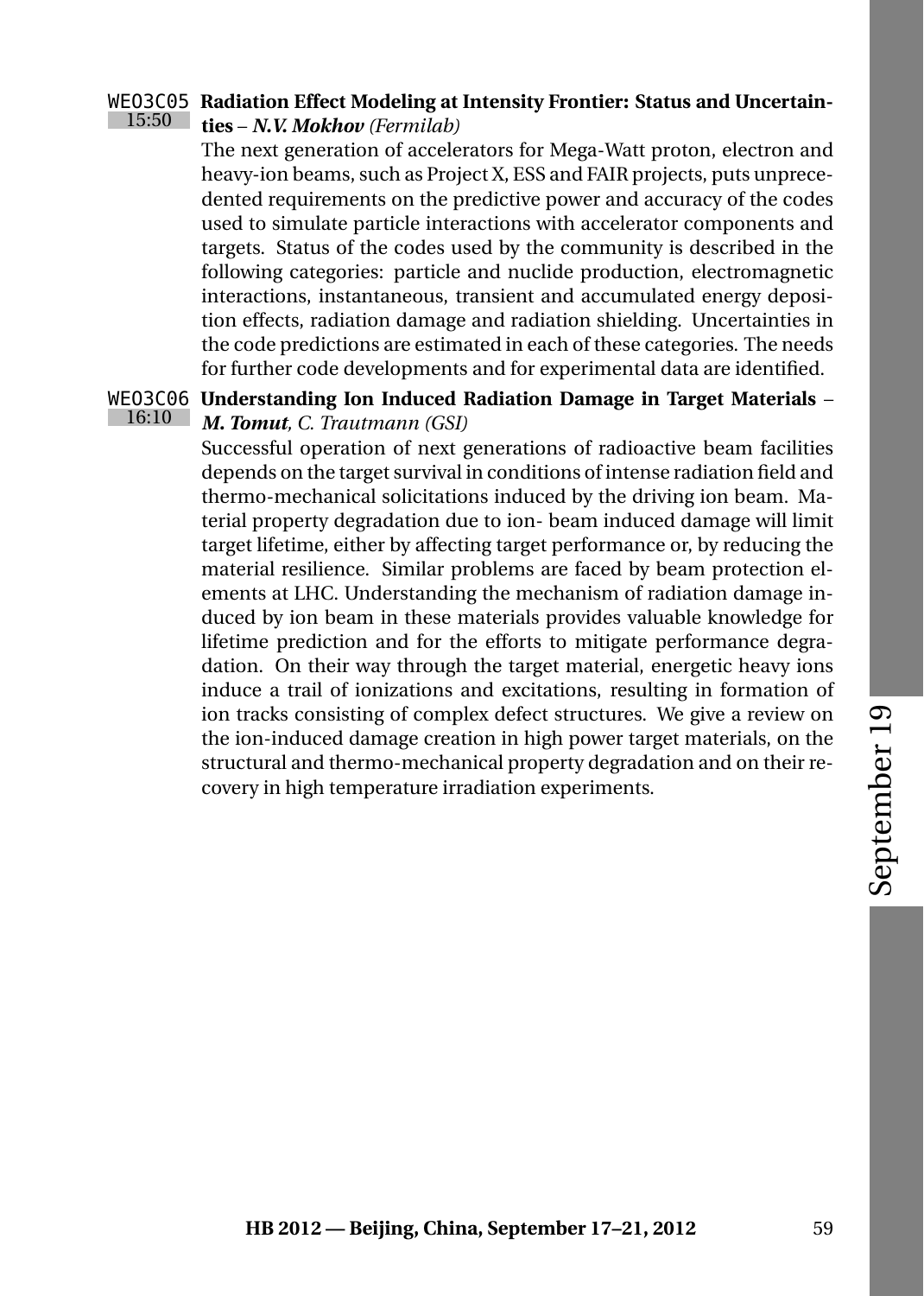20-Sep-12 09:00 – 10:20 Oral Ballroom

# **THO1A — Working Group-A Chair:** G. Franchetti (GSI)

Beam Dynamics in High-intensity Circular Machines

THO1A01 **Beam-Beam Effects in RHIC** – *Y. Luo (BNL), W. Fischer, C. Montag,* 09:00 *S.M. White (BNL)*

> <span id="page-79-0"></span>In this article we will review the beam-beam effects in the Relativistic Heavy Ion Collider (RHIC). We will cover the experimental observations, beam-beam simulation techniques and results, and head-on beam-beam compensation with electron lenses. The next luminosity goal in the RHIC polarized proton operation is to double the luminosity with a higher proton bunch intensity. After the upgrade, the beam-beam parameter will reach 0.03. Head-on beam-beam compensation is aimed to reduce the beam-beam tune spread and non-linear beam-beam resonance driving terms.

<span id="page-79-1"></span>THO1A02 **Effects of Magnetic Field Tracking Errors and Space Charge on Beam** 09:20 **Dynamics at CSNS/RCS** – *S.Y. Xu (IHEP), N. Wang, S. Wang (IHEP)*

The China Spallation Neutron Source (CSNS) is an accelerator-based facility. It operates at 25 Hz repetition rate with an design beam power of 100 kW. CSNS consists of a 1.6-GeV Rapid Cycling Synchrotron (RCS) and a 80-MeV linac. The lattice of the CSNS/RCS is triplet based fourfold structure. The preferred working points of CSNS/RCS are (4.86, 4.78) which can avoid the major low-order structure resonances. But because of the chromatic tune shift, space-charge incoherent tune shift and the tune shift caused by magnetic field tracking errors between the quadrupoles and the dipoles, some structure resonances are unavoidable. The chromaticity, space charge effects and magnetic field tracking errors can also induce beta function distortion, and influence the transverse acceptance and the collimation efficiency of the collimation system. In this paper we show results of space-charge simulations introducing magnetic field tracking errors and discuss the combined effects of chromaticity, magnetic field tracking errors and space charge on the beam dynamics for CSNS/RCS.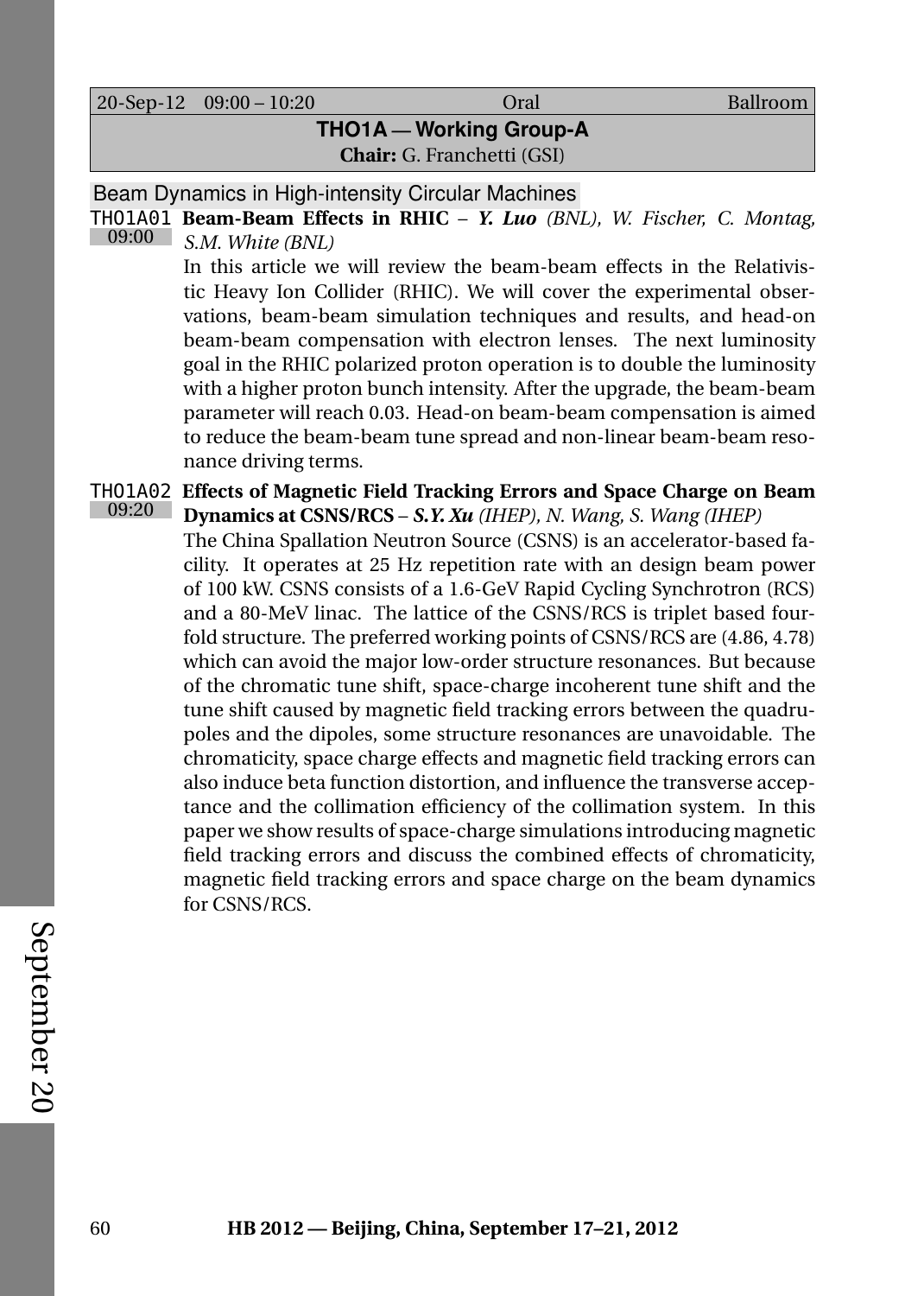#### <span id="page-80-0"></span>THO1A03 **Dual-Harmonic Acceleration Studies at CSNS RCS** – *J.F. Chen (IHEP),* 09:40 *J.Y. Tang, X. Zhang (IHEP)*

Dual harmonic acceleration is proposed to alleviate the space charge effects in the RCS (Rapid Cycling Synchrotron) at the upgrading stages of the CSNS (China Spallation Neutron Source). Different dual harmonic acceleration schemes have been studied by using a self-made parameter calculation code - RAMADH and the simulation code - ORBIT. Both complete and partial coverage of the dual harmonic RF system along the acceleration have been considered. The injection by combining beam chopping and off-momentum is used in the macro-particle tracking simulations by ORBIT. In addition, a new idea that unlocks the RF frequency and the magnetic field in the injection period is found very useful in obtaining a good longitudinal painting.

<span id="page-80-1"></span>THO1A04 **High Intensity Longitudinal Dynamics Studies for an ISIS Injection Up-**10:00 **grade** – *R.E. Williamson (STFC/RAL/ISIS), C.M. Warsop (STFC/RAL/ISIS)* ISIS is the world's most productive pulsed neutron and muon source, at the Rutherford Appleton Laboratory in the UK. Operation is centred on a loss-limited 50 Hz proton synchrotron which accelerates  $3 \cdot 10^{13}$  protons per pulse from 70 MeV to 800 MeV, delivering a mean beam power of 0.2 MW. Recent upgrade studies at ISIS have centred on a new 180 MeV linac for injection into the existing ring offering the possibility of beam powers in the 0.5 MW regime through reduction in space charge and optimized injection. A central and critical aspect of such an upgrade is the longitudinal dynamics including beam stability, associated RF parameters, space charge levels and stringent requirements on beam loss. This paper outlines possible longitudinal injection schemes for the injection upgrade meeting key design requirements such as minimising halo, bunching factor and satisfying the Keil-Schnell-Boussard (KSB) stability criterion throughout acceleration. Details of simulation models including calculation of KSB are given together with associated assumptions. Latest results from studies to understand and confirm stability limits on ISIS via simulation and experiment are presented.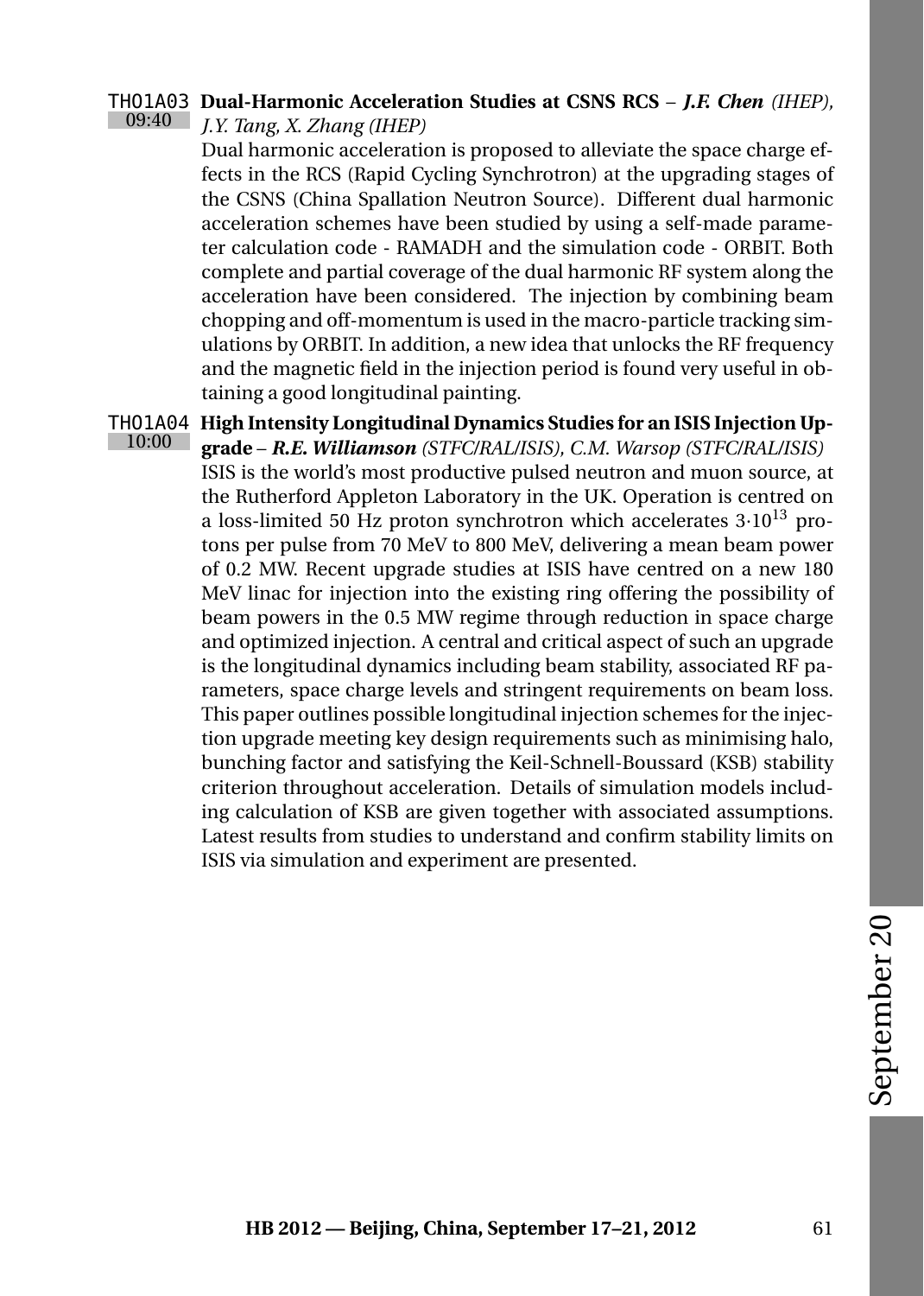20-Sep-12 09:00 – 10:20 Oral Meeting Room 3

**THO3A — Working Group-B Chair:** I. Hofmann (GSI)

Beam Dynamics in High-intensity Linacs

#### THO3A01 **High Intensity Aspects of J-PARC Linac, Including Re-commissioning** 09:00 **After Earthquake** – *M. Ikegami (KEK)*

<span id="page-81-1"></span>We had a massive earthquake in March 2011, which forced us to shutdown J-PARC accelerators for nearly nine months due to its resultant damages. After significant restoration effort, we resumed the beam operation of J-PARC linac in December 2011 and user operation in January 2012. Subsequently, we restored the same beam power as just before the earthquake in March 2012. In the course of the beam commissioning after the earthquake, we have experienced beam losses which were not observed before the earthquake. We discuss the experimentally observed beam losses and its comparison with particle simulations.

<span id="page-81-0"></span>THO3A02 **Beam Dynamics of China ADS Linac** – *Z. Li (Private Address) P. Cheng,* 09:20 *H. Geng, Z. Guo, C. Meng, B. Sun, J.Y. Tang, F. Yan (IHEP)*

An ADS study program is approved by Chinese Academy of Sciences at 2011, which aims to design and built an ADS demonstration facility with the capability of more than 1000 MW thermal power within the following 25 years. The 15 MW driver accelerator will be designed and constructed by the Institute of High Energy Physics (IHEP) and Institute of Modern Physics (IMP) of China Academy of Sciences. This linac is characterized by the 1.5 GeV energy, 10 mA current and CW operation. It is composed by two parallel 10 MeV injectors and a main linac integrated with fault tolerance design. The superconducting acceleration structures are employed except the RFQ. The general considerations and the beam dynamics design of the driver accelerator will be presented.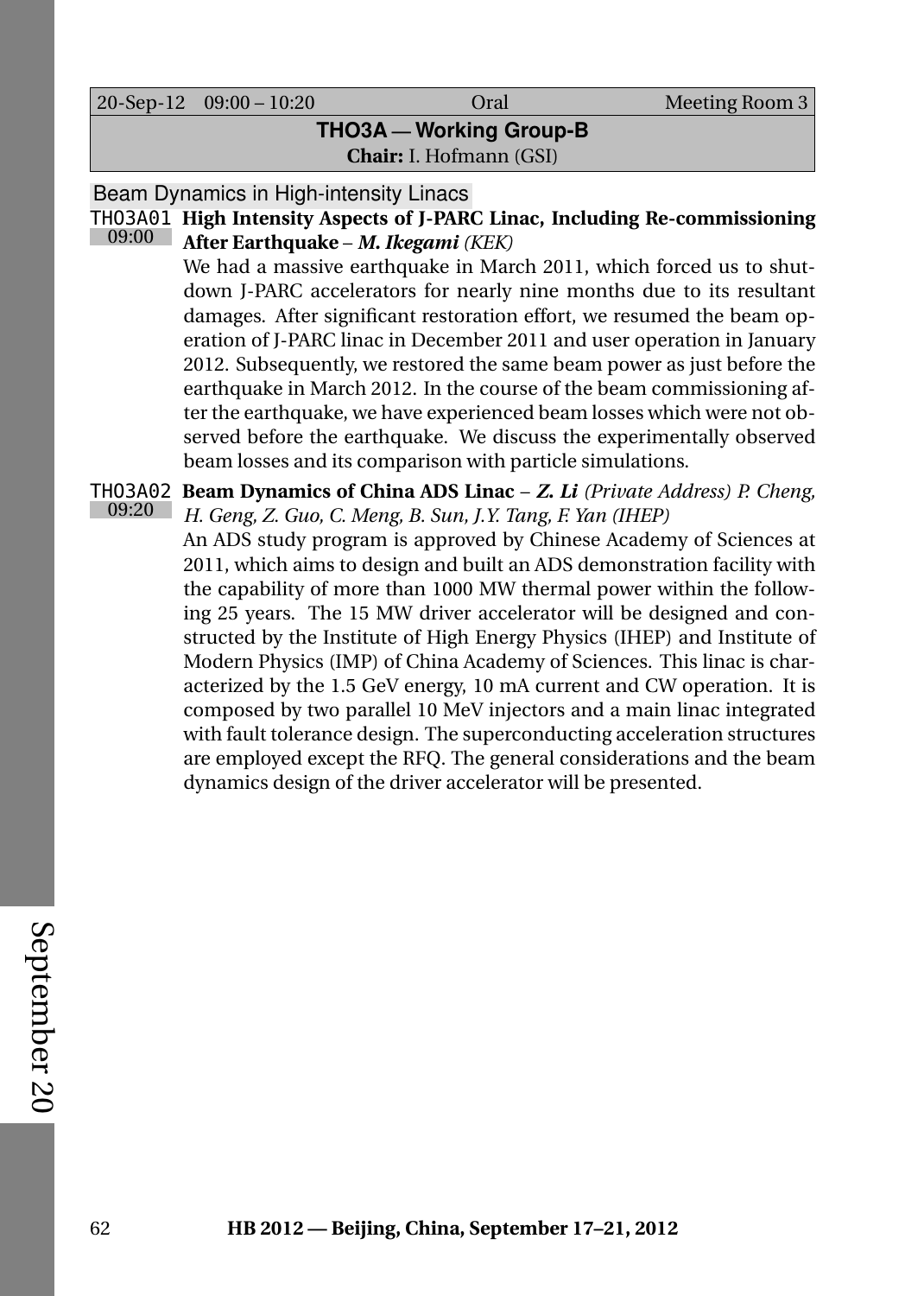#### <span id="page-82-1"></span>THO3A03 **Simulations and Measurements in High Intensity LEBT with Space** 09:40 **Charge Compensation** – *N. Chauvin (CEA/IRFU) O. Delferrière, R. Gobin, P.A.P. Nghiem, D. Uriot (CEA/DSM/IRFU) R.D. Duperrier (ESS)*

Over the last years, the interest of the international scientific community for high power accelerators in the megawatt range has been increasing. One of the major challenges is to extract and transport the beam while minimizing the emittance growth in the Low Energy Beam Transport line (LEBT). Consequently, it is crucial to perform precise simulations and cautious design of LEBT. In particular, the beam dynamics calculations have to take into account not only the space charge effects but also the space charge compensation of the beam induced by ionization of the residual gas. The code SOLMAXP has been developed in CEA-Saclay to perform self-consistent calculations taking into account space charge compensation. Extensive beam dynamics simulations have been done with this code to design the IFMIF LEBT (Deuteron beam of 125 mA at 100 keV, cw). The commissioning of the IFMIF injector started a few months ago and emmittance measurements of  $H^+$  and  $D^+$  beams have been done. The first experimental results will be presented and compared to simulation.

#### <span id="page-82-0"></span>THO3A04 **Definition of the Beam Halo and its Consequences** – *P.A.P. Nghiem (CEA/* 10:00 *DSM/IRFU), N. Chauvin, D. Uriot (CEA/DSM/IRFU) W. Simeoni (CEA/*

### *IRFU)*

In high-intensity accelerators, much attention is paid to the beam halo: formation, growth interaction with the beam core, etc. Indeed, beam losses, a critical issue for those high-power accelerators, directly depend on the beam halo behaviour. But in the presence of very strong spacecharge forces, the beam distribution takes very different shapes along the accelerator, often very far from any regular distributions, with very varied halo extensions. The difficulty is then to find a general definition of the halo capable of describing any distribution type. This paper proposes a definition of the beam halo, studies its consequences and compares it to the most usual ones.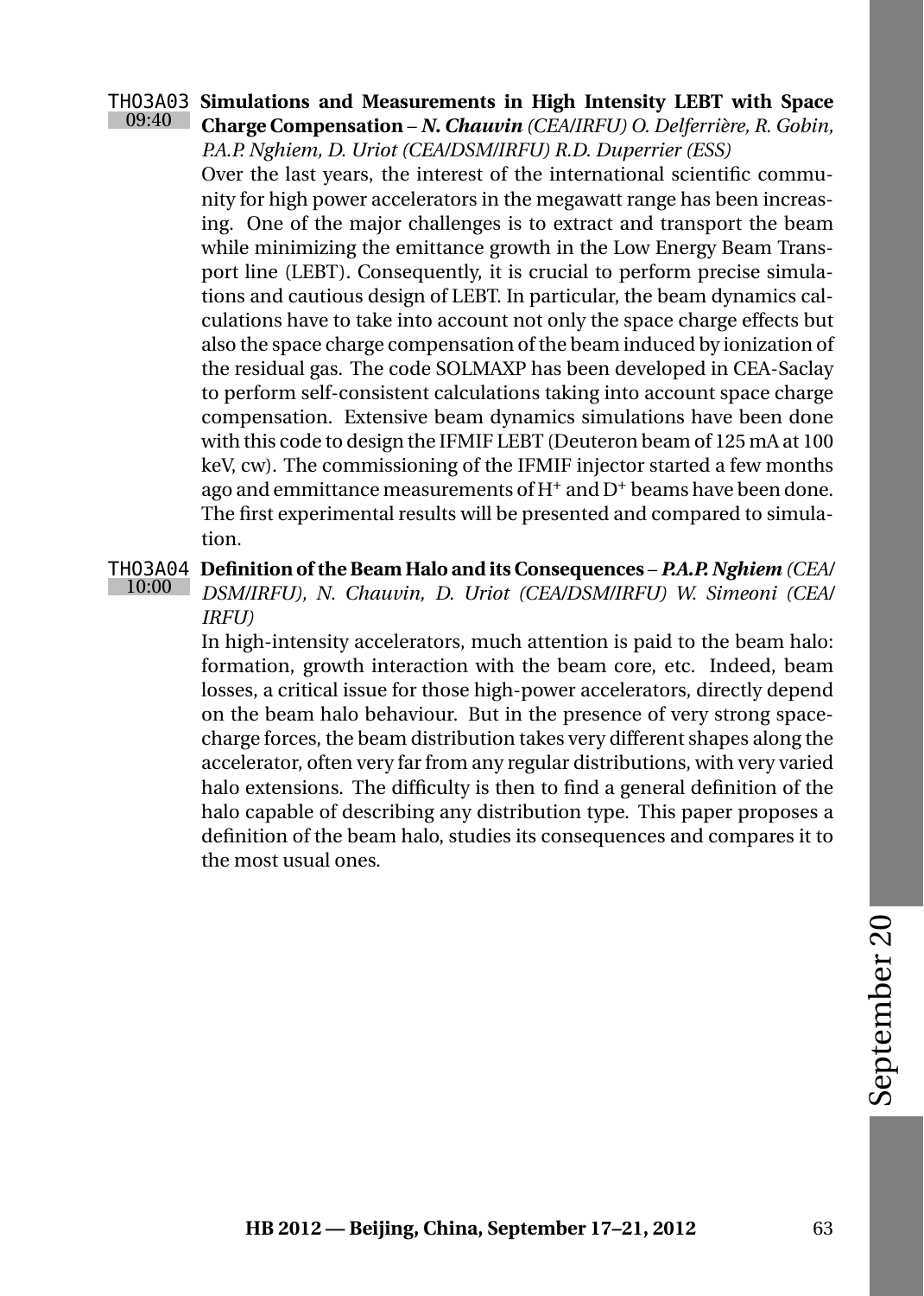20-Sep-12 10:50 – 12:30 Oral Ballroom

# **THO1B — Working Group-A Chair:** G. Franchetti (GSI)

Beam Dynamics in High-intensity Circular Machines

THO1B01 **A Quest for a Superior Ion Beam for a High Luminosity Electron-Ion** 10:50 **Collider** – *Y. Zhang (JLAB)*

> <span id="page-83-2"></span>The high luminosity goal of MEIC, the envisioned medium energy ringring electron-ion collider at Jefferson Lab, is achieved through the implementation of a design concept based on high bunch repetition rate colliding beams with a crab crossing. Recently at Jefferson Lab, an ion injector and storage ring complex has been designed for delivering a required ion beam of superior qualities characterized by ultra short bunch length and ultra small emittance. Such ion beams are possible due to advantages of the high bunch repetition rate, ultra small bunch charges, and multi-staged beam cooling. This paper will present highlights of the design of this ion complex and the scheme of ion beam formation. We then present the staged beam cooling scheme followed by a discussion on its critical role in the ion beam formation process. We further will present the design concept of a medium energy electron cooler for the ion collider ring utilizing two advanced accelerator technologies, namely, ERL and circulator ring. Lastly we will present a recent proposal of a test facility based on the JLab FEL driver ERL for a technology demonstration of this medium energy ERL circulator cooler concept.

<span id="page-83-1"></span>THO1B02 **Test of Optical Stochastic Cooling in Fermilab** – *V.A. Lebedev (Fermilab)* 11:10 A new 150 MeV electron storage ring is planned to be build in Fermilab. The construction of new machine pursues two goals a test of highly nonlinear integrable optics and a test of optical stochastic cooling (OSC). This paper discusses details of OSC arrangements and choice of major parameters of the cooling scheme. At the first step the cooling will be achieved without optical amplifier. It should introduce the damping rates of about 1 order of magnitudes higher than the cooling rates due to synchrotron radiation. Similar scheme looks as a promising technique for the LHC luminosity upgrade. Its details are also discussed.

<span id="page-83-0"></span>THO1B03 **Measurement of Optics Errors and Space Charge Effect** – *K. Ohmi(KEK),* 11:30 *Y. Sato, J. Takano (KEK) S. Hatakeyama (JAEA/J-PARC)* Beta function and x-y coupling are measured using turn-by-turn monitor system in J-PARC MR. Errors of the optics parameters induce to undesirable resonances due to lattice nonlinear magnets and space charge force. We estimate the resonance strength and the degradation of emittance growth and beam loss.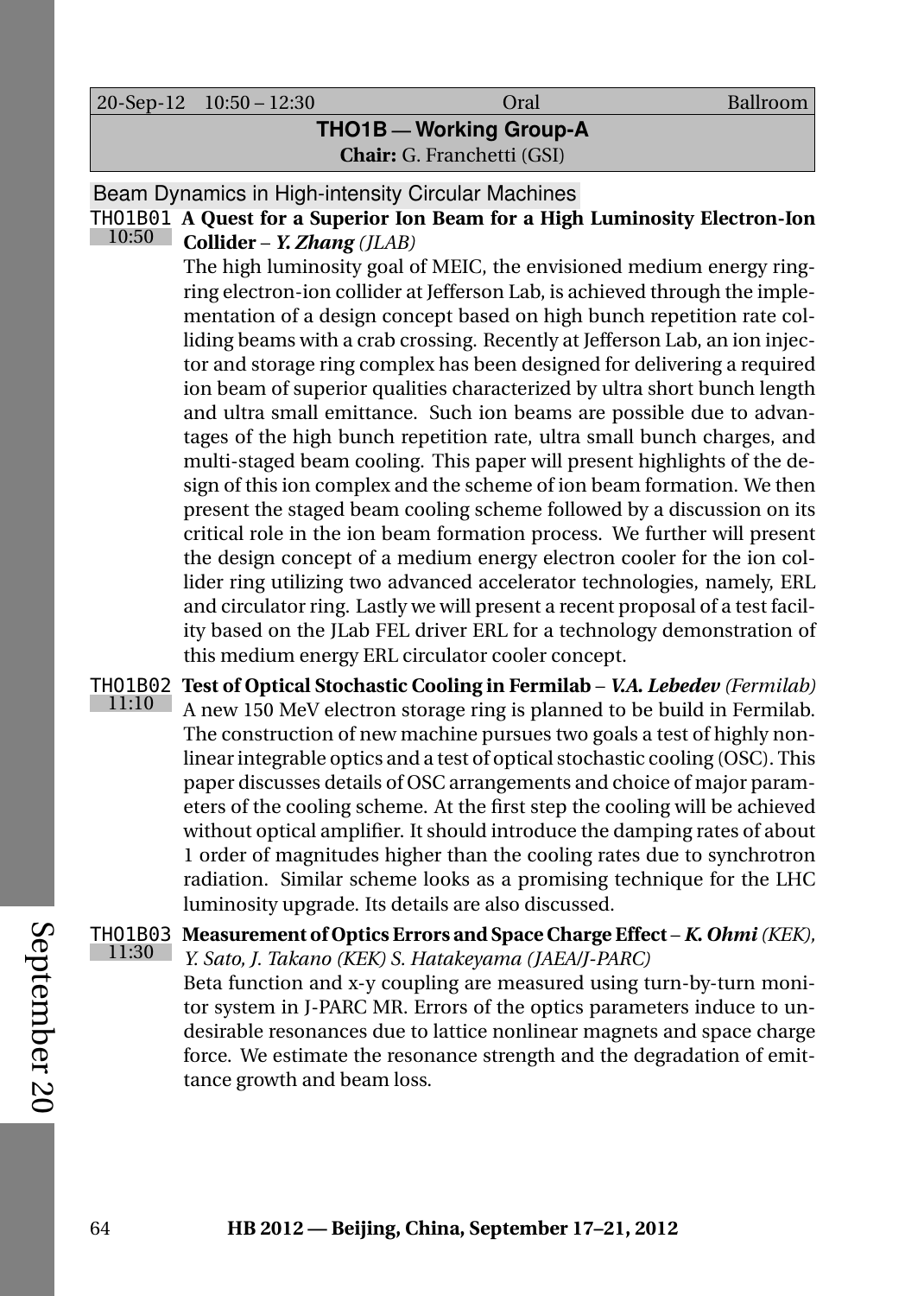#### <span id="page-84-0"></span>THO1B04 **Space Charge Effects in the NICA Collider Rings** – *O.S. Kozlov (JINR),* 11:50 *S.A. Kostromin, I.N. Meshkov, A.O. Sidorin, A.V. Smirnov, G.V. Trubnikov (JINR) A.V. Eliseev (JINR/VBLHEP) T. Katayama (GSI)*

Accelerator complex NICA, developed at JINR, will provide an ion-ion  $(Au^{79+})$  collisions at energies of 1-4.5 GeV/u, as well as experiments on collisions of polarized proton-proton and deuteron-deuteron beams. The calculations of the optical properties of superconducting collider rings have been aimed to create appropriate conditions for the collisions of beams and obtaining the required luminosity parameters in the working range of energies. The collider characteristics and the beam dynamics have been worked out mainly for ion-ion mode of the complex. The main effects limiting luminosity are the space charge dominating at the range of 1-3 GeV/u and the intrabeam scattering dominating for 3-4.5 GeV/u beams. Application of both electron and stochastic cooling methods is essential feature of the project. That allows us to suppress these effects in the corresponding energy ranges.

#### <span id="page-84-1"></span>THO1B05 **Broad-band Transverse Feedback Against e-cloud or TMCI: Plan and** 12:10 **Status** – *C.H. Rivetta (SLAC)*

The feedback control of intra-bunch instabilities driven by electronclouds or strong head-tail coupling (Transverse mode coupled instabilities, TMCI) requires bandwidth sufficient to sense the vertical position and apply multiple corrections within a nanosecond-scale bunch. These requirements impose challenges and limits in the design and implementation of the feedback system. To develop the feedback control prototype, different research areas have been pursed to model and identify the bunch dynamics, design the feedback control and implement the Giga-Hertz bandwidth hardware. This paper presents those R&D lines and reports on the progress as it stands today. It presents preliminary results of feedback systems stabilizing the transverse intra-bunch motion, based on macro-particle simulation codes (CMAD / HeadTail) and measurement results of the beam motion when it is driven by particular excitation signals.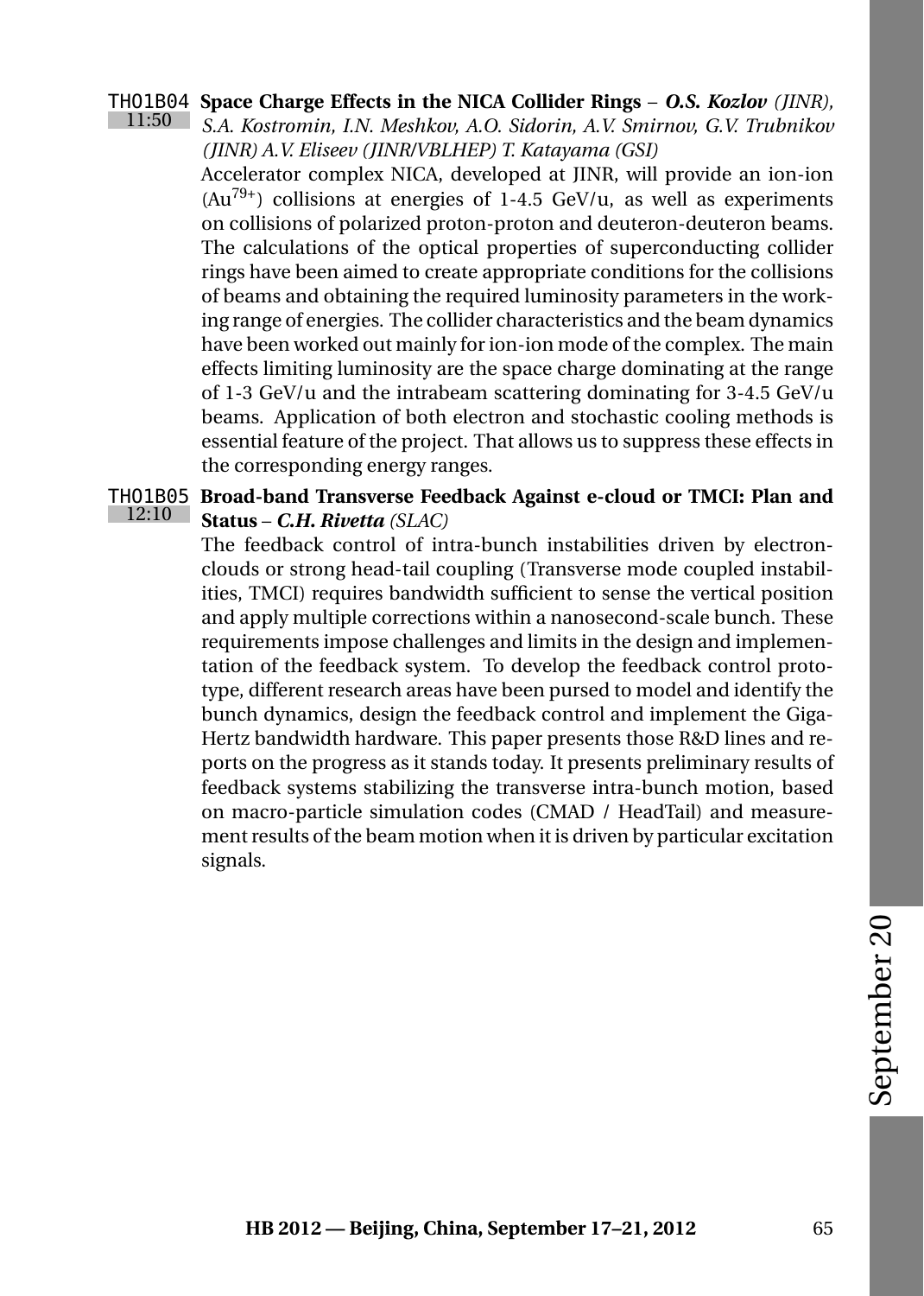20-Sep-12 10:50 – 12:30 Oral Meeting Room 3

## **THO3B — Working Group-C Chair:** D. Li (LBNL)

Accelerator System Design, Injection, Extraction, Beam-material Interaction THO3B01 **Proton Beam Inter-Bunch Extinction and Extinction Monitoring for** 10:50 **the Mu2e Experiment** – *E. Prebys (Fermilab)*

> <span id="page-85-2"></span>The goal of the Mu2e experiment at Fermilab will be the search for the conversion of a muon into an electron in the field of a nucleus, with a precision roughly four orders of magnitude better than the current limit. The experiment requires a beam consisting of short (∼200 ns FW) bunches of protons are separated by roughly 1.5 microseconds. Because the most significant backgrounds are prompt with respect to the arrival of the protons, out of time beam must be suppressed at a level of at least  $10^{-10}$  relative to in time beam. The removal of out of time beam is known as "extinction". This talk will discuss the likely sources of out of time beam and the steps we plan to take to remove it. In addition, the plan for monitoring the extinction level will be presented.

<span id="page-85-0"></span>THO3B02 **SRF Technology Challenge and Development** – *A. Facco (INFN/LNL)*

11:10 SRF technology in particle accelerators is in continuous evolution, providing a large variety of high gradient- low loss resonators with large apertures, suitable for many different beam current and energy regimes. Recent development was aiming not only at highest gradient and Q but also at improving field quality, reliability and cost reduction for large production. The SRF R&D effort, once concentrated mostly in the high energy electron machines, is increasingly focused to heavy ion linacs, energy recovery linacs and also to cavities for special applications. A concise overview of the present state of the art will be given.

#### <span id="page-85-1"></span>THO3B03 **SRF Cavity Research for Project X** – *R.D. Kephart (Fermilab)* 11:30

Project X is a new SRF linac based multi-MW class proton source proposed for construction at Fermilab. It consists of a 3 MW, 1 mA CW H-SRF linac that feeds an intensity frontier Physics program and a 3-8 GeV pulsed linac that accelerates ∼5% of the output of the CW linac to 8 GeV for injection into the Fermilab Main Injector synchrotron resulting in an additional 2 MW of beam power at 60-120 GeV in support of a world class long baseline neutrino program. The project has chosen operating frequencies that are sub-harmonics of 1.3 GHz and is developing 6 separate cavity designs for acceleration of H- particles with various velocities. An R&D program is in progress to develop these cavities; the associated cryomodules; and the required fabrication and test infrastructure. A status and progress report on this R&D program will be presented.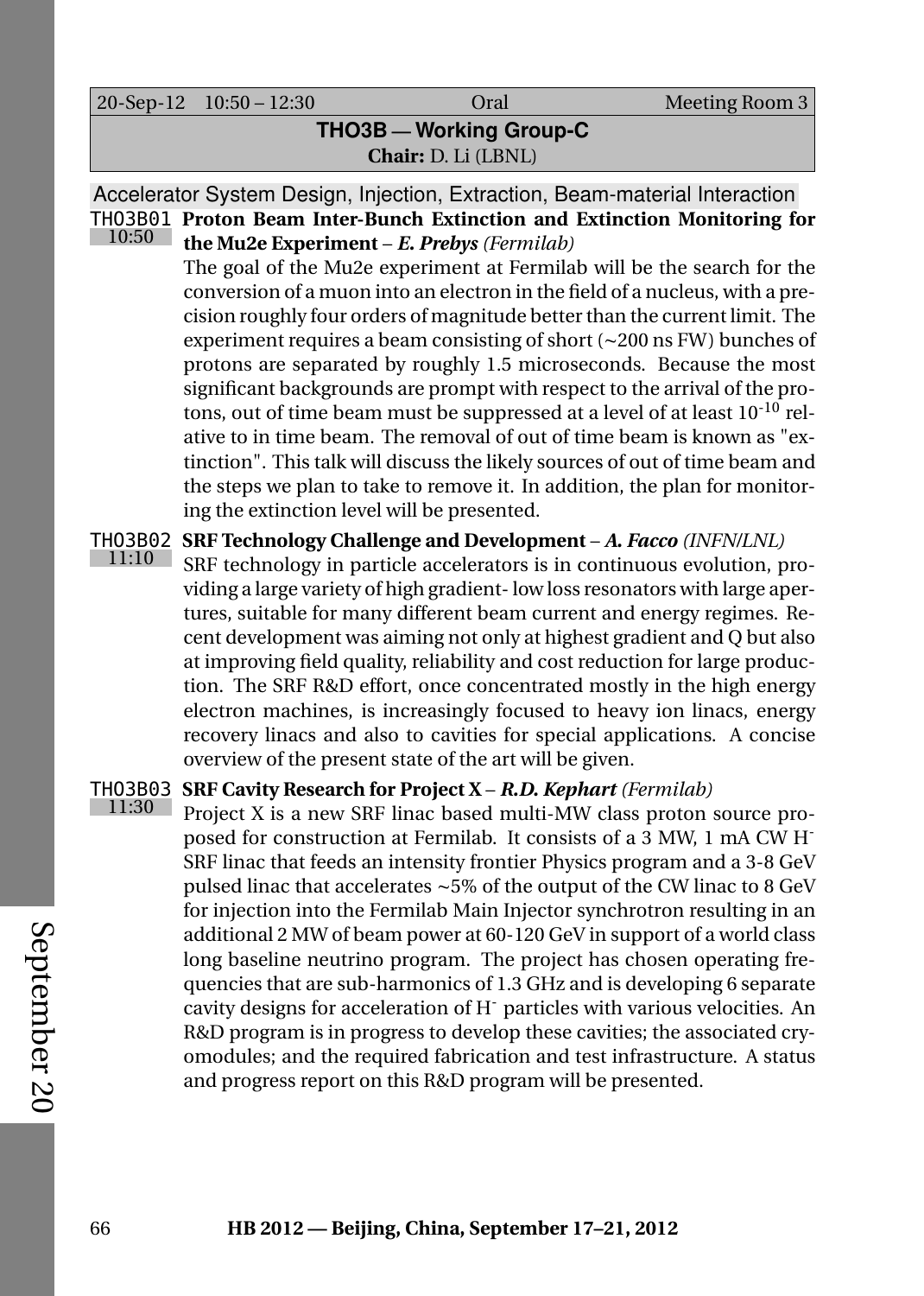#### <span id="page-86-0"></span>THO3B04 **Beam Dynamics Studies of H- Beam Chopping in a LEBT for Project X** 11:50

– *Q. Ji (LBNL), D.P. Grote, A.R. Lambert, D. Li, T. Schenkel, J.W. Staples (LBNL)*

Project X is proposed as a high intensity proton facility at Fermilab to support a world-leading program in neutrino and flavor physics over the next several decades. The front-end consists of an H-ion source, lowenergy beam transport (LEBT), and 162.5 MHz CW Radio-Frequency-Quadrupole (RFQ) accelerator. The LEBT design, currently under study at LBNL, would comprise two solenoids, a dipole magnet and a chopper. The LEBT chopper is designed to achieve 1 MHz beam chopping of a partially neutralized 30 keV, 5 mA H- beam. Preliminary simulation studies show that chopping the beam before the second solenoid is more efficient in terms of chopper bias voltages. However, the space charge neutralization will be lost along the beam after the chopper and through the second solenoid. A beam dynamics study, using WARP 3D (a Particle-incell simulation code), has been carried out to investigate both the timedependence of the partial neutralization in the segment after the chopper, as well as the beam stability and emittance growth. Benchmark experiments are ongoing and simulation and experimental results will be presented in this Workshop.

#### <span id="page-86-1"></span>THO3B05 **Intense High Charge State Heavy Ion Beam Production for the Ad-**12:10 **vanced Accelerators** – *L.T. Sun (IMP)*

Modern advanced heavy ion beam accelerators have strong needs for either dc or pulsed intense high charge state heavy ion beams, such as dc beams for FRIB project, SPIRAL2 project, HIRFL/IMP facility, RIBF/ RIKEN facility ect, and pulsed beams for RHIC, LHC, FAIR project. After decades' development, only several typical ion sources have found their applications in these accelerators, i.e. ECR ion source, EBIS and LIS or Laser Ion Source. This paper will give a general review of the advantages and limitations of the three types of ion sources. The latest development and performance for the three types of ion sources will be presented.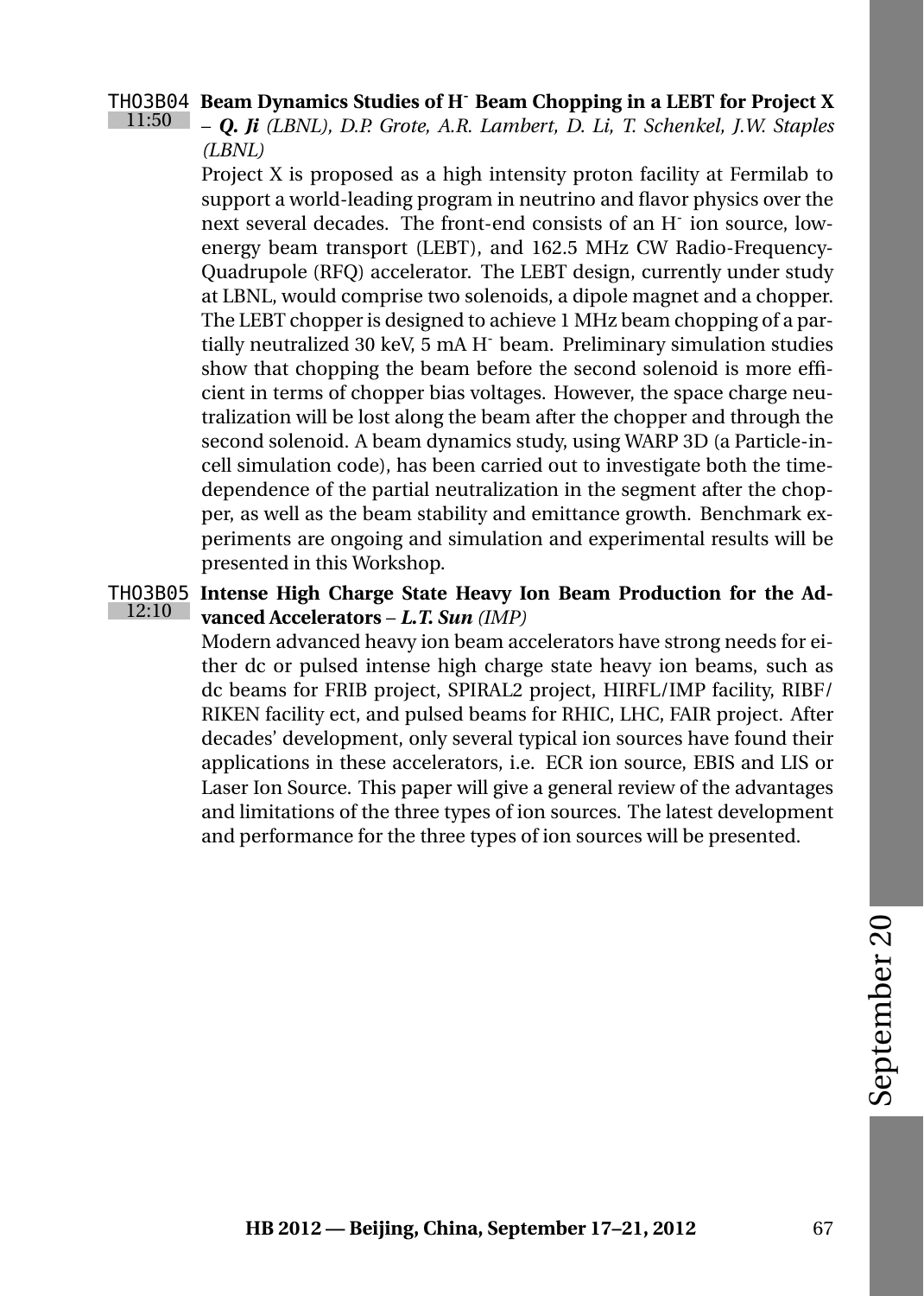20-Sep-12 14:00 – 16:30 Oral Ballroom

### **THO1C — Working Group-D Chair:** M.A. Plum (LANL)

Commissioning, Operations and Performance

<span id="page-87-1"></span>THO1C01 **High Intensity Operation and Controlling Beam Losses in a Cyclotron** 14:00 **Based Accelerator** – *M. Seidel (PSI), J. Grillenberger, A.C. Mezger (PSI)* This presentation discusses aspects of high intensity operation in PSI's cyclotron based proton accelerator (HIPA). Major beam loss mechanisms and tuning methods to minimize losses are presented. Concept and optimization of low loss beam extraction from a cyclotron are described. Collimators are used to localize beam losses and activation. Activation levels of accelerator components are shown. An overview on instrumentation for loss monitoring and prevention of failure situations is given. Other relevant aspects include the beam trip statistics and grid to beam power conversion efficiency.

<span id="page-87-0"></span>THO1C02 **Beam Loss Control in the ISIS Accelerator Facility** – *D.J. Adams (STFC/* 14:20 *RAL/ISIS), B. Jones, S.J. Payne, B.G. Pine, H. V. Smith, C.M. Warsop, R.E. Williamson (STFC/RAL/ISIS)*

The ISIS spallation neutron and muon source has been in operation since 1984. The accelerator complex consists of an H<sup>-</sup> ion source, RFQ, 70 MeV linac, 800 MeV proton synchrotron and associated beam lines. The facility currently delivers ∼2.8·10<sup>13</sup> protons per pulse at 50 Hz, splitting the pulses 40/10 between two neutron target stations. High intensity performance and operation are dominated by the need to control beam loss, which is key to sustainable machine operation and hands on maintenance. Beam loss measurement systems on ISIS are described, along with typical operational levels. The dominant beam loss in the facility occurs in the synchrotron due to high intensity effects during the H<sup>-</sup> injection and longitudinal trapping processes. These losses are localised in a single superperiod using a beam collector system. Emittance growth during acceleration also drives extraction and beam transport loss at 800 MeV. Measurements, simulation and correction systems for these processes are discussed, as are the implications for further intensity upgrades.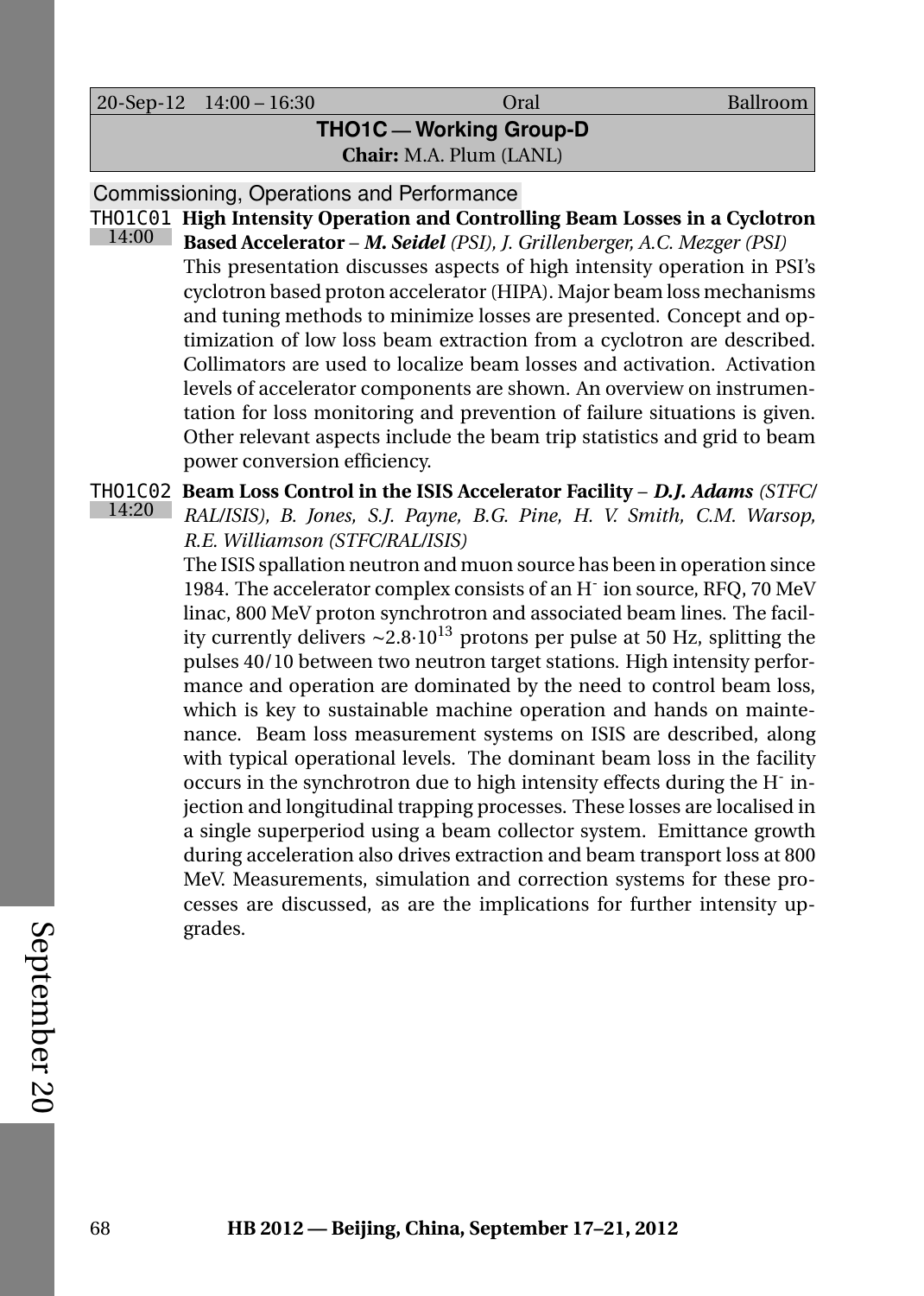#### <span id="page-88-2"></span>THO1C03 **Collimation Experience at the LHC** – *S. Redaelli (CERN)* 14:40

The collimation system of the Large Hadron Collider (LHC) consists of 100 movable collimators that are used in all machine phases, from injection to collisions. A multi-stage cleaning protects the machine against regular and abnormal betatron and momentum beam losses. The system has also a crucial role in the passive machine protection and in the luminosity performance in terms of  $\beta^*$  reach, limited by triplet magnet aperture constraints. The system provided record cleaning inefficiencies in cold magnets below a few 0.0001 and enabled ooperating at  $\beta^*$  of 60 cm with total stored energies up to 130 MJ at 4 TeV. The collimation experience at the LHC and the achieved system performance are reviewed.

#### <span id="page-88-0"></span>THO1C04 **Performances and Future Plans of the LHC RF** – *P. Baudrenghien* 15:30 *(CERN), T. Mastoridis (CERN)*

The ramp-up of the LHC operation has been exceptionally fast: from the first acceleration of a single bunch at nominal intensity  $(1.1 \cdot E11 p)$  to 3.5 TeV/c on May 2010, to the accumulation of 11 fb-1 integrated luminosity two years later (June 2012). On the RF side this was made possible by a few key design choices and several developments, that allow reliable LHC operation with 0.35 A DC beam at 4 TeV/c (1380 bunches at 50 ns spacing,  $1.5 \cdot 10^{11}$  p per bunch). This paper reviews the RF design and presents its performance. Plans are also outlined that would allow operation with 25 ns bunch spacing (doubling the beam current) and even increased bunch intensity with the target of above 1A DC current per beam, without big modification to the existing RF power system.

<span id="page-88-1"></span>THO1C05 **Status and Beam Commissioning Plan of PEFP 100-MeV Proton Linac** 15:50 – *J.-H. Jang (KAERI), S. Cha, Y.-S. Cho, D.I. Kim, H.S. Kim, H.-J. Kwon, Y.M. Li, B.-S. Park, J.Y. Ryu, K.T. Seol, Y.-G. Song, S.P. Yun (KAERI)* The proton engineering frontier project (PEFP) is developing a 100 MeV proton linac which consists of a 50 keV injector, a 3 MeV RFQ (radio frequency quadrupole), and a 100 MeV DTL (drift tube linac). The installation of the linac was finished on March this year. The other elements including the high power RF components will be installed after completing the other part of the accelerator building. The beam commissioning is scheduled at the end of this year. This work summarized the status of the PEFP linac development and the beam commissioning plan.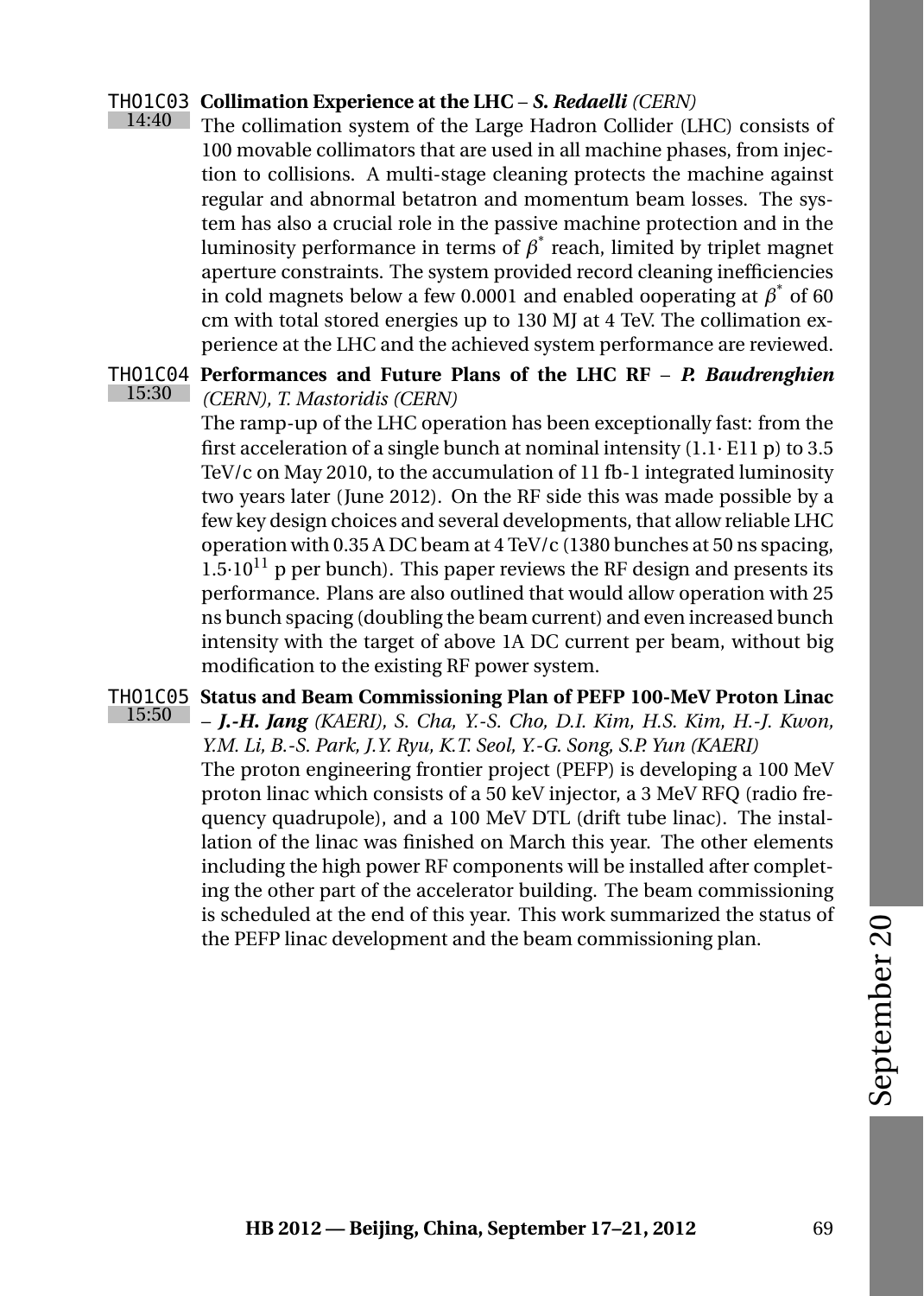### <span id="page-89-0"></span>THO1C06 **Recent Commissioning of High-Intensity Proton Beams in J-PARC** 16:10 **Main Ring** – *Y. Sato (KEK), K. Hara, Y. Hashimoto, Y. Hori, S. Igarashi, K. Ishii, N. Kamikubota, T. Koseki, K. Niki, K. Ohmi, C. Ohmori, M. Okada, M. Shimamoto, M.J. Shirakata, T. Sugimoto, J. Takano, M. Tejima, T. Toyama, M. Uota, S. Yamada, N. Yamamoto (KEK) S. Hatakeyama, H. Hotchi, F. Tamura (JAEA/J-PARC) S. Nakamura, K. Satou (J-PARC, KEK*

*& JAEA)*

J-PARC main ring (MR) provides high power proton beams of 200 kW to the neutrino experiment. Beam losses were well managed within capacity of collimation system. Since this beam power was achieved by shortening the repetition rate, following tunings had been applied in order to reduce the beam losses, such as improvement of tune flatness, chromaticity correction, upgrades of injection kickers, dynamic bunch-bybunch feed-back to suppress transverse oscillation, beam loading compensation using feed-forward technique, and balancing the collimators of MR and the injection beam transport line. The dynamic bunch-bybunch feed-back was effective to reduce the beam losses to one-tenth during injection and beginning of acceleration. With the beam loading compensation, impedance seen by the beam was significantly reduced, longitudinal oscillations were damped, and the beam power was increased over 5% without increasing the beam losses. Monitors were upgraded to find time structure and location of the beam losses, even in first several turns after each injection. In this presentation these commissioning procedures and beam dynamics simulations are shown, and our upgrade plan is discussed.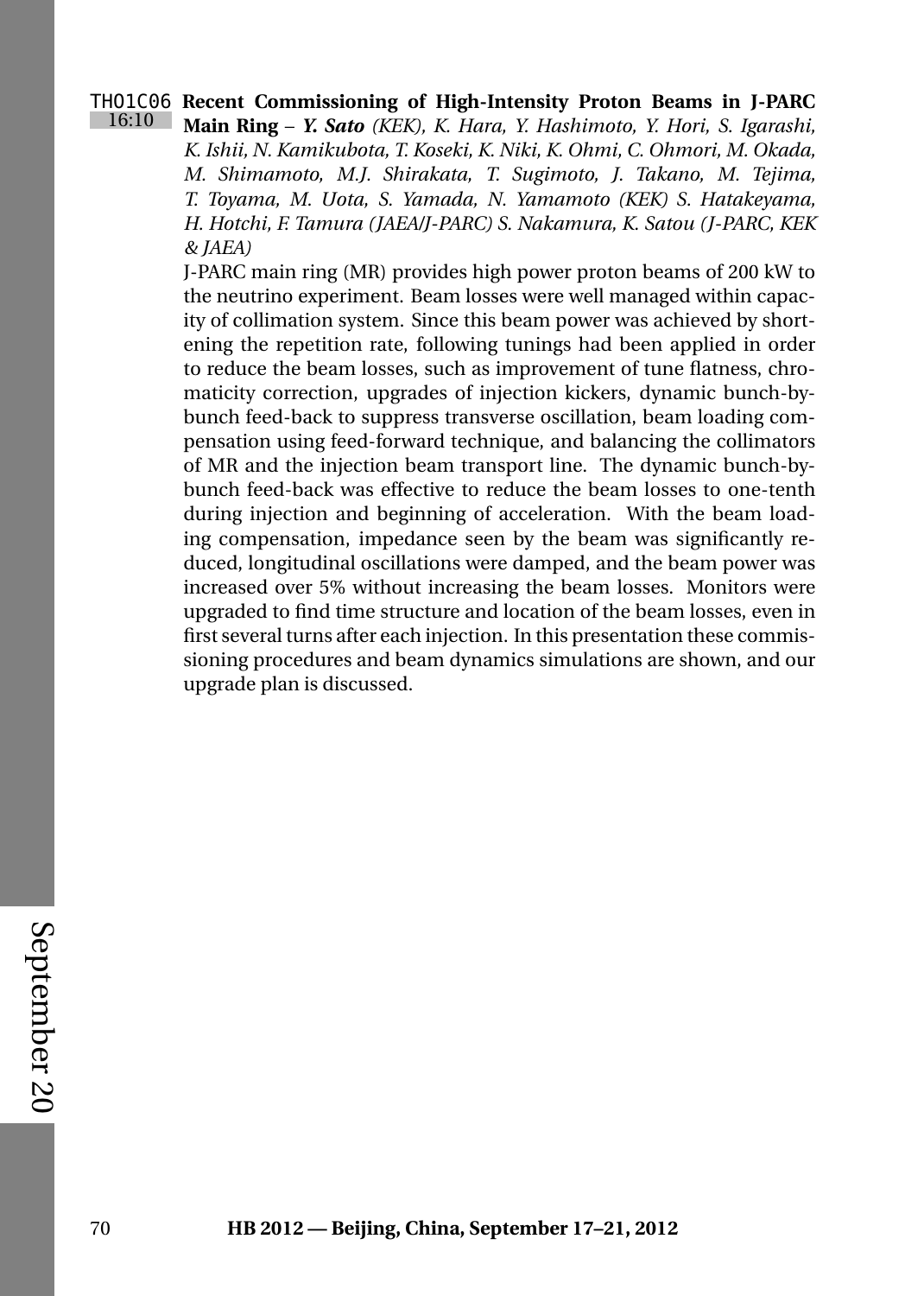20-Sep-12 14:00 – 16:30 Oral Meeting Room 3

**THO3C — Working Group-E**

<span id="page-90-0"></span>**Chair:** V.E. Scarpine (Fermilab) & N. Hayashi (J-PARC)

Beam Diagnostics and Instrumentation for High-intensity Beam

THO3C01 **Optical Transition Radiation for Non-relativistic Ion Beams** – *B. Walasek-*14:00 *Höhne (GSI), C.A. Andre, F. Becker, P. Forck, A. Reiter, M. Schwickert, R. Singh (GSI) A.H. Lumpkin (Fermilab)*

In this contribution, recent results of Optical Transition Radiation (OTR) measurements with a non-relativistic heavy-ion beam will be presented. This feasibility study was prompted by previous measurements and the theoretical estimation of expected signal strengths for the GSI linear accelerator UNILAC. For this experiment, an 11.4 MeV/u Uranium beam was chosen to investigate OTR signal from several target materials and to evaluate the working regime for the used experimental setup. The OTR light was either observed directly with an Image Intensified CCD camera (ICCD) or indirectly via a spectrometer for wavelength resolved data. A moveable stripping foil allowed measurements with two different ion charge states. The theoretical q2 dependency of the OTR process predicts a six-fold increase in light yield which was confirmed experimentally. Obtained OTR beam profiles were compered to SEM-Grid data. Moreover, ICCD gating feature, as well as the emitted light spectrum ruled out contribution of any background sources with longer emission time constant e.g. blackbody radiation.

#### <span id="page-90-1"></span>THO3C02 **Momentum Spread Determination of Linac Beams Using Incoher-** $14:20$ **ent Components of the Bunch Signals** – *P. Kowina (GSI), P. Forck, M. Schwickert (GSI) F. Caspers (CERN)*

Measurements of the momentum spread of the beam particles are of great importance when optimizing linac settings for high current operation with controlled longitudinal phase space occupation. A new method of momentum spread determination was tested at the GSI heavy ion linear accelerator UNILAC. The method is based on an analysis of incoherent components of the bunch signal. A significant enhancement of the signal-to-noise ratio was achieved by means of a resonant pick-up of pill-box shape. Spectra were analyzed on the 36th harmonics of the linac rf-frequency, i.e. at 1.3 GHz. Thus, the contribution of coherent components in the frequency spectrum of the bunched beam, e.g. due to common mode, was significantly damped. Fast digital processing and gating synchronized to the bunch train allowed for a drastic reduction of the measurement time and, additionally, suppressed noise signals in the frequency spectrum. This contribution describes the measurement setup and discusses first results obtained with heavy ion beams.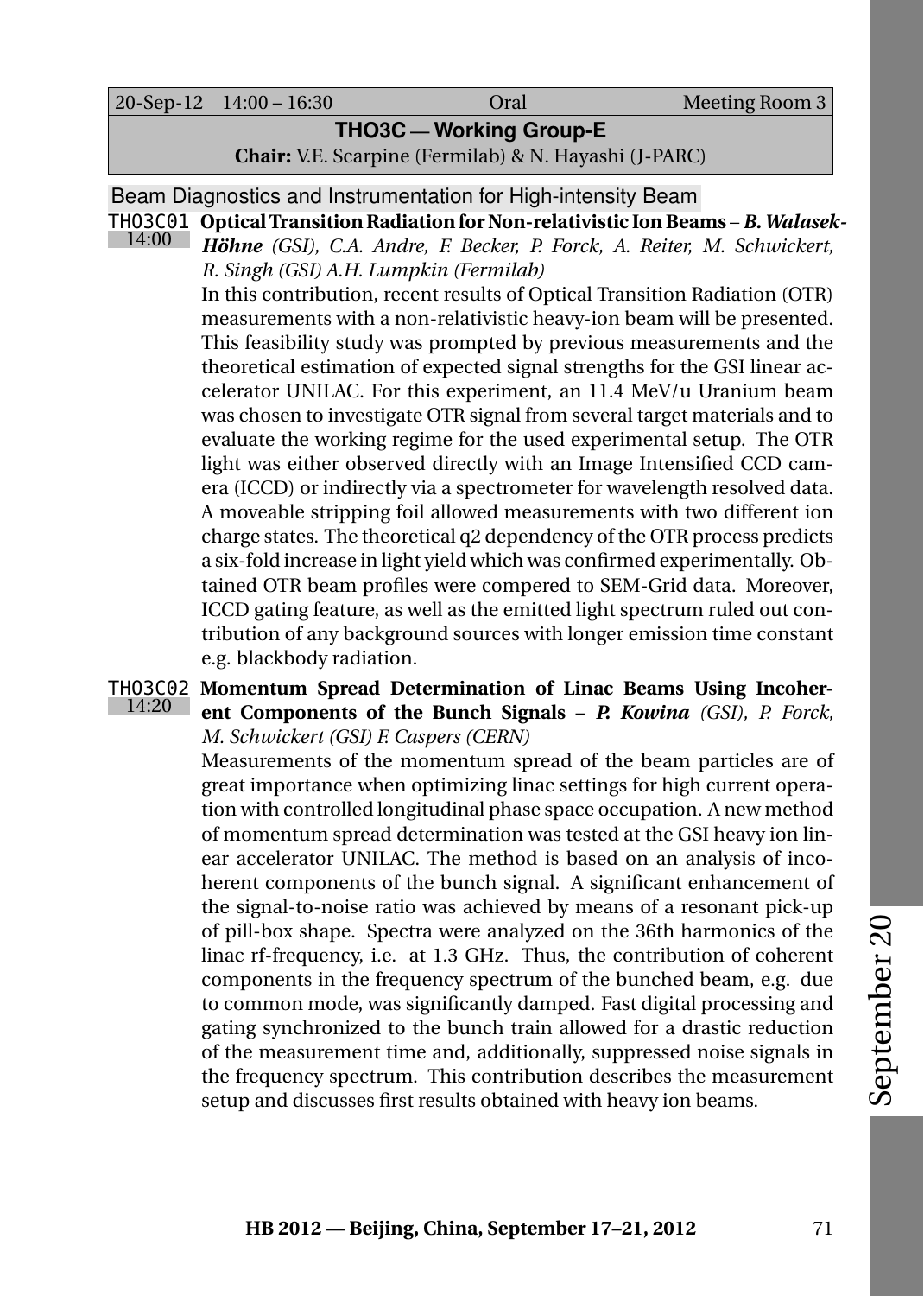### <span id="page-91-0"></span>THO3C03 **Beam Induced Fluorescence - Profile Monitoring for Targets and Trans-**

14:40 **port** – *F. Becker (GSI), C.A. Andre, C. Dorn, P. Forck, R. Haseitl, B. Walasek-Höhne (GSI) T. Dandl, T. Heindl, A. Ulrich (TUM/Physik)*

> Online profile diagnostic is preferred to monitor intense hadron beams at the Facility of Antiproton and Ion Research (FAIR). One instrument for beam profile measurement is the gas based Beam Induced Fluorescence (BIF)-monitor. It relies on the optical fluorescence of residual gas, excited by beam particles. In front of production targets for radioactive ion beams or in plasma physics applications, vacuum constraints are less restrictive and allow for sufficient fluorescence photons, even at minimum ionizing energy. Imaging spectroscopy in nitrogen and rare gases at  $10^{-3}$ to 30 mbar indicates a usable dynamic range from UHV to atmospheric pressure. Issues as radiation damage and radiation induced background will be discussed, as well as technical aspects like dedicated shielding, image transport and radiation tolerant components.

#### <span id="page-91-2"></span>THO3C04 15:30 **Longitudinal Beam Diagnosis with RF Chopper System** – *T. Maruta (JAEA/J-PARC) M. Ikegami (KEK)*

J-PARC linac has a chopper system between RFQ and DTL, which utilizes an RF deflector cavity instead of a usual slow wave kicker. Taking advantage of this unique feature of the chopper system, we have experimentally measured the longitudinal full width of phase direction at the chopper cavity. In this presentation, I would like to discuss the measurement technique and measurement results.

<span id="page-91-1"></span>THO3C05 **Fiber Based BLM System R&D at CERN** – *E.B. Holzer (CERN), J.W. van*  $15:50$ *Hoorne (CERN) S. Mallows (The University of Liverpool)*

The application of a beam loss measurement (BLM) system based on Cherenkov light generated in optical fibers to a linear accelerator with long bunch trains is currently under investigation at CERN. In the context of the Compact Linear Collider (CLIC) study, the machine protection role of the BLM system consists of its input to the 'next cycle permit'. In between two cycles it is determined whether it is safe to commit the machine for the next cycle. A model for light production and propagation has been developed and validated with beam measurements. Monte Carlo simulations of loss scenarios established the suitability in terms of sensitivity and dynamic range. Test set-ups of a Cherenkov fiber BLM system were installed at the CLIC Test Facility, CTF3. Model predictions and measurements will be presented: of the achievable longitudinal position resolution of the system, considering that the bunch trains and the optical fiber length are comparable in size; and of the possibility to distinguish between losses from the drive beam decelerator and the main linac, which run in parallel.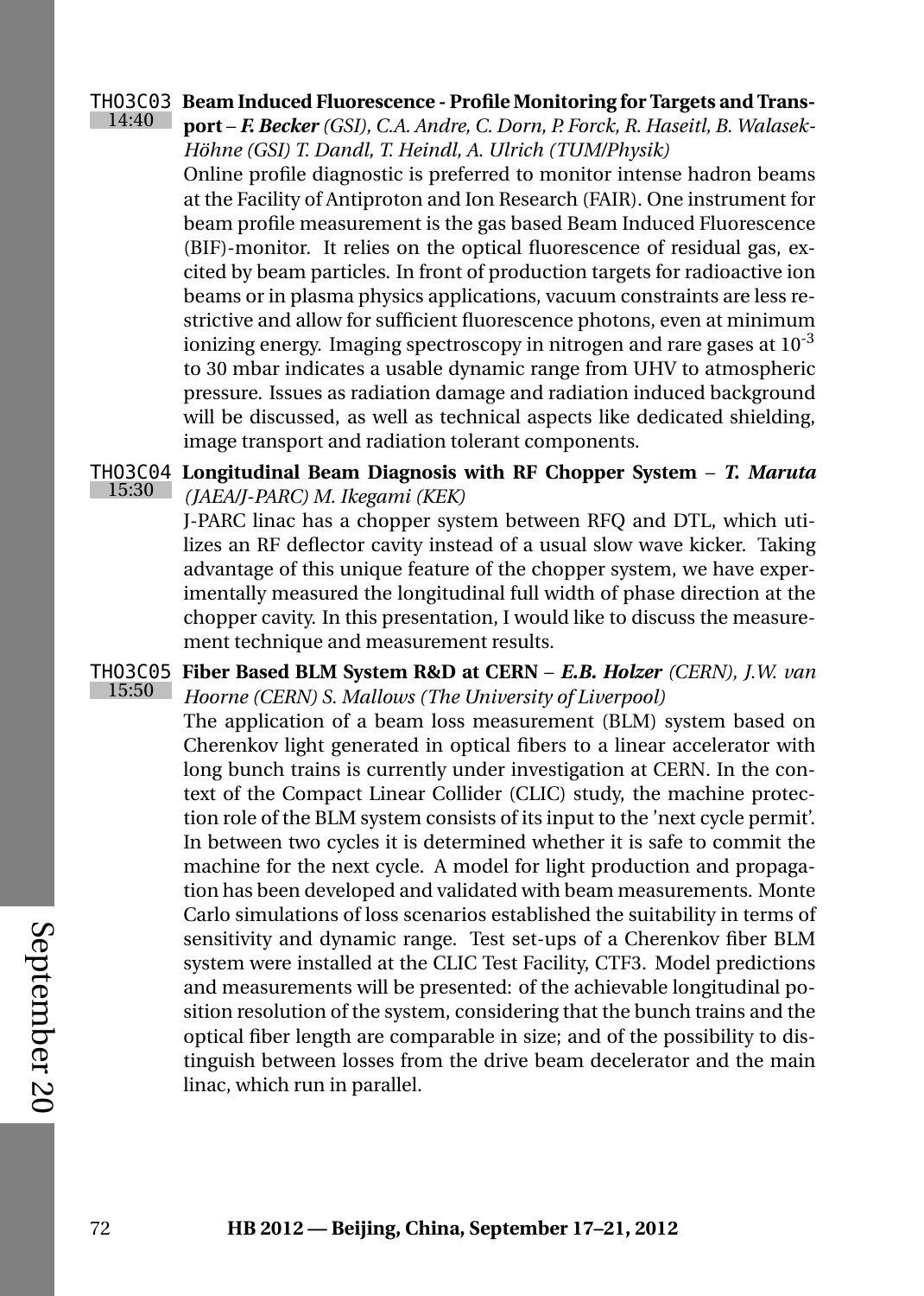#### <span id="page-92-0"></span>THO3C06 **On-line Calibration Schemes for RF-based Beam Diagnostics** – *P.-* 16:10 *A. Duperrex (PSI), U. Müller (PSI)*

RF-based beam diagnostics such as BPMs and beam current monitors rely on precise RF signal measurements. Temperature drifts and differences in the overall measurement chain gain make such measurements very challenging and calibration validity over time is an issue. Over some years, on-line calibration schemes for BPMs and current monitors have been developed. These innovative schemes are based on the use of a pilot signal at a frequency offset from the measurement frequency. Results, advantages and disadvantages of such schemes are discussed.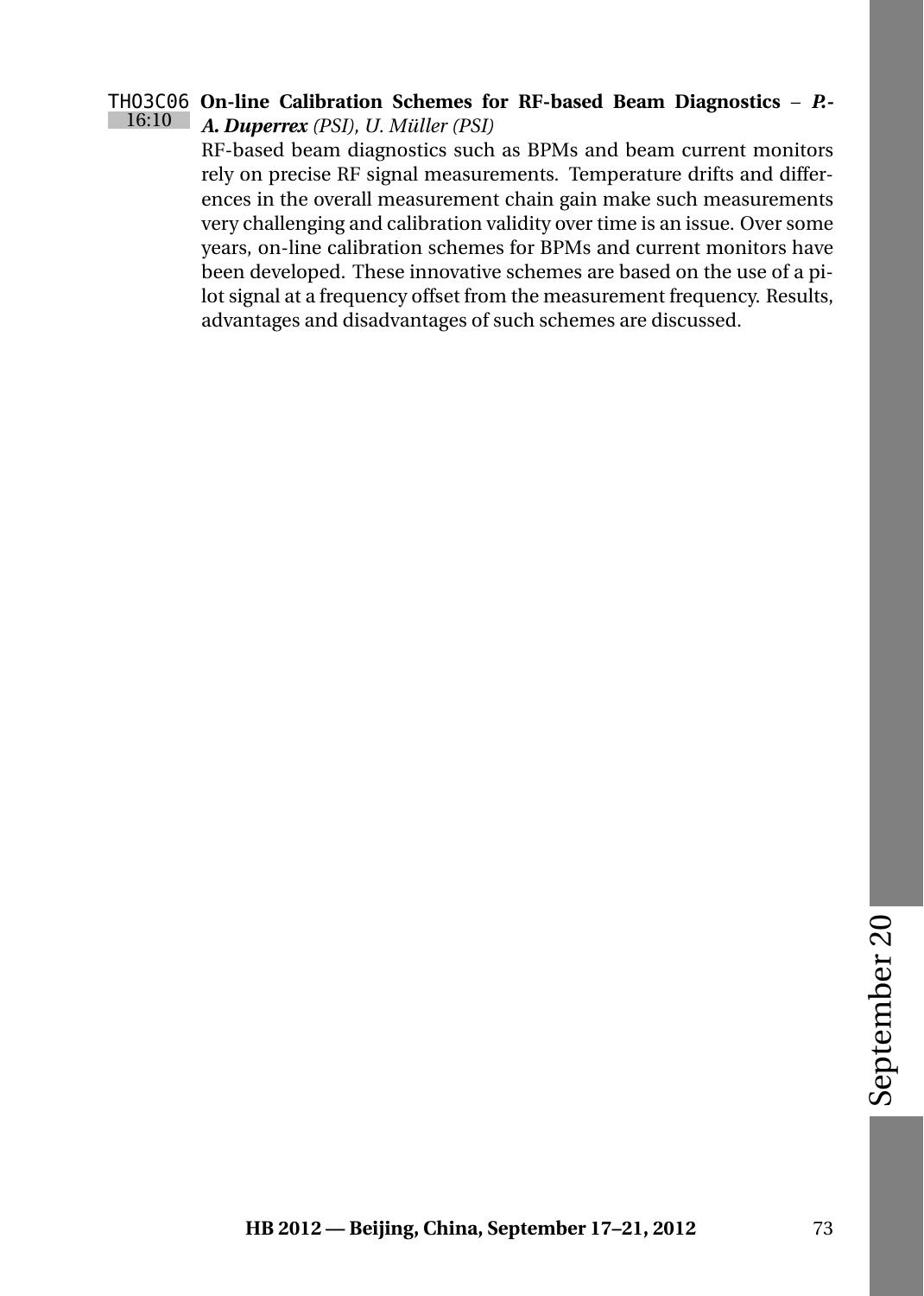20-Sep-12 16:50 – 18:00 Oral Ballroom

# **THO1D — Working Group-A Chair:** J.A. Holmes (ORNL)

Beam Dynamics in High-intensity Circular Machines

THO1D01 **Fully 3D Long-term Simulation of the Coupling Resonance Experi-**16:50

<span id="page-93-0"></span>**ments at the CERN PS** – *J. Qiang (LBNL), R.D. Ryne (LBNL) G. Franchetti, I. Hofmann (GSI) E. Métral (CERN)*

Space-charge driven nonlinear coupling resonance can have significant impact in high intensity linac and ring operation. Such a resonance causes emittance exchange between different degrees of freedom and may result in potential particle loss from the direction with smaller aperture size. In this paper, we will report on numerical simulation studies of the resonance crossing phenomena using a previous experiment at the CERN PS including detailed three-dimensional space-charge effects and machine nonlinearity.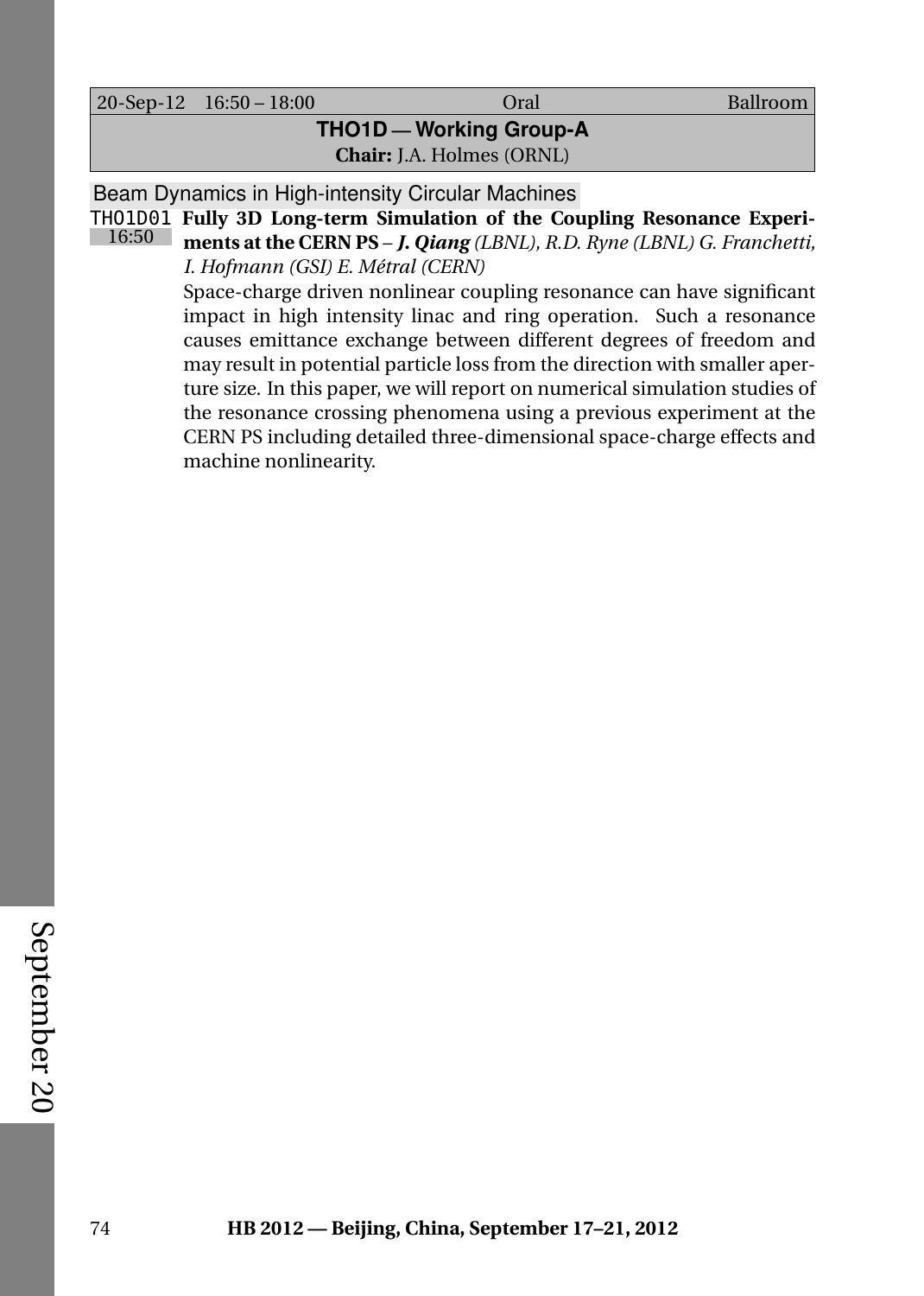**Boldface** papercodes indicate primary authors

| $-A-$                 |                                            |
|-----------------------|--------------------------------------------|
| Aberle, O.            | MOP242, WE01A02                            |
| Adams, D.J.           | WE01C02, WE03C01, THO1C02                  |
| Alemany-Fernandez, R. | <b>WEO1C06</b>                             |
| An, Y.W.              | M0P215                                     |
| Andre, C.A.           | TH03C01, TH03C03                           |
| Antoniou, F.          | <b>WEO1B02</b>                             |
| Arduini, G.           | MOP248, TU01A01, WE01A02, WE01B01, WE01B05 |
| Argyropoulos, T.      | MOP252, TU01A01, WE01A04, WE01B01, WE01C03 |
| Assmann, R.W.         | MOP240, MOP242, MOP246, WE01A02            |
| Aumon, S.             | TU01A01                                    |
|                       |                                            |
| $-B-$                 |                                            |
| Baartman, R.A.        | TU01A03                                    |
| Baer, T.              | MOP203, TU01C04                            |
| Baglin, V.            | <b>WEO1A02</b>                             |
| Barnes, M.J.          | <b>WEO1A02</b>                             |
| Bart Pedersen, S.     | M0P203                                     |
| Bartosik, H.          | TU01A01, WE01B01, WE01B05                  |
| Baudrenghien, P.      | MOP239, WE01A02, THO1C04                   |
| Beaudoin, B.L.        | MOP260, WE01C05                            |
| Becker, F.            | TH03C01, TH03C03                           |
| Bellodi, G.           | TU03B03                                    |
| Benedetto, E.         | TU01A01, WE01B05                           |
| Benedikt, M.          | M0P244                                     |
| Bernal, S.            | M0P260                                     |
| Bertarelli, A.        | MOP240, MOP242, WE01A02                    |
| Berthome, E.          | M0P240                                     |
| Berz, M.              | M0P258                                     |
| Biancacci, N.         | TU01A01, WE01A01                           |
| Blanco, J.            | M0P241                                     |
| Blokland, W.          | <b>TU01C01</b>                             |
| Boccard, C.B.         | M0P242                                     |
| Boccone, V.           | M0P240                                     |
| Böhme, C.             | M0P236                                     |
| Bohl, T.              | M0P252, TU01A01, WE01A04, WE01B01, WE01C03 |
| Boine-Frankenheim, O. | TU01A02, TU01C05, MOP205, MOP206, WE03C02  |
| Bollinger, D.S.       | TU01C06                                    |
| Boorman, G.E.         | M0P254                                     |
| Borburgh, J.          | TU01A01                                    |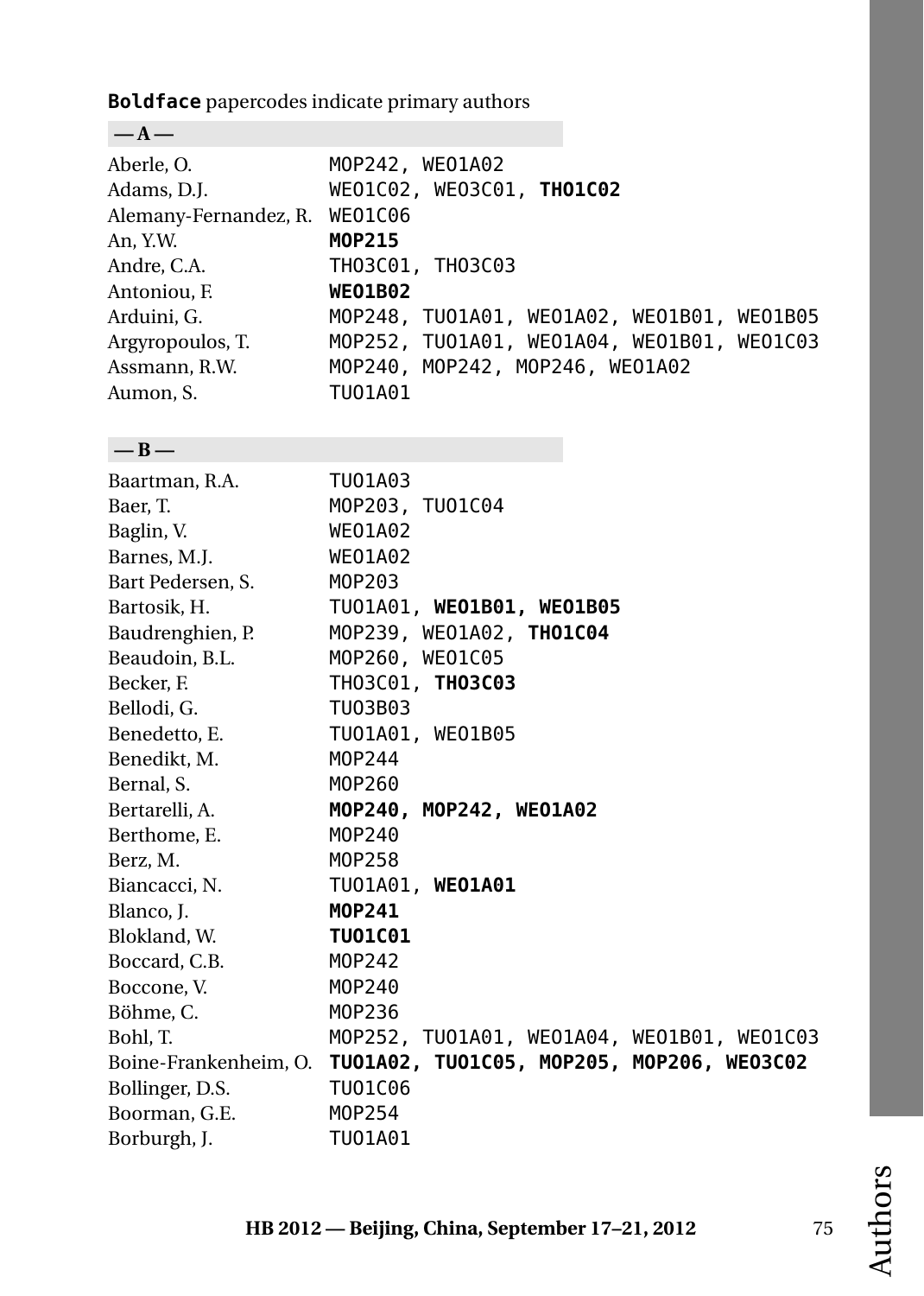| Bosco, A.       | M0P254                  |  |
|-----------------|-------------------------|--|
| Bracco, C.      | <b>WEO1A02</b>          |  |
| Brooks, S.J.    | MOP255                  |  |
| Brown, B.C.     | <b>TU01B04</b>          |  |
| Bruce, R.       | MOP242, MOP246, WE01A02 |  |
| Bryzgunov, M.I. | <b>WE03A01</b>          |  |
| Buffat, X.      | M0P250                  |  |
| Burkart, F.     | MOP241, MOP242          |  |
| Burov, A.V.     | <b>WEO1B03</b>          |  |
| Bustinduy, I.   | MOP235, WE03A02         |  |
|                 |                         |  |
|                 |                         |  |

### **— C —**

| Calaga, R.       | <b>WEO1C06</b>            |
|------------------|---------------------------|
| Calvo, E.        | M0P242                    |
| Carli, C.        | TU01A01, WE01B05          |
| Carra, F.        | MOP240, WEO1A02           |
| Caspers, F.      | TU01A01, WE01A02, TH03C02 |
| Cattenoz, G.     | <b>WEO1A02</b>            |
| Cauchi, M.       | M0P242                    |
| Cerutti, F.      | M0P240                    |
| Cha, S.          | <b>THO1C05</b>            |
| Chai, W.P.       | TU01B03                   |
| Charitonidis, N. | M0P241                    |
| Chauvin, N.      | WE03B05, TH03A04, TH03A03 |
| Chen, J.F.       | <b>THO1A03</b>            |
| Cheng, P.        | MOP212, TH03A02           |
| Cheymol, B.      | MOP235, MOP236, MOP237    |
| Cho, Y.-S.       | <b>THO1C05</b>            |
| Chorniy, O.      | MOP204, MOP205, TU01C05   |
| Claudet, S.D.    | <b>WEO1A02</b>            |
| Comblin, J.F.    | M0P248                    |
| Comunian, M.     | <b>TU03B01</b>            |
| Cornelis, K.     | MOP247, WEO1B01           |
| Cousineau, S.M.  | M0P262                    |

## **— D —**

| MOP240, MOP242   |
|------------------|
| TU01A01, WE01C03 |
| <b>WE03A02</b>   |
| TH03C03          |
| TU01C04          |
|                  |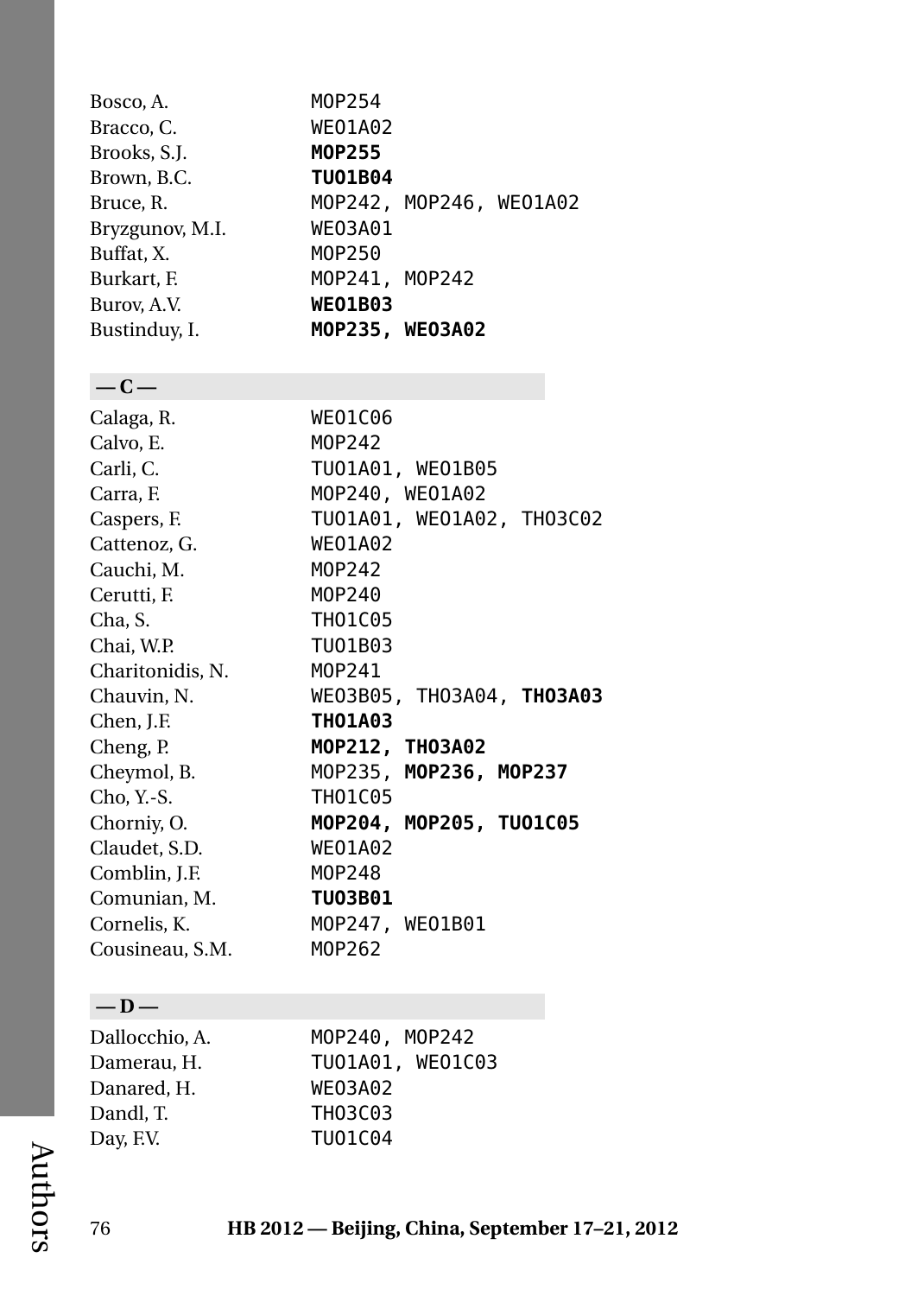| Day, H.A.<br>Deboy, D.<br>Dehning, B.<br>Delferrière, O.<br>Derbenev, Y.S.<br>Dölling, R.<br>Dorn, C.<br>dos Santos, S.D.M.<br>Drosdal, L.N.<br>Duel, K.L.<br>Duperrex, P.-A.<br>Duperrier, R.D.<br>Durickovic, B. | <b>WEO1A02</b><br>M0P242<br>MOP203, MOP237, TU01C04<br>TH03A03<br>WE01B03<br>MOP253<br>TH03C03<br>M0P240<br><b>MOP247</b><br>TU01C06<br><b>TH03C06</b><br>TH03A03<br>TU01B05 |
|--------------------------------------------------------------------------------------------------------------------------------------------------------------------------------------------------------------------|------------------------------------------------------------------------------------------------------------------------------------------------------------------------------|
| $-E-$                                                                                                                                                                                                              |                                                                                                                                                                              |
| Eddy, N.<br>Effinger, E.<br>Efthymiopoulos, I.<br>Eliseev, A.V.<br>Endler, A.<br>Eshraqi, M.<br>Esteban Muller, J.                                                                                                 | TU01C06<br>M0P203<br>MOP241, MOP244<br>TH01B04<br>M0P202<br>MOP235, TU03B02, WE03A02<br>MOP252, TU01A01, WE01A02, WE01A04, WE01B01,<br>WEO1C03                               |
| $-F-$                                                                                                                                                                                                              |                                                                                                                                                                              |
| Facco, A.<br>Fang, S.X.<br>Feldman, D.W.<br>Fiorito, R.B.<br>Fischer, W.<br>Fitterer, M.                                                                                                                           | WE03B01, TH03B02, TH03B02<br>MOI1C01<br><b>WEO1C05</b><br>M0P260<br>TH01A01<br>WE01B05                                                                                       |
| Forck, P.                                                                                                                                                                                                          | TU01C05, TH03C01, TH03C02, TH03C03                                                                                                                                           |
| Forte, V.<br>Franchetti, G.                                                                                                                                                                                        | TU01A01, WE01B05<br>TU01A01, WE01C01, TH01D01                                                                                                                                |
| Francon, P.                                                                                                                                                                                                        | M0P240                                                                                                                                                                       |
| Fu, S.                                                                                                                                                                                                             | MOI1C01, MOP218, MOP222, TU03B04, TU03C05                                                                                                                                    |
| $-G-$                                                                                                                                                                                                              |                                                                                                                                                                              |
| Gabor, C.                                                                                                                                                                                                          | M0P254                                                                                                                                                                       |
| Garcia, F.G.G.                                                                                                                                                                                                     | TU03C02, WE03A04                                                                                                                                                             |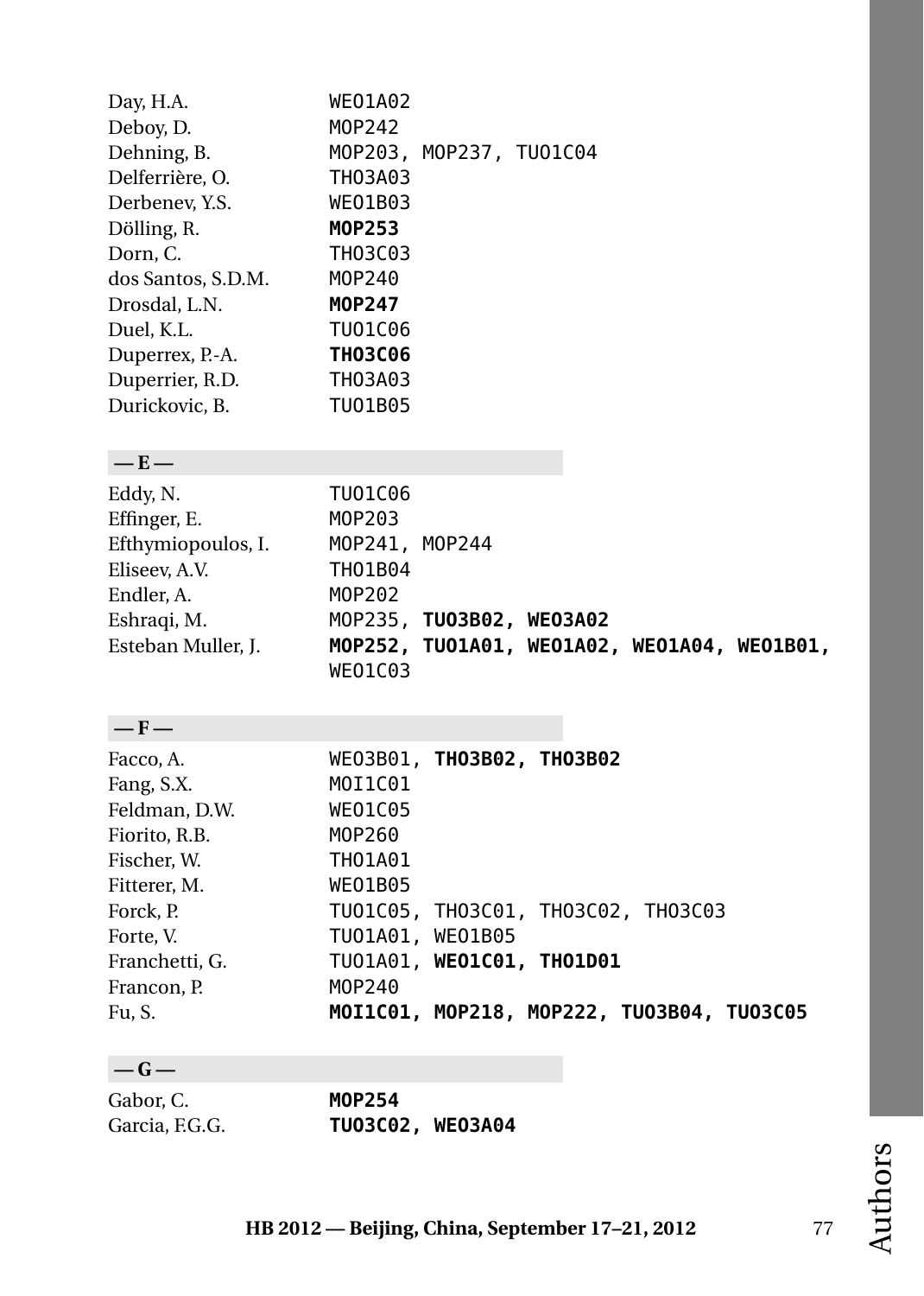| Garlasché, M.     | <b>WEO1A02</b>            |
|-------------------|---------------------------|
| Garoby, R.        | TU01A01                   |
| Gasior, M.        | M0P242                    |
| Geng, H.          | MOP217, TH03A02           |
| Gentini, L.       | MOP240, WEO1A02           |
| Gerigk, F.        | M0P244                    |
| Giachino, R.      | MOP250, WEO1C06           |
| Gilardoni, S.S.   | TU01A01, WE01B05          |
| Giovannozzi, M.   | TU01A01                   |
| Gobin, R.         | TH03A03                   |
| Goddard, B.       | MOP247, TU01A01, WE01A02  |
| Grenier, D.       | M0P241                    |
| Griesmayer, E.    | MOP203, MOP241            |
| Grillenberger, J. | TH01C01                   |
| Groening, L.      | M0P207                    |
| Grote, D.P.       | <b>TH03B04</b>            |
| Grudiev, A.       | <b>WEO1A02</b>            |
| Guan, X.L.        | TU03B05                   |
| Guerrero, A.      | M0P248                    |
| Guinchard, M.     | M0P240                    |
| Guo, Z.           | MOP217, TH03A02           |
|                   |                           |
| $-H-$             |                           |
| Haber, I.         | WE01C05                   |
| Hancock, S.       | TU01A01, WE01C03          |
| Hanke, K.         | TU01A01                   |
| Hara, K.          | TH01C06                   |
| Harada, H.        | TU01C02, TU03C06          |
| Haseitl, R.       | TH03C03                   |
| Hashimoto, Y.     | THO1C06                   |
| Hassanzadegan, H. | MOP236, MOP238            |
| Hatakeyama, S.    | TU01C02, TH01B03, TH01C06 |
| Hayashi, N.       | TU01C02, TU03C06          |
| He, Y.            | M0P232                    |
| Heindl, T.        | TH03C03                   |
| Hempel, M.        | MOP203, TU01C04           |
| Henrist, B.       | <b>WEO1A02</b>            |
| Herr, W.          | MOP250, WE01C06           |

Higaki, H. [TUO1A04](#page-54-0)<br>Höfle, W. WEO1B01 Höfle, W. [WEO1B01](#page-69-1)<br>Hofmann, I. **MOI1C02** Hofmann, I. **[MOI1C02,](#page-29-1) [TUO3A01,](#page-55-0) [THO1D01,](#page-93-0) [TUO3A01](#page-55-0)**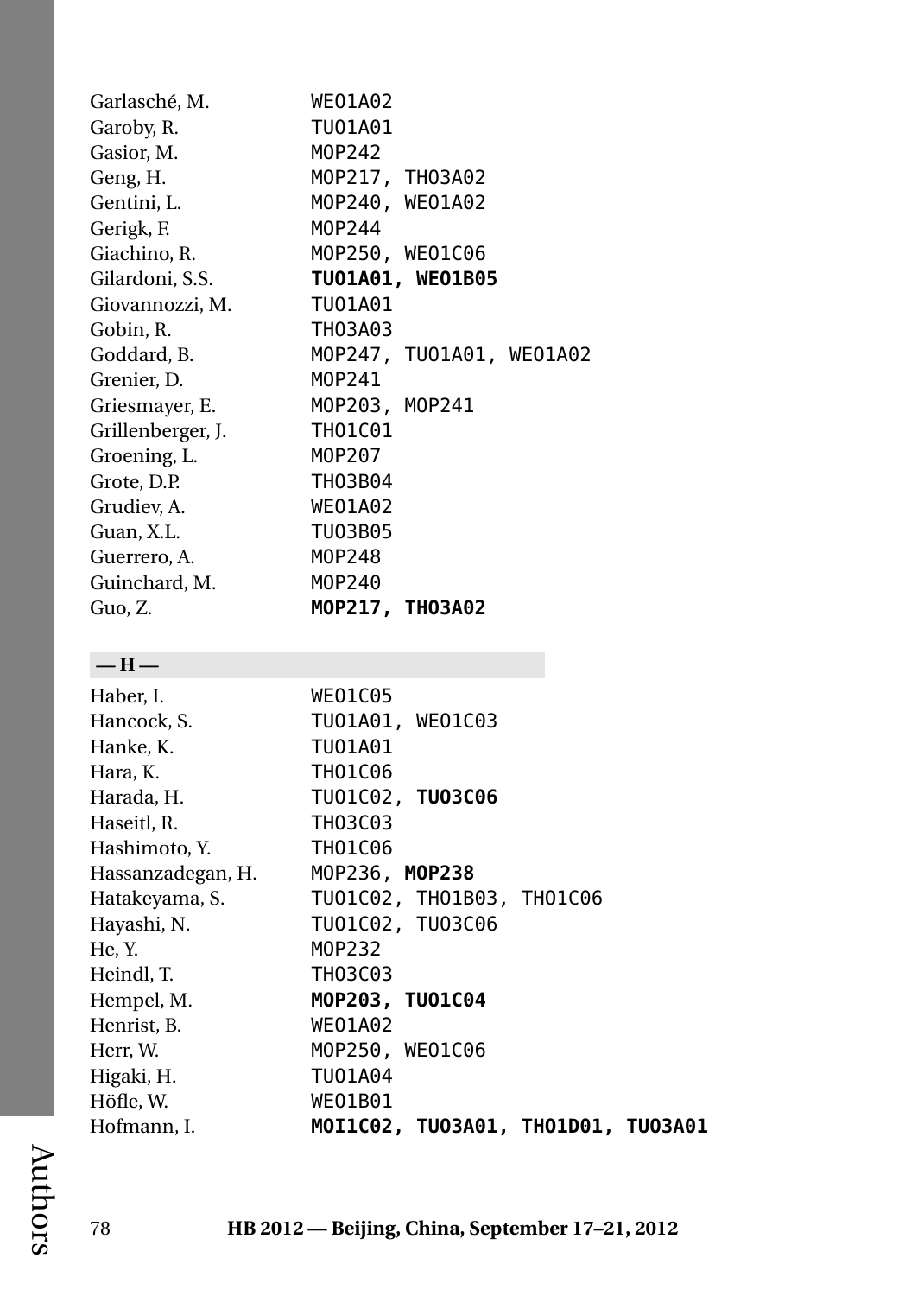| Holmes, J.A.<br>Holmes, S.D.<br>Holzer, E.B. | <b>WE03B03</b>                   | MOP262, TU01B01<br>TU01C04, TH03C05 |  |
|----------------------------------------------|----------------------------------|-------------------------------------|--|
| Hori, Y.                                     | <b>TH01C06</b>                   |                                     |  |
| Hotchi, H.                                   |                                  | MOP211, TU01C02, TU03C06, TH01C06   |  |
| Huang, L.<br>Huang, M.Y.                     | <b>WEO1A03</b><br>MOP213, MOP216 |                                     |  |
| Huang, T.                                    | M0P243                           |                                     |  |
| Hughes, M.C.                                 | WE03C01                          |                                     |  |
| Hurh, P.                                     | <b>WE03C04</b>                   |                                     |  |
| Huschauer, A.                                | TU01A01                          |                                     |  |
| $-I-$                                        |                                  |                                     |  |
| Iadarola, G.                                 | TU01A01                          |                                     |  |
| Igarashi, S.                                 | <b>TH01C06</b>                   |                                     |  |
| Ikegami, M.                                  |                                  | МОР231, ТНОЗА01, ТНОЗС04            |  |
| Irie, Y.                                     | TU03C06                          |                                     |  |
| Ishi, Y.                                     | MOP209, MOP210                   |                                     |  |
| Ishii, K.                                    | TH01C06                          |                                     |  |
| Ito, K.                                      | TU01A04                          |                                     |  |
| $-J-$                                        |                                  |                                     |  |
| Jacquet, D.                                  | WEO1C06                          |                                     |  |
| Jago, S.J.S.                                 | WE03C01                          |                                     |  |
| Jakobsen, S.                                 | <b>WEO1A02</b>                   |                                     |  |
| Jang, J.-H.                                  | <b>THO1C05</b>                   |                                     |  |
| Jansson, A.                                  | MOP236, MOP238                   |                                     |  |
| Jaussi, M.                                   | M0P239                           |                                     |  |
| Ji, Q.                                       | <b>TH03B04</b>                   |                                     |  |
| Jia, H.                                      | MOP229                           |                                     |  |
| Jiang, C.<br>Jiang, H.                       | TU03B05<br>MOP218                |                                     |  |
| Jin, M.                                      | M0P228                           |                                     |  |
| Johansson, A.J.                              | M0P238                           |                                     |  |
| Johnson, D.E.                                | <b>TU01B02</b>                   |                                     |  |
| Johnstone, C.                                | M0P258                           |                                     |  |
| Jones, B.                                    |                                  | WE01C02, WE03C01, TH01C02           |  |
| Jones, O.R.                                  | M0P242                           |                                     |  |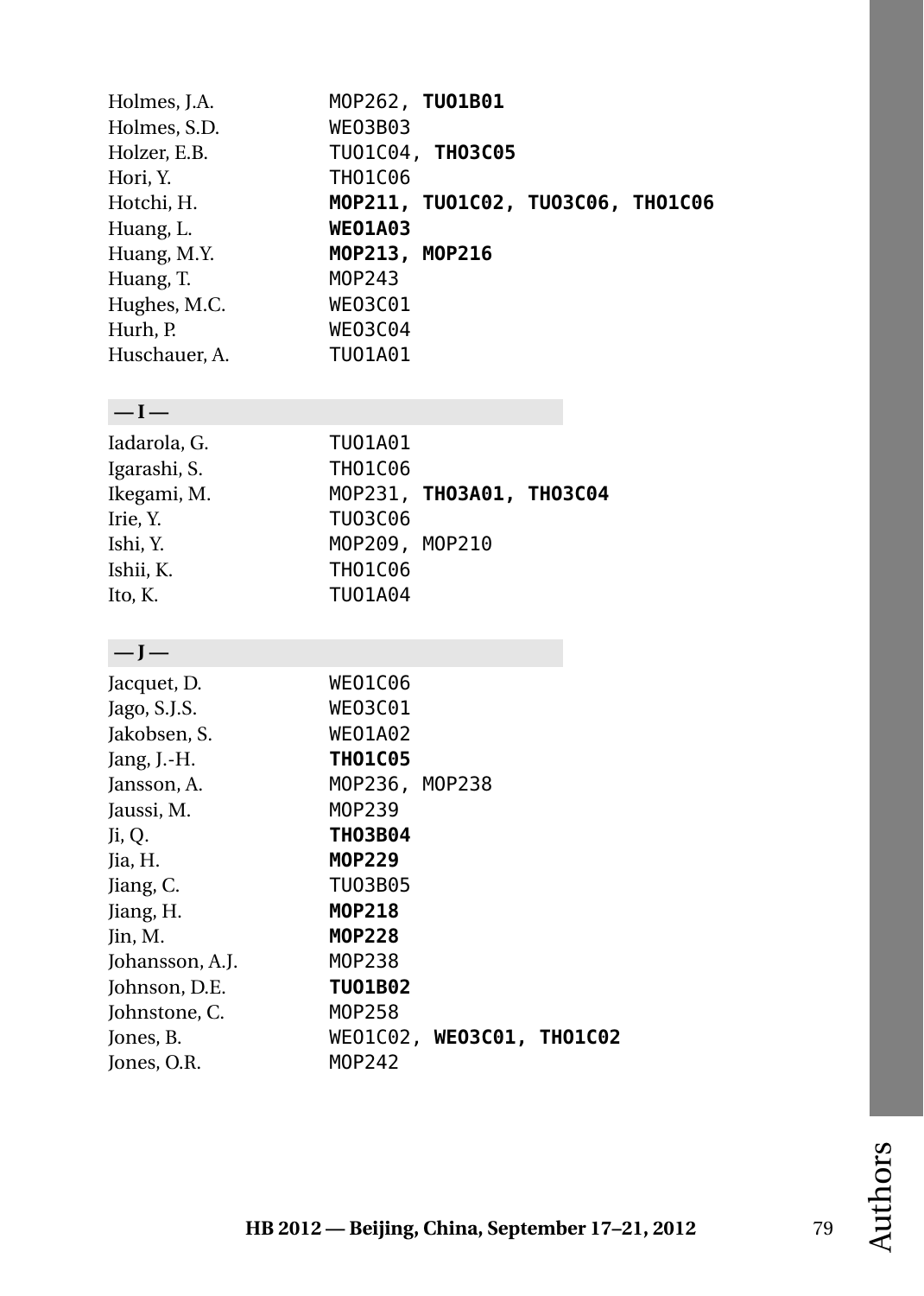| $-K-$            |                                  |
|------------------|----------------------------------|
| Kain, V.         | MOP247, MOP248, MOP242           |
| Kamikubota, N.   | TH01C06                          |
| Karns, P.R.      | TU01C06                          |
| Katayama, T.     | TH01B04                          |
| Kato, S.         | TU03C06                          |
| Kaufmann, W.     | TU01C05                          |
| Kelliher, D.J.   | <b>MOP256</b>                    |
| Kephart, R.D.    | <b>TH03B03</b>                   |
| Kester, O.K.     | MOI1B01, MOI1B01, MOP205, MOP207 |
| Kim, D.I.        | <b>TH01C05</b>                   |
| Kim, H.S.        | TH01C05                          |
| Kinsho, M.       | TU03C06                          |
| Kishek, R.A.     | MOP260, WEO1C05                  |
| Koeth, T.W.      | <b>WEO1C05</b>                   |
| Koseki, T.       | TH01C06                          |
| Kostromin, S.A.  | TH01B04                          |
| Kotanjyan, A.    | MOP201                           |
| Kowina, P.       | TU01C05, TH03C02                 |
| Kozlov, O.S.     | <b>THO1B04</b>                   |
| Kuhn, M.         | <b>MOP248</b>                    |
| Kuriyama, Y.     | MOP209, MOP210                   |
| Kwon, H.-J.      | <b>TH01C05</b>                   |
|                  |                                  |
| $-L-$            |                                  |
| Lagniel, J.-M.   | <b>TU03A03</b>                   |
| Lagrange, J.-B.  | M0P209                           |
| Lallement, J.-B. | <b>TU03B03</b>                   |
| Lambert, A.R.    | TH03B04                          |
| Lang, K.         | TU01C05                          |
| Lanza, G.        | <b>WEO1A02</b>                   |
| Lapierre, A.     | TU01B05                          |
| Lari, L.         | MOP242, WE01A02                  |
| Lebedev, V.A.    | MOI1B03, WE03B03, TH01B02        |
| Lechner, A.      | MOP203, TUO1C04                  |
| Lee, S.-Y.       | <b>WEO1B04</b>                   |
| Leitner, D.      | TU01B05                          |
| Letchford, A.P.  | M0P254                           |
| Li, C.           | MOP230, MOP232                   |
| Li, C.S.         | M0P228                           |
| Li, D.           | TH03B04                          |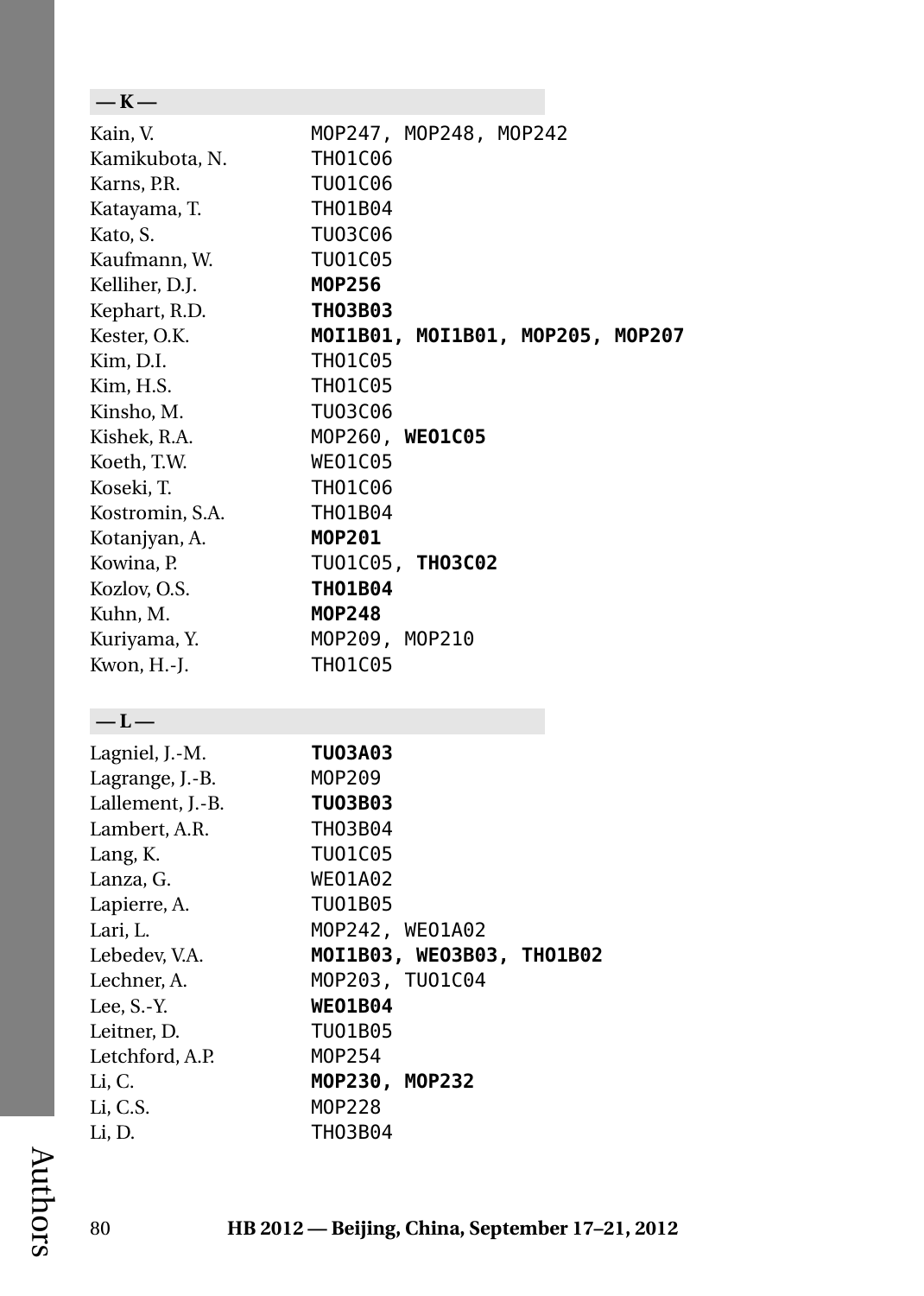| Li, G.H.       | TU03B05                                     |
|----------------|---------------------------------------------|
| Li, J.         | MOP243, TU01B03                             |
| Li, L.         | M0P228                                      |
| Li, P.         | TU01B03                                     |
| Li, X.         | M0P214                                      |
| Li, Y.         | M0P216                                      |
| Li, Y.M.       | <b>TH01C05</b>                              |
| Li, Z.         | MOI1C01, MOP212, MOP217, MOP219, MOP220,    |
|                | MOP221, MOP222, TH03A02                     |
| Liu, H.C.      | TU03B04, TU03C05                            |
| Liu, H.J.      | M0P227                                      |
| Liu, S.H.      | <b>MOP232</b>                               |
| Liu, Y.        | MOP231, MOP224                              |
| Liu, Y.D.      | <b>WEO1A03</b>                              |
| Lohmann, W.    | M0P203                                      |
| Lombardi, A.M. | TU03B03                                     |
| Long, W.       | M0P214                                      |
| Lu, Y.Y.       | <b>MOP225</b>                               |
| Lumpkin, A.H.  | <b>TH03C01</b>                              |
| Luo, H.L.      | MOP224, MOP225, MOP226, MOP227, MOP228      |
| Luo, Y.        | <b>THO1A01</b>                              |
|                |                                             |
| $-M-$          |                                             |
| Maglioni, C.   | M0P241                                      |
| Makino, K.     | M0P258                                      |
| Mallows, S.    | <b>TH03C05</b>                              |
| Mao, R.S.      | TU01B03                                     |
| Mariani, N.    | M0P240                                      |
| Marti, F.      | WE03B01                                     |
| Martini, M.    | <b>WEO1B05</b>                              |
| Maruta, T.     | <b>TH03C04</b>                              |
| Masi, A.       | M0P240                                      |
| Mastoridis, T. | MOP239, MOP252, WE01A02, THO1C04            |
| Meddahi, M.    | MOP247, TUO1A01                             |
| Mehler, M.     | MOP205                                      |
| Meng, C.       | MOP219, MOP219, MOP221, TH03A02             |
| Meshkov, I.N.  | THO1B04                                     |
| Mete, Ö.       | M0P247                                      |
| Métral, E.     | WE01A01, TU01A01, WE01A02, WE01B05, TH01D01 |
| Métral, G.     | TU01A01                                     |
| Mezger, A.C.   | TH01C01                                     |
|                |                                             |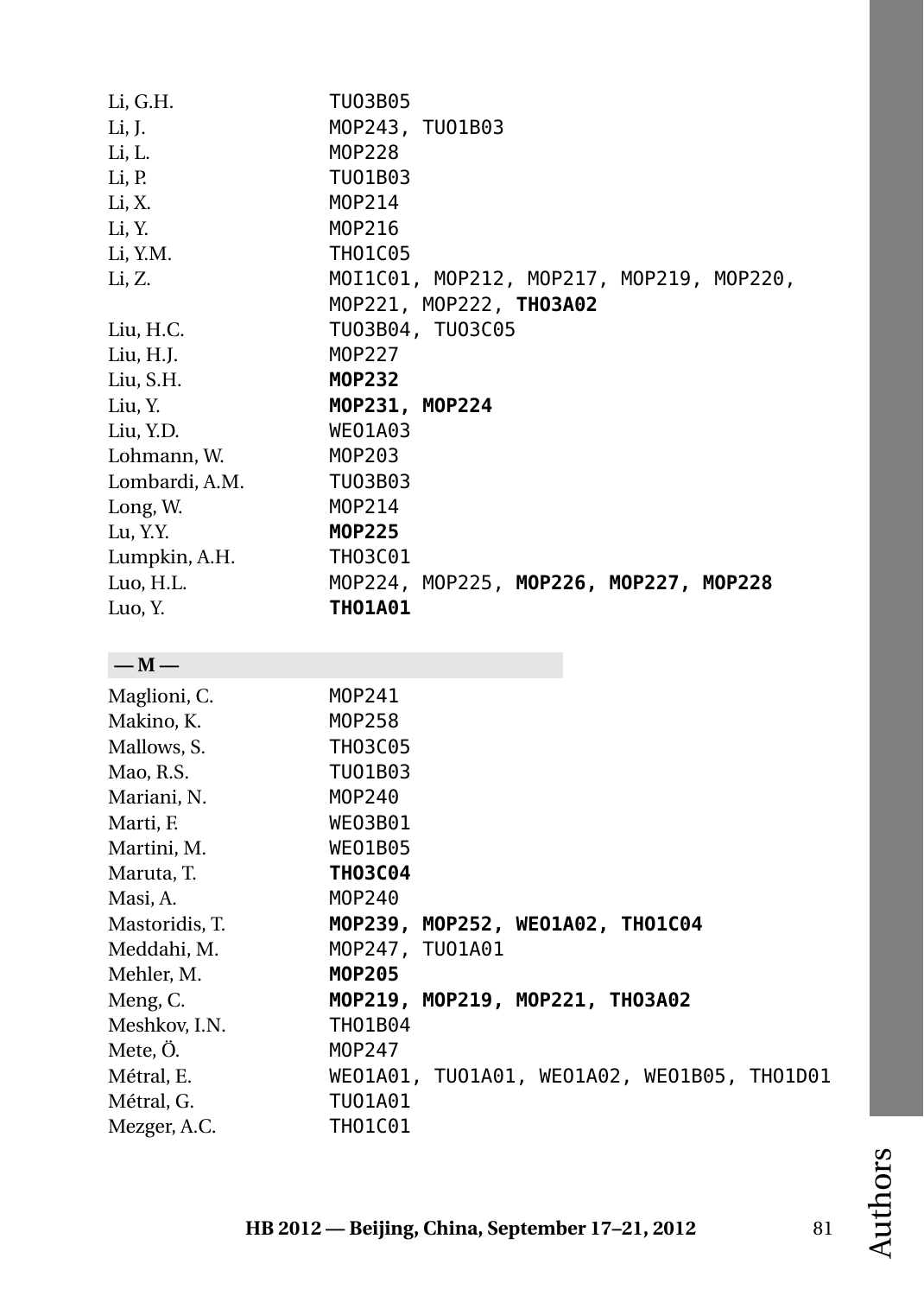| Migliorati, M.       | TU01A01, WE01A01                |
|----------------------|---------------------------------|
| Mikulec, B.          | MOP247, MOP248, MOP249, TUO1A01 |
| Miyamoto, R.         | WE03A02, WE01C06                |
| Mo, Y.               | <b>WEO1C05</b>                  |
| Mohri, A.            | TU01A04                         |
| Mokhov, N.V.         | WE03C04. WE03C05                |
| Molendijk, J.C.      | M0P239                          |
| Molodozhentsev, A.Y. | TU01A01, WE01B01, WE01B05       |
| Montag, C.           | <b>THO1A01</b>                  |
| Montesano, S.        | <b>TU03A02</b>                  |
| Mori, Y.             | MOP209, MOP210                  |
| Mounet, N.           | MOP252, WE01A02                 |
| Moyret, P.           | M0P240                          |
| Müller, G.J.         | M0P246                          |
| Müller, U.           | <b>TH03C06</b>                  |

## **— N —**

| Nagaitsev, S.       | <b>WE03B03</b>            |
|---------------------|---------------------------|
| Nakamura, S.        | <b>THO1C06</b>            |
| Nebot Del Busto, E. | <b>TU01C04</b>            |
| Ng, K.Y.            | <b>WEO1B04</b>            |
| Nghiem, P.A.P.      | WE03B05, TH03A03, TH03A04 |
| Niedermayer, U.     | MOP206                    |
| Niki, K.            | <b>TH01C06</b>            |
| Nosych, A.A.        | MOP242, WEO1A02           |
| Nougaret, J.L.      | <b>WEO1A02</b>            |

# **— O —**

| Ohmi, K.     | <b>THO1B03, THO1C06</b> |
|--------------|-------------------------|
| Ohmori. C.   | TH01C06                 |
| Okada, M.    | TH01C06                 |
| Okamoto, H.  | <b>TU01A04</b>          |
| Ouyang, H.F. | MOP243, TU03C05         |

## **— P —**

| Pakter, R.        | M0P202                            |
|-------------------|-----------------------------------|
| Palumbo. L.       | WEO1A01                           |
| Panasyuk, V.M.    | WE03A01                           |
| Papaphilippou, Y. | MOP244, TUO1A01, WEO1B01, WEO1B02 |
| Papotti, G.       | MOP250, MOP252, WEO1C06           |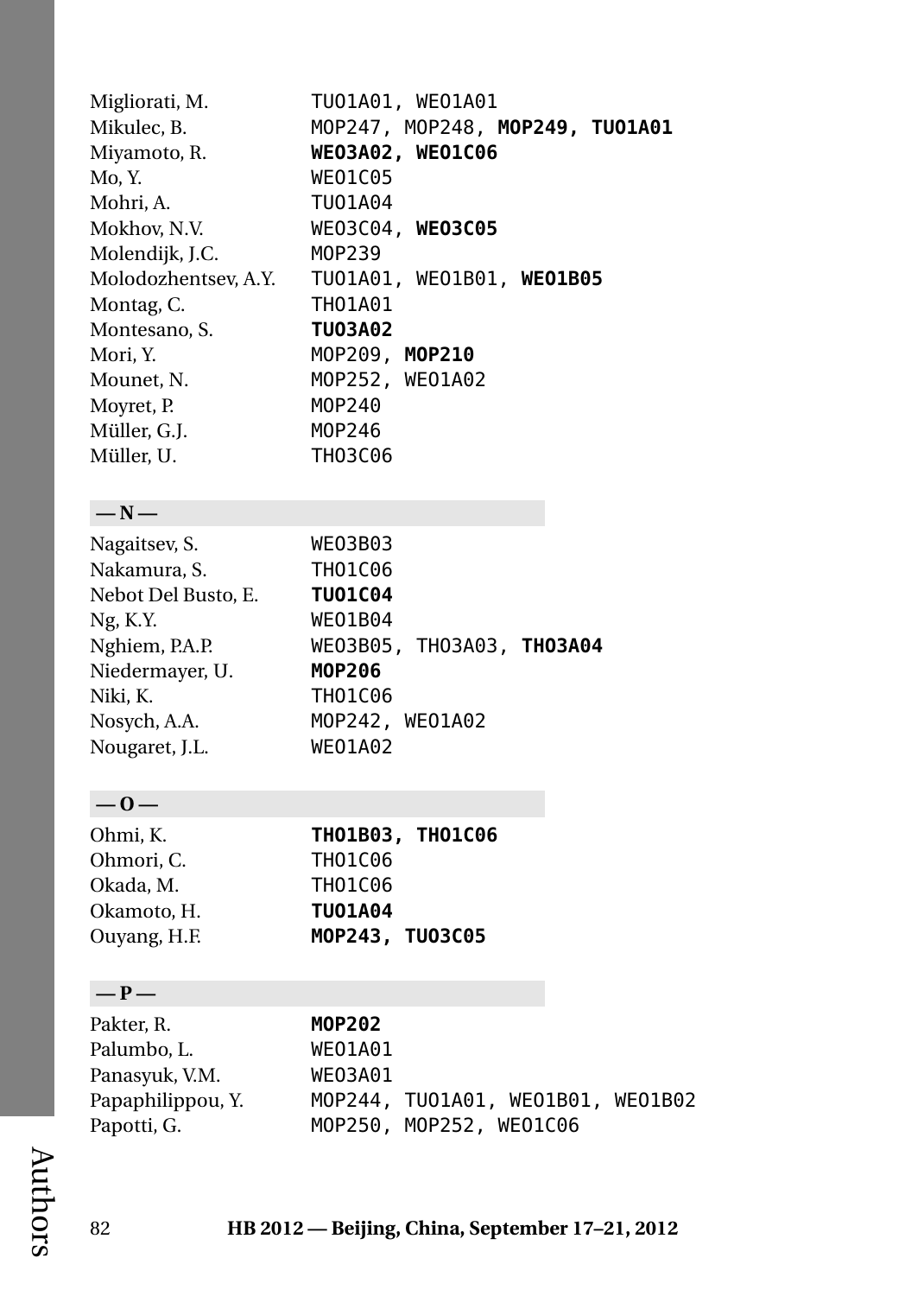| Paret, S.<br>Park, B.-S. | <b>WEO1C06</b><br><b>TH01C05</b>         |
|--------------------------|------------------------------------------|
| Parkhomchuk, V.V.        |                                          |
|                          | WE03A01                                  |
| Payne, S.J.              | WE01C02, TH01C02                         |
| Pellico, W.              | TU01C06, TU03C02, WE03A04                |
| Peng, J.                 | MOI1C01, MOP243, TU03B04, TU03C05        |
| Perdikakis, G.           | TU01B05                                  |
| Peroni, L.               | M0P240                                   |
| Persichelli, S.          | TU01A01, WE01A02                         |
| Pieloni, T.              | MOP250, WEO1C06                          |
| Piguiet, A.M.            | <b>WEO1A02</b>                           |
| Pine, B.G.               | MOP257, WE01C02, WE03C01, TH01C02        |
| Pivi, M.T.F.             | TU01A01, WE01B02                         |
| Planche, T.              | TU01A03                                  |
| Plostinar, D.C.          | MOP259                                   |
| Plum, M.A.               | MOI1C03, TU01B01, TU03C04                |
| Ponce, L.                | TU03C01, WE01C06                         |
| Ponton, A.               | WE03A02                                  |
| Posocco, P.A.            | TU03B03                                  |
| Potts, R.E.              | MOP262                                   |
| Pozdeyev, E.             | <b>WE03B01</b>                           |
| Prebys, E.               | <b>TH03B01</b>                           |
| $-Q-$                    |                                          |
| Qiang, J.                | TH01D01, WE01C06                         |
| $-R-$                    |                                          |
| Raginel, V.              | M0P249                                   |
| Raich, U.                | M0P237                                   |
| Rao, Y.-N.               | TU01A03                                  |
| Raparia, D.              | <b>WEO3B02</b>                           |
| Redaelli, S.             | MOP245, MOP246, MOP240, MOP242, WE01A02, |
|                          | <b>TH01C03</b>                           |
| Reeg, H.                 | M0P204                                   |
| Rees, G.H.               | M0P256                                   |
| Reggiani, D.             | <b>WEO3A03</b>                           |
| Reiter, A.               | TH03C01                                  |
| Reva, V.B.               | <b>WE03A01</b>                           |
| Řežaei, K.               | M0P260                                   |
|                          |                                          |
| Rivetta, C.H.            | <b>TH01B05</b>                           |
| Rizzato, F.B.            | M0P202                                   |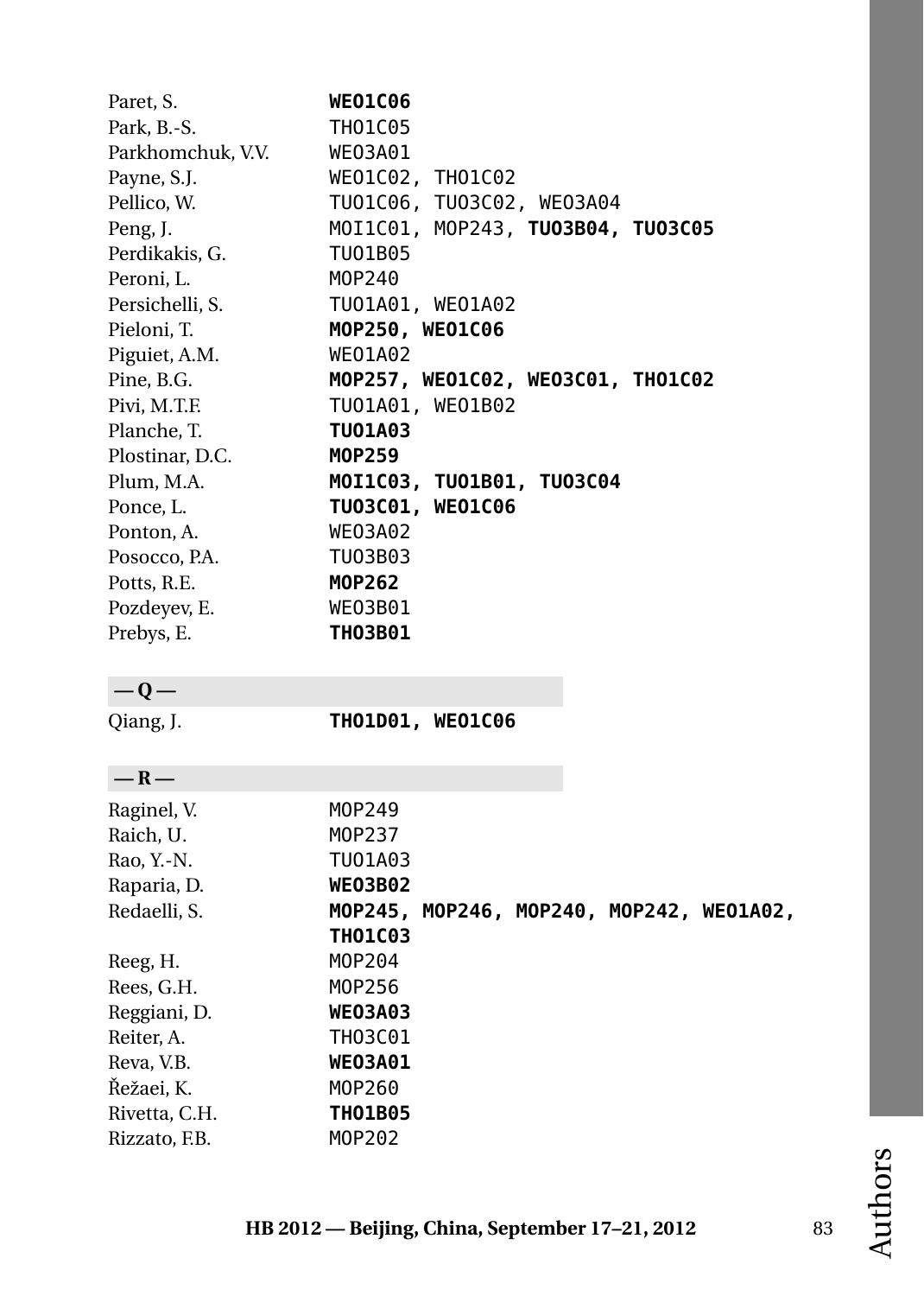| Rodriguez, J.A.     | TU01B05                                     |
|---------------------|---------------------------------------------|
| Roncarolo, F.       | MOP237, MOP248, WE01A02                     |
| Rossi, A.           | M0P242                                      |
| Rumolo, G.          | MOP249, MOP251, TU01A01, WE01A02, WE01B01   |
| Rybarcyk, L.        | <b>TU03C03</b>                              |
| Ryne, R.D.          | TH01D01                                     |
| Ryu, J.Y.           | <b>TH01C05</b>                              |
|                     |                                             |
| $-$ s $-$           |                                             |
| Saha, P.K.          | TU01C02, TU03C06                            |
| Saharian, A.A.      | M0P201                                      |
| Salvachua, B.       | MOP246, WEO1A02                             |
| Salvant, B.         | MOP251, WE01A01, WE01A02, TU01A01, WE01B01  |
| Sammut, N.J.        | M0P246                                      |
| Sapinski, M.        | <b>WEO1A02</b>                              |
| Sato, Y.            | TH01B03, TH01C06                            |
| Satou, K.           | <b>TH01C06</b>                              |
| Savage, P.          | M0P254                                      |
| Scandale, W.        | TU03A02                                     |
| Scapin, M.          | M0P240                                      |
| Scarpine, V.E.      | <b>TU01C06</b>                              |
| Schaumann, M.       | MOP248, WEO1C06                             |
| Schenkel, T.        | <b>TH03B04</b>                              |
| Schmidt, F.         | TU01A01, WE01B01, WE01B05                   |
| Schmidt, R.         | MOI1A01, MOP203, MOP241, TUO1C04            |
| Schwarz, S.         | TU01B05                                     |
| Schwickert, M.      | TH03C01, TH03C02                            |
| Seidel, M.          | <b>THO1C01</b>                              |
| Seol, K.T.          | TH01C05                                     |
| Shaposhnikova, E.N. | MOP252, TU01A01, WE01A02, WE01A04, WE01C03, |
|                     | WEO1B01                                     |
| Shea, T.J.          | M0P236                                      |
| Sheehy, S.L.        | M0P258                                      |
| Shemyakin, A.V.     | WE03B03                                     |
| Shi, H.             | M0P214                                      |
| Shimamoto, M.       | TH01C06                                     |
| Shirakata, M.J.     | TH01C06                                     |
| Shobuda, Y.         | TU03C06                                     |
| Sidorin, A.O.       | TH01B04                                     |
| Simeoni, W.         | TH03A04                                     |
| Simos, N.           | <b>WE03C04</b>                              |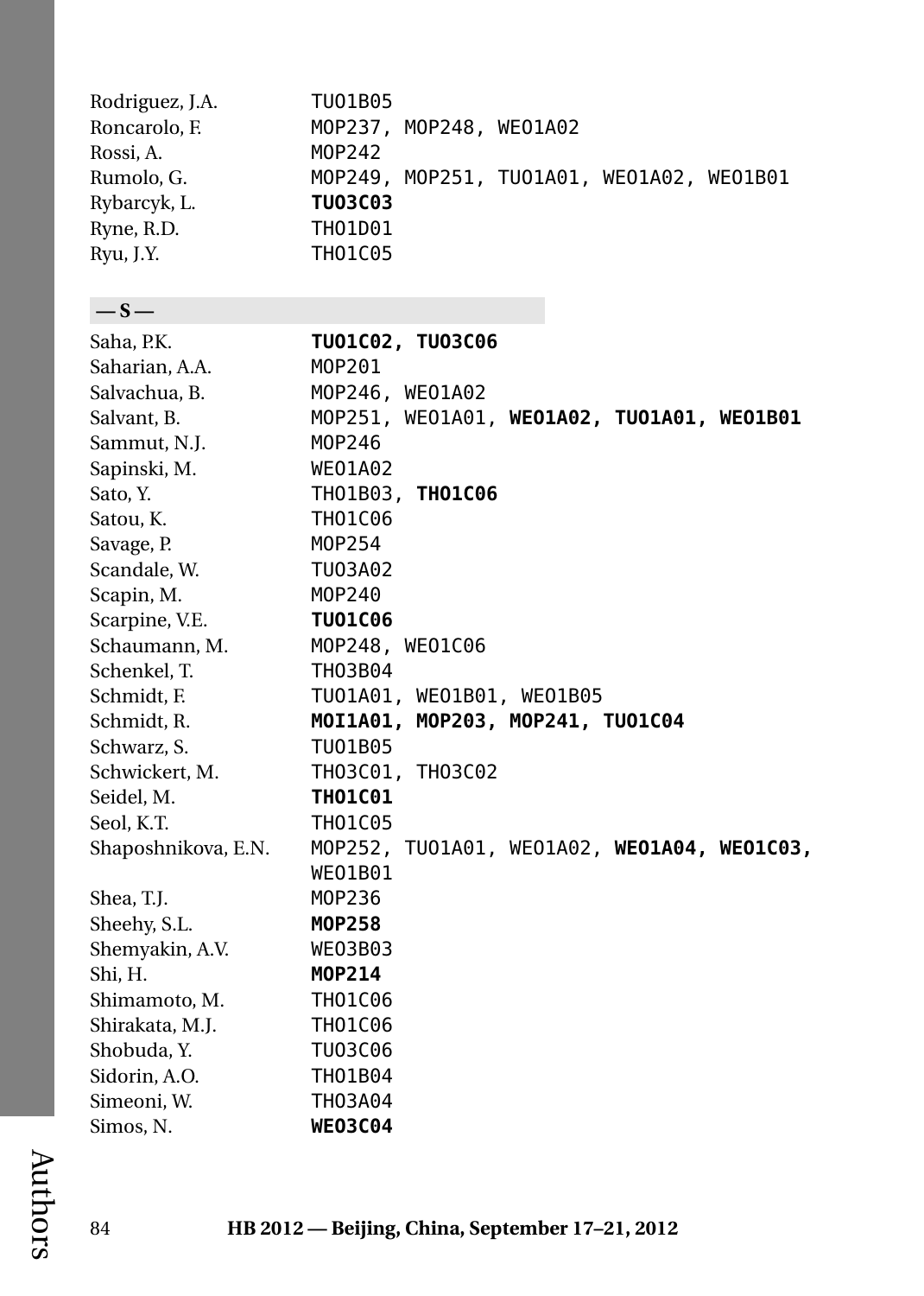| Singh, R.       | <b>TUO1C05, THO3C01</b>                  |
|-----------------|------------------------------------------|
| Smirnov, A.V.   | TH01B04                                  |
| Smith, H.V.     | WE01C02, WE03C01, TH01C02                |
| Snopok, P.      | M0P258                                   |
| Søby, L.        | M0P237                                   |
| Solyak, N.      | <b>WE03B03</b>                           |
| Song, Y.-G.     | <b>TH01C05</b>                           |
| Souza, E.G.     | M0P202                                   |
| Stancari, G.    | <b>WE03C03</b>                           |
| Staples, J.W.   | TH03B04                                  |
| Steerenberg, R. | MOP244, MOP248, TU01A01                  |
| Sterbini, G.    | M0P249                                   |
| Stovall, J.     | M0P235                                   |
| Strašík, I.     | <b>WE03C02</b>                           |
| Sugimoto, T.    | <b>TH01C06</b>                           |
| Sun, B.         | MOP220, THO3A02                          |
| Sun, H.         | M0P214                                   |
| Sun, L.T.       | <b>TH03B05</b>                           |
| Syphers, M.J.   | TU01B05, WE03B01                         |
|                 |                                          |
| $-T-$           |                                          |
| Taborelli, M.   | TU01A01                                  |
| Tahir, N.A.     | M0P241                                   |
| Takano, J.      | TH01B03, TH01C06                         |
| Tamura, F.      | TU03C06,<br>TH01C06                      |
| Tan, C.-Y.      | TU01C06                                  |
| Tang, C.-X.     | TU03B05                                  |
| Tang, J.Y.      | MOI1C01, MOP214, MOP217, MOP219, MOP220, |
|                 | MOP221, WE03B05, TH01A03, TH03A02        |
| Tavian, L.J.    | <b>WEO1A02</b>                           |
| Tchelidze, L.   | MOP236, WE03A02                          |
| Tejima, M.      | <b>TH01C06</b>                           |
| Theis, C.       | M0P241                                   |
| Thomsen, H.D.   | <b>WE03A02</b>                           |
| Timko, H.       | TU01A01, WE01A04, WE01C03, WE01B01       |
| Timmins, M.A.   | <b>WEO1A02</b>                           |
| Tomlin, R.E.    | TU01C06                                  |
| Tomut, M.       | WE03C06, WE03C06                         |
| Toyama, T.      | <b>TH01C06</b>                           |
| Trautmann, C.   | <b>WE03C06</b>                           |
| Trubnikov, G.V. | <b>TH01B04</b>                           |
|                 |                                          |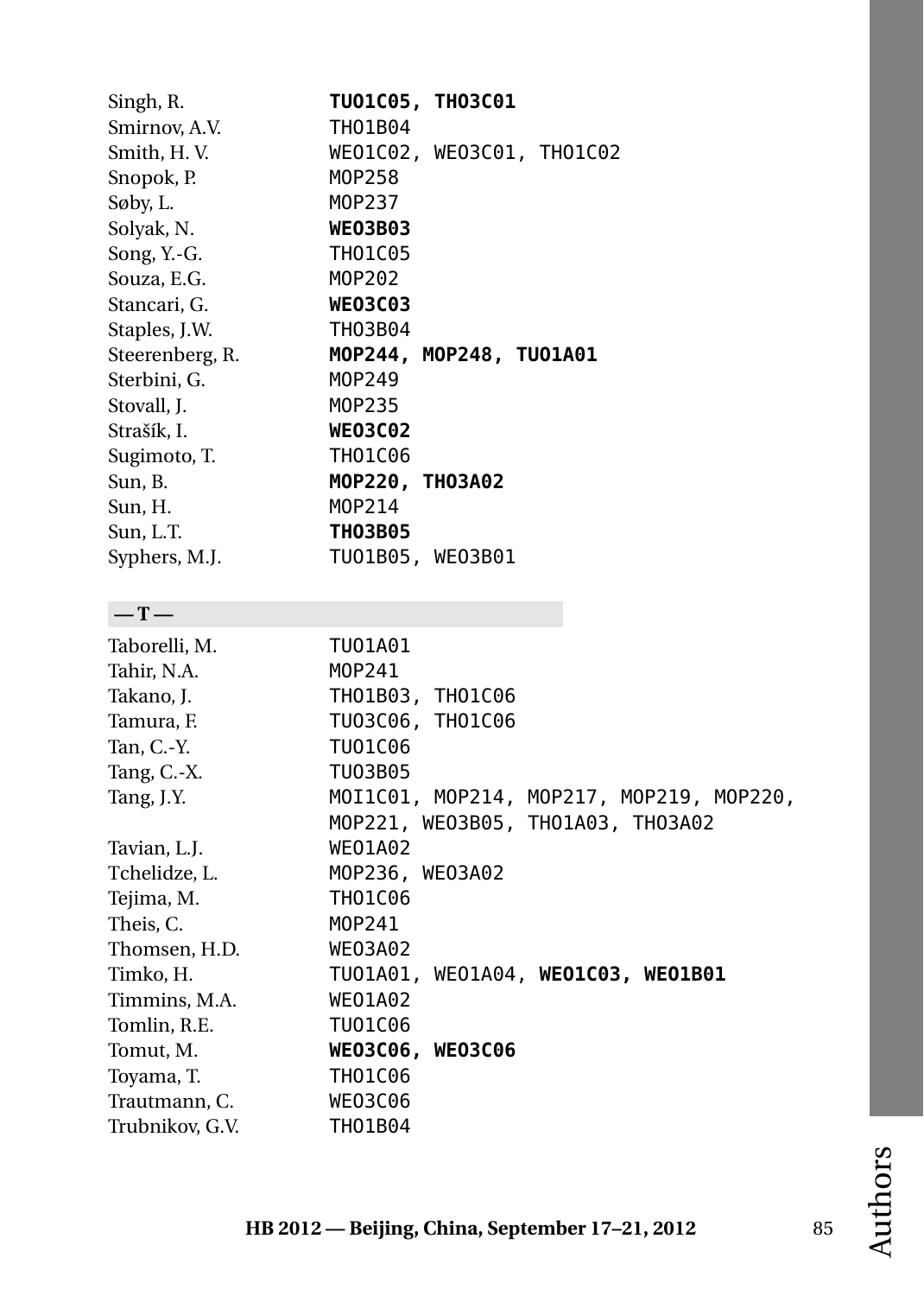# **— U —**

| Uesugi, T.     | MOP209. MOP210   |
|----------------|------------------|
| Ulrich, A.     | TH03C03          |
| Uota, M.       | TH01C06          |
| Uriot. D.      | TH03A03, TH03A04 |
| Uythoven, J.A. | <b>WEO1A02</b>   |

## **— V —**

| Vaccaro, V.G.    |                | MOP251, TU01A01, WE01A01 |  |
|------------------|----------------|--------------------------|--|
| Valentino, G.    | MOP242, MOP246 |                          |  |
| Valuch, D.       | M0P252         |                          |  |
| van Hoorne, J.W. | <b>TH03C05</b> |                          |  |
| Veyrunes, E.     | M0P247         |                          |  |
| Vidal, A.        | <b>WEO1A02</b> |                          |  |
| Vretenar, M.     | TU01A01        |                          |  |

### **— W —**

| Walasek-Höhne, B. | TH03C01, TH03C03                           |
|-------------------|--------------------------------------------|
| Wang, N.          | MOP213, MOP216, THO1A02                    |
| Wang, S.          | MOI1C01, MOP213, MOP215, MOP216, TU03C05,  |
|                   | WE01A03, TH01A02                           |
| Wang, W.S.        | MOP232, MOP233                             |
| Wang, X.Q.        | MOP224, MOP225, MOP226, MOP227, MOP228     |
| Wang, Z.J.        | M0P232                                     |
| Warsop, C.M.      | MOP257, WE01C02, WE03C01, TH01A04, TH01C02 |
| Wasef, R.         | TU01A01, WE01A02, WE01B05                  |
| Wei, J.           | WE03B01                                    |
| Weiland, T.       | TU01C05                                    |
| Wenninger, J.     | TU01C04                                    |
| White, S.M.       | TH01A01                                    |
| Williamson, R.E.  | WE01C02, WE03C01, TH01A04, TH01C02         |
| Wittmer, W.       | TU01B05                                    |
| Wollmann, D.      | MOP242, MOP241, WE01A02                    |
| Wu, X.            | TU01B05, WE03B01                           |

## **— X —**

| Xia, J.W.  | TU01B03        |
|------------|----------------|
| Xiao. C.   | M0P207         |
| Xing, Q.Z. | <b>TU03B05</b> |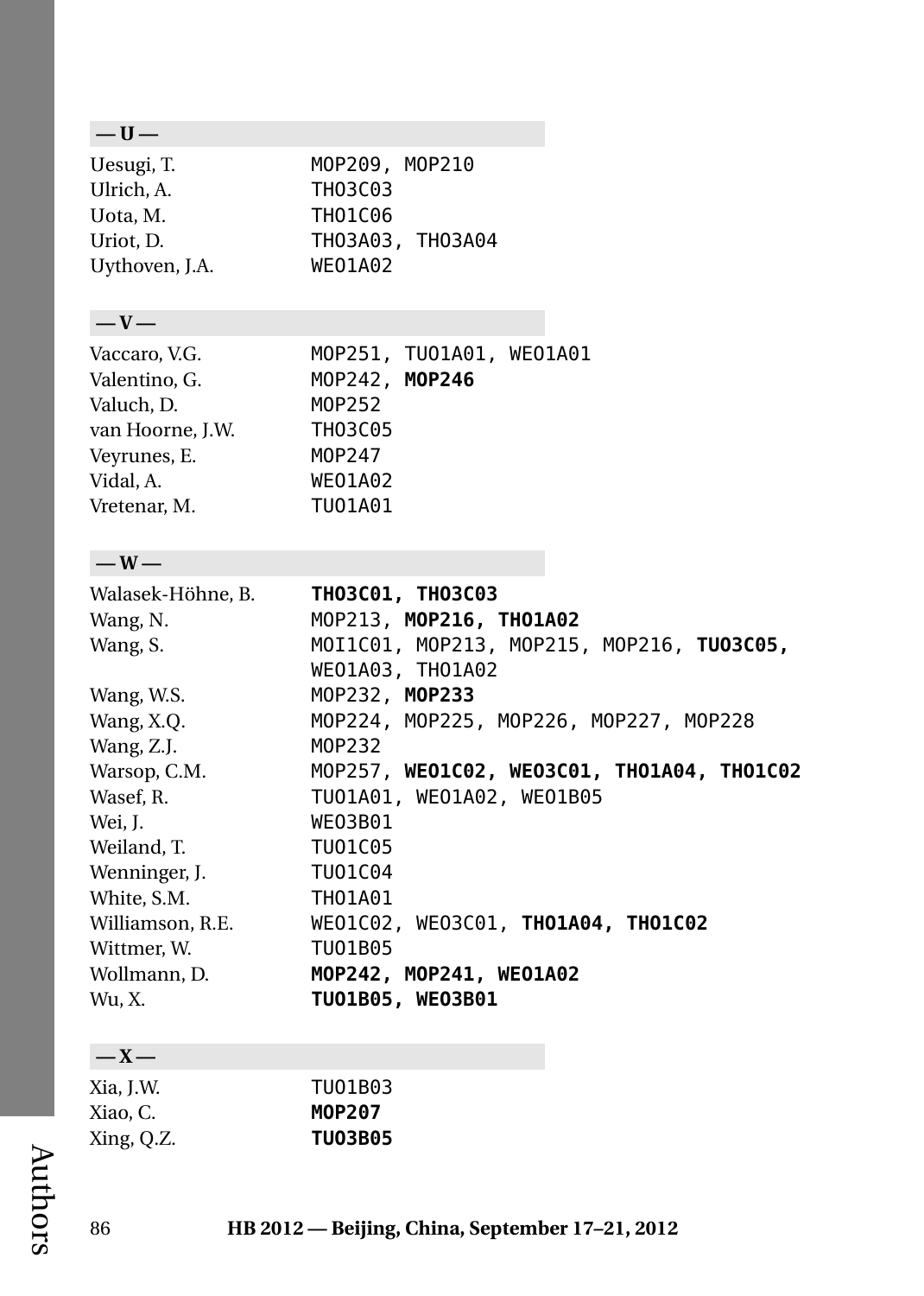| Xu, S.Y. |        | MOP213, MOP216, THO1A02  |  |
|----------|--------|--------------------------|--|
| Xu, T.G. |        | MOP243, TUO1C03, TUO3C05 |  |
| Xu, X.B. | M0P232 |                          |  |

TH01C06

| $-$ Y $-$                                        |  |
|--------------------------------------------------|--|
| Yamada, S.                                       |  |
| Yamakawa. F                                      |  |
| $V_{\text{max}}$ and $\sim$ $\sim$ $\sim$ $\sim$ |  |

Zhao, J.<br>Zhao, Q.

Zheng, S.X.

| Yamakawa, E.     | MOP209                           |
|------------------|----------------------------------|
| Yamamoto, K.     | MOI1A02, TU01C02, TU03C06        |
| Yamamoto, M.     | TU03C06                          |
| Yamamoto, N.     | TH01C06                          |
| Yamazaki, Y.     | MOI1B02, WE03B01                 |
| Yan, F.          | MOI1C01, MOP220, MOP221, THO3A02 |
| Yang, J.C.       | TU01B03                          |
| Yang, L.         | M0P227                           |
| Yang, X.D.       | TU01B03                          |
| Yang, Z.         | <b>WEO3B05</b>                   |
| Yin, X.          | TU03B04                          |
| Yin Vallgren, C. | TU01A01                          |
| Yoshii, M.       | <b>WEO1C04</b>                   |
| Yoshimoto, M.    | TU01C02, TU03C06                 |
| Yuan, Y.J.       | TU01B03                          |
| Yuan, Y.S.       | M0P216                           |
| Yun, S.P.        | <b>TH01C05</b>                   |
|                  |                                  |
| $-Z-$            |                                  |
| Zamantzas, C.    | TU01C04                          |
| Zannini, C.      | MOP251, TUO1A01                  |
| Zerlauth, M.     | TU01C04                          |
| Zhang, C.        | <b>WE03B04</b>                   |
| Zhang, H.D.      | M0P260                           |
| Zhang, H.Y.      | TU03B05                          |
| Zhang, X.        | TH01A03                          |
| Zhang, X.H.      | M0P234                           |
| Zhang, Y.        | WE03B01, MOP261, THO1B01, MOP228 |
| Zhao, H.W.       | TU01B03                          |
| Zhao. I.         | <b>MOP223</b>                    |

WE03B01<br>MOP222

Zhao, Y.L. **[MOP222](#page-38-0)**

Zhu, Y.N. [MOP227](#page-40-4) Zimmermann, F. TU01C04